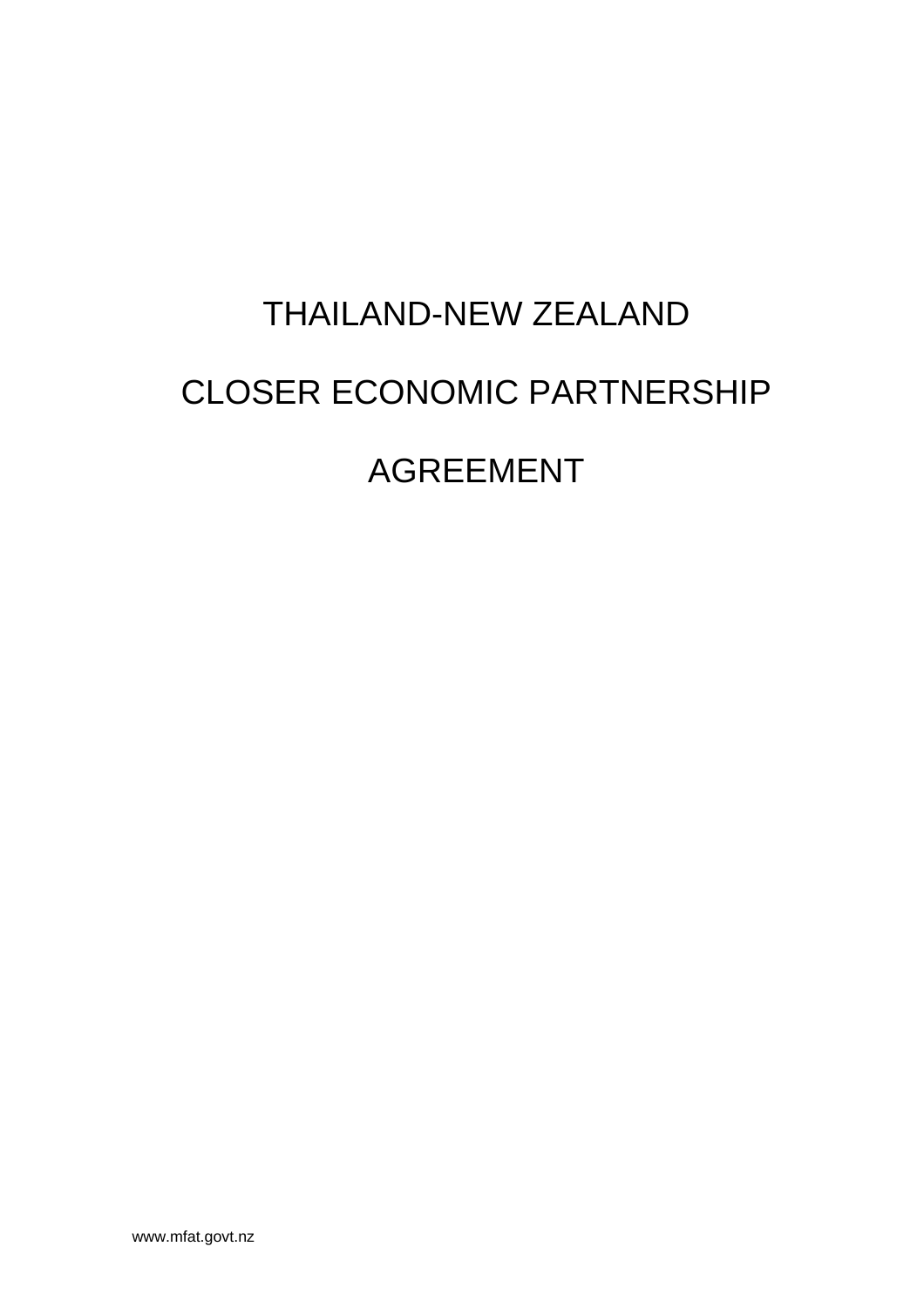# **TABLE OF CONTENTS**

| CHAPTER 1: OBJECTIVES AND GENERAL DEFINITIONS 2        |    |
|--------------------------------------------------------|----|
|                                                        |    |
|                                                        |    |
|                                                        |    |
|                                                        |    |
|                                                        |    |
|                                                        |    |
|                                                        |    |
|                                                        |    |
|                                                        |    |
|                                                        |    |
|                                                        |    |
|                                                        |    |
|                                                        |    |
|                                                        |    |
|                                                        |    |
|                                                        |    |
|                                                        |    |
|                                                        |    |
|                                                        |    |
| CHAPTER 3: CUSTOMS PROCEDURES AND COOPERATION  8       |    |
|                                                        |    |
|                                                        |    |
|                                                        |    |
|                                                        |    |
|                                                        |    |
|                                                        |    |
|                                                        |    |
|                                                        |    |
|                                                        |    |
|                                                        |    |
|                                                        | 10 |
|                                                        |    |
|                                                        |    |
|                                                        |    |
|                                                        |    |
|                                                        |    |
|                                                        |    |
|                                                        |    |
|                                                        |    |
|                                                        |    |
| Early Resolution of Differences between the Parties 12 |    |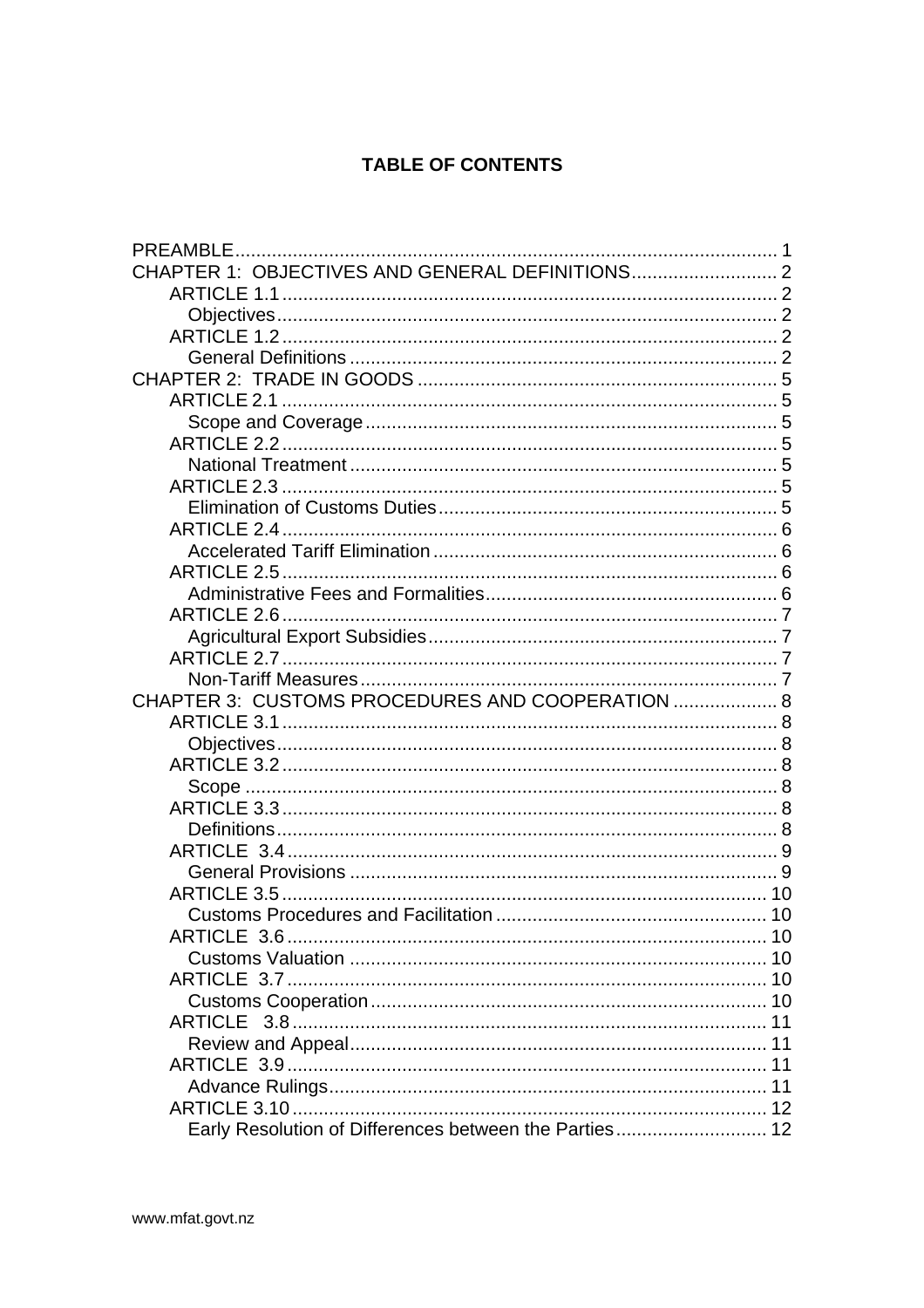| Security of Trade and Repression of Terrorist Activity 13 |  |
|-----------------------------------------------------------|--|
|                                                           |  |
| Paperless Trading and Use of Automated Systems  13        |  |
|                                                           |  |
|                                                           |  |
|                                                           |  |
|                                                           |  |
|                                                           |  |
|                                                           |  |
|                                                           |  |
|                                                           |  |
|                                                           |  |
|                                                           |  |
|                                                           |  |
|                                                           |  |
|                                                           |  |
|                                                           |  |
| Treatment Of Goods For Which Preference Is Claimed  19    |  |
|                                                           |  |
|                                                           |  |
|                                                           |  |
|                                                           |  |
|                                                           |  |
| Suspension and Denial of Preferential Tariff Treatment 22 |  |
|                                                           |  |
| <b>PART I</b>                                             |  |
|                                                           |  |
|                                                           |  |
|                                                           |  |
|                                                           |  |
|                                                           |  |
|                                                           |  |
|                                                           |  |
|                                                           |  |
|                                                           |  |
|                                                           |  |
|                                                           |  |
| Application of a Transitional Safeguard Measure  25       |  |
|                                                           |  |
| Scope and Duration of Transitional Safeguard Measures  25 |  |
|                                                           |  |
|                                                           |  |
|                                                           |  |
|                                                           |  |
|                                                           |  |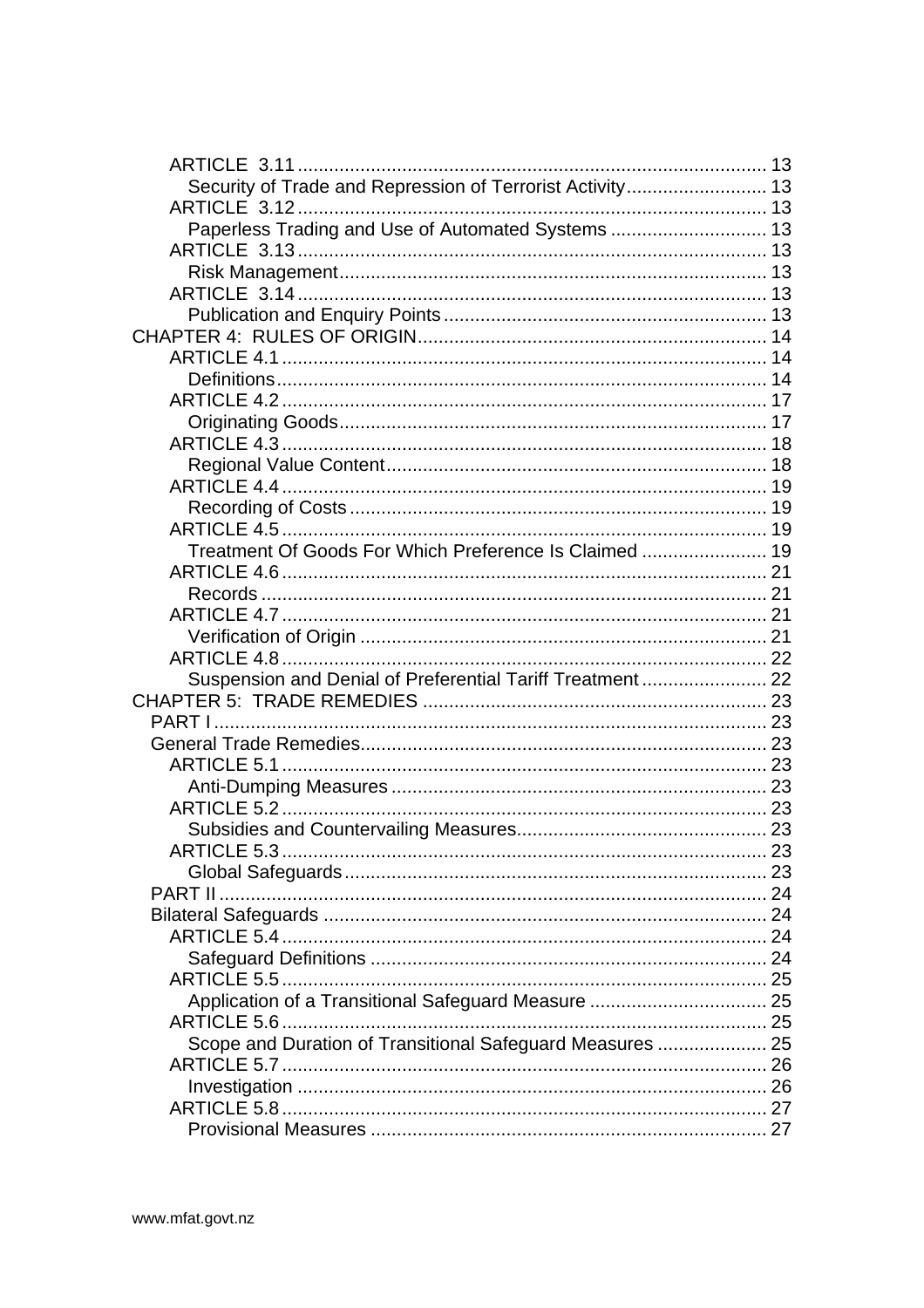| CHAPTER 6: SANITARY AND PHYTOSANITARY MEASURES 32 |  |
|---------------------------------------------------|--|
|                                                   |  |
|                                                   |  |
|                                                   |  |
|                                                   |  |
|                                                   |  |
|                                                   |  |
|                                                   |  |
|                                                   |  |
|                                                   |  |
|                                                   |  |
|                                                   |  |
|                                                   |  |
|                                                   |  |
|                                                   |  |
|                                                   |  |
|                                                   |  |
|                                                   |  |
|                                                   |  |
|                                                   |  |
|                                                   |  |
|                                                   |  |
|                                                   |  |
|                                                   |  |
|                                                   |  |
|                                                   |  |
|                                                   |  |
|                                                   |  |
|                                                   |  |
|                                                   |  |
|                                                   |  |
|                                                   |  |
|                                                   |  |
|                                                   |  |
|                                                   |  |
|                                                   |  |
|                                                   |  |
|                                                   |  |
|                                                   |  |
|                                                   |  |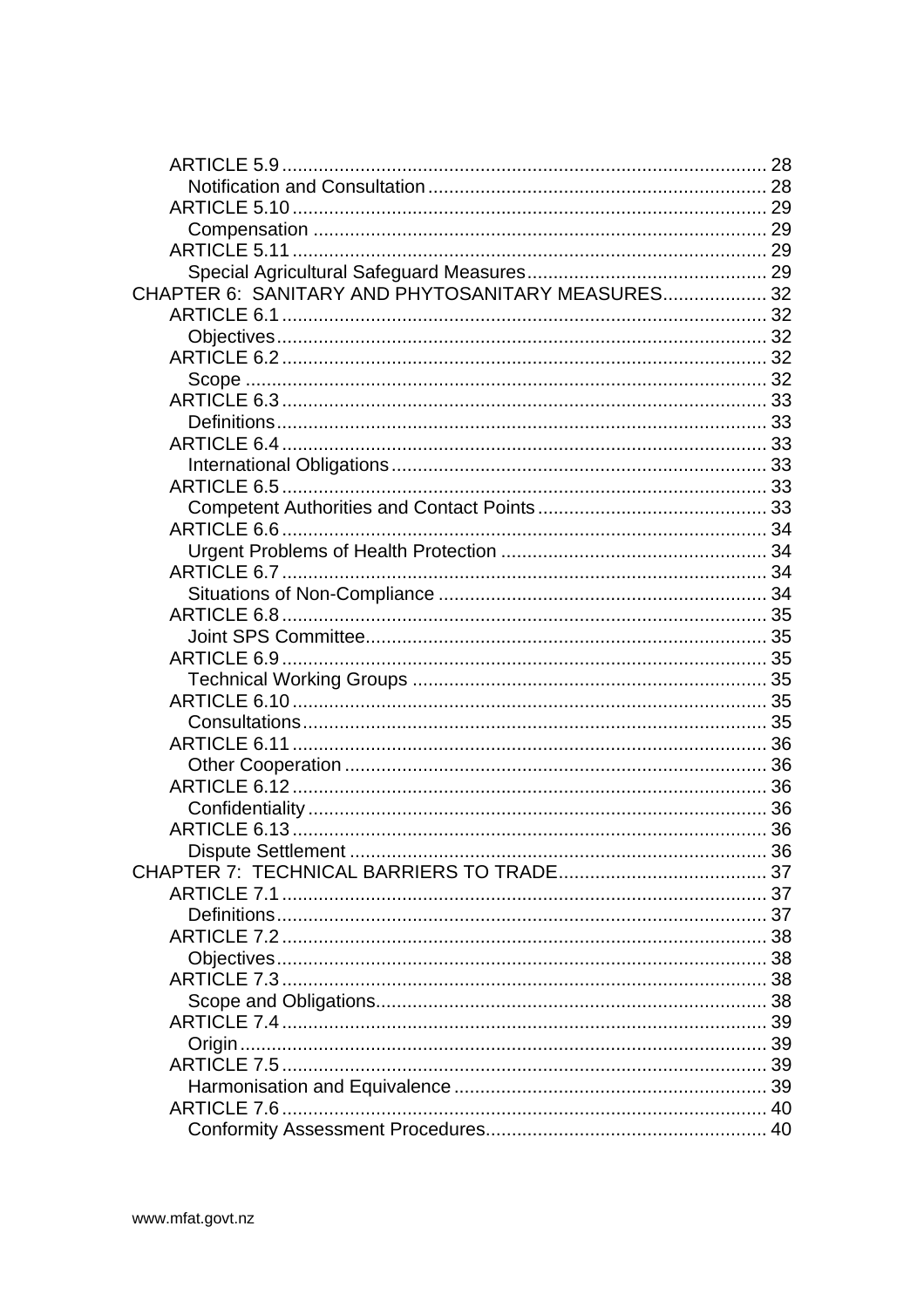| National Treatment in respect of the Establishment and Acquisition of  |  |
|------------------------------------------------------------------------|--|
|                                                                        |  |
|                                                                        |  |
| National Treatment in respect of Covered Investments and Investors  48 |  |
|                                                                        |  |
| Most Favoured Nation Treatment with respect to the Promotion and       |  |
|                                                                        |  |
|                                                                        |  |
|                                                                        |  |
|                                                                        |  |
|                                                                        |  |
|                                                                        |  |
|                                                                        |  |
|                                                                        |  |
|                                                                        |  |
|                                                                        |  |
|                                                                        |  |
|                                                                        |  |
|                                                                        |  |
|                                                                        |  |
| Access to Competent Judicial or Administrative Bodies  52              |  |
|                                                                        |  |
| Settlement of Disputes between a Party and an Investor of the other    |  |
|                                                                        |  |
|                                                                        |  |
|                                                                        |  |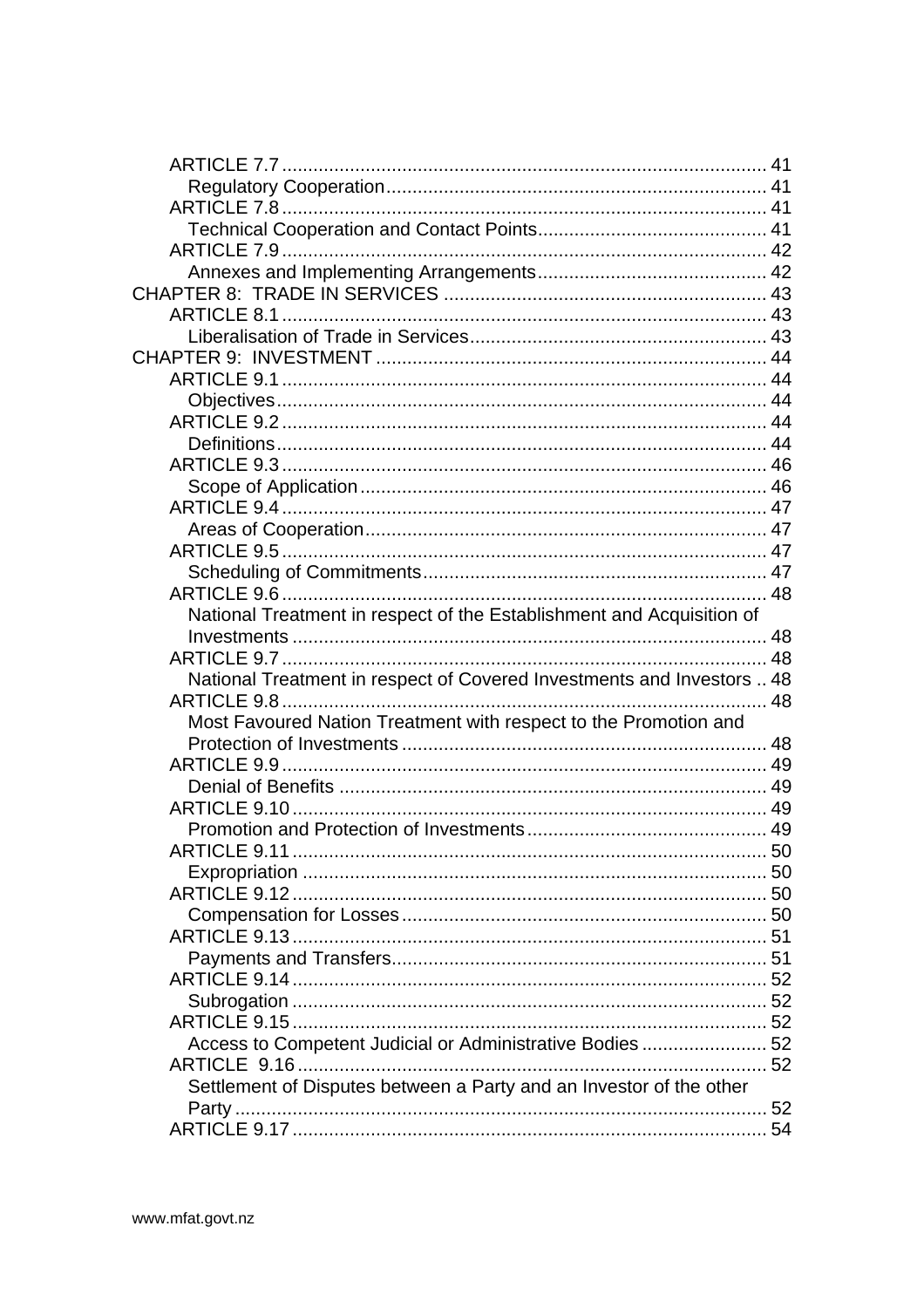| Non-Application of Dispute Settlement Provisions 57 |  |
|-----------------------------------------------------|--|
|                                                     |  |
|                                                     |  |
|                                                     |  |
|                                                     |  |
|                                                     |  |
|                                                     |  |
|                                                     |  |
|                                                     |  |
|                                                     |  |
|                                                     |  |
|                                                     |  |
|                                                     |  |
|                                                     |  |
|                                                     |  |
|                                                     |  |
|                                                     |  |
|                                                     |  |
|                                                     |  |
|                                                     |  |
|                                                     |  |
|                                                     |  |
|                                                     |  |
|                                                     |  |
|                                                     |  |
|                                                     |  |
|                                                     |  |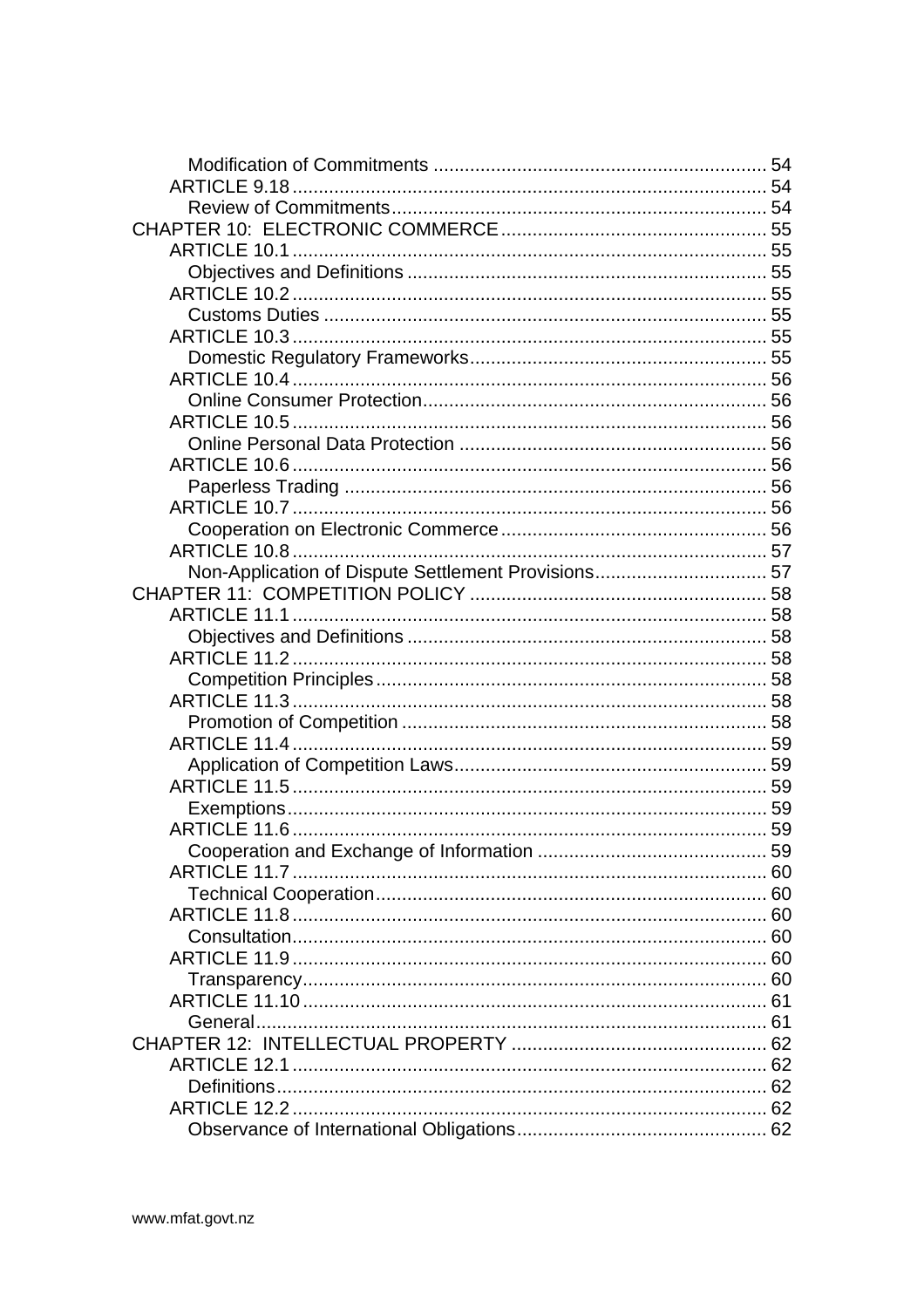| Exchange of Information on Government Procurement 65    |  |
|---------------------------------------------------------|--|
|                                                         |  |
|                                                         |  |
|                                                         |  |
|                                                         |  |
|                                                         |  |
|                                                         |  |
| CHAPTER 14: TRANSPARENT ADMINISTRATION OF LAWS AND      |  |
|                                                         |  |
|                                                         |  |
|                                                         |  |
|                                                         |  |
|                                                         |  |
|                                                         |  |
|                                                         |  |
|                                                         |  |
|                                                         |  |
|                                                         |  |
|                                                         |  |
|                                                         |  |
|                                                         |  |
|                                                         |  |
|                                                         |  |
|                                                         |  |
|                                                         |  |
|                                                         |  |
| Measures for Macro-Economic and Financial Stability  73 |  |
|                                                         |  |
|                                                         |  |
|                                                         |  |
|                                                         |  |
|                                                         |  |
|                                                         |  |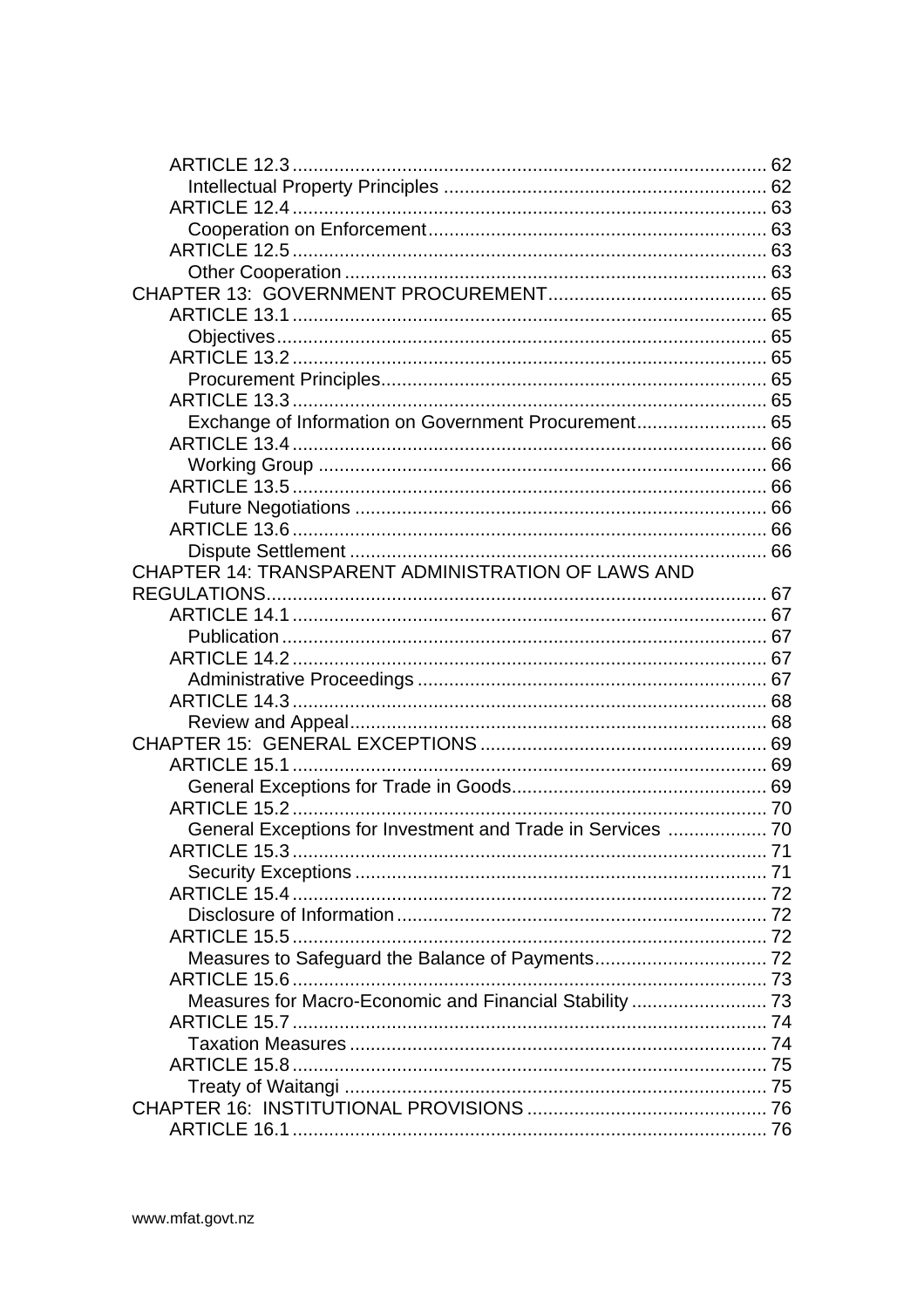| Establishment of the Closer Economic Partnership Joint Commission 76 |  |
|----------------------------------------------------------------------|--|
| Mandate of the Closer Economic Partnership Joint Commission  76      |  |
|                                                                      |  |
| Meetings of the Closer Economic Partnership Joint Commission 77      |  |
|                                                                      |  |
|                                                                      |  |
|                                                                      |  |
|                                                                      |  |
| CHAPTER 17: CONSULTATIONS AND DISPUTE SETTLEMENT  78                 |  |
|                                                                      |  |
|                                                                      |  |
|                                                                      |  |
|                                                                      |  |
|                                                                      |  |
|                                                                      |  |
|                                                                      |  |
|                                                                      |  |
|                                                                      |  |
|                                                                      |  |
|                                                                      |  |
|                                                                      |  |
|                                                                      |  |
|                                                                      |  |
|                                                                      |  |
|                                                                      |  |
|                                                                      |  |
|                                                                      |  |
|                                                                      |  |
|                                                                      |  |
|                                                                      |  |
|                                                                      |  |
|                                                                      |  |
|                                                                      |  |
|                                                                      |  |
|                                                                      |  |
|                                                                      |  |
|                                                                      |  |
|                                                                      |  |
|                                                                      |  |
|                                                                      |  |
|                                                                      |  |
|                                                                      |  |
|                                                                      |  |
|                                                                      |  |
|                                                                      |  |
|                                                                      |  |
|                                                                      |  |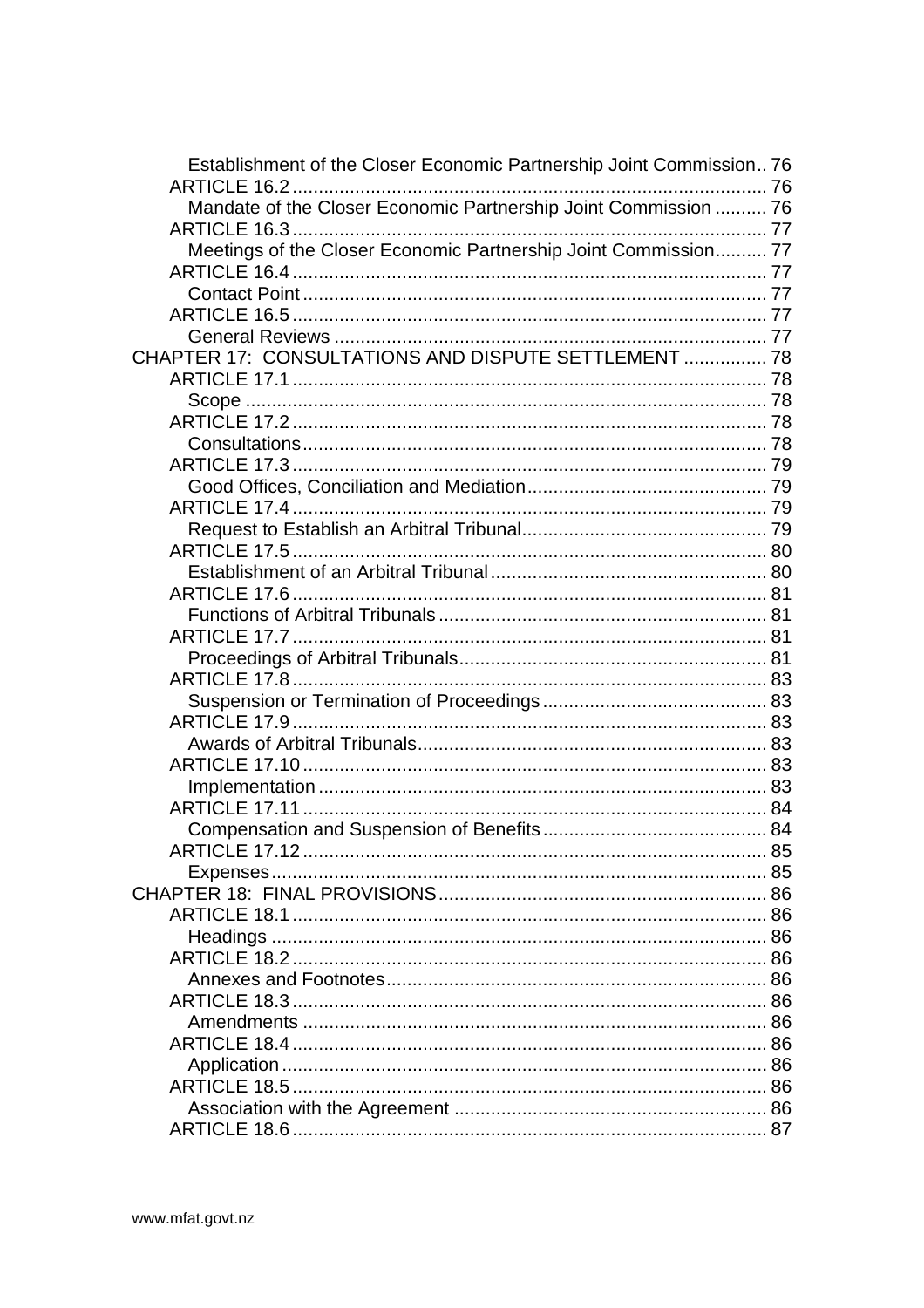| Consultations on Inconsistencies with other Agreements 87 |  |
|-----------------------------------------------------------|--|
|                                                           |  |
|                                                           |  |
|                                                           |  |
|                                                           |  |
|                                                           |  |
|                                                           |  |
|                                                           |  |
|                                                           |  |

ANNEX 1: Tariff Schedules ANNEX 1.1: Thailand's Tariff Schedule ANNEX 1.2: New Zealand's Tariff Schedule

ANNEX 1.3: Tariff Quotas for Products under Category TRQ

ANNEX 2: Product-Specific Rules of Origin

ANNEX 3: Special Safeguards for Certain Sensitive Agricultural Products (Thailand)

ANNEX 4: Investment Schedules ANNEX 4.1: Thailand's Schedule on Investment ANNEX 4.2: New Zealand's Schedule on Investment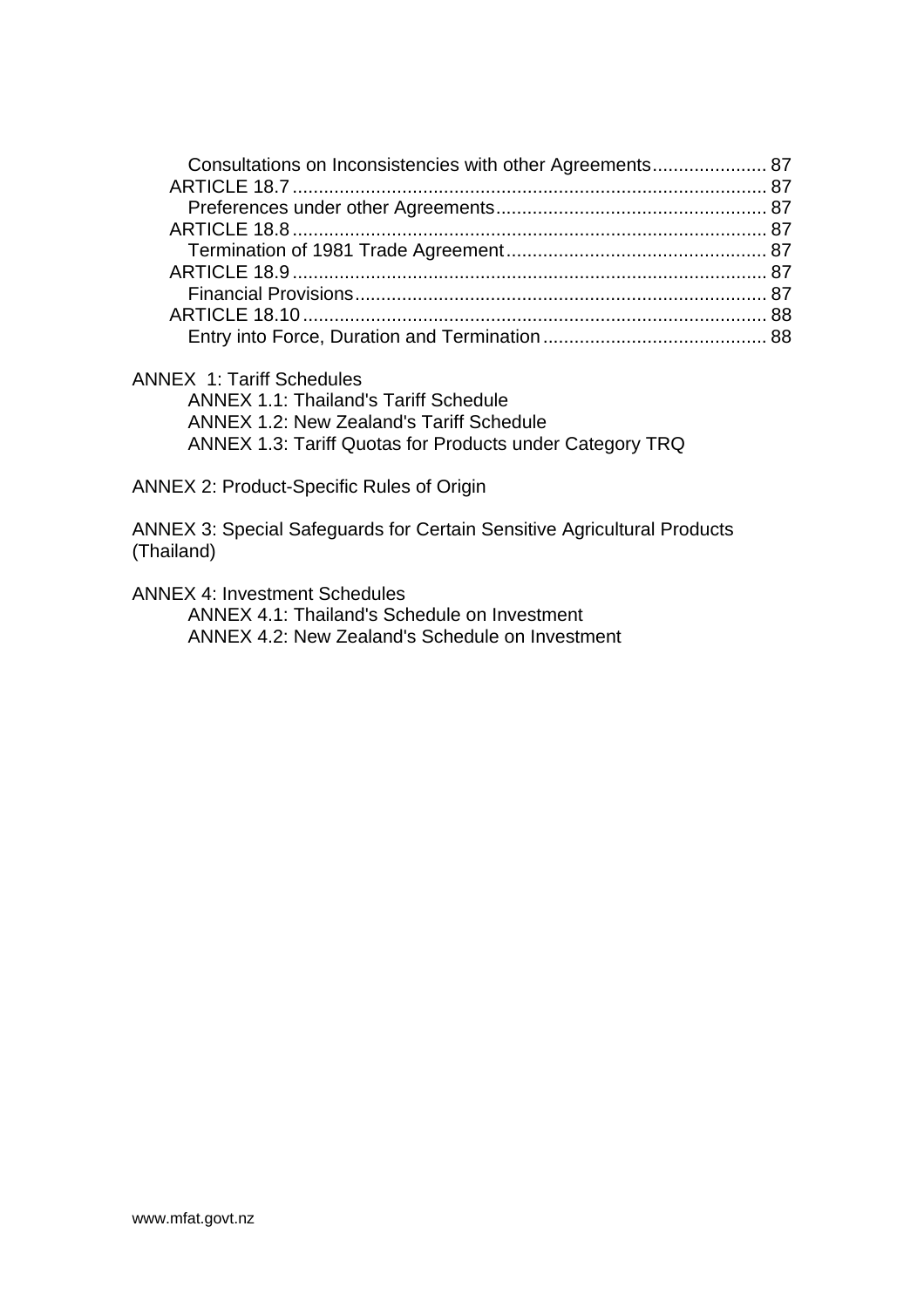## **PREAMBLE**

<span id="page-9-0"></span>The Kingdom of Thailand and New Zealand, hereinafter referred to as the "Parties",

*Inspired* by the traditional links of friendship and cooperation between them and their shared regional interests and ties;

*Recognising* that the strengthening of their economic partnership will bring economic and social benefits and improve the living standards of their people;

*Recognising further* the importance of securing trade liberalisation and an outward looking approach to trade and investment in order to expand economic relations between them;

*Conscious* that open, transparent and competitive markets are the key drivers of economic efficiency, innovation, wealth creation and consumer welfare;

*Affirming* the rights of their governments to regulate in order to meet national policy objectives;

*Aware* that closer social and political relationships and economic partnerships can play an important role in promoting sustainable development;

*Building* on their rights, obligations and undertakings under the World Trade Organisation, and other relevant agreements and arrangements;

*Mindful* of their commitment to the Asia-Pacific Economic Cooperation (APEC) goals of free and open trade and investment;

*Recognising* the significance of good corporate governance and the need for a predictable, transparent and consistent business environment to enable businesses to conduct transactions freely, and use resources efficiently and take investment and planning decisions with certainty; and

*Desiring* to strengthen the cooperative framework for the conduct of economic relations to ensure it is dynamic and encourages broader and deeper economic cooperation;

Have agreed as follows: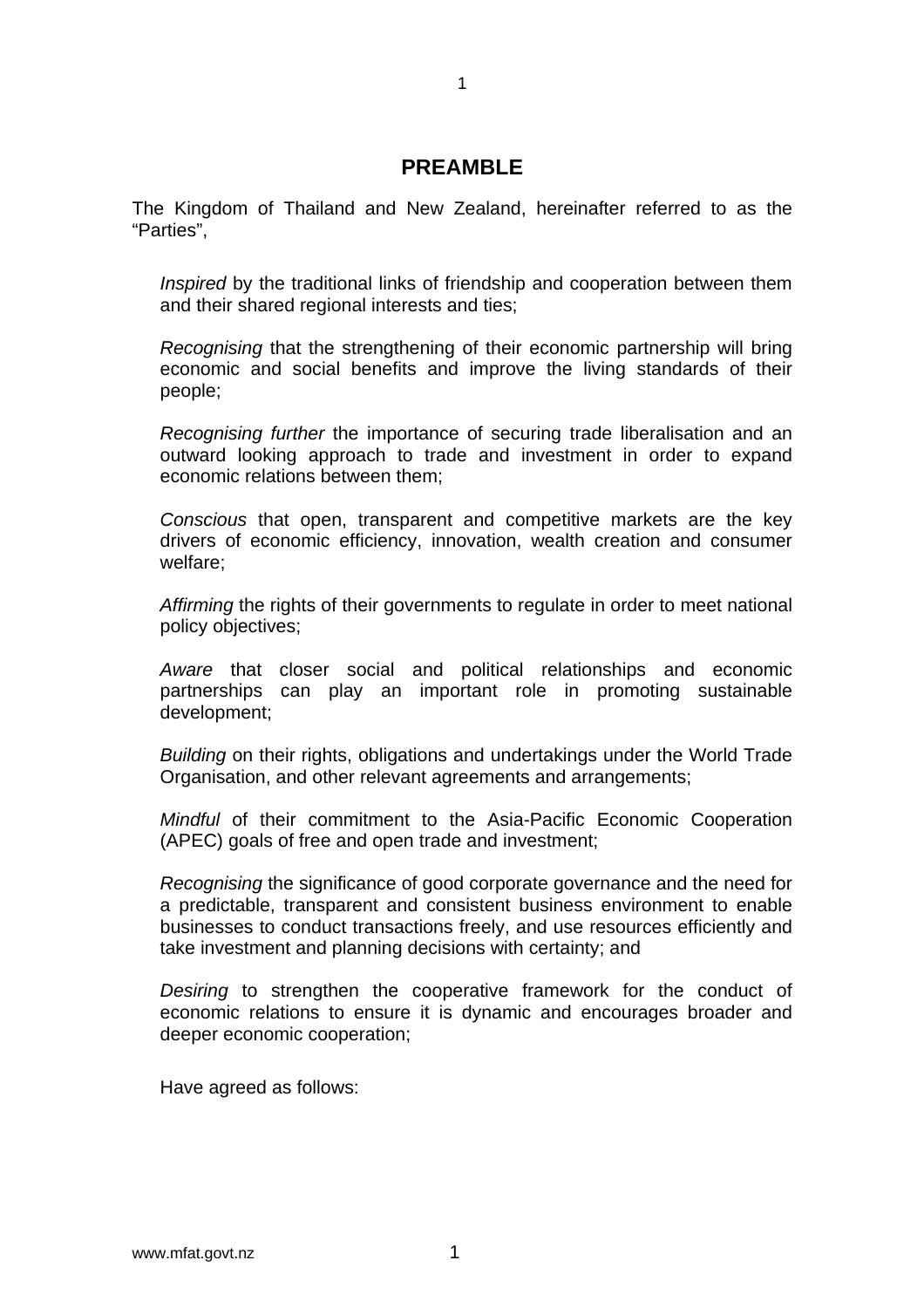# <span id="page-10-0"></span>**CHAPTER 1: OBJECTIVES AND GENERAL DEFINITIONS**

## **ARTICLE 1.1**

#### *Objectives*

1. The Parties hereby establish a free trade area consistent with the WTO Agreement, based upon the principles of common interest and cooperation and the goals of free and open trade and investment.

2. The objectives of the Parties in concluding this Agreement are to:

- (a) strengthen their trade and economic relationship;
- (b) liberalise trade and investment and to create favourable conditions for the stimulation of trade and investment flows;
- (c) support the wider liberalisation and facilitation process in APEC;
- (d) build upon their commitments at the World Trade Organisation, and to support its efforts to create a predictable, and more free and open global trading environment;
- (e) encourage and facilitate cooperation in areas of mutual interest in support of the aims of the Agreement;
- (f) improve the efficiency and competitiveness of their trade sectors by promoting conditions for fair competition, for innovation and for mutually beneficial business collaboration; and
- (g) facilitate trade and investment by establishing a framework of transparent rules and seeking to minimise transaction costs.

## **ARTICLE 1.2**

#### *General Definitions*

For the purposes of this Agreement, unless otherwise specified:

(a) "Agreement" means the Thailand-New Zealand Closer Economic Partnership Agreement;

(b) "APEC" means Asia-Pacific Economic Cooperation;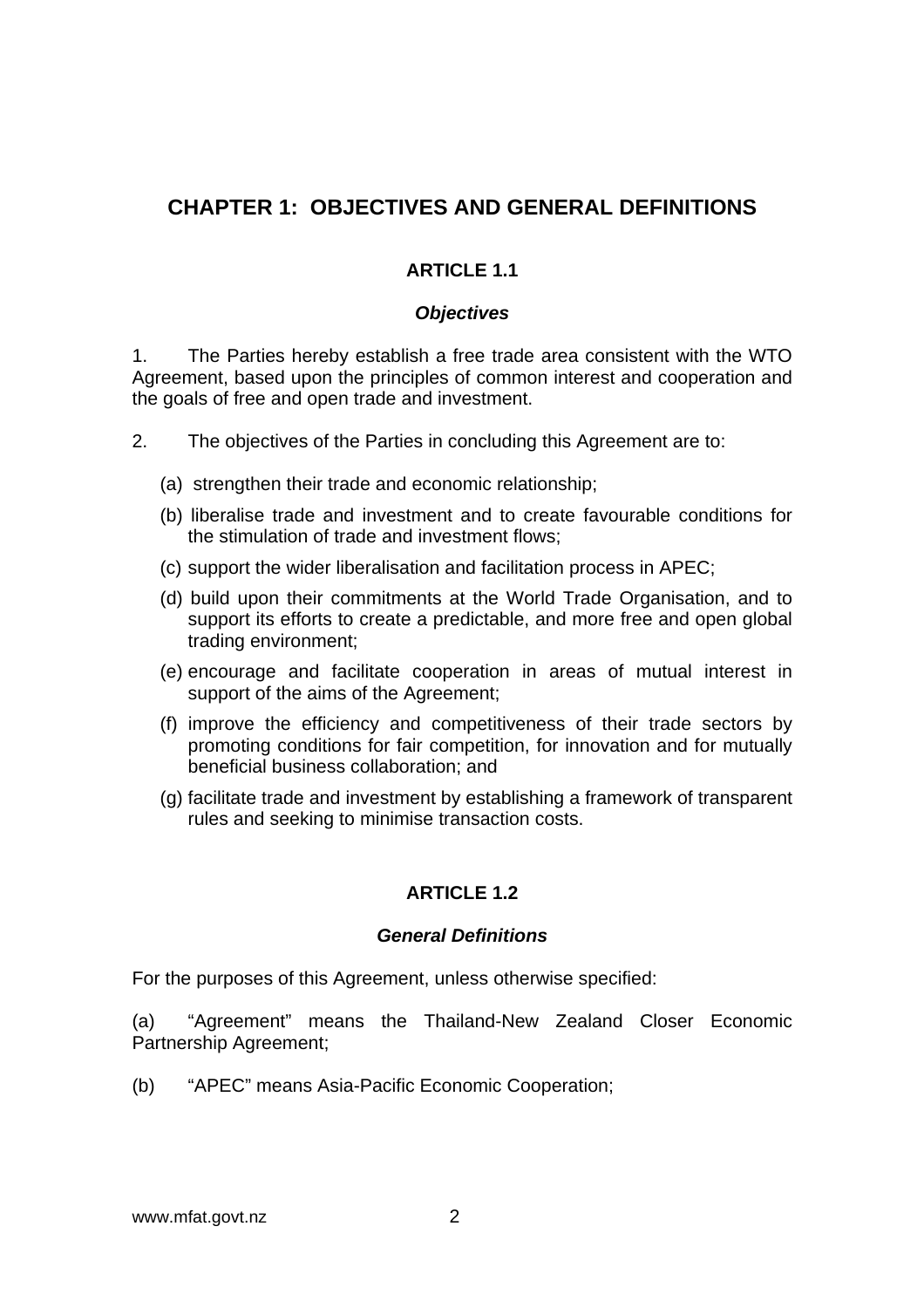(c) "CEP Joint Commission" means the Closer Economic Partnership Joint Commission established under Article 16.1 of this Agreement;

(d) "customs administration" means the competent authority that is responsible under the laws of a Party for the administration of customs laws, regulations and policies;

(e) "customs duties" includes any customs or import duty and a charge of any kind imposed in connection with the import of a good, including any form of surtax or surcharge in connection with such import, but does not include any:

- (i) charge equivalent to an internal tax imposed consistently with Article III.2 of GATT 1994;
- (ii) anti-dumping or countervailing duty applied consistently with the provisions of GATT 1994, the WTO *Agreement on Implementation of Article VI of the General Agreement on Tariffs and Trade 1994*, and the WTO *Agreement on Subsidies and Countervailing Measures*; and
- (iii) fee or other charge in connection with importing commensurate with the cost of services rendered;

(f) "days" means calendar days, including weekends and holidays;

(g) "food standards" means a mandatory requirement that is either an SPS measure or a technical regulation as defined in the TBT Agreement which relates to food and is made pursuant to relevant laws administered by a Party;

(h) "GATS" means the *General Agreement on Trade in Services*, which is part of the WTO Agreement;

(i) "GATT 1994" means the *General Agreement on Tariffs and Trade 1994*, which is part of the WTO Agreement;

(j) "goods" means all kinds of movable property, including animals, as understood in GATT 1994;

(k) "goods" and "products" shall be understood to have the same meaning unless the context otherwise requires;

(l) "originating goods" means goods that qualify as originating in accordance with the relevant provisions of Chapter 4;

(m) "person" means a natural person or a juridical person;

(n) "SPS Agreement" means the *Agreement on the Application of Sanitary and Phytosanitary Measures*, which is part of the WTO Agreement;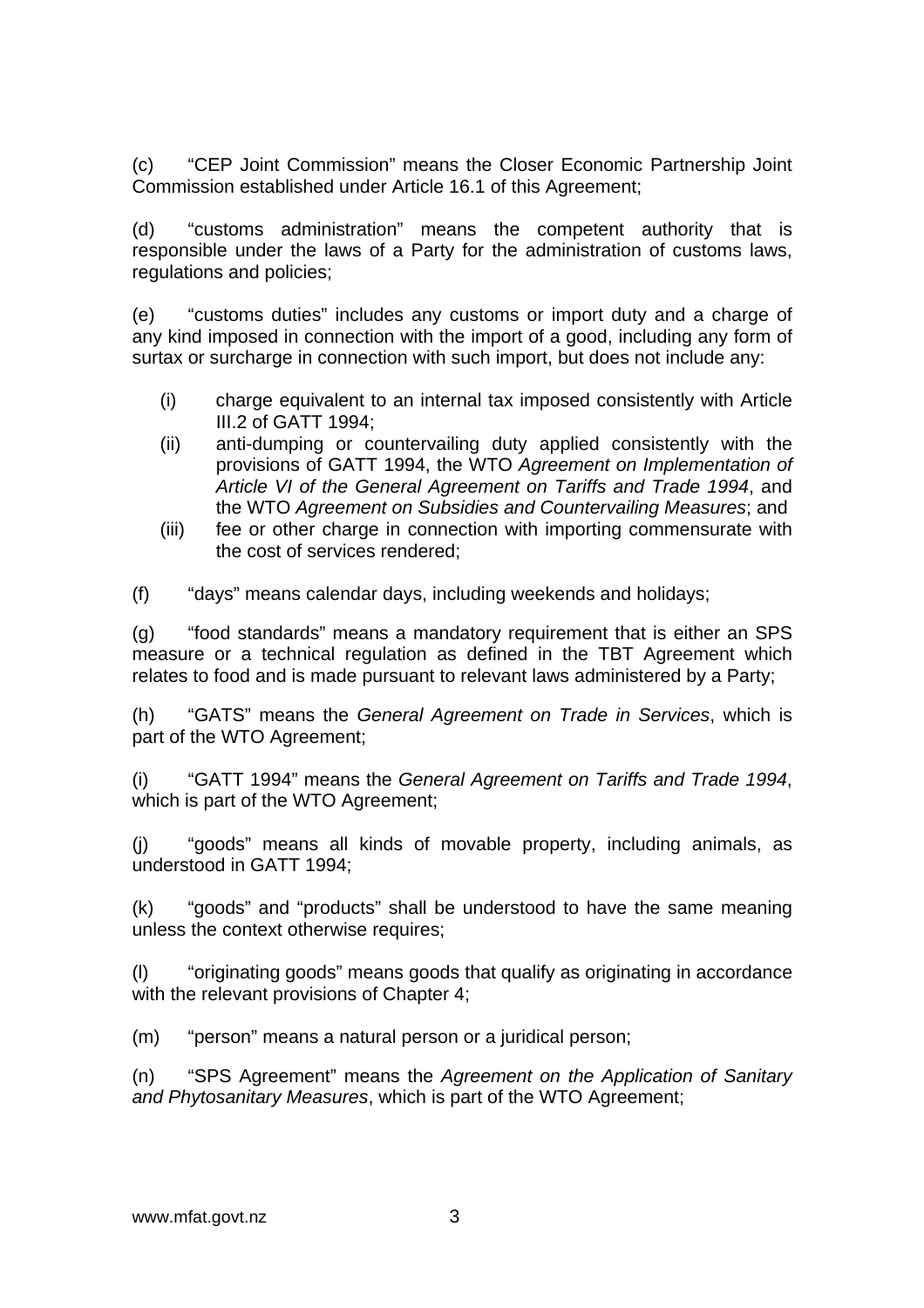(o) "SPS measure" means a sanitary or phytosanitary measure and shall have the same meaning as in Annex A, paragraph 1 of the SPS Agreement;

(p) "TBT Agreement" means the *Agreement on Technical Barriers to Trade*, which is part of the WTO Agreement;

(q) "territory" means the territory of a Party, as well as the exclusive economic zone, seabed and subsoil over which the Party exercises sovereign rights or jurisdiction in accordance with international law, but with respect to New Zealand does not include Tokelau;

(r) "WTO" means the World Trade Organisation;

(s) "WTO Agreement" means the *Marrakesh Agreement Establishing the World Trade Organisation*, done on 15 April 1994.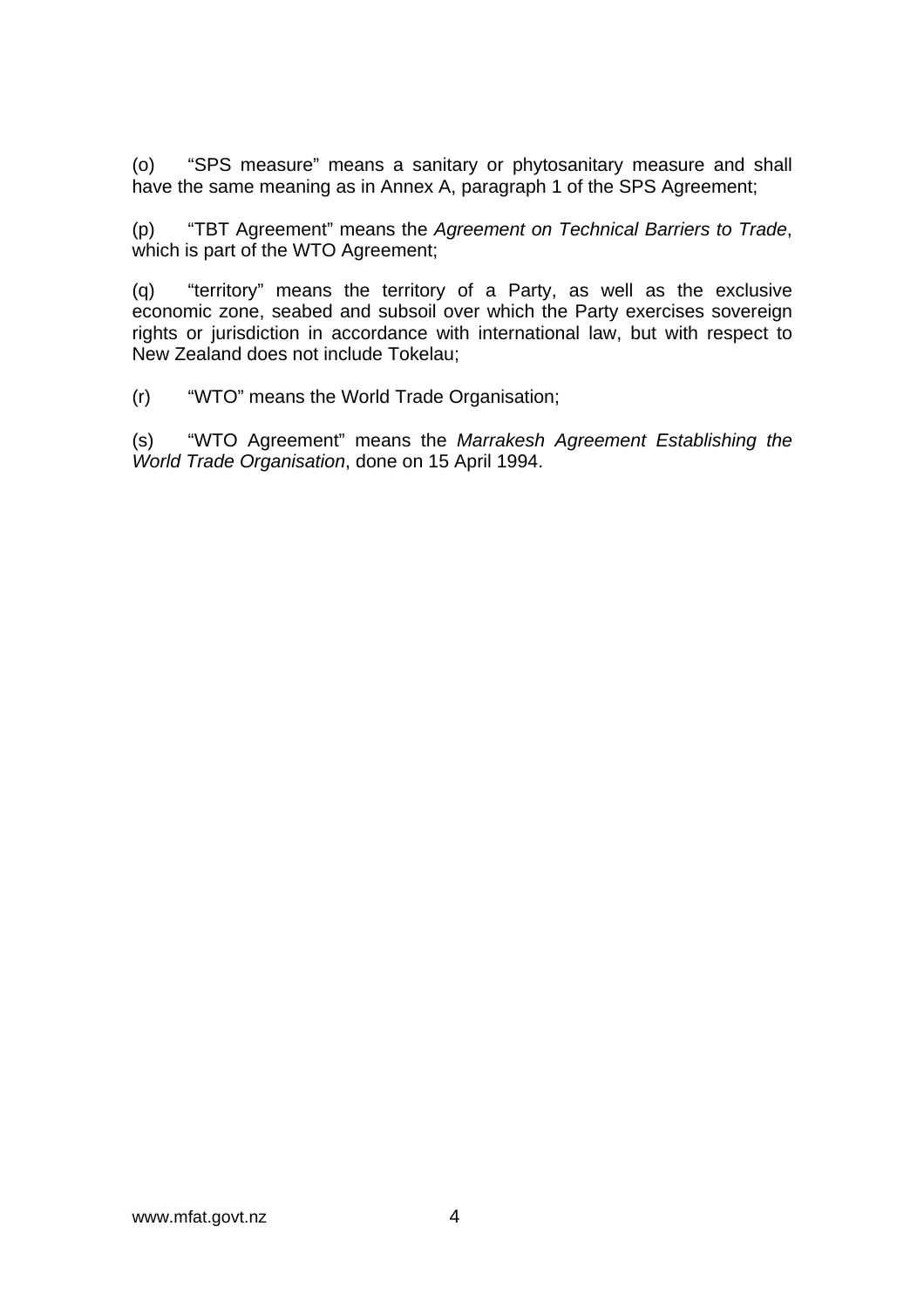# **CHAPTER 2: TRADE IN GOODS**

## **ARTICLE 2.1**

#### *Scope and Coverage*

<span id="page-13-0"></span>Except as otherwise provided, this Chapter applies to trade in all goods of a Party.

## **ARTICLE 2.2**

#### *National Treatment*

Each Party shall accord national treatment to the goods of the other Party in accordance with Article III of GATT 1994. To this end, the provisions of Article III of GATT 1994 and its interpretative notes are incorporated into and shall form part of this Agreement, *mutatis mutandis*.

## **ARTICLE 2.3**

#### *Elimination of Customs Duties*

1. The provisions of this Chapter concerning the elimination of customs duties on imports shall apply to goods originating in the territory of the Parties.

2. A Party shall not increase an existing customs duty or introduce a new customs duty on imports of an originating good.

3. Except as otherwise provided in this Agreement, each Party shall progressively eliminate its customs duties on originating goods of the other Party in accordance with its Tariff Schedule at Annex 1. The base rate and the interim rate of customs duty at each stage of reduction for an item are indicated for the item in each Party's Schedule. Reductions shall occur upon entry into force of the Agreement and thereafter on 1 January of each year, as provided for in each Party's Schedule.

4. Each Party may adopt or maintain measures necessary to administer a tariff quota set out in its Tariff Schedule, including allocating access to that quota opportunity. Such measures shall be transparent and predictable and shall not have trade restrictive effects on imports additional to those caused by the imposition of the tariff quota.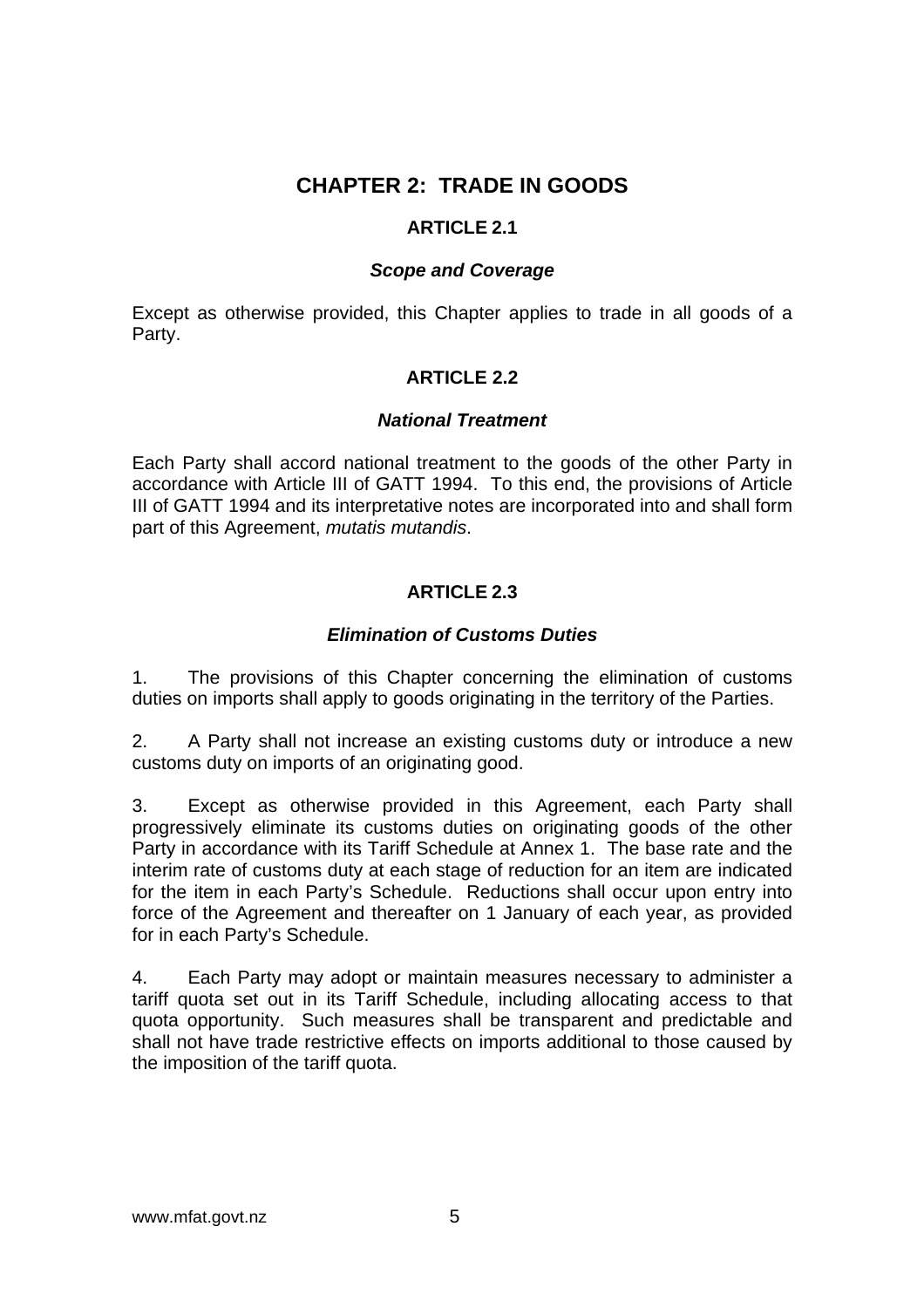<span id="page-14-0"></span>5. On the written request of the other Party, a Party applying or intending to apply measures pursuant to Paragraph 4 shall consult to consider a review of the administration of those measures.

## **ARTICLE 2.4**

## *Accelerated Tariff Elimination*

1. Each Party is prepared to eliminate its customs duties more rapidly than provided for in Article 2.3 or otherwise to improve the conditions of access of originating goods taking into account its general economic situation and the economic situation of the sector concerned.

2. On the request of a Party, the Parties shall promptly enter into consultations to accelerate the elimination of customs duties on originating goods as set out in its Tariff Schedule in Annex 1.

3. An Agreement by the Parties to accelerate the elimination of customs duties on originating goods shall enter into force after the Parties have exchanged written notification advising that they have completed the necessary internal legal procedures and on such date or dates as may be agreed between them.

4. A Party may at any time accelerate unilaterally the elimination of customs duties on originating goods of the other Party set out in its Tariff Schedule. A Party considering doing so shall inform the other Party as early as practicable before the new rate of customs duties takes effect.

## **ARTICLE 2.5**

#### *Administrative Fees and Formalities*

Each Party shall ensure, in accordance with Article VIII.1 of GATT 1994, that all fees and charges of whatever character (other than customs duties, charges equivalent to an internal tax or other internal charge applied consistently with Article III.2 of GATT 1994, and anti-dumping and countervailing duties) imposed on or in connection with import or export are limited in amount to the approximate cost of services rendered and do not represent an indirect protection to domestic goods or a taxation on imports or exports for fiscal purposes.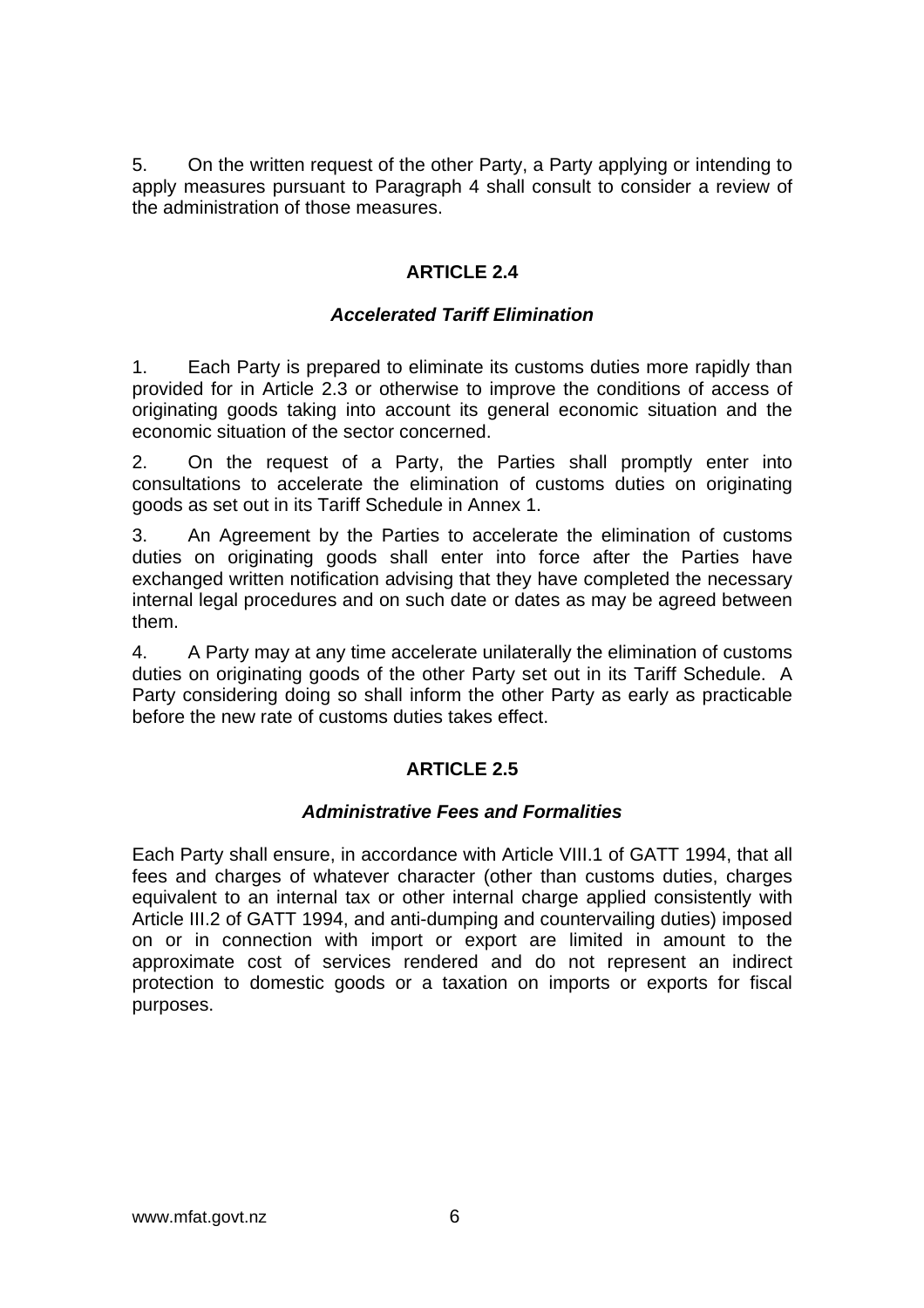## **ARTICLE 2.6**

## *Agricultural Export Subsidies*

<span id="page-15-0"></span>1. For the purposes of this Article, agricultural goods means those products listed in Annex 1 of the *WTO Agreement on Agriculture*.

2. The Parties share the objective of the multilateral elimination of all forms of export subsidies for agricultural goods and shall work towards an agreement in the WTO to eliminate those subsidies and prevent the introduction in any form of any new export subsidies for agricultural goods.

3. Recognising the trade-distorting nature of export subsidies and consistent with their rights and obligations under the WTO *Agreement on Agriculture*, neither Party shall introduce or maintain any form of export subsidy on any agricultural good destined for the territory of the other Party.

4. If a Party believes that a policy or measure implemented by the other Party has the effect of providing an export subsidy on any agricultural good exported to that Party, it may request consultations with the aim of preventing such subsidisation occurring on trade between the Parties.

## **ARTICLE 2.7**

## *Non-Tariff Measures*

1. A Party shall not adopt or maintain any non-tariff measures on the importation of any good of the other Party or on the exportation of any good destined for the territory of the other Party except in accordance with its WTO rights and obligations or in accordance with other provisions of this Agreement.

2. Each Party shall ensure the transparency of its non-tariff measures permitted in Paragraph 1 and shall ensure that any such measures are not prepared, adopted or applied with a view to or with the effect of creating unnecessary obstacles to trade between the Parties.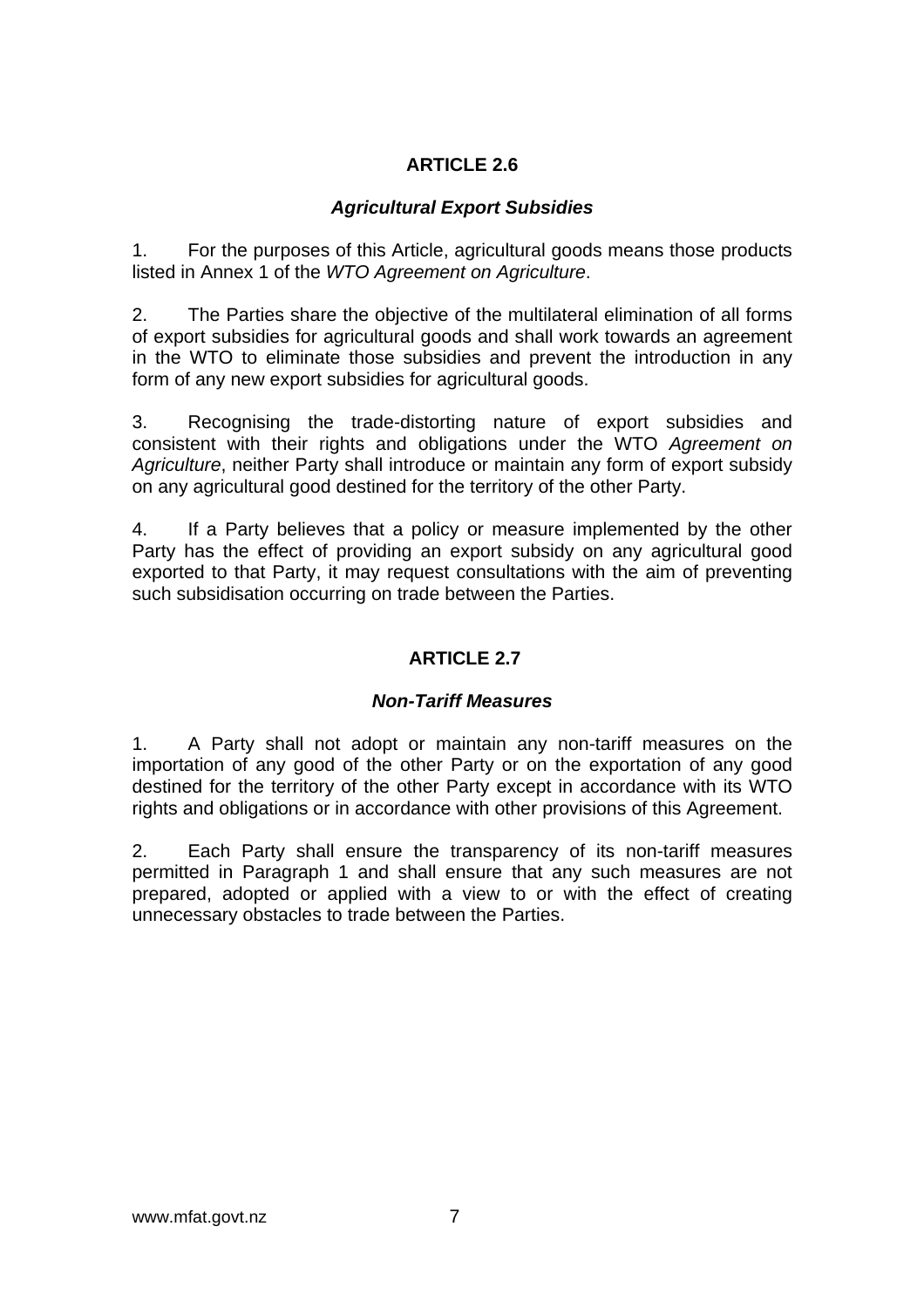# <span id="page-16-0"></span>**CHAPTER 3: CUSTOMS PROCEDURES AND COOPERATION**

## **ARTICLE 3.1**

## *Objectives*

The objectives of this Chapter are to:

- (a) simplify and harmonise customs procedures of the Parties;
- (b) ensure predictability, consistency and transparency in the application of customs laws and the administrative policies of the Parties;
- (c) promote efficient and economical customs border administration and the expeditious clearance of goods; and
- (d) facilitate trade between the Parties and promote the security of such trade.

## **ARTICLE 3.2**

#### *Scope*

This Chapter shall apply, in accordance with the Parties' international obligations and respective laws, rules and regulations, to customs procedures related to the clearance of goods traded between the Parties.

## **ARTICLE 3.3**

#### *Definitions*

For the purposes of this Chapter:

(a) "craft" includes any aircraft, ship, boat or other vehicle used or capable of being used for the carriage or transportation of persons or goods, or both, by air**,** land, water or over or under water;

- (b) "customs administration" means:
	- (i) in relation to Thailand, the Customs Department of the Kingdom of Thailand; and
	- (ii) in relation to New Zealand, the New Zealand Customs Service;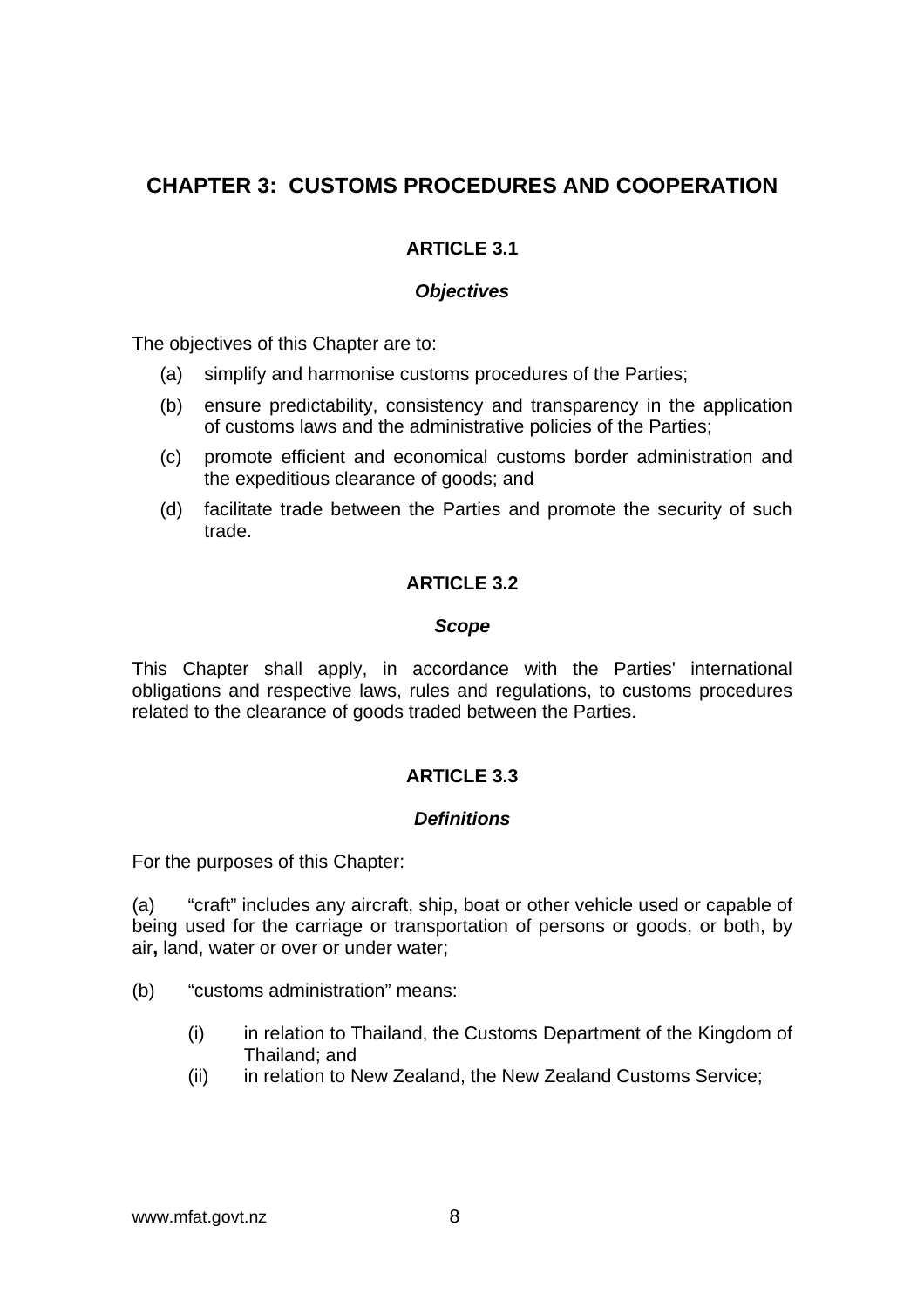<span id="page-17-0"></span>(c) "customs law" means the statutory and regulatory provisions relating to the importation, exportation, movement and storage of goods, the administration and enforcement of which are specially charged to the customs administration of a Party;

(d) "customs offence" means any breach or attempted breach of customs law;

(e) "customs procedures" means the treatment applied by the customs administration of each Party to goods, persons and craft that are subject to customs control.

#### **ARTICLE 3.4**

#### *General Provisions*

1. The Parties recognise that the objectives of this Agreement may be promoted by the application of common, simplified customs procedures, and cooperation between the customs administrations.

2. To give effect to the provisions of this Chapter and Chapter 4 of this Agreement the customs administrations shall enter into a Cooperative Arrangement to take effect concurrently with the entry into force of this Agreement.

3. Where a Party providing information to the other Party in accordance with this Chapter designates the information as confidential, the other Party shall maintain the confidentiality of that information. The Parties shall not use or disclose such information except with the written consent of the requested Party or to the extent that the information may be required to be disclosed for law enforcement purposes or in the context of judicial proceedings.

4. Nothing in this Chapter shall be taken to require a Party to furnish or allow access to information the disclosure of which it considers would:

- (a) be contrary to the public interest as determined by its laws, rules or regulations;
- (b) be contrary to its laws, rules or regulations to protect personal privacy or the financial affairs and accounts of individual customers of financial institutions; or
- (c) impede law enforcement.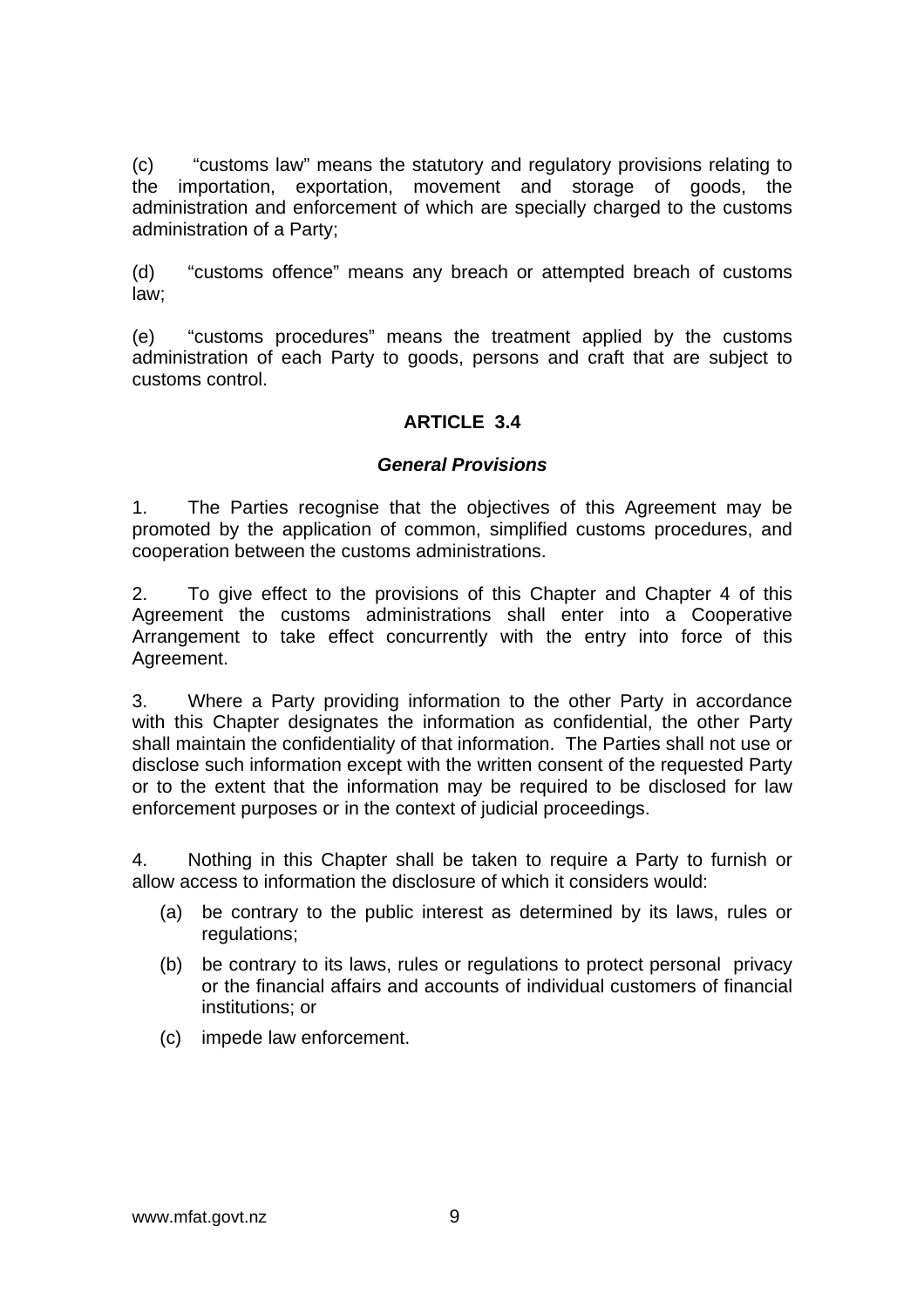## **ARTICLE 3.5**

#### *Customs Procedures and Facilitation*

<span id="page-18-0"></span>1. Customs procedures of the Parties shall, where possible and to the extent permitted by their respective laws, rules or regulations, conform with the standards and recommended practices of the World Customs Organisation, including the principles of the *International Convention on the Simplification and Harmonisation of Customs Procedures* 1973.

2. Each Party shall ensure that its customs procedures and practices are predictable, consistent, transparent and facilitate trade.

3. The customs administrations of both Parties shall periodically review their customs procedures with a view to their further simplification and the development of mutually beneficial arrangements to facilitate bilateral trade*.* 

4. In respect of consignments for which immediate clearance is requested, the Parties shall, insofar as permitted by their laws, follow the guidelines of the World Customs Organisation.

## **ARTICLE 3.6**

#### *Customs Valuation*

The Parties shall determine the customs value of goods traded between them in accordance with the provisions of Article VII of GATT 1994 and the WTO *Agreement on Implementation of Article VII of the General Agreement on Tariffs and Trade 1994.* 

## **ARTICLE 3.7**

#### *Customs Cooperation*

1. The Parties shall, through their customs administrations and in accordance with this Chapter and the Cooperative Arrangement referred to in Article 3.4 (2), cooperate in achieving compliance with their customs laws, in accordance with their international obligations governing the importation and exportation of goods, relating to:

- (a) the implementation and operation of this Agreement;
- (b) security of trade between the Parties;
- (c) restrictions and prohibitions on imports and exports; and
- (d) such other issues as the Parties may determine.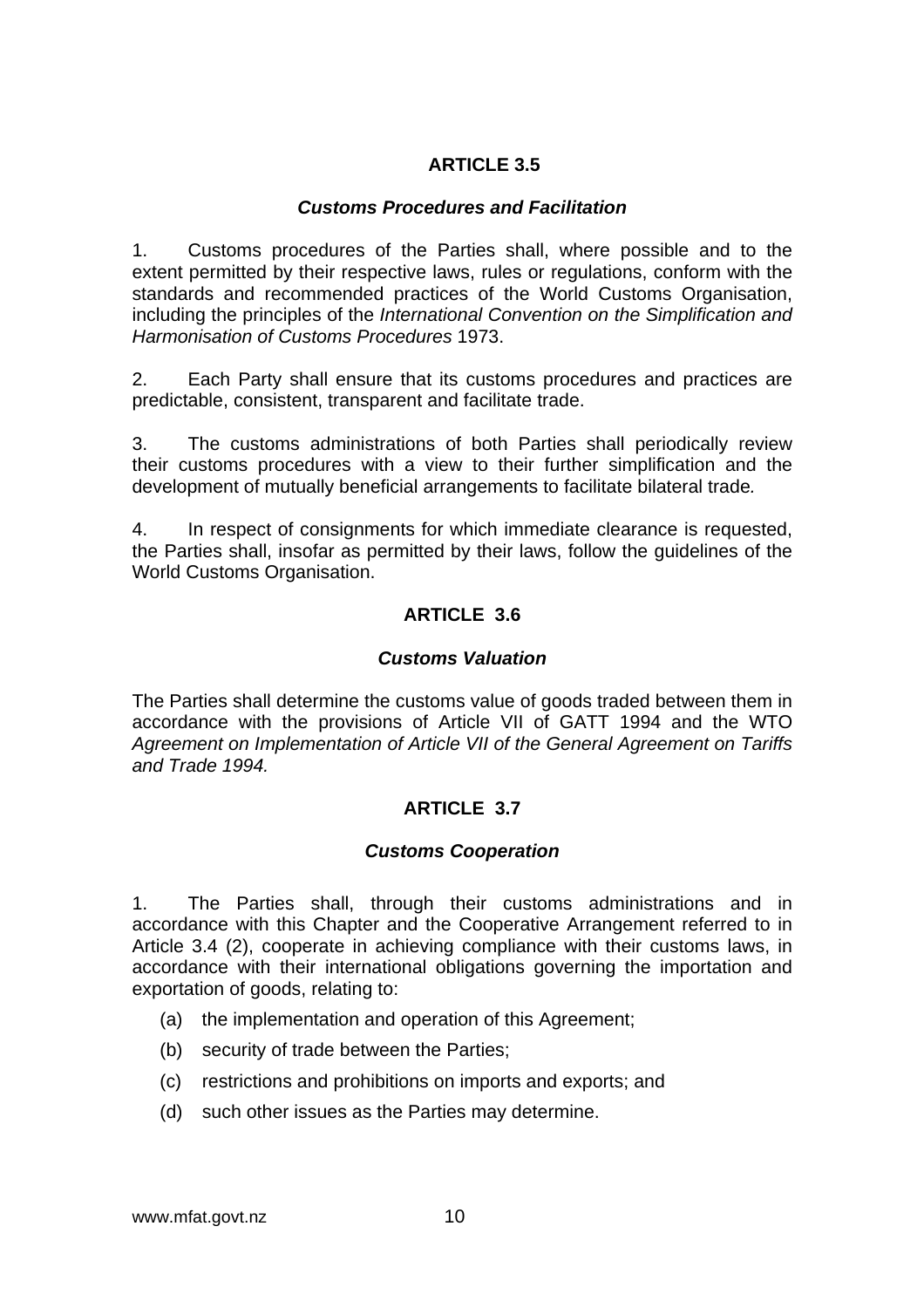<span id="page-19-0"></span>2. To the extent permitted by their laws, regulations and policies, the customs administrations of both Parties shall provide each other with mutual assistance in order to prevent breaches of customs law and for the protection of the economic, fiscal, social and commercial interests of their respective countries, including ensuring appropriate and efficient customs duty collection.

3. Each Party shall endeavour to provide the other Party with advance notice of any significant modification of laws, regulations or policies governing importations that are likely to substantially affect the operation of this Agreement.

## **ARTICLE 3.8**

#### *Review and Appeal*

1. Each Party shall, with regard to customs administrative rulings, determinations or decisions, provide the right of appeal, without penalty, by the importer, exporter or other person affected by that administrative ruling, determination or decision.

2. An initial right of appeal without penalty may be to an authority within the customs administration or to an independent body, but the legislation of each Party shall provide for the right of appeal without penalty to a judicial authority.

3. Notice of the decision on appeal shall be given to the appellant and the reasons for such decision shall be provided in writing.

## **ARTICLE 3.9**

#### *Advance Rulings*

1. Subject to Paragraph 2, each Party shall provide in writing advance rulings in respect of the classification of goods to a person described in Subparagraph 2(a) (hereinafter referred to as "advance rulings").

2. Each Party shall adopt or maintain procedures for advance rulings, which shall:

- (a) provide that an importer in its territory or an exporter or producer in the territory of the other Party may apply for an advance ruling before the importation of goods in question;
- (b) require that an applicant for an advance ruling provide a detailed description of the goods and all relevant information needed to process an application for an advance ruling;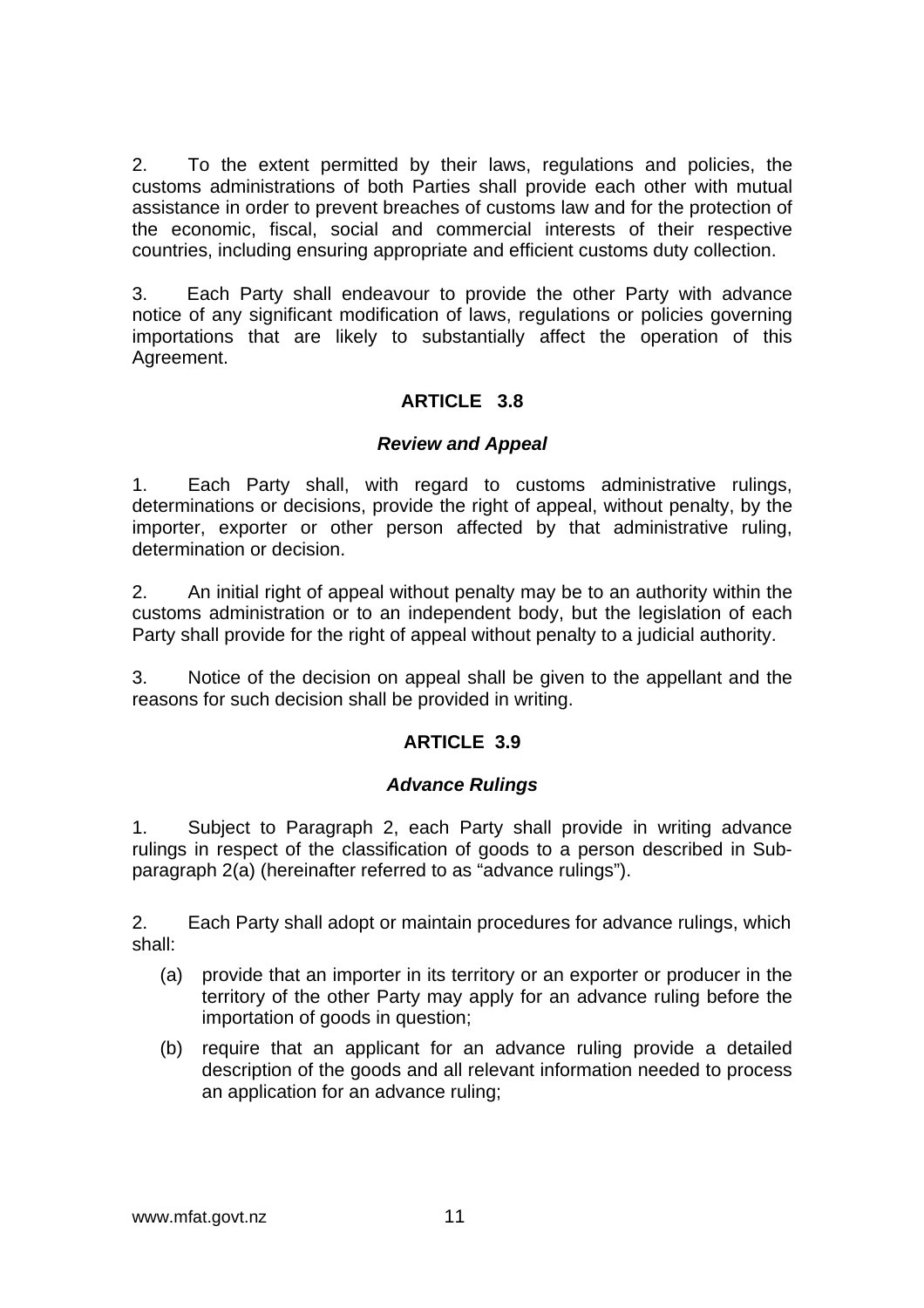- <span id="page-20-0"></span>(c) provide that its customs administration may, at any time during the course of an evaluation of an application for an advance ruling, request that the applicant provide additional information within a specified period;
- (d) provide that any advance ruling be based on the facts and circumstances presented by the applicant, and any other relevant information in the possession of the decision-maker; and
- (e) provide that an advance ruling be issued to the applicant expeditiously, or in any case within 30 working days of the receipt of all necessary information.

3. A Party may reject requests for an advance ruling where the additional information requested by it in accordance with Sub-paragraph 2(c) is not provided within the specified period.

4. Subject to Paragraph 5, each Party shall apply an advance ruling to all importations of goods described in that ruling imported into its territory within three years of the date of that ruling, or such other period as required by that Party's laws, regulations or policies.

5. A Party may modify or revoke an advance ruling upon a determination that the advance ruling was based on an error of fact or law (including human error), or if there is a change in:

- (a) domestic law consistent with this Agreement;
- (b) a material factor; or
- (c) the circumstances on which the ruling is based.

6. Any fees charged for advance rulings shall not exceed the approximate cost of the services rendered in providing the advance ruling.

## **ARTICLE 3.10**

#### *Early Resolution of Differences between the Parties*

1. Where significant differences between the customs administrations of the Parties arise with respect to the application of the provisions of this Chapter and Chapter 4 of this Agreement, either customs administration may request to consult with the other customs administration to resolve such differences. The modalities of such consultation shall be agreed between the customs administrations.

2. Consultations under this Article are without prejudice to the rights of the Parties under Chapter 17 of this Agreement or under the WTO *Understanding on Rules and Procedures Governing the Settlement of Disputes*.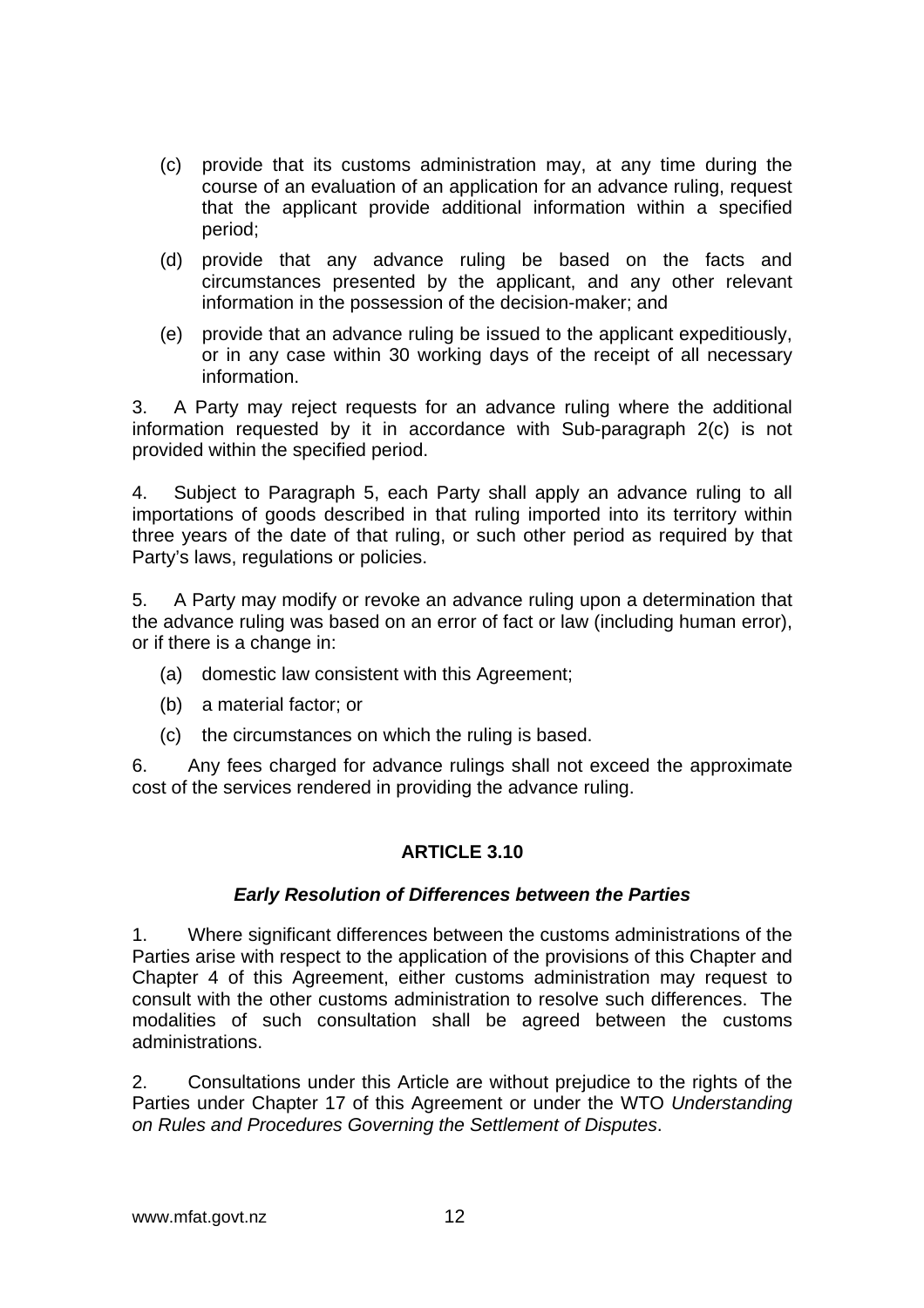## **ARTICLE 3.11**

## *Security of Trade and Repression of Terrorist Activity*

<span id="page-21-0"></span>In the event either Party desires to adopt procedures to ensure the security of trade in goods and/or the movement of craft between the Parties, the customs administrations shall consult with a view to agreeing procedures to secure such trade and/or movement of craft.

## **ARTICLE 3.12**

#### *Paperless Trading and Use of Automated Systems*

1. The customs administrations of both Parties, in implementing initiatives that provide for the use of paperless trading, shall take into account the methods agreed in APEC and the World Customs Organisation.

2. The customs administrations of the Parties shall, as soon as practicable, adopt electronic procedures for all reporting requirements, consistent with the provisions of Chapter 10 of this Agreement.

## **ARTICLE 3.13**

#### *Risk Management*

1. The Parties shall administer customs procedures at their respective borders so as to facilitate the clearance of low-risk goods and focus on high-risk goods.

2. The Parties shall apply and develop further risk management techniques in the performance of their customs procedures.

## **ARTICLE 3.14**

#### *Publication and Enquiry Points*

1. Each Party shall publish on the Internet or in print form all statutory and regulatory provisions and any administrative procedures applicable or enforceable by its customs administration.

2. Each Party shall designate one or more enquiry points to address enquiries from interested persons of the other Party concerning customs matters, and shall make available on the Internet information concerning procedures for making such enquiries.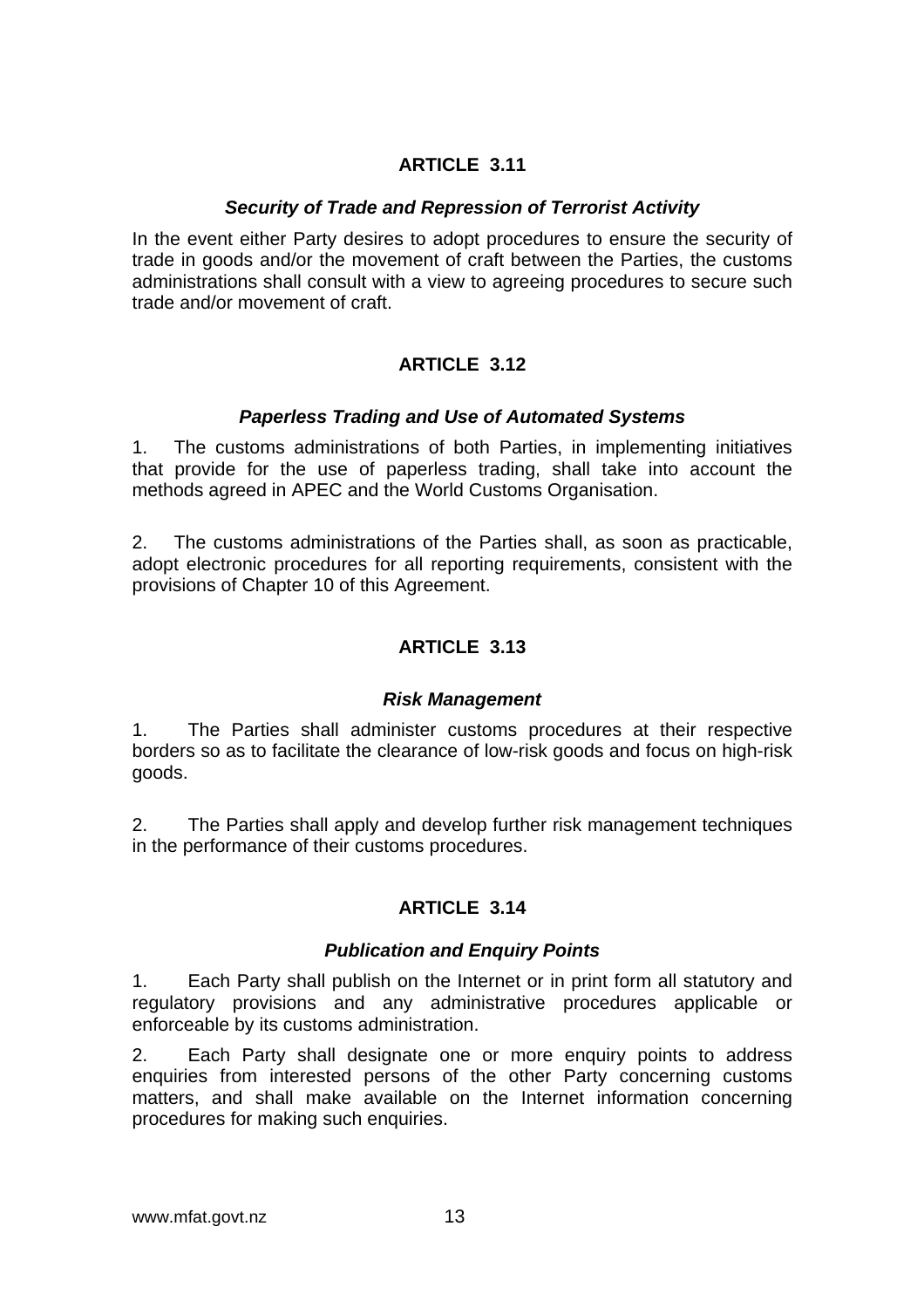# **CHAPTER 4: RULES OF ORIGIN**

## **ARTICLE 4.1**

#### *Definitions*

<span id="page-22-0"></span>For the purposes of this Chapter:

- (a) "CIF" means the value of the good imported, and includes the cost of freight and insurance up to the port or place of entry into the country of importation. The valuation shall be made in accordance with the WTO Agreement on Customs Valuation;
- (b) "FOB" means the free on board value of the good, inclusive of the cost of transport to the port or site of final shipment abroad. The valuation shall be made in accordance with the WTO Agreement on Customs Valuation;
- (c) "fungible goods or materials" means goods or materials which are interchangeable for commercial purposes, whose properties are essentially identical, and between which it is impractical to differentiate by a mere visual examination;
- (d) "generally accepted accounting principles" means the recognised consensus or substantial authoritative support in the territory of a Party, with respect to the recording of revenues, expenses, costs, assets and liabilities; the disclosure of information; and the preparation of financial statements. These standards may encompass broad guidelines of general application as well as detailed standards, practices and procedures;
- (e) "indirect material" means a good used in the production, testing or inspection of another good but not physically incorporated into the good, or a good used in the maintenance of buildings or the operation of equipment associated with the production of a good, including:
	- (i) fuel, energy, catalysts and solvents;
	- (ii) equipment, devices and supplies used for testing or inspection of the goods;
	- (iii) gloves, glasses, footwear, clothing, safety equipment and supplies;
	- (iv) tools, dies and moulds;
	- (v) spare parts and materials used in the maintenance of equipment and buildings;
	- (vi) lubricants, greases, compounding materials and other materials used in production or used to operate equipment and buildings; and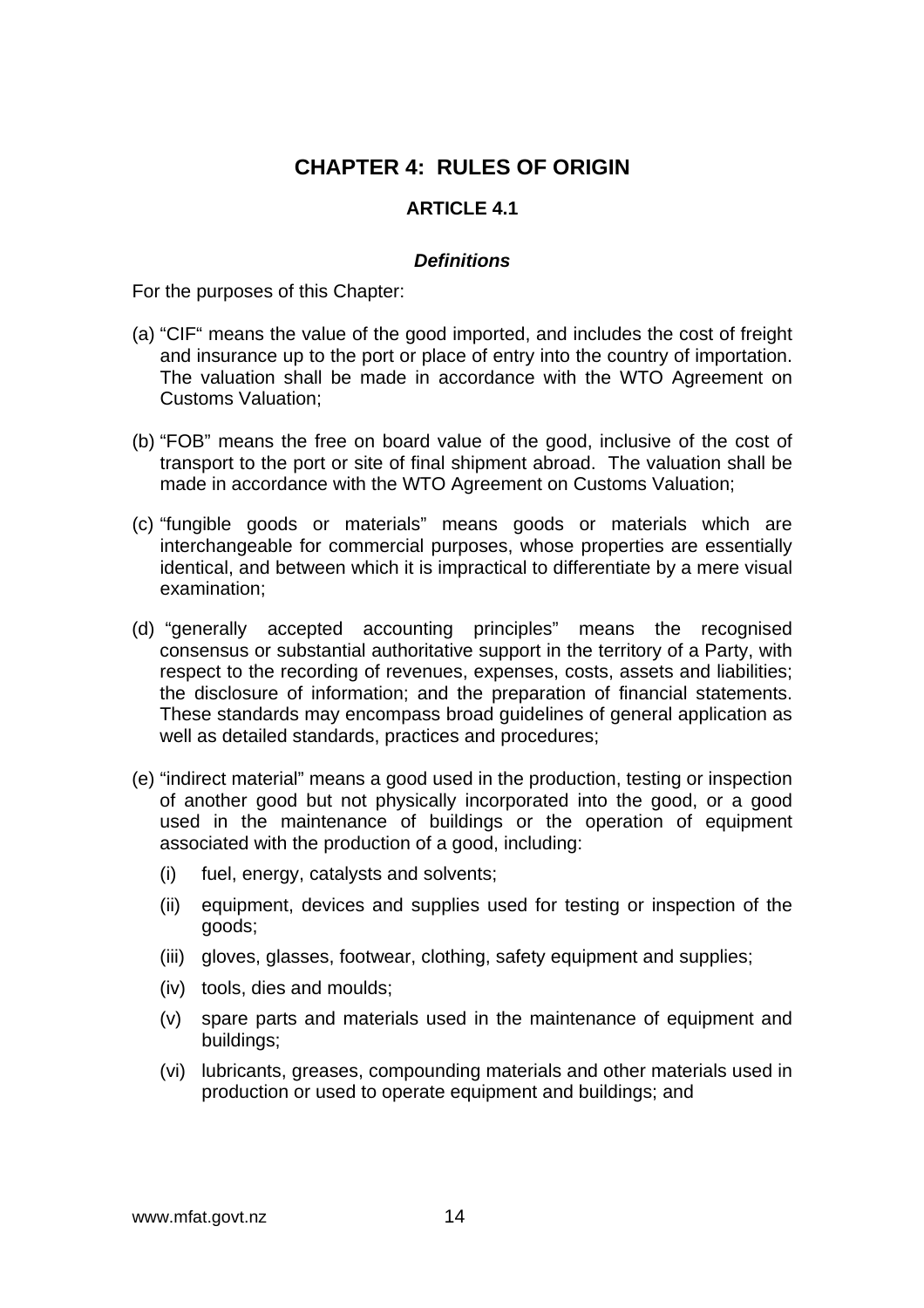- (vii) any other goods which are not incorporated into the good but whose use in the production of the good can reasonably be demonstrated to be a part of that production;
- (f) "material" means any matter or substance used or consumed in the production of goods, and physically incorporated into or classified with those goods;
- (g) "minimal operations or processes" are operations or processes which contribute minimally to the essential characteristics or properties of goods, including:
	- (i) operations or processes to ensure that the goods are preserved in good condition for purposes of transport or storage;
	- (ii) operations designed to facilitate shipment; and
	- (iii) operations or processes related to packaging or presentation of the goods for sale;

By way of example, the following would be such operations or processes:

(A) aeration, ventilation, drying, refrigeration, freezing, chilling;

(B) cleaning, washing, sieving, sifting or shaking, selection, classification or grading, extraction;

(C) cutting or slitting;

(D) division of bulk shipments, grouping in packets, the attaching of markings, distinctive labels or logos on the products and their packing;

(E) packing, unpacking or repacking;

(F) mixing of goods of different origin, provided that the characteristics of the resulting product are not essentially different from those of the goods which have been mixed;

(G) dilution in water or in any other aqueous solution; and

(H) the simple assembly or configuring of parts of products making up a complete good;

- (h) "non-originating goods" or "non-originating materials" means goods or materials which do not qualify as originating under this Chapter;
- (i) "originating material" means a material which qualifies as originating in accordance with the provisions of this Chapter;
- (j) "packing materials and containers for shipment" means items used to protect a good during its transport, other than containers or packaging used for retail sale;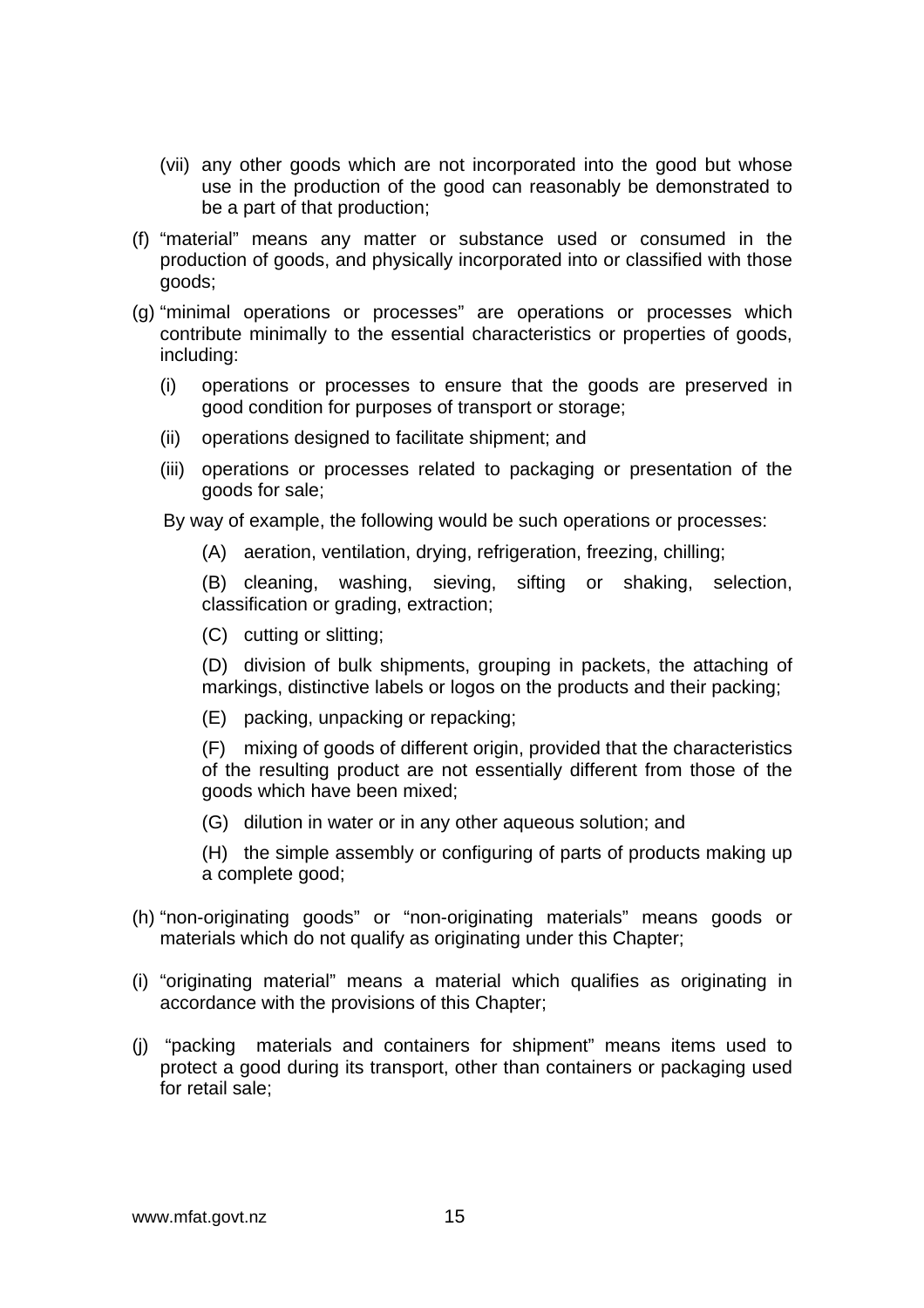- (k) "preferential tariff treatment" means the customs duty rate that is applicable to an originating good pursuant to Article 2.3 of Chapter 2 of this Agreement;
- (l) "producer" means a person who grows, raises, mines, harvests, farms, fishes, traps, hunts, manufactures, processes, captures, gathers, collects, breeds, extracts or assembles a good;
- (m)"production" means methods of obtaining goods, including but not limited to, growing, raising, mining, harvesting, farming, fishing, trapping, hunting, manufacturing, processing, capturing, gathering, collecting, breeding, extracting or assembling a good;
- (n) "wholly obtained goods" means:
	- (i) mineral goods extracted in the territory of a Party;
	- (ii) agricultural goods harvested, picked or gathered in the territory of a Party;
	- (iii) live animals born and raised in the territory of a Party;
	- (iv) goods obtained from live animals in the territory of a Party;
	- (v) goods obtained directly from hunting, trapping, fishing, farming, gathering, or capturing in territory of a Party;
	- (vi) goods (fish, shellfish, plant and other marine life) taken within the territorial sea or the relevant maritime zone of a Party seaward of the territorial sea under that Party's applicable laws in accordance with the provisions of the *United Nations Convention on the Law of the Sea* 1982, or taken from the high seas by a vessel flying or entitled to fly the flag of that Party;
	- (vii) goods obtained or produced on board factory ships flying or entitled to fly the flag of a Party from the goods referred to in Sub-paragraph (vi) above;
- (viii) goods taken by a Party, or a person of a Party, from the seabed or subsoil beneath the seabed of the territorial sea or the continental shelf of that Party, in accordance with the provisions of the *United Nations Convention on the Law of the Sea* 1982;
- (ix) waste and scrap derived from production in the territory of a Party, or used goods collected in the territory of a Party, provided that such goods are fit only for the recovery of raw materials; and
- (x) goods produced entirely in the territory of a Party exclusively from the goods referred to in Sub-paragraphs (i) to (ix) above.

(o) "WTO Agreement on Customs Valuation" means the *Agreement on the Implementation of Article VII of the General Agreement on Tariff and Trade,* 1994.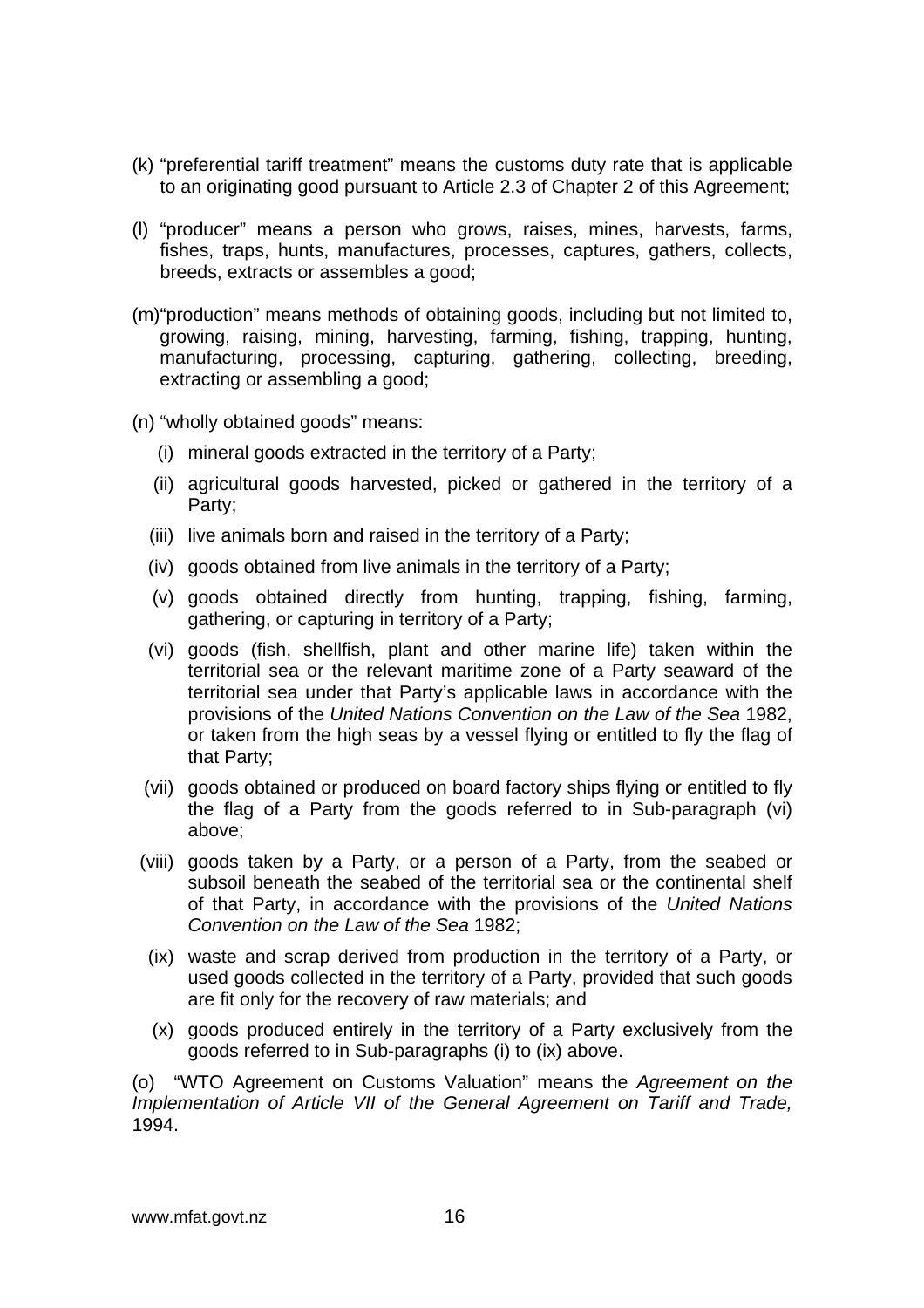## **ARTICLE 4.2**

## *Originating Goods*

- <span id="page-25-0"></span>1. Particular goods shall originate in the territory of a Party if they:
	- (a) are the wholly obtained goods of the Party; or
	- (b) satisfy the requirements of Annex 2 to this Agreement as a result of processes performed entirely in the territory of one or both of the Parties and the goods did not enter the commerce of a non-party after export from the first Party and before import into the other Party.

2. Originating materials from the territory of a Party, used in the production of particular goods in the territory of the other Party, shall be considered to originate in the territory of the Party in which the production is performed.

3. Particular goods which do not satisfy a change in tariff classification required pursuant to Annex 2 are nonetheless originating goods if:

- (a) the value of non-originating materials used in the production of the goods that do not undergo the required change in tariff classification does not exceed 10 percent of the FOB value of the goods; and
- (b) the goods meet all other applicable criteria of this Article.

4. Except where goods are subject to a regional value content requirement pursuant to Annex 2, goods produced by minimal operations or processes shall not be treated as originating goods even where those minimal processes or operations meet the change in tariff classification requirements of Annex 2.

5. Accessories, spare parts, or tools delivered with originating goods that form part of the standard accessories, spare parts, or tools for those goods, shall be treated as originating goods and shall be disregarded in determining whether or not all the non-originating materials used in the production of the originating goods undergo the applicable change in tariff classification, provided that:

- (a) the accessories, spare parts, or tools are not invoiced separately from the originating goods;
- (b) the quantities and value of the accessories, spare parts, or tools are customary for the originating goods; and
- (c) if the goods are subject to a regional value content requirement, the value of the accessories, spare parts, or tools shall be taken into account as originating or non-originating materials, as the case may be, in calculating the regional value content of the goods.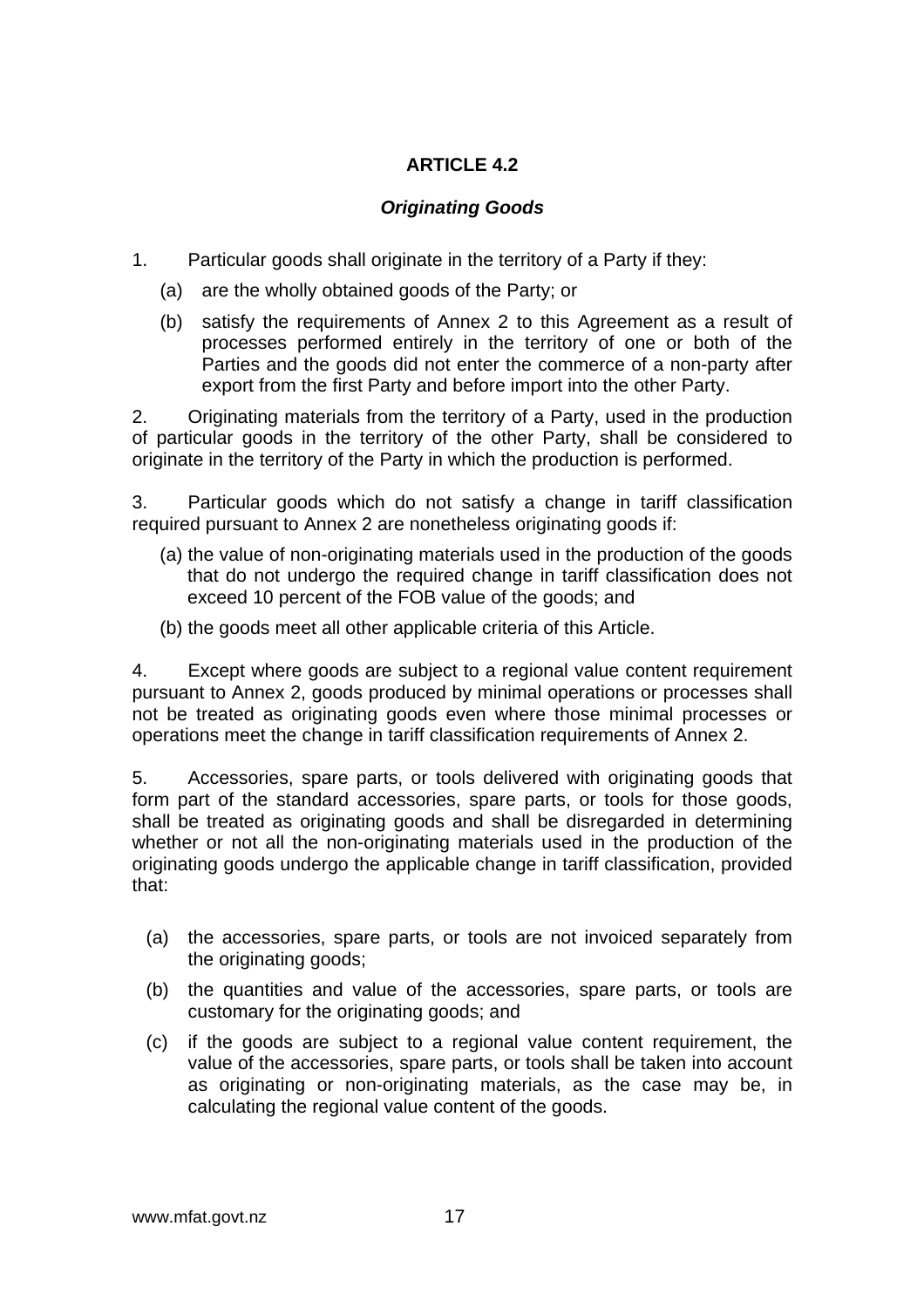<span id="page-26-0"></span>6. Paragraph 5 does not apply where the accessories, spare parts, or tools have been added solely for the purpose of artificially raising the regional value content of the goods.

7. The determination of whether fungible goods or materials are originating goods shall be made either by physical separation of each of the goods or materials or through the use of any inventory management method, such as averaging, last-in, first-out, or first-in, first-out, recognised in the generally accepted accounting principles of the Party in which the production is performed or otherwise accepted by the Party in which the production is performed.

8. An inventory management method selected under Paragraph 7 for a particular fungible good or materials shall continue to be used for those fungible goods or materials throughout the fiscal year of the producer that selected the inventory management method.

9. Packaging materials and containers in which goods are packaged for retail sale, if classified with those goods, shall be disregarded in determining whether all the non-originating materials used in the production of those goods have undergone the applicable change in tariff classification set out in Annex 2. However if the goods are subject to a regional value content requirement, the value of the packaging used for retail sale will be counted as originating or non originating, as the case may be, in calculating a regional value content.

10. Packaging materials and containers in which the goods are packaged for shipment shall be disregarded in determining the origin of the good.

11. An indirect material shall be treated as an originating material without regard to where it is produced and its value shall be the cost registered in the accounting records of the producer of the good.

## **ARTICLE 4.3**

## *Regional Value Content*

1. Subject to Paragraphs 2 and 3 of this Article, where Annex 2 requires goods to have a regional value content, the regional value content of particular goods shall be calculated as follows: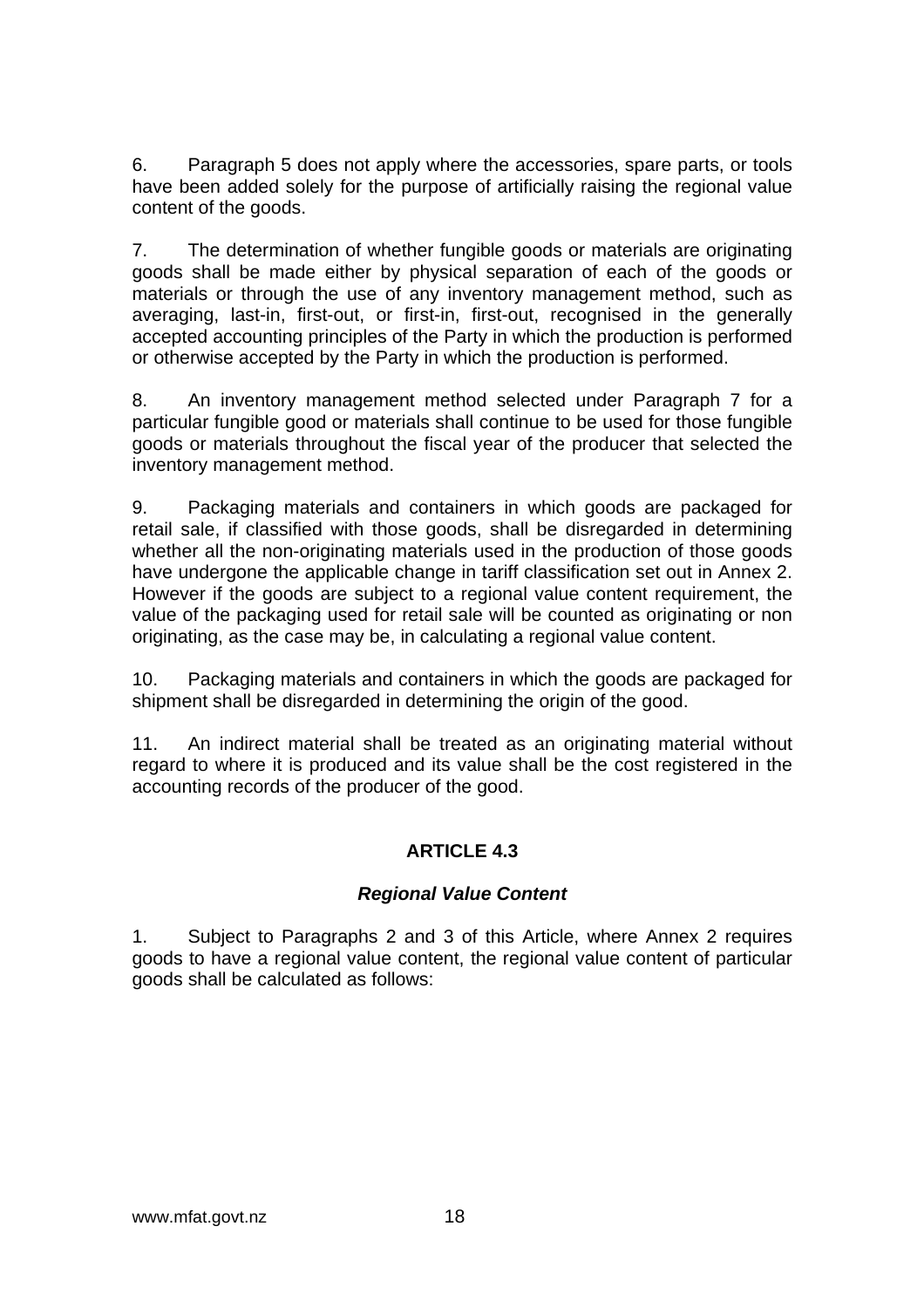$$
RVC = \begin{array}{c} \nFOB-VNM \\
\n\text{FOB} \\
\n\end{array} \quad \text{x 100}
$$

<span id="page-27-0"></span>Where:

- (a) "RVC" is the regional value content, expressed as a percentage;
- (b) "FOB" is the FOB value of the goods; and
- (c) "VNM" is the CIF value of non-originating materials, in the form in which they were first acquired or supplied to the producer of the goods.

2. If the FOB or CIF values do not exist or cannot be determined pursuant to the provisions of Article 1 of the WTO Agreement on Customs Valuation, the values shall be calculated pursuant to the provisions of Articles 2 to 8, Article 15 and the interpretative notes of that Agreement.

3. Each Party shall provide that, for the purposes of calculating regional value content, the importer may use a calculation averaged over the producer's fiscal year.

#### **ARTICLE 4.4**

#### *Recording of Costs*

For the purposes of this Chapter all costs shall be recorded and maintained in accordance with the generally accepted accounting principles applicable in the territory of the Party in which the goods are produced or manufactured.

## **ARTICLE 4.5**

#### *Treatment Of Goods For Which Preference Is Claimed*

1. Each Party may require a declaration as to the origin of a good from the exporter, or producer, or other competent person, public or private body for a good for which preferential tariff treatment is claimed. The declaration shall specify on the face of the invoice or any other document issued in respect of the good that the goods enumerated thereon are the origin of the exporting Party and meet the terms of this Chapter.

2. Nothing in Paragraph 1 of this Article shall be construed to require a producer who is not the exporter of the good to make a declaration as to the origin of the good.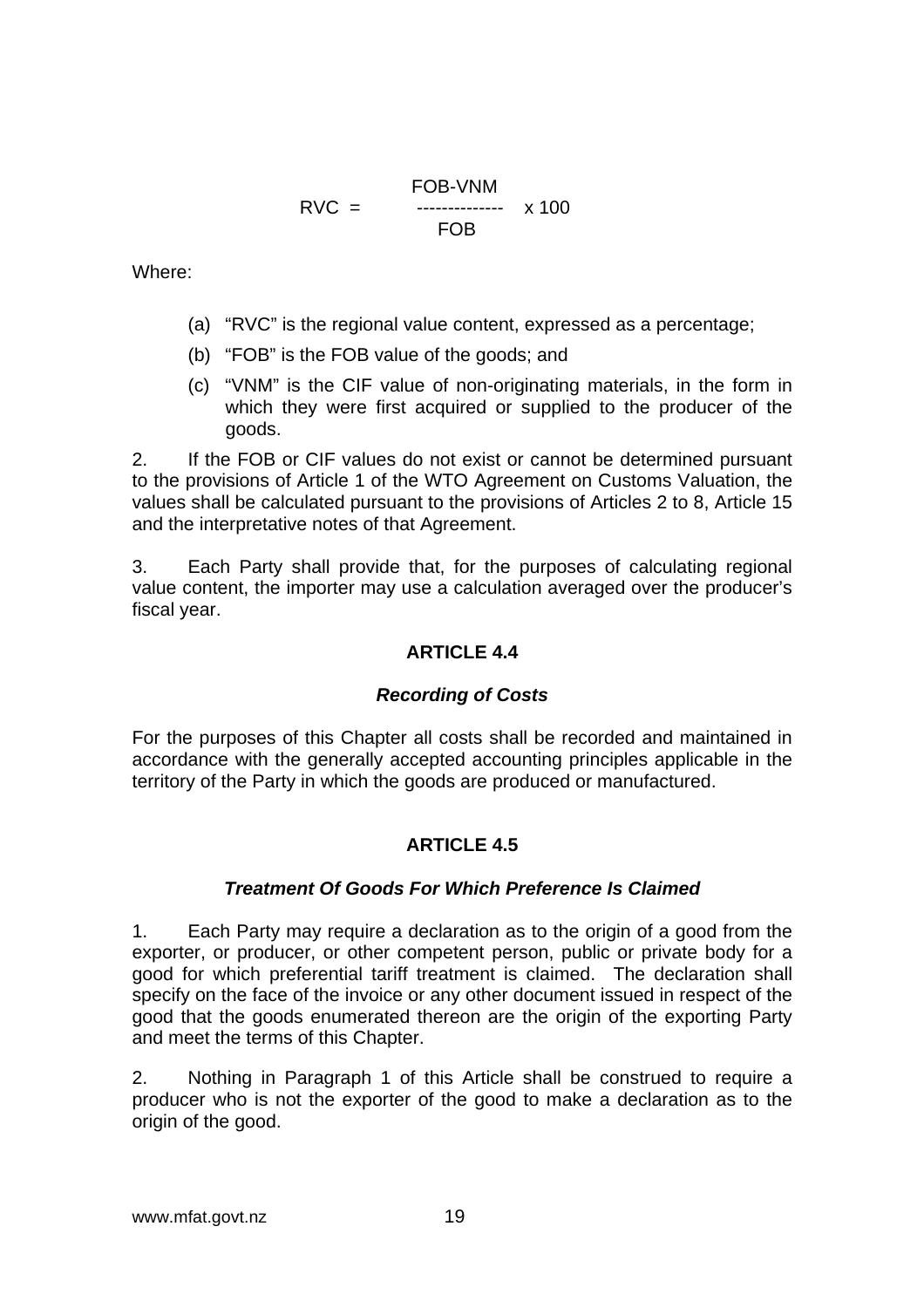3. Where a declaration is required in accordance with Paragraph 1, a Party shall provide that where an exporter is not the producer of the good, the exporter, or other competent person, public or private body may complete and sign a declaration as to the origin of a good on the basis of:

- (a) specific knowledge that the good qualifies as an originating good; or
- (b) a reasonable reliance on the producer's written representation that the good qualifies as an originating good.

4. The importing Party shall grant preferential tariff treatment to goods imported into its territory from the other Party only in cases where an importer claiming preferential tariff treatment:

- (a) provides a declaration as to the origin of the good pursuant to Paragraph 1 of this Article; or
- (b) provides sufficient documentary or other evidence to substantiate the origin of the goods.

5. When the customs administration of the importing Party has reasonable doubt as to the authenticity or accuracy of the declaration or other evidence as to the origin of goods, the importing Party may, in accordance with its national legislation, request additional evidence to verify the preference claimed. Such evidence may include accounting data in verification of Articles 4.2 and 4.3 of this Chapter, or such other evidence as may be required to establish the bona fides of the import declaration. In the absence of such evidence the customs administration of the importing Party may require payment of duties at nonpreferential tariff rates or the deposit of a security or cash deposit equivalent to the amount of duties, taxes and charges that would be payable on the goods if preferential tariff treatment did not apply.

6. Each Party shall provide that, where a good would have qualified as an originating good when it was imported into the territory of that Party but no claim for preferential tariff treatment was made at that time, the importer may**,** in accordance with the national legislation of the importing Party, apply for a refund of any duties paid on presentation of:

- (a) a declaration as to the origin of the good in accordance with this Article; and
- (b) such other evidence in support of the declaration as may be required.

7. In accordance with its laws, regulations and policies, the importing Party may not require a declaration for:

(a) commercial and non-commercial importations which do not exceed a specified value as determined by the importing Party; or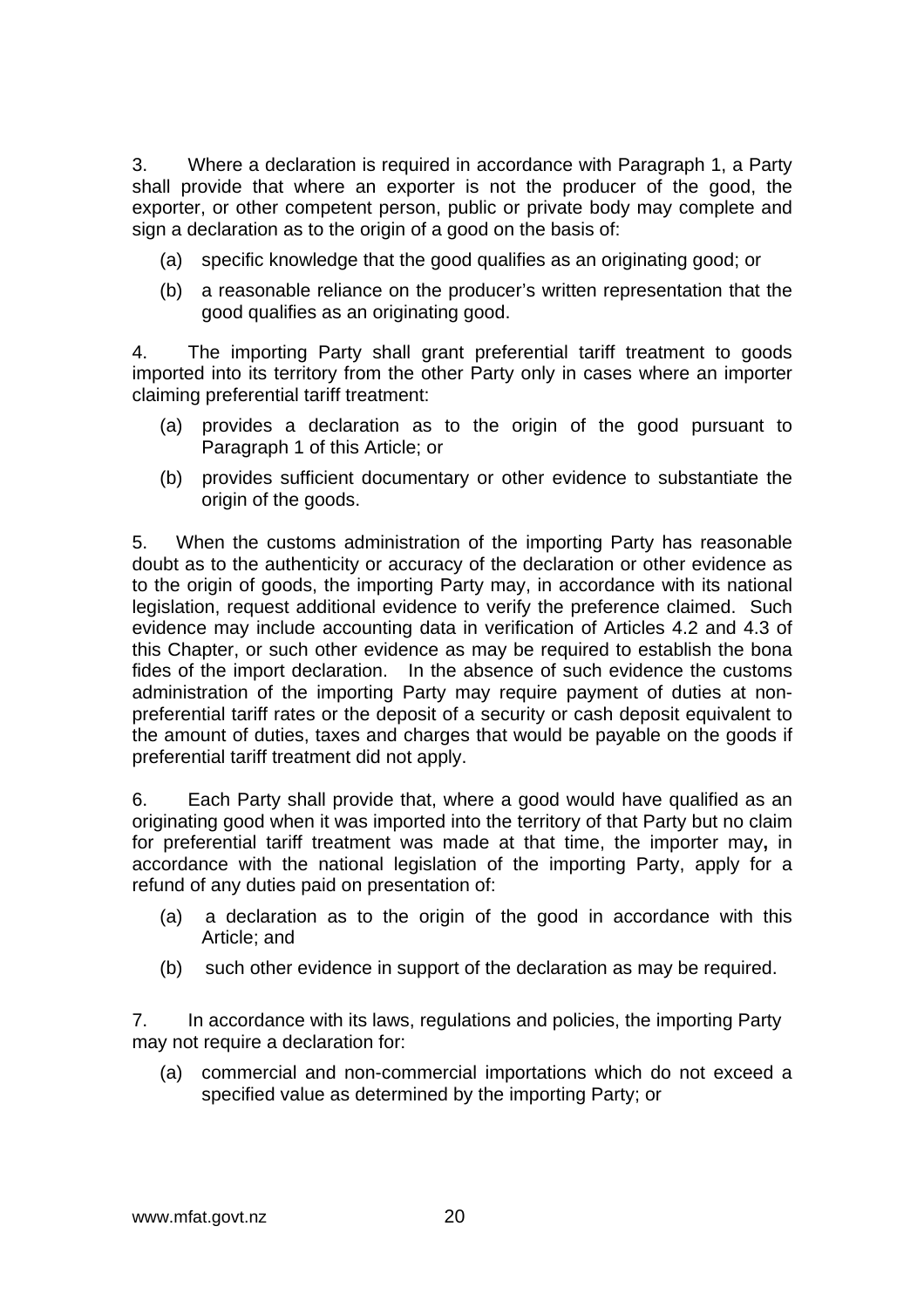<span id="page-29-0"></span>(b) any good for which a Party has waived the requirement for a declaration.

#### **ARTICLE 4.6**

#### *Records*

Each Party shall require that:

- (a) a producer or an exporter shall maintain in the territory of that Party for such period as the Party may specify in its laws, regulations or policies, all records relating to the origin of a good for which preferential tariff treatment was claimed in the territory of the other Party;
- (b) an importer claiming preferential tariff treatment for a good shall, in accordance with national legislation, maintain in the importing Party's territory all documents relating to the importation of that good, including a copy of the declaration as to origin made in accordance with Article 4.5 of this Chapter.

## **ARTICLE 4.7**

#### *Verification of Origin*

1. For the purposes of determining whether a good imported into its territory from the territory of the other Party qualifies as an originating good, the importing Party may, through its customs administration, conduct a verification of eligibility for preferential tariff treatment by means of:

- (a) requests for information addressed to the importer;
- (b) written questions and requests for information addressed to an exporter or producer in the territory of the other Party;
- (c) visits to the premises of an exporter or producer in the territory of the other Party to review the records referred to in Article 4.6 and to observe the facilities used in the production of the good;
- (d) requests to the exporting Party to verify the origin of the good; or
- (e) such other procedures as the Parties may agree.

2. Where a request is made by the importing Party to the exporting Party to verify the origin of the good:

(a) such request shall only be made if the customs value for duty is sufficiently material to warrant the request;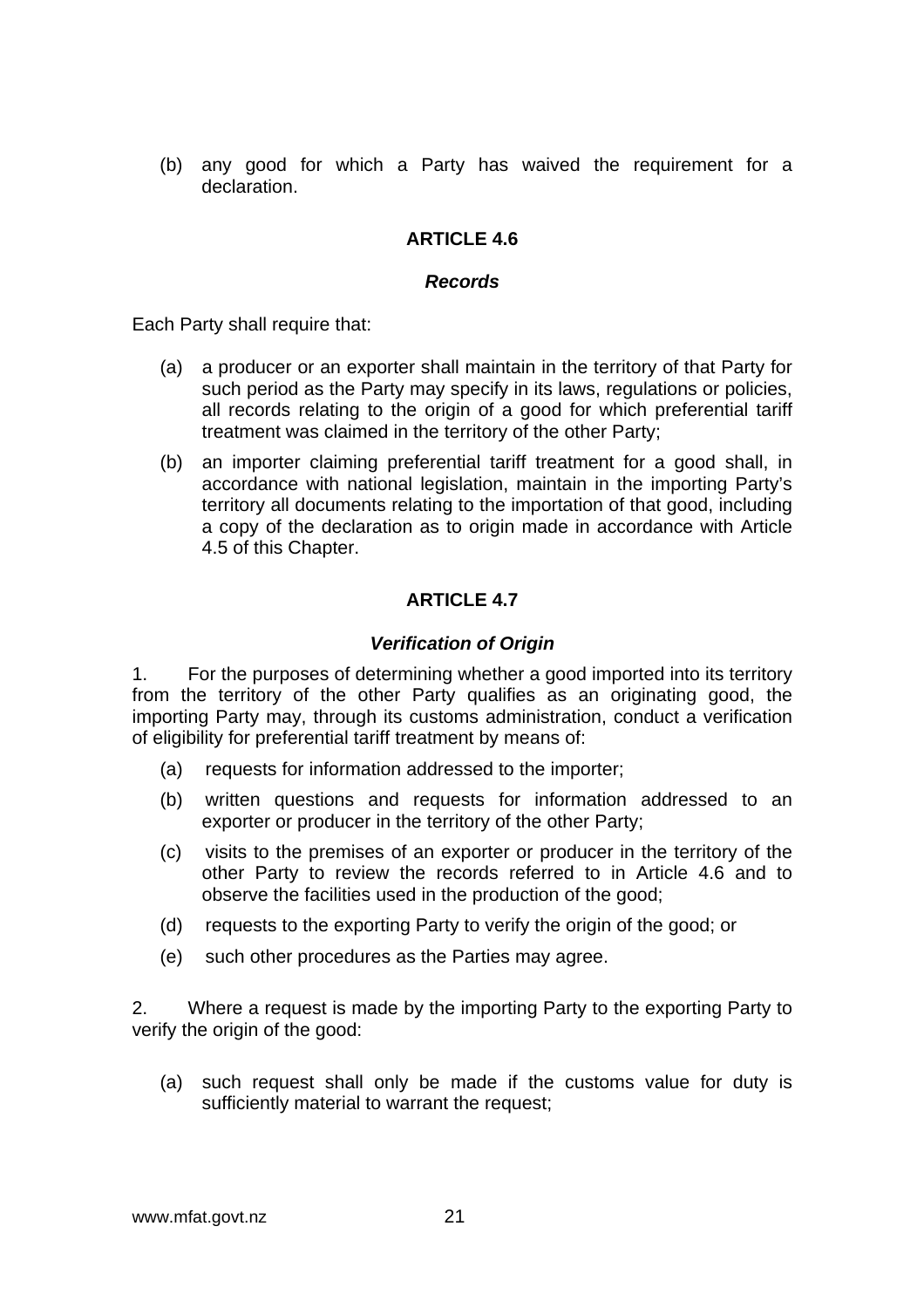- <span id="page-30-0"></span>(b) the request shall be accompanied by sufficient information to identify the good about which the request was made;
- (c) the exporting Party shall, within 90 days of receiving the request, advise the importing Party as to the origin of the good about which the request was made; and
- (d) any costs incurred by the exporting Party in meeting the request to verify the origin of the good shall be mutually determined by the Parties.

3. Prior to conducting a verification visit pursuant to Sub-paragraph 1(c) of this Article the importing Party shall:

- (a) deliver a written notification of its intention to conduct the visit to:
	- (i) the exporter or producer whose premises are to be visited; and
	- (ii) the customs administration of the exporting Party; and
- (b) obtain the written consent of the exporter or producer whose premises are to be visited.

#### **ARTICLE 4.8**

#### *Suspension and Denial of Preferential Tariff Treatment*

1. Notwithstanding Paragraph 4 of Article 4.5 of this Chapter, the importing Party may suspend the application of preferential tariff treatment to goods that are the subject of origin verification action under Article 4.7 for the duration of that action, or any part thereof.

2. The importing Party may deny preferential tariff treatment to an imported good or recover unpaid duties where:

- (a) the goods do not or did not meet the requirements of this Chapter;
- (b) the producer, exporter or importer of the goods fails to comply with any of the relevant requirements of this Chapter for obtaining preferential tariff treatment; or
- (c) action taken under Article 4.7 failed to verify the eligibility of the goods for preferential tariff treatment.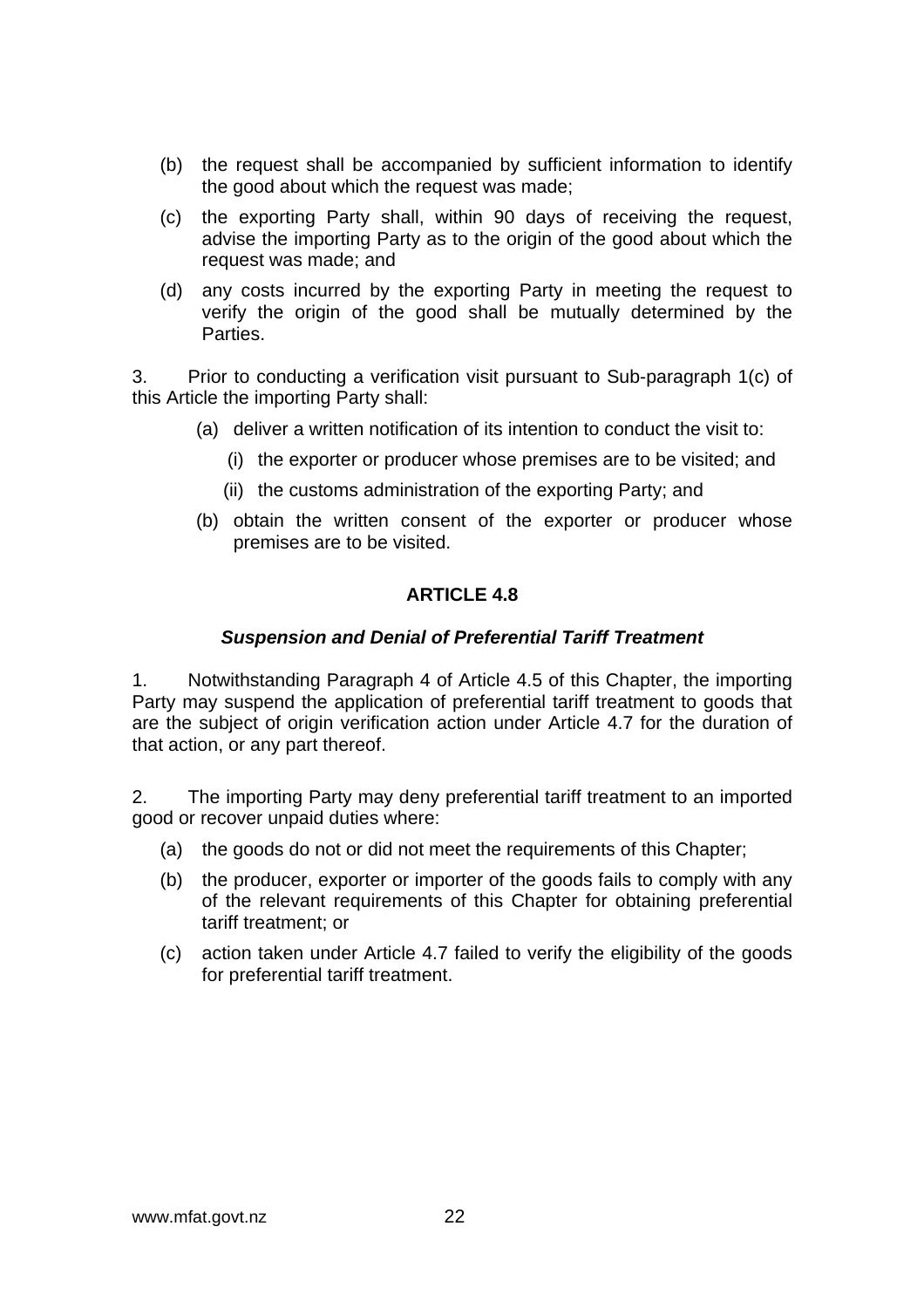# <span id="page-31-0"></span>**CHAPTER 5: TRADE REMEDIES**

# **PART I**

## **General Trade Remedies**

## **ARTICLE 5.1**

#### *Anti-Dumping Measures*

1. Each Party retains its rights and obligations under the WTO *Agreement on Implementation of Article VI of GATT 1994*.

2. Before either Party applies anti-dumping measures against imports originating from the other Party, the Party initiating the action will be mindful of the provisions relating to constructive remedies under Article 15 of the WTO *Agreement on Implementation of Article VI of the GATT 1994*.

#### **ARTICLE 5.2**

#### *Subsidies and Countervailing Measures*

Each Party retains its rights and obligations under the WTO *Agreement on Subsidies and Countervailing Measures.*

#### **ARTICLE 5.3**

#### *Global Safeguards*

1. Each Party retains its rights and obligations under Article XIX of GATT 1994 and the WTO *Agreement on Safeguards* and any other relevant provisions in the WTO Agreement.

2. This Agreement does not confer any additional rights or obligations on the Parties with regard to such global safeguard measures, except that a Party taking such a measure may exclude imports of an originating good of the other Party from the action if such imports are not a cause of serious injury or threat thereof.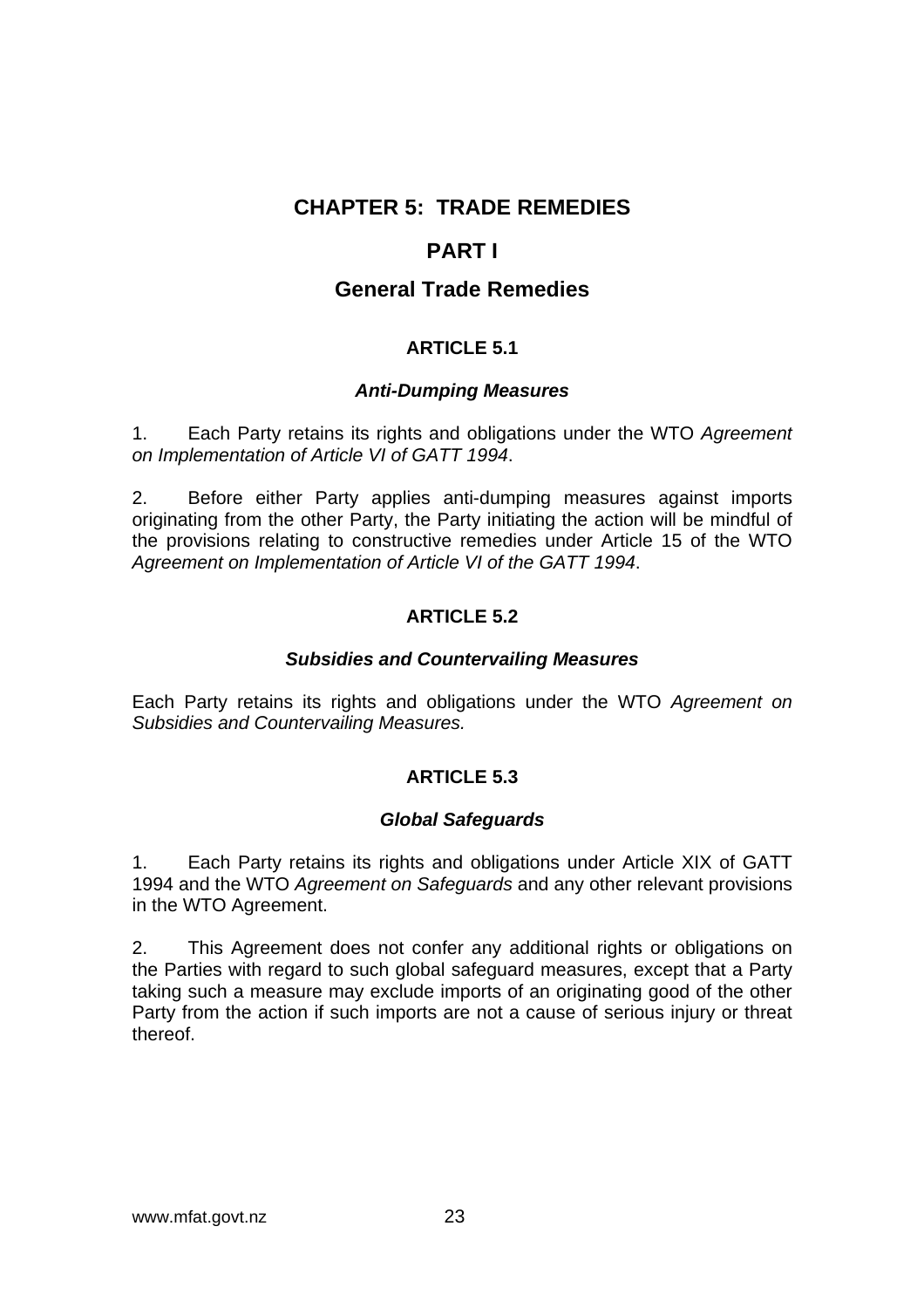# **PART II**

# **Bilateral Safeguards**

## **ARTICLE 5.4**

#### *Safeguard Definitions*

<span id="page-32-0"></span>For purposes of this Part:

(a) "base rate" means the rate of customs duty for an imported good as indicated in the Tariff Schedule of the importing Party in Annex 1;

(b) "domestic industry" means, with respect to an imported good, the producers as a whole of the like or directly competitive good or those producers whose collective production of the like or directly competitive good constitutes a major proportion of the total domestic production of such good:

(c) "preferential tariff rate" means the rate of customs duty for an imported good pursuant to Article 2.3 of Chapter 2 of this Agreement;

(d) "provisional measure" means a provisional safeguard measure described in Article 5.8;

(e) "safeguard measure" means a transitional safeguard measure described in Article 5.5;

(f) "special safeguard measure" means a special safeguard measure described in Article 5.11;

(g) "serious injury" means a significant overall impairment in the position of a domestic industry;

(h) "transition period", in relation to a particular good, means the period from the entry into force of this Agreement until the date on which the customs duty on that good is to be eliminated in accordance with Annex 1.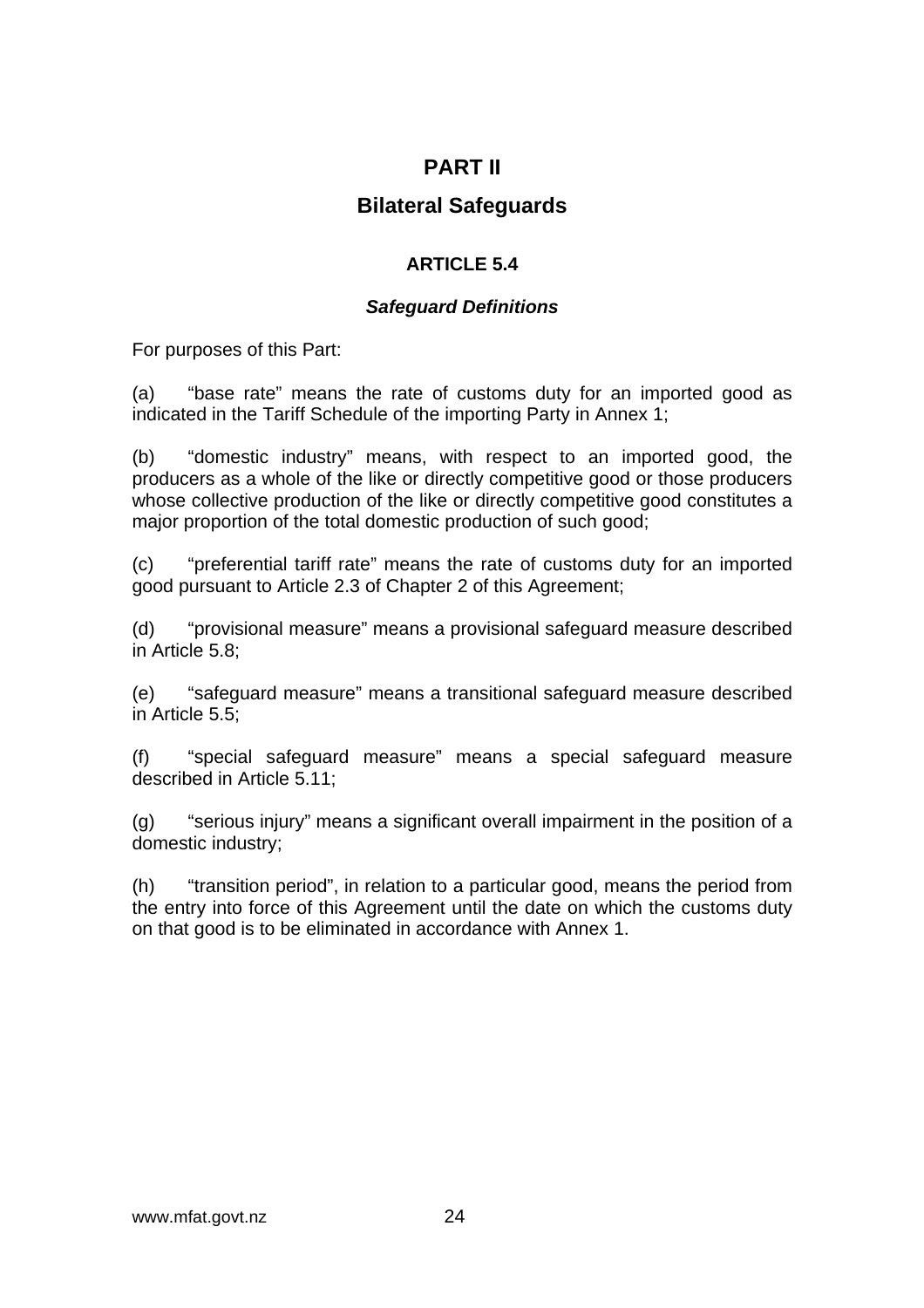## **ARTICLE 5.5**

#### *Application of a Transitional Safeguard Measure*

<span id="page-33-0"></span>If, as a result of the reduction or elimination of a customs duty pursuant to this Agreement, an originating good of a Party is being imported into the other Party's territory in such increased quantities, in absolute terms or relative to domestic production, and under such conditions as to cause or threaten to cause serious injury to a domestic industry producing a like or directly competitive good, the other Party may, to the minimum extent necessary to prevent or remedy serious injury and facilitate adjustment, apply a safeguard measure, consisting of:

- (a) the suspension of the further reduction of any rate of customs duty provided for under this Agreement on the good from the date on which the action to apply the safeguard measure is taken; or
- (b) an increase of the rate of customs duty on the good to a level not to exceed the lesser of:

(i) the most-favoured-nation (MFN) applied rate of customs duty in effect on the date on which the action to apply the safeguard measure is taken; or

(ii) the MFN applied rate of customs duty in effect on the day immediately preceding the date of entry into force of this Agreement; or

(iii) for a new safeguard measure applied from 1 January 2009 or beyond, the preferential tariff rate in effect under this Agreement on the day four years preceding the date on which the action to apply the safeguard measure is taken.

## **ARTICLE 5.6**

## *Scope and Duration of Transitional Safeguard Measures*

1. A Party shall apply a safeguard measure only for such period of time as may be necessary to prevent or remedy serious injury and to facilitate adjustment. A Party may apply a safeguard measure for an initial period of no longer than two years. The period of a safeguard measure may be extended by up to one year provided that the conditions of this Chapter are met and that the safeguard measure continues to be applied to the minimum extent necessary to prevent or remedy serious injury and that there is evidence that the industry is adjusting. The total period of a safeguard measure, including any extensions thereof, shall not exceed three years. Regardless of its duration or whether it has been subject to extension, a safeguard measure on a good shall terminate within two years following the end of the transition period for such good. No new safeguard measure may be applied to a good after that date.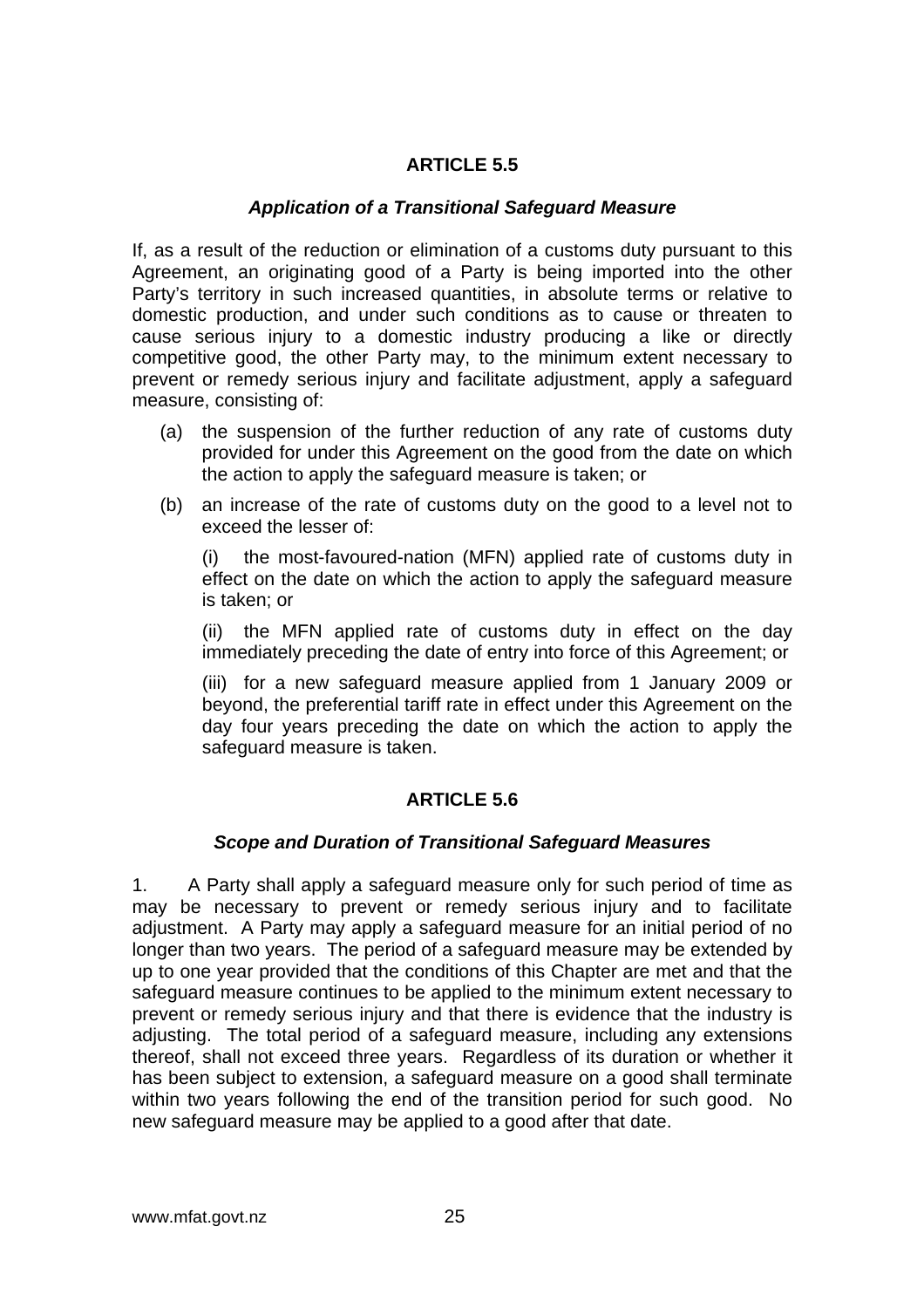<span id="page-34-0"></span>2. In order to facilitate adjustment in a situation where the proposed duration of a safeguard measure is over one year, the Party applying the measure shall progressively liberalise it at regular intervals during the application of the measure, including at the time of any extension.

3. A Party shall not apply a safeguard or provisional measure again on the same good until three years have elapsed since the date of the termination of the earlier safeguard or provisional measure.

4. A Party may not apply a safeguard or provisional measure on a good that is subject to a measure that the Party has applied pursuant to Article XIX of GATT 1994 and the WTO *Agreement on Safeguards***,** the WTO *Agreement on Textiles and Clothing*, or any other relevant provisions in the WTO Agreement, nor may a Party continue to maintain a safeguard or provisional measure on a good that becomes subject to a measure that the Party applies pursuant to Article XIX of GATT 1994 and the WTO *Agreement on Safeguards*, the WTO *Agreement on Textiles and Clothing,* or any other relevant provisions in the WTO Agreement.

5. A Party may not apply a safeguard measure to any good indicated by the letters SSG in its Tariff Schedule set out in Annex 1 nor to any good listed in Annex 1.3 which is subject to a tariff quota.

6. On the termination of a safeguard measure, the Party that applied the measure shall apply the rate of customs duty set out in its Tariff Schedule as specified in Annex 1 on the date of termination as if the safeguard measure had never been applied.

## **ARTICLE 5.7**

## *Investigation*

1. A Party may apply or extend a safeguard measure only following an investigation by the Party's competent authorities to examine the effect of increased imports of an originating good of the other Party on the domestic industry, as reflected in changes in such relevant economic variables as production, productivity, levels of sales, utilisation of capacity, inventories, market share, exports, wages, employment, domestic prices, profits and investment, none of which is necessarily decisive. When factors other than increased imports of an originating good of the other Party resulting from the reduction or elimination of a customs duty pursuant to this Agreement are simultaneously causing injury to the domestic industry, such injury shall not be attributed to such increased imports.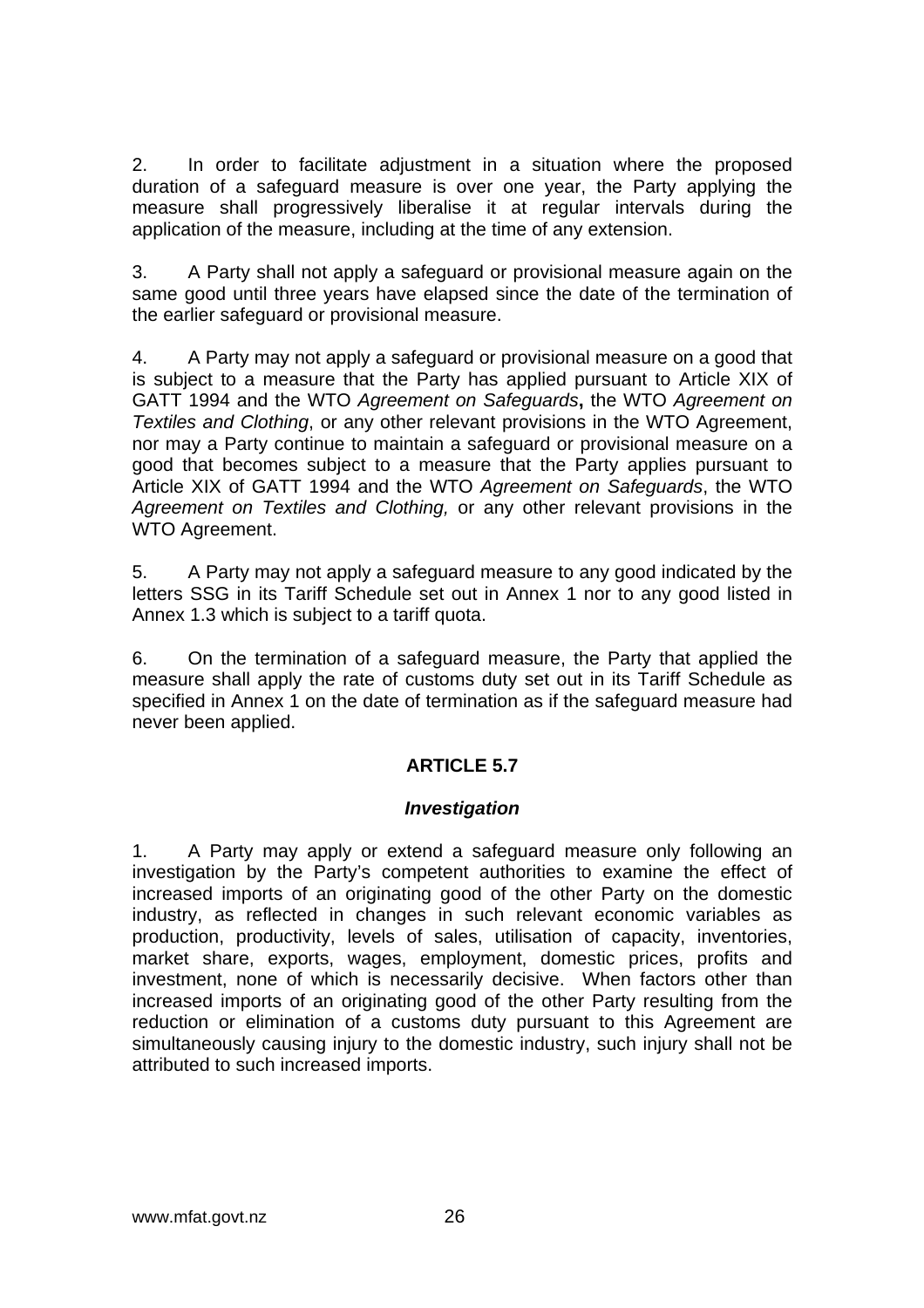<span id="page-35-0"></span>2. An investigation under Paragraph 1 shall only take place pursuant to procedures previously established and made public in consonance with Chapter 14 of this Agreement. The investigation shall include reasonable public notice to all interested parties and public hearings or other appropriate means in which importers, exporters and other interested parties could present evidence and their views, including the opportunity to respond to the presentations of other parties and to submit their views, *inter alia*, as to whether or not the application of a safeguard measure would be in the public interest. An investigation shall be completed expeditiously. Upon completion of an investigation, the competent authorities shall promptly publish a report setting forth their findings and reasoned conclusions reached on all pertinent issues of fact and law.

3. Any information which is by nature confidential or which is provided on a confidential basis shall, upon cause being shown, be treated as such by the competent authorities. Such information shall not be disclosed without permission of the party submitting it. Parties providing confidential information may be requested to furnish non-confidential summaries thereof or, if such parties indicate that such information cannot be summarised, the reasons why a summary cannot be provided. However, if the competent authorities find that a request for confidentiality is not warranted and if the party concerned is either unwilling to make the information public or to authorise its disclosure in generalised or summary form, the authorities may disregard such information unless it can be demonstrated to their satisfaction from appropriate sources that the information is correct.

## **ARTICLE 5.8**

#### *Provisional Measures*

1. In highly unusual and critical circumstances where delay would cause injury which would be difficult to repair, a Party may apply a provisional safeguard measure pursuant to a preliminary determination that there is clear evidence that increased imports of an originating good of the other Party as a result of the reduction or elimination of a duty pursuant to this Agreement have caused or are threatening to cause serious injury. The duration of such a provisional measure shall not exceed 120 days, during which period the pertinent requirements of Articles 5.5, 5.6, and 5.7 shall be met. The duration of any such provisional measure shall be counted as part of the total period referred to in Article 5.6 (1). Any additional customs duties collected as a result of such a provisional measure shall be promptly refunded if the subsequent investigation referred to in Article 5.7 (1) does not determine that increased imports of an originating good of the other Party have caused or threatened to cause serious injury to a domestic industry. In such a case, the Party that applied the measure shall apply the rate of customs duty set out in its Tariff Schedule as specified in Annex 1 as if the provisional measure had never applied.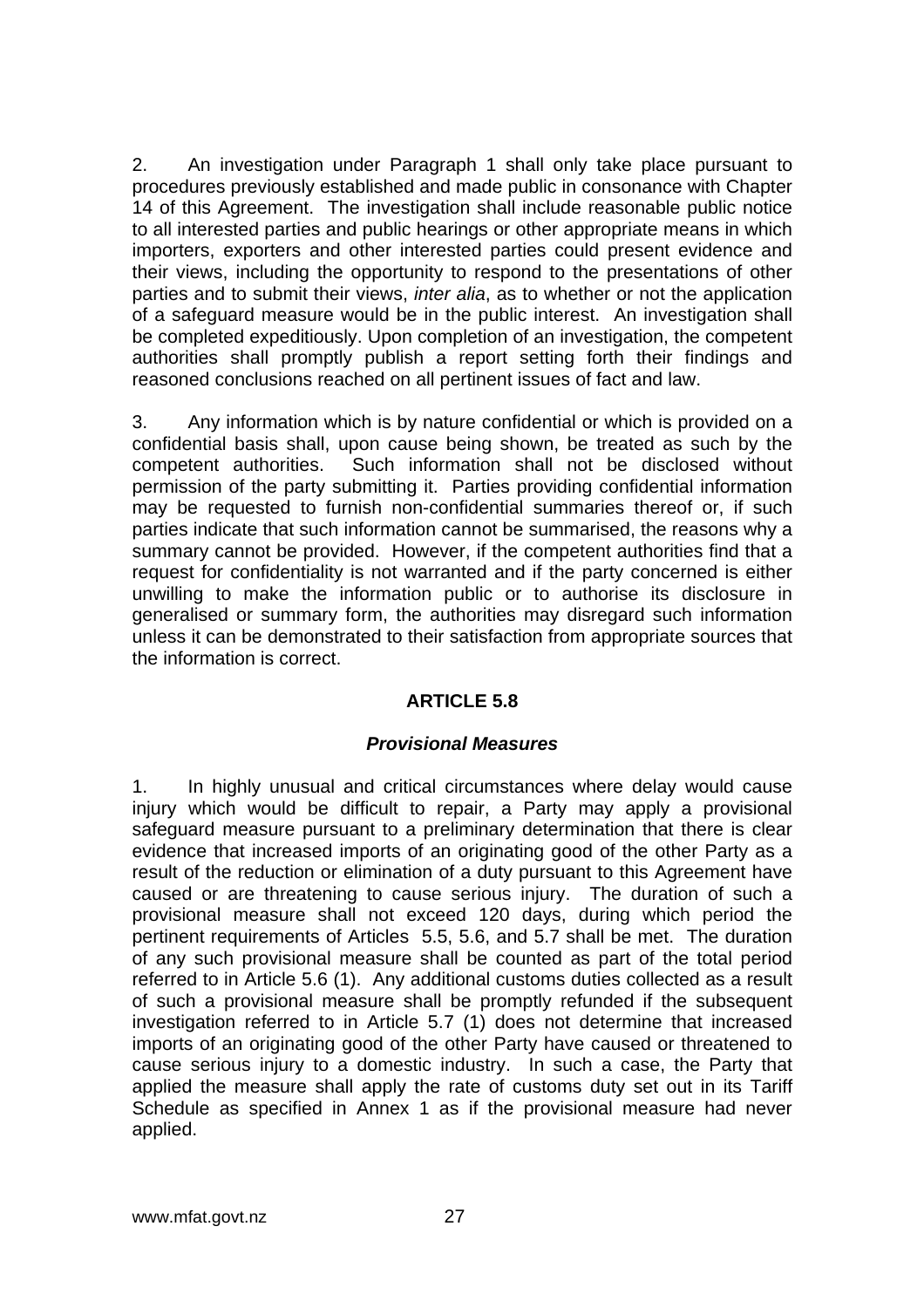2. In determining whether such highly unusual and critical circumstances exist, a Party shall have regard to the rate of increase of imports of an originating good of the other Party, both in absolute and relative terms, and the overall level of the Party's imports of the good from the other Party as a share of total imports of the good, as a result of the reduction or elimination of a duty on the good pursuant to this Agreement.

# **ARTICLE 5.9**

#### *Notification and Consultation*

- 1. A Party shall promptly notify the other Party, in writing, on:
	- (a) initiating an investigation under Article 5.7;
	- (b) making a finding of serious injury or threat thereof caused by increased imports of an originating good of the other Party as a result of the reduction or elimination of a customs duty on the good pursuant to this Agreement;
	- (c) taking a decision to apply or extend a safeguard measure, or to apply a provisional measure; and
	- (d) taking a decision to progressively liberalise a safeguard measure previously applied.

2. A Party shall provide to the other Party a copy of the public version of the report of its competent authorities required under Article 5.7 immediately as it is available.

3. In making a notification pursuant to Paragraph 1, the Party applying or extending a safeguard measure shall also provide evidence of serious injury or threat thereof caused by increased imports of an originating good of the other Party as a result of the reduction or elimination of a customs duty pursuant to this Agreement, a precise description of the good involved, the details of the proposed measure including as appropriate the grounds for not selecting the measure described in Article 5.5 (a), the date of introduction, duration, and timetable for progressive liberalisation of the measure, if such timetable is applicable. In the case of an extension of a measure, evidence that the domestic industry concerned is adjusting shall also be provided. Upon request, the Party applying or extending a safeguard measure shall provide additional information as the other Party may consider necessary.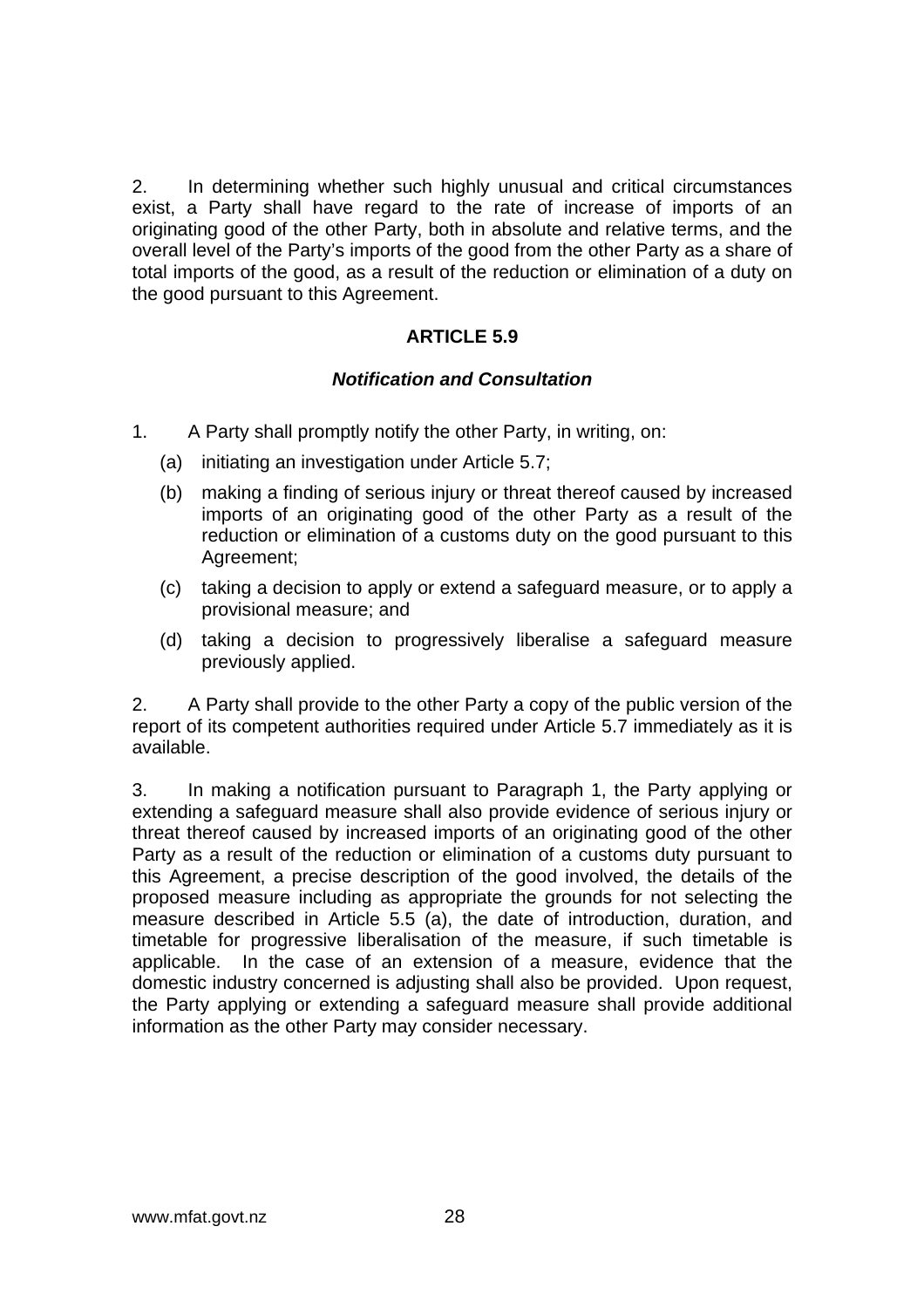4. A Party proposing to apply or extend a safeguard measure shall provide adequate opportunity for prior consultations with the other Party, with a view to, *inter alia*, reviewing the information provided under Paragraph 3, exchanging views on the measure and reaching an agreement on compensation as set forth in Article 5.10 (1).

5. Where a Party applies a provisional measure referred to in Article 5.8, on request of the other Party, consultations shall be initiated immediately after such application.

6. The provisions on notification in this Chapter shall not require a Party to disclose confidential information the disclosure of which would impede law enforcement or otherwise be contrary to the public interest or would prejudice the legitimate commercial interests of particular enterprises, public or private.

# **ARTICLE 5.10**

## *Compensation*

1. A Party extending a safeguard measure for an overall period beyond two years shall, in consultation with the other Party, provide to the other Party mutually agreed trade liberalising compensation in the form of substantially equivalent concessions during the period of extension of the measure beyond the aforementioned two years. Such consultations shall begin within 30 days of the decision to extend the measure and, in accordance with Article 5.9 (4), shall take place prior to the extension.

2. If the Parties are unable to reach agreement on compensation within 30 days after the consultations commence, the exporting Party shall be free to suspend the application of substantially equivalent concessions to the trade of the Party extending the safeguard measure.

3. A Party shall notify the other Party in writing at least 30 days before suspending concessions under Paragraph 2.

4. The obligation to provide compensation under Paragraph 1 and the right to suspend substantially equivalent concessions under Paragraph 2 shall terminate on the date of the termination of the safeguard measure.

## **ARTICLE 5.11**

## *Special Agricultural Safeguard Measures*

1. A Party may, in exceptional circumstances, apply a special safeguard measure to a limited number of specified sensitive agricultural goods as indicated by the letters SSG in its Tariff Schedule set out in Annex 1.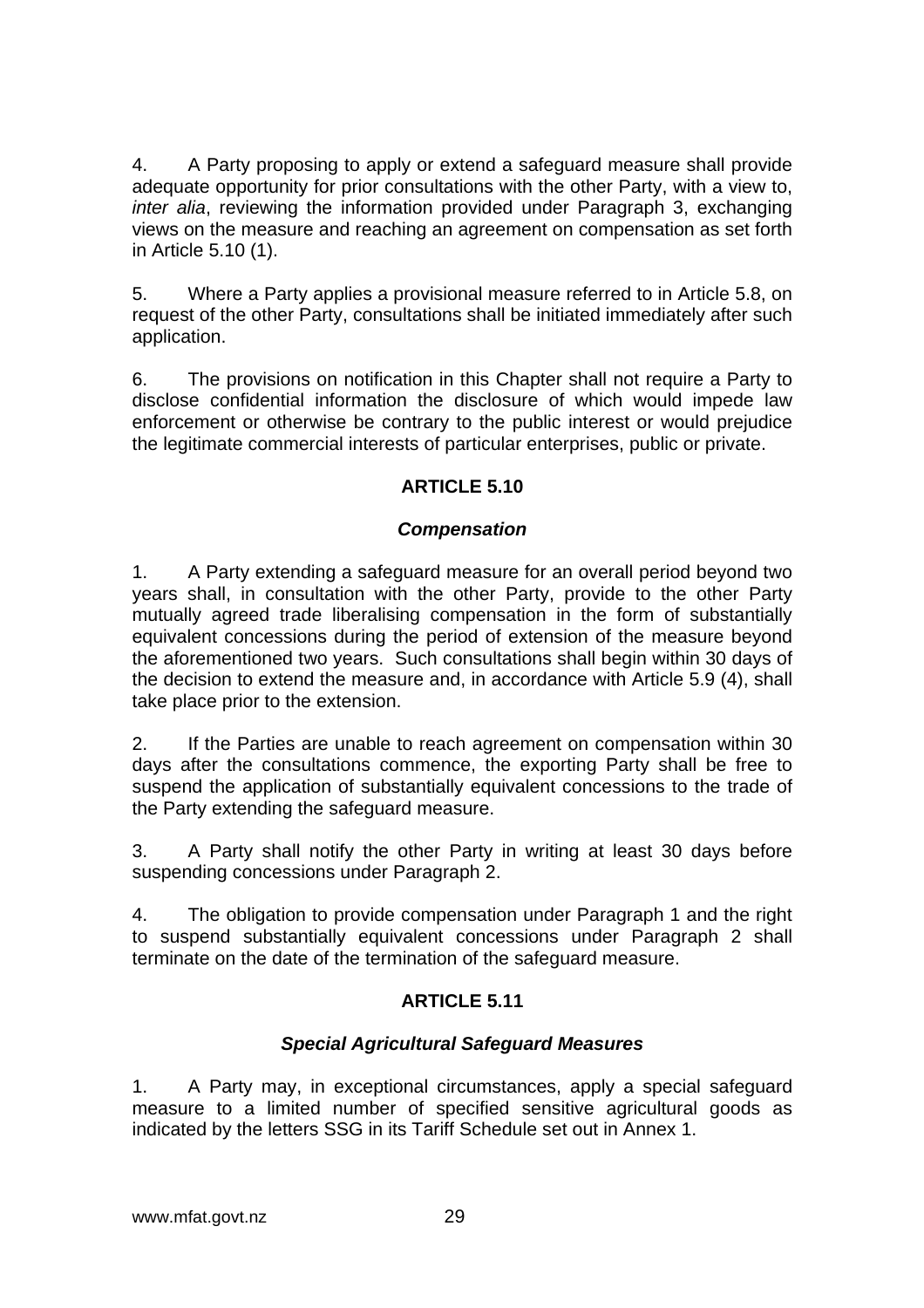2. The Parties shall endeavour to apply special safeguard measures in a manner that is consistent with their commitments under this Agreement to liberalise and promote the expansion of trade in these goods between the Parties.

3. A Party may impose a special safeguard measure on a good only during the period set out in Annex 3 for that good.

4. Such a special safeguard measure may be applied to imports of an agricultural good listed in Annex 3 if the volume of imports of that originating good of the other Party entering the customs territory of the Party during any given calendar year exceeds the specified volume trigger level for that year. The applicable trigger levels are set out in Annex 3.

5. If the conditions in Paragraph 4 are met, a Party may increase the rate of customs duty applicable to the good for the remainder of that calendar year through the application of customs duty on such good at the current MFN applied rate or the base rate, whichever is lower.

6. Supplies of the good in question which were *en route* on the basis of a contract settled before the additional customs duty is imposed under the terms of this Article shall be exempted from any such additional customs duty, provided that they may be counted in the volume of imports of the good in question during the following year for the purposes of triggering the provisions of Paragraph 4 in that year.

7. A Party shall apply any special safeguard measure in a transparent manner. A Party shall ensure that the current volume of imports is published in a manner which is readily accessible to traders and the other Party. A Party applying a special safeguard measure shall give notice in writing, including relevant data, to the other Party as far in advance as may be practicable and in any event within 10 working days of the implementation of such action. A Party which decides not to apply a special safeguard measure where the specified trigger volume has been or is about to be met, shall notify the other Party promptly of its decision.

8. Upon request of a Party, the Parties shall consult promptly and cooperate in exchanging information, as appropriate, with respect to the conditions for applying a special safeguard measure.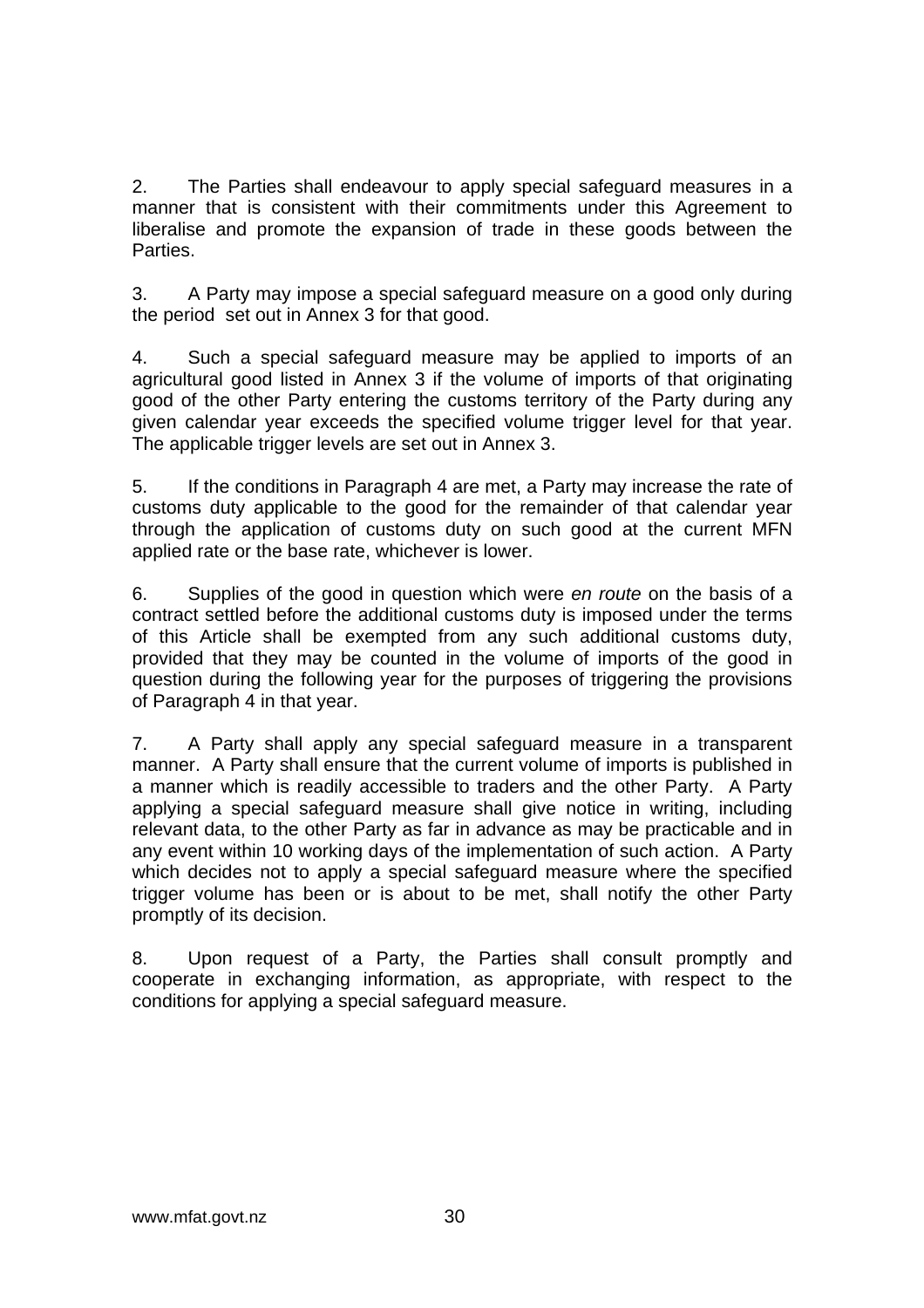9. A Party may not apply a special safeguard measure on a good that is subject to a measure that the Party has applied pursuant to Article XIX of GATT 1994 and the WTO *Agreement on Safeguards,* or any other relevant provisions in the WTO Agreement, or to a measure set forth in Articles 5.5 to 5.10, nor may a Party continue to maintain a special safeguard measure on a good that becomes subject to a measure that the Party applies pursuant to Article XIX of GATT 1994 and the WTO *Agreement on Safeguards,* or any other relevant provisions in the WTO Agreement, or to any measure set forth in Articles 5.5 to 5.10.

10. No later than three years following the entry into force of this Agreement, the Parties shall review the operation of this Article, including the appropriateness of the list of products set out in Annex 3 and the trigger levels, including the growth factors set out in Annex 3. The review shall take into account relevant international, regional and bilateral trade developments.

11. In the event that a Party enters into an agreement or an arrangement with a non-Party following the entry into force of this Agreement that does not provide for special safeguard measures on a good or goods covered in the relevant section of Annex 3 of this Agreement, and where the non-Party is a substantial supplier of the good or goods, the Parties shall, by mutual consent, enter into consultations on the scope for that good or those goods to be withdrawn from Annex 3.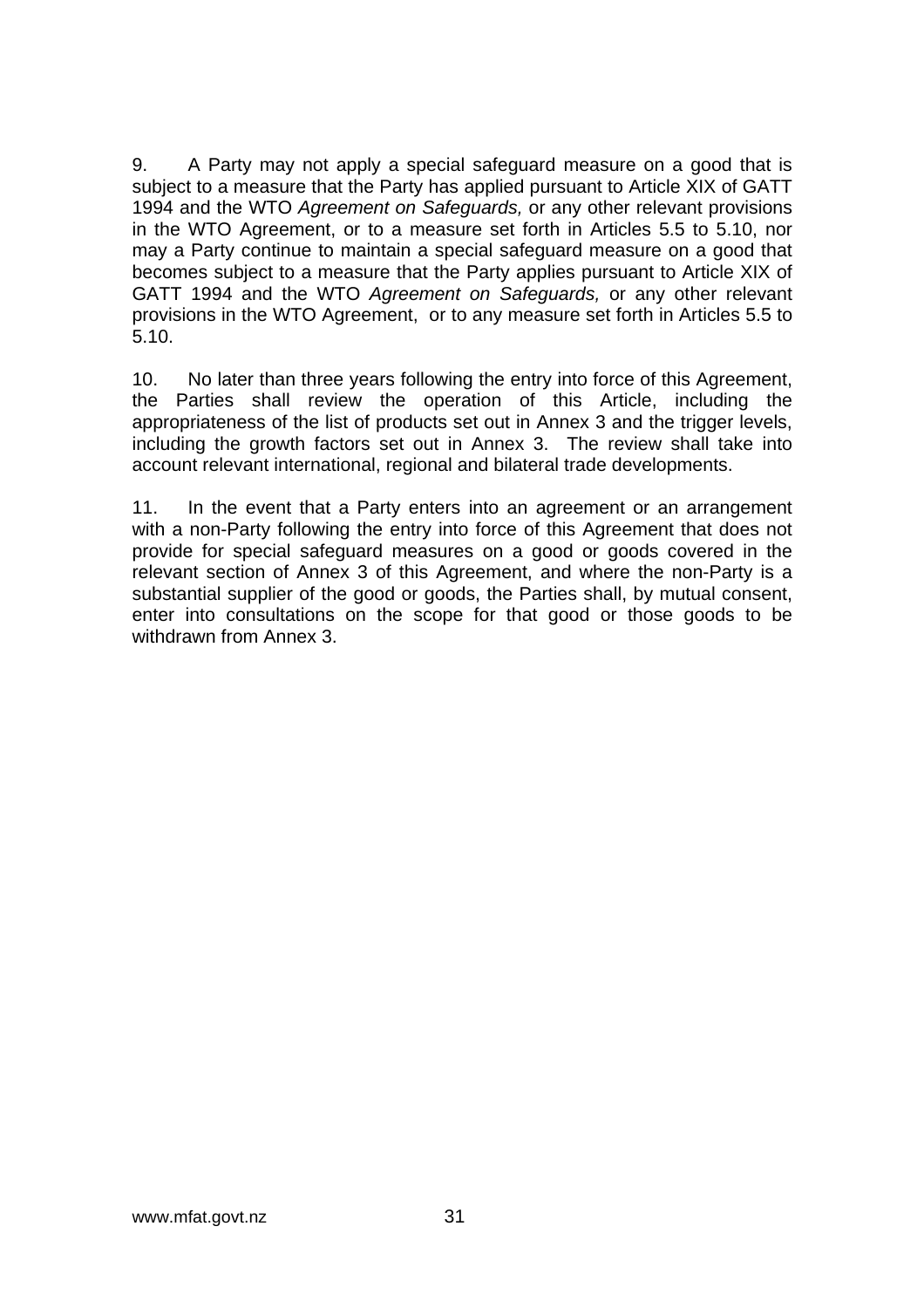# **CHAPTER 6: SANITARY AND PHYTOSANITARY MEASURES**

## **ARTICLE 6.1**

#### *Objectives*

The objectives of this Chapter are to:

- (a) uphold and enhance implementation of the SPS Agreement and applicable international standards, guidelines and recommendations developed by relevant international organisations;
- (b) facilitate trade in all products between the Parties through seeking to resolve trade access issues, while protecting human, animal or plant life or health in the territory of the Parties;
- (c) provide a means to strengthen cooperation and consultation between the Parties on bilateral sanitary and phytosanitary matters and on food standards, including through the development of implementing arrangements on equivalence and other agreed matters of interest to the Parties; and
- (d) strengthen collaboration between the Parties in relevant international bodies implementing agreements or developing international standards, guidelines and recommendations relevant to the matters covered by this Chapter.

## **ARTICLE 6.2**

## *Scope*

1. This Chapter shall apply to all sanitary or phytosanitary measures of a Party that may, directly or indirectly, affect trade between the Parties**,** in particular involving agricultural and food products.

2. This Chapter shall apply to food standards which are SPS measures and Chapter 7 shall apply to food standards which are not SPS measures. Notwithstanding the above, Articles 6.5 to 6.10 of this Chapter shall apply to all food standards.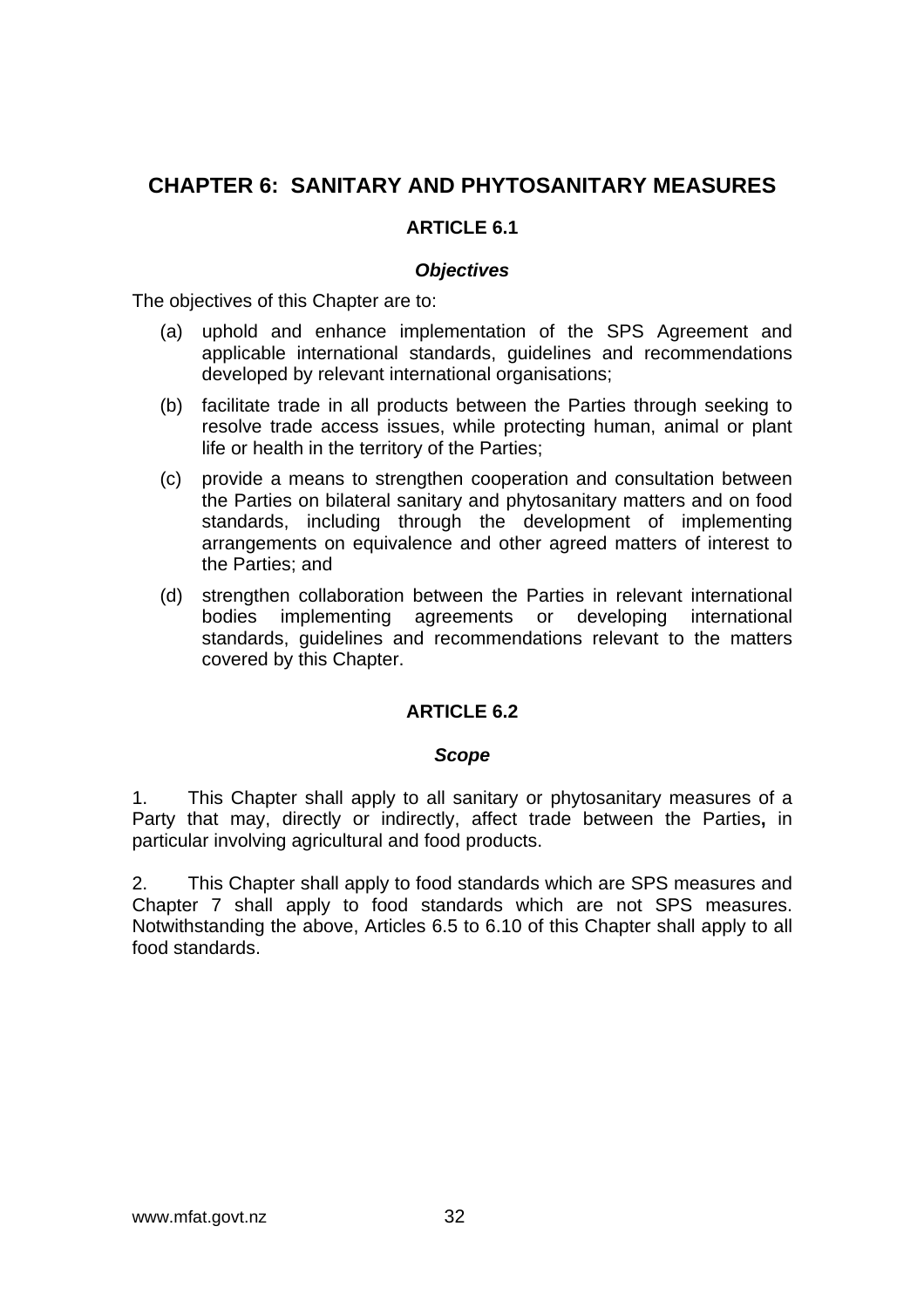# **ARTICLE 6.3**

# *Definitions*

For the purposes of this Chapter:

(a) "appropriate level of sanitary or phytosanitary protection" shall have the same meaning as in Annex A, paragraph 5 of the SPS Agreement;

(b) "relevant international organisations" include the Codex Alimentarius Commission (Codex), the World Organisation for Animal Health (OIE), and the relevant international and regional organisations operating within the framework of the International Plant Protection Convention (IPPC);

(c) "sanitary or phytosanitary measure" (SPS measure) shall have the same meaning as in Annex A, paragraph 1 of the SPS Agreement;

(d) "urgent problem of health protection" means a situation where there is a clearly identified risk of serious health effects on human, animal or plant life or health arising from the importation of a product or products into the customs territory of a Party.

# **ARTICLE 6.4**

# *International Obligations*

1. The Parties reaffirm their existing rights and obligations with respect to each other under the SPS Agreement.

2. Nothing in this Chapter shall prevent a Party from adopting, implementing or maintaining measures necessary to achieve its appropriate level of protection for human, animal or plant life or health consistent with its rights and obligations under the SPS Agreement.

# **ARTICLE 6.5**

## *Competent Authorities and Contact Points*

1. Recognising the importance of close and effective working relationships between the Parties in giving effect to the objectives of this Chapter, the Parties shall promote communication to enhance present and future relationships between their competent authorities.

2. The competent authorities for matters within the scope of this Chapter as at the date of entry into force of this Agreement are: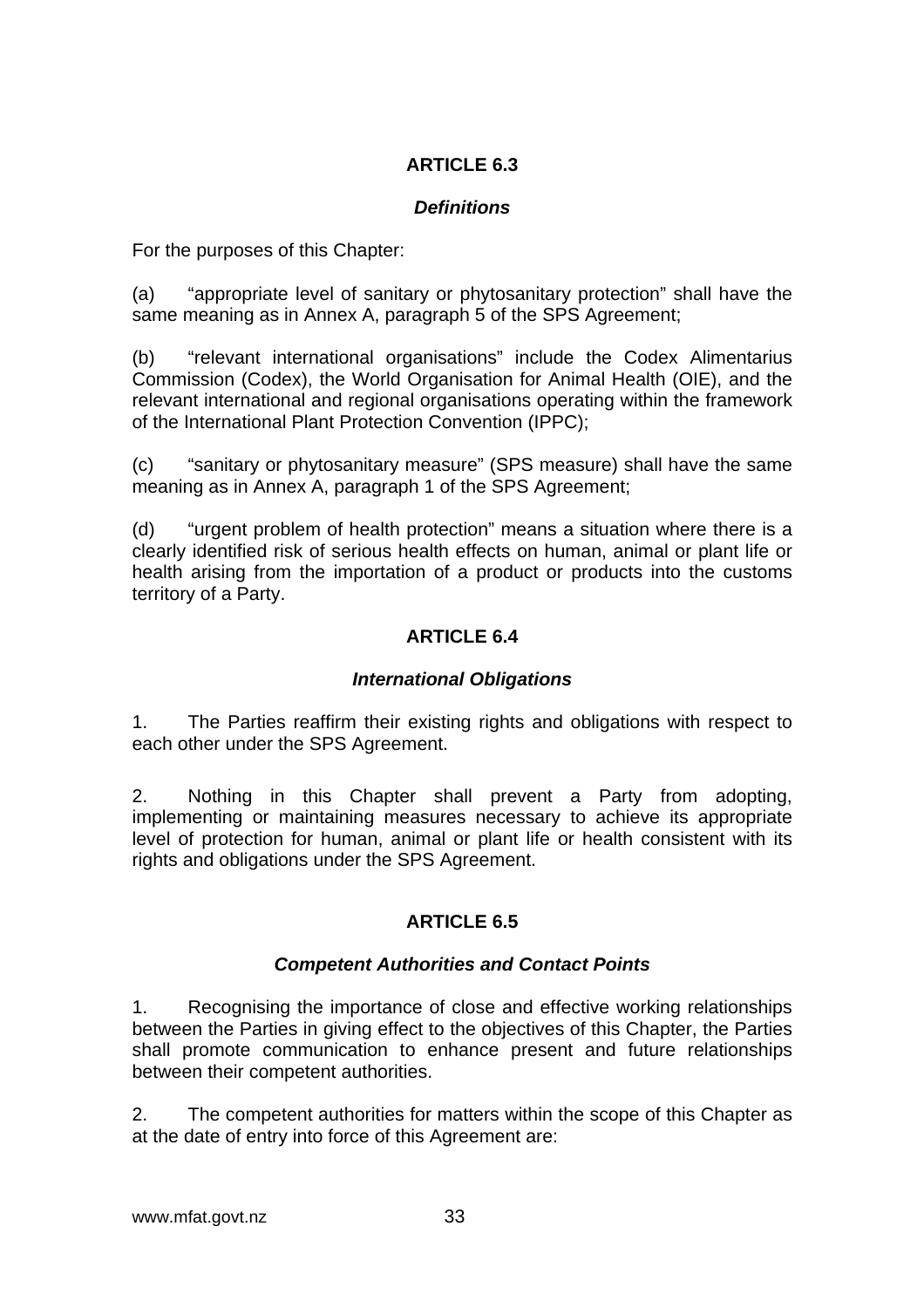- (a) in the case of New Zealand, the Ministry of Agriculture and Forestry and the New Zealand Food Safety Authority; and
- (b) in the case of Thailand, the Ministry of Agriculture and Cooperatives.

3. The competent authorities shall designate contact points for communication on all matters arising under this Chapter. Each Party shall notify the other promptly of any changes to the competent authorities or contact points. As at the date of entry into force of this Agreement, the contact point for Thailand shall be the National Bureau of Agricultural Commodity and Food Standards; and for New Zealand, the contact points shall be the New Zealand Food Safety Authority and Biosecurity New Zealand.

4. Each Party shall provide notice to the contact points of the other Party of new or proposed changes to its SPS measures and food standards, as far in advance as practicable before the changes come into effect, where these are likely to affect, directly or indirectly, trade between the Parties.

# **ARTICLE 6.6**

## *Urgent Problems of Health Protection*

A Party may, in response to an urgent problem of health protection which arises or threatens to arise, take measures necessary for the protection of human, animal or plant life or health. In such circumstances, the Party shall provide notice to the contact points of the other Party of such changes to its SPS measures and food standards within 1 day of the changes coming into effect, where these are likely to affect, directly or indirectly, trade between the Parties. The Parties shall consult expeditiously regarding the situation with a view to minimising disruption to trade. The Parties shall take due account of any information provided through such consultations.

# **ARTICLE 6.7**

# *Situations of Non-Compliance*

The Parties shall cooperate where there is a notification of non-compliance of imported consignments for products subject to SPS measures or food standard requirements, drawing on the guidelines of relevant international organisations where available. In particular, where such non-compliance arises, the importing Party shall notify as soon as possible the exporting Party of the consignment details. Unless specifically required by its laws, regulations or policies, the importing Party shall avoid suspending trade based on one shipment, but in the first instance shall contact the exporting Party to ascertain how the problem has occurred. The Parties shall consult on what remedial action might be taken by the exporting Party to ensure that further shipments are not affected.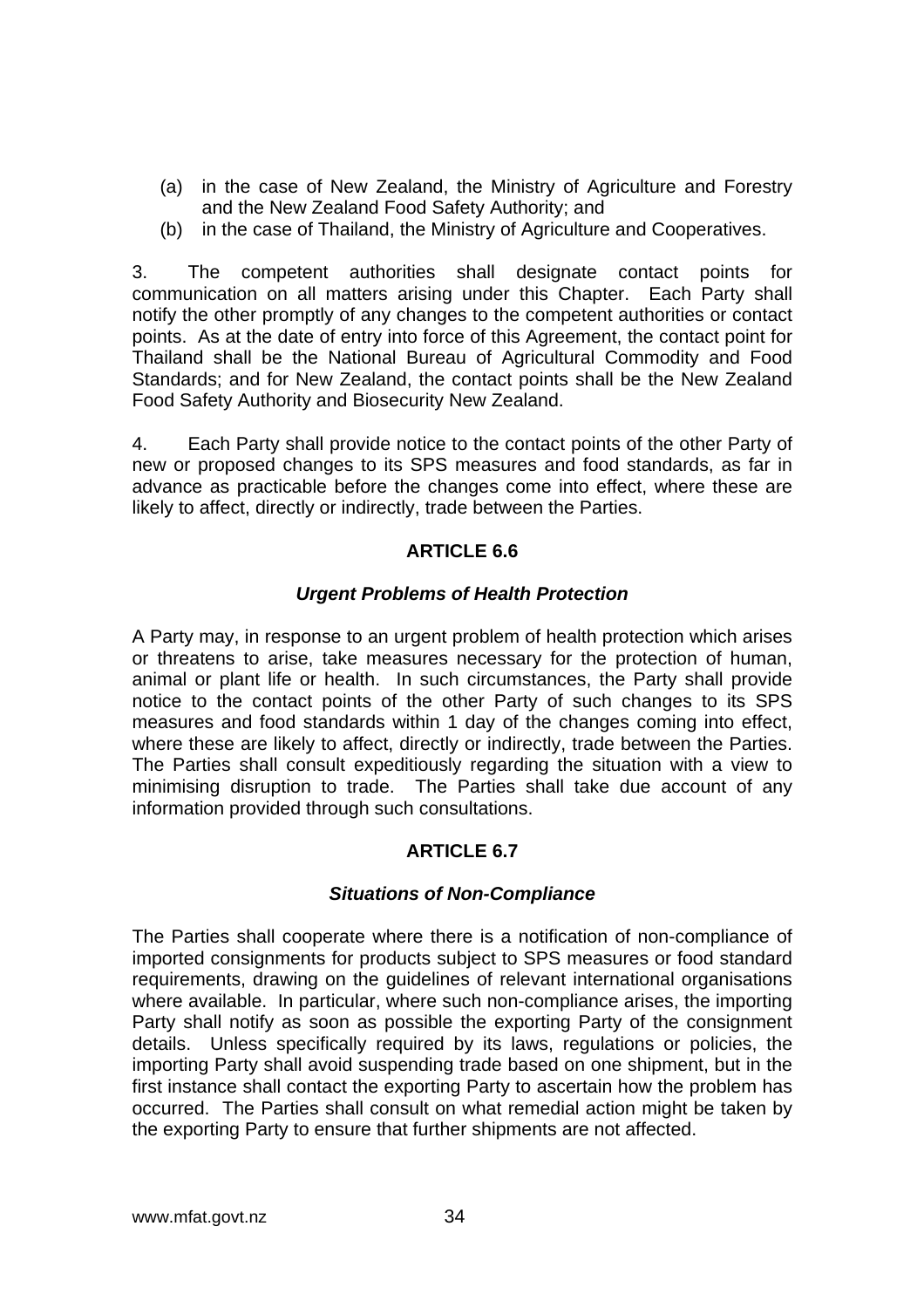# **ARTICLE 6.8**

## *Joint SPS Committee*

The Parties shall establish a Joint SPS Committee consisting of representatives of the Parties. The Joint SPS Committee shall consider any matters relating to the implementation of this Chapter, and shall:

(a) establish technical working groups, as required;

(b) meet in person within one year of the entry into force of this Agreement and at least annually thereafter or as mutually agreed by the Parties. It may meet via teleconference, video conference, or through any other means, as mutually determined by the Parties. The Committee may also address issues through correspondence;

(c) initiate, develop and review implementing arrangements on technical matters including harmonisation, equivalence, control, inspection and approval procedures which further elaborate the provisions of this Chapter in order to facilitate trade between the Parties, particularly in agricultural and food products; and

(d) review and assess progress of each Party's priority market access interests, and, where agreed as necessary, amend implementing arrangements.

# **ARTICLE 6.9**

## *Technical Working Groups*

Technical working groups may consist of expert-level representatives of the Parties as agreed, and shall identify, address and attempt to resolve technical and scientific issues arising from this Chapter. In cases where these issues are not able to be resolved at the level of the established technical working group, they shall be reported to the Joint SPS Committee in order to reach a mutually acceptable resolution with the least disruption to trade.

# **ARTICLE 6.10**

## *Consultations*

1. In the event that a Party considers that an SPS measure or food standard affecting trade between it and the other Party warrants consultations, it may, through the contact point, request that consultations be held. The other Party shall respond promptly to any request for consultations.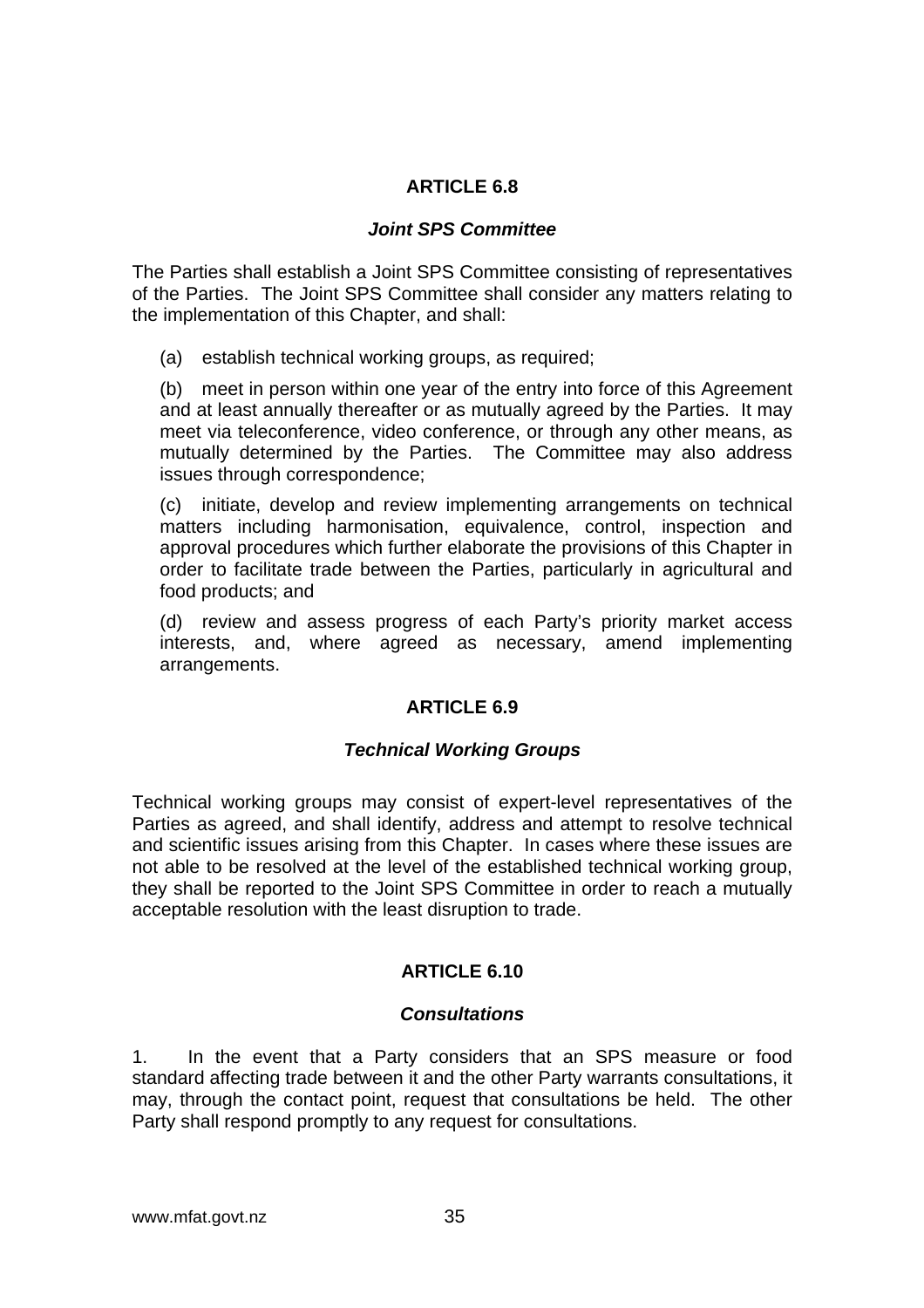2. The consultations shall be held within 21 days of the request, unless the Parties determine otherwise, and may be conducted via teleconference, video conference, or through any other means, as mutually determined by the Parties.

3. The purpose of such consultations is to share information and increase mutual understanding, with a view to resolving any concerns about the specific SPS measure or food standard that is the subject of the consultations, consistent with the rights and obligations of the Parties under the WTO Agreement.

## **ARTICLE 6.11**

## *Other Cooperation*

The Parties shall explore opportunities for further cooperation, collaboration**,**  and information exchange on SPS matters including technical assistance at the bilateral, regional and multilateral levels consistent with the provisions of this Chapter.

## **ARTICLE 6.12**

## *Confidentiality*

Information exchanged under this Chapter may include non-public information exempt from public disclosure under the respective laws and regulations of the Parties. Information that is not appropriate for public dissemination shall be identified by the relevant Party and is only to be shared according to the procedures and policies of the Parties as permitted by their respective laws. Neither Party shall disclose such information without the consent of the owner of that information.

## **ARTICLE 6.13**

## *Dispute Settlement*

1. Matters arising under this Chapter that cannot be settled through consultations under Article 6.10 of this Chapter may be forwarded by either Party for consideration by the CEP Joint Commission.

2. Without prejudice to the rights of the Parties under the WTO *Understanding on Rules and Procedures Governing the Settlement of Disputes,* Chapter 17 on Dispute Settlement shall not apply to the provisions of this Chapter.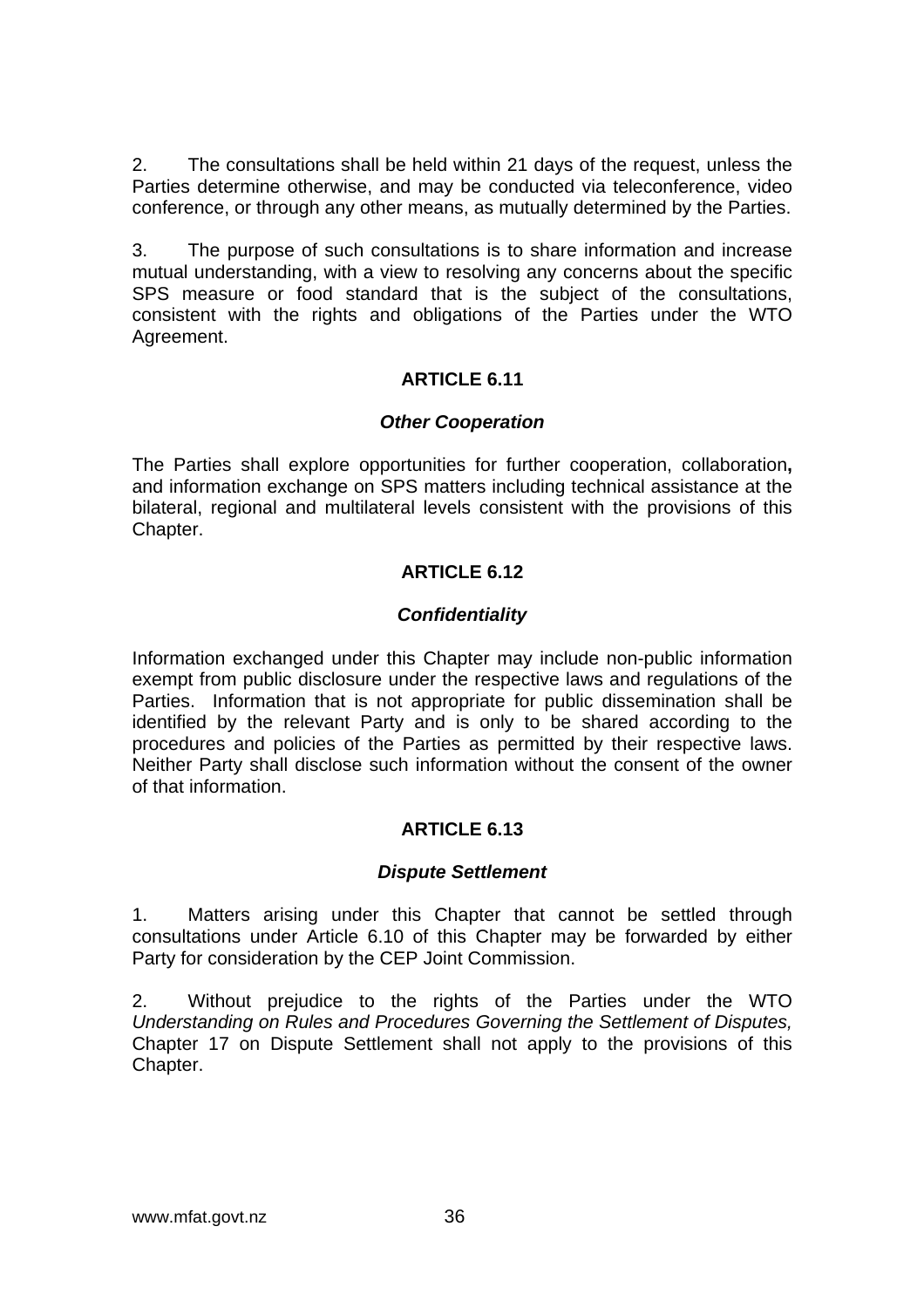# **CHAPTER 7: TECHNICAL BARRIERS TO TRADE**

# **ARTICLE 7.1**

## *Definitions*

All general terms concerning standards and conformity assessment procedures used in this Agreement shall have the meaning given in the definitions contained in the International Organisation for Standardisation / International Electrotechnical Commission Guide 2 (1996), which cover goods, processes and services. This Chapter deals only with technical regulations, standards and conformity assessment procedures related to products or processes and production methods. In addition, the following terms and definitions shall apply for the purposes of this Chapter:

(a) "conformity assessment procedure" means any procedure used, directly or indirectly, to determine that relevant requirements in technical regulations or standards are fulfilled;

(b) "equivalence" means the state wherein mandatory requirements applied in the exporting Party, though different from the mandatory requirements applied in the importing Party, meet the legitimate objective of the mandatory requirements applied in the importing Party;

(c) "Implementing Arrangements" are subsidiary documents that set out the details relating to the implementation of the Annexes to this Chapter;

(d) "mandatory requirements" means all mandatory standards and technical regulations in the laws or regulations of a Party;

(e) "standard" means a document approved by a recognised body that provides, for common and repeated use, rules, guidelines or characteristics for products or related processes and production methods, with which compliance is not mandatory. It may also include or deal exclusively with terminology, symbols, packaging, marking or labelling requirements as they apply to a product, process or production method;

(f) "technical regulation" means a document which lays down product characteristics or their related processes and production methods, including the applicable administrative provisions, with which compliance is mandatory. It may also include or deal exclusively with terminology, symbols, packaging, marking or labelling requirements as they apply to a product, process or production method.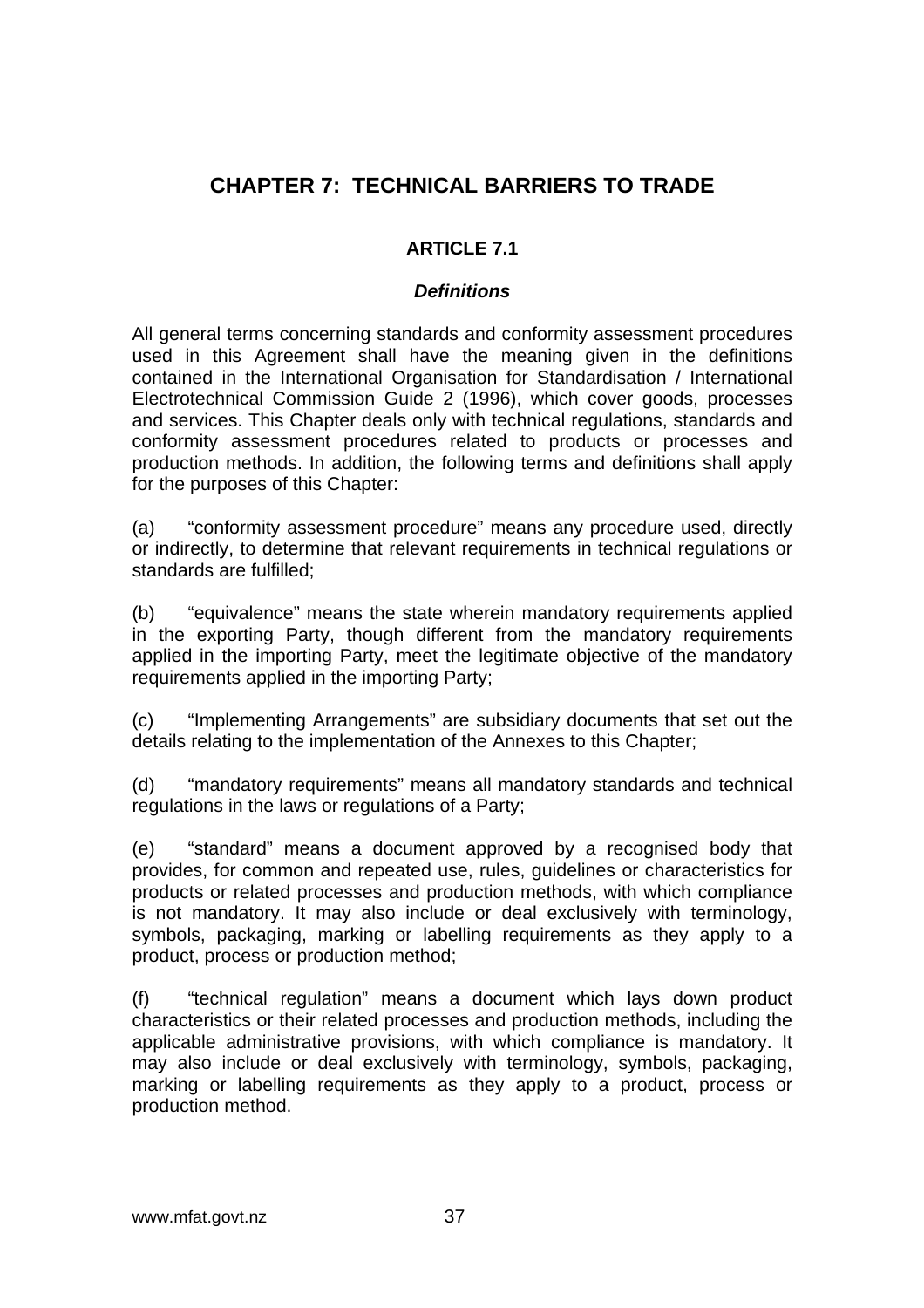# **ARTICLE 7.2**

#### *Objectives*

The objectives of this Chapter are:

- (a) to facilitate trade and investment between the Parties through collaborative efforts which minimise the impact of technical regulations and/or assessments of manufacturers or manufacturing processes on the goods traded between the Parties, in the most appropriate or costeffective manner;
- (b) to complement bilateral agreements and arrangements between the Parties relating to technical regulations; and
- (c) to build on the mutual recognition arrangements developed by international and regional organisations including APEC.

## **ARTICLE 7.3**

## *Scope and Obligations*

1. This Chapter applies to standards, technical regulations and conformity assessment procedures that may, directly or indirectly, affect the sale of goods between the Parties other than those that:

- (a) relate to government procurement; and
- (b) are sanitary or phytosanitary measures as defined in Annex A, paragraph 1 of the SPS Agreement.

2. This Chapter shall apply to food standards which are not SPS measures. Notwithstanding this, Articles 6.5 to 6.10 of Chapter 6 of this Agreement shall apply to food standards which are not SPS measures.

3. The Parties affirm with respect to each other their existing rights and obligations relating to technical regulations under the TBT Agreement.

4. Nothing in this Chapter shall prevent a Party from adopting or maintaining, in accordance with its international rights and obligations and the conditions set out in the TBT Agreement:

- (a) technical regulations necessary to ensure its national security requirements; and
- (b) technical regulations necessary for the protection of human health or safety, animal or plant life or health, or the environment, or for the prevention of deceptive practices.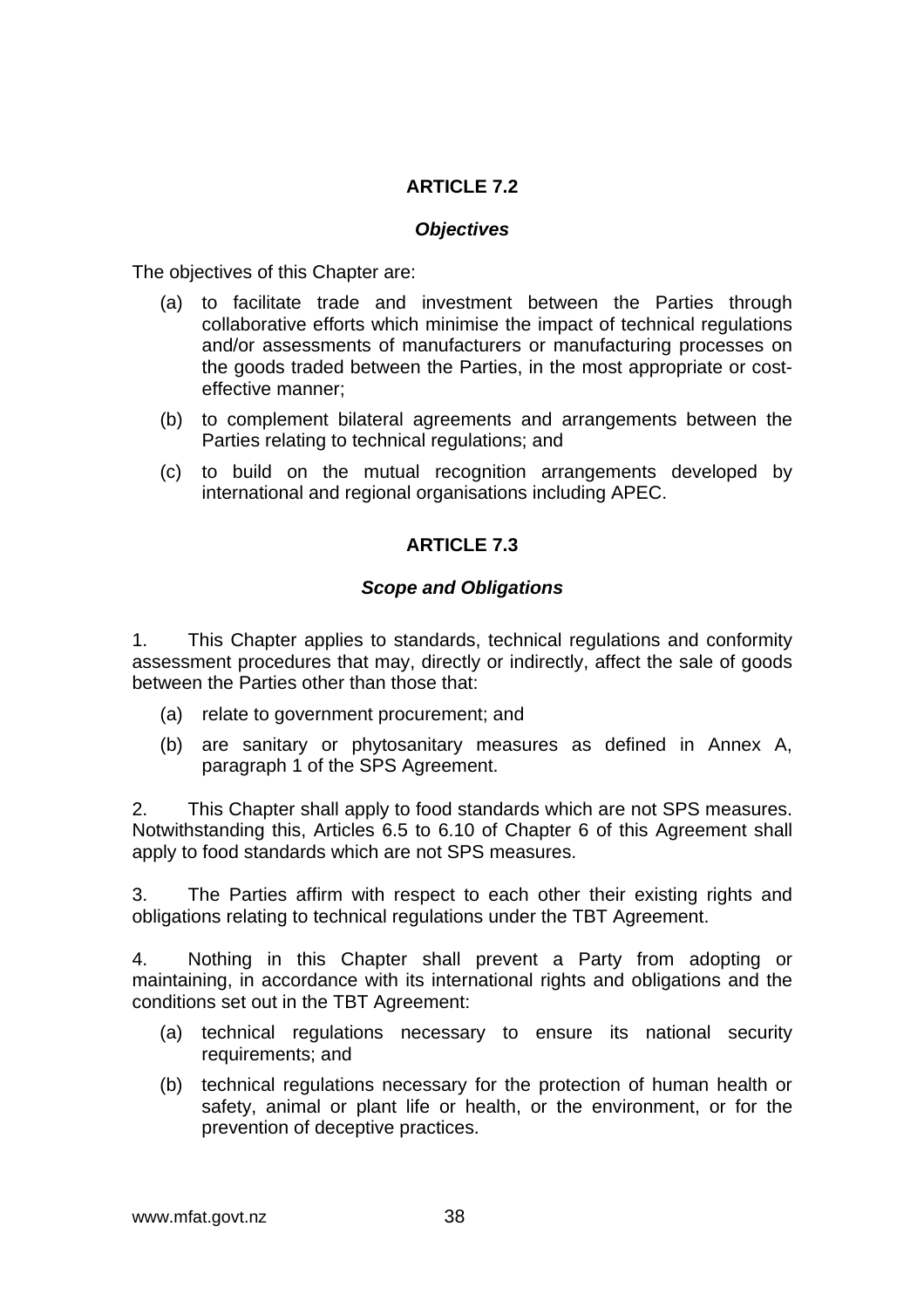5. Each Party shall retain all authority under its legislation to take appropriate and timely measures for goods which pose an immediate risk to health, safety or the environment.

6. The Parties affirm their intention to adopt and to apply, with such modifications as may be necessary, the principles set out in the *APEC Information Notes on Good Regulatory Practice in Technical Regulation* with respect to conformity assessment and approval procedures in meeting their international obligations under the TBT Agreement.

## **ARTICLE 7.4**

#### *Origin*

This Chapter applies to all goods traded between the Parties, regardless of the origin of those goods, unless otherwise specified by any technical regulations of a Party.

## **ARTICLE 7.5**

#### *Harmonisation and Equivalence*

1. The Parties shall, where appropriate, endeavour to work towards harmonisation of their respective technical regulations, taking into account relevant international standards, recommendations and guidelines, in accordance with their international rights and obligations.

2. Each Party shall give positive consideration to accepting as equivalent technical regulations of the other Party, even if these regulations differ from its own, provided that it is satisfied that these regulations adequately fulfil the objectives of its own regulations.

3. A Party shall, upon the request of the other Party, explain the reasons why it has not accepted a technical regulation of the other Party as equivalent to its own.

4. The Parties may cooperate with each other in the context of their participation in international standardising bodies to ensure that international standards developed within such organisations that are likely to become a basis for technical regulations are trade facilitating and do not create unnecessary obstacles to international trade.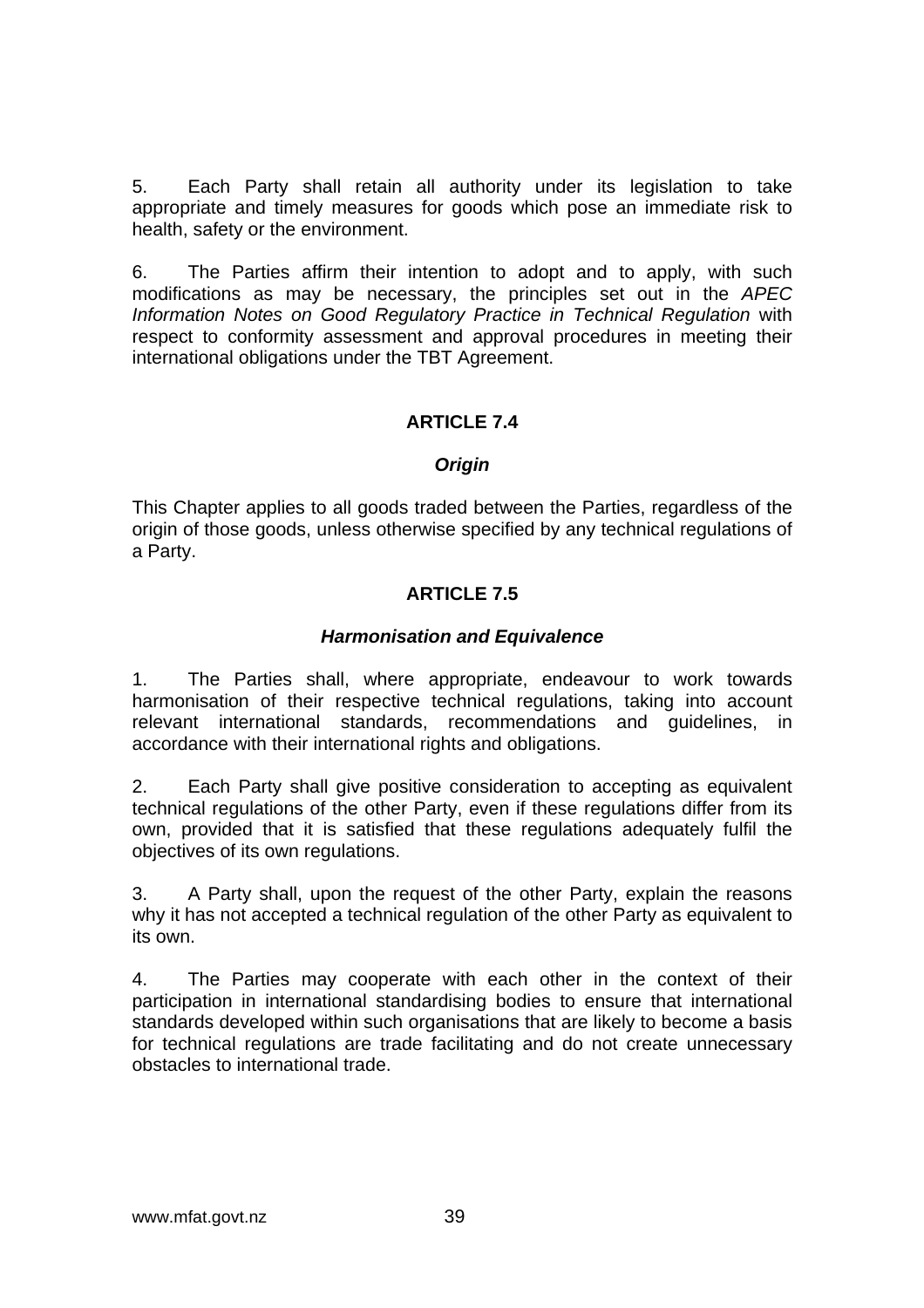# **ARTICLE 7.6**

## *Conformity Assessment Procedures*

1. The Parties shall, recognising the existence of differences in the structure, organisation and operation of conformity assessment procedures in their respective territories, make compatible those procedures to the greatest extent practicable.

2. The Parties recognise that a broad range of mechanisms exist to facilitate the acceptance of the results of conformity assessment procedures.

3. Each Party shall, wherever possible, accept the results of a conformity assessment procedure conducted in the territory of the other Party, provided that it is satisfied that the procedure offers an assurance, equivalent to that provided by a procedure it conducts or a procedure conducted in its territory the results of which it accepts, that the relevant good complies with the applicable technical regulation or standard adopted or maintained in the Party's territory.

4. Before accepting the results of a conformity assessment procedure, and to enhance confidence in the continued reliability of each other's conformity assessment results, the Parties may consult, as appropriate, on such matters as the technical competence of the conformity assessment bodies involved.

5 A Party shall, on the request of the other Party, explain its reasons where it does not accept the results of a conformity assessment procedure conducted in the territory of the other Party.

6. A Party shall, on the request of the other Party, take such reasonable measures as may be available to it to facilitate access in its territory for conducting conformity assessment procedures.

7. A Party shall give appropriate consideration to a request by the other Party to negotiate Annexes to this Chapter and Implementing Arrangements for the recognition of the results of that other Party's conformity assessment procedures in agreed sectors.

8. The Parties shall utilise to the maximum extent possible existing mutual recognition arrangements in relation to the acceptance of conformity assessment procedures.

9. The Parties shall give appropriate consideration, where possible, to participation in any future mutual recognition arrangements developed within APEC.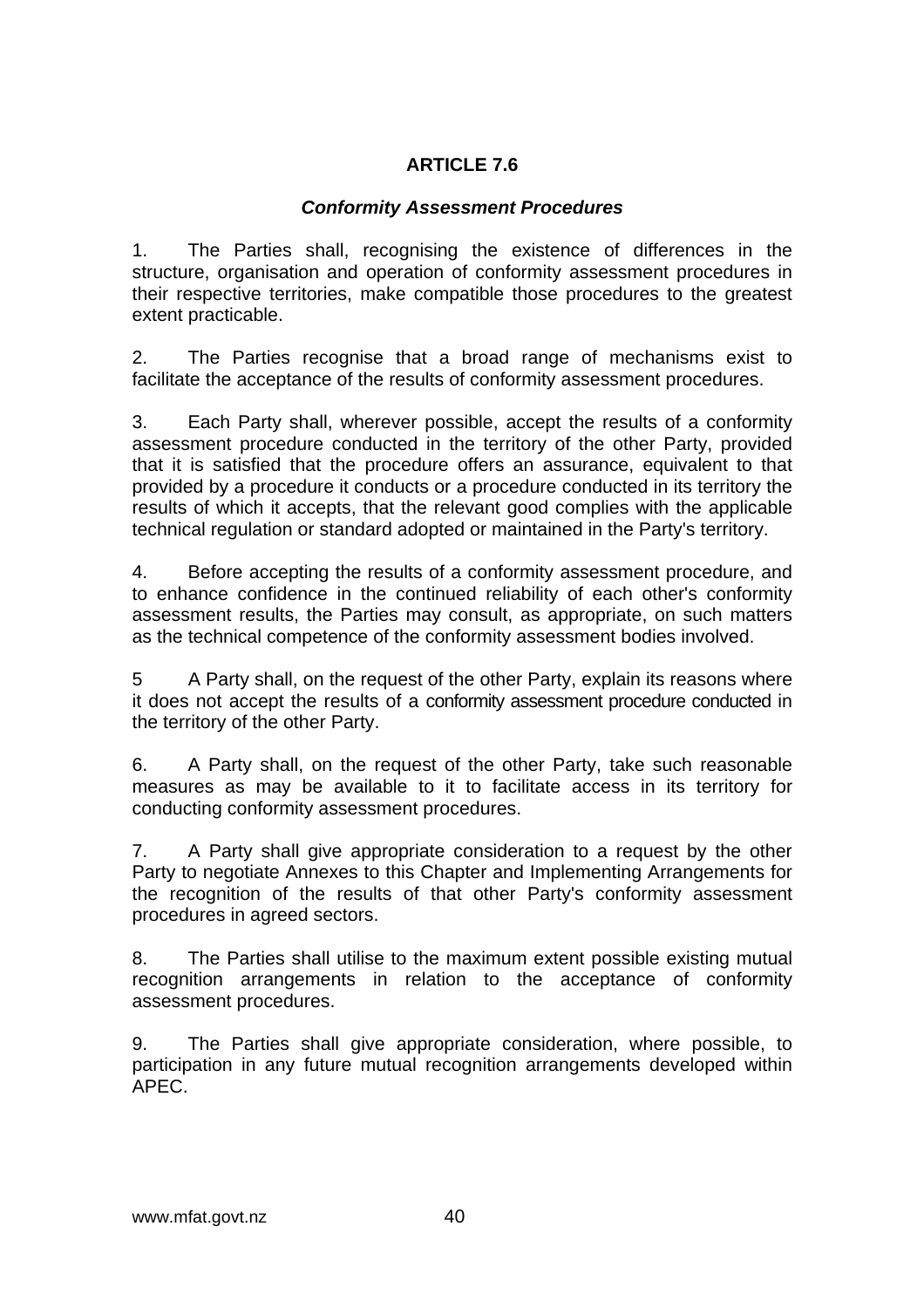# **ARTICLE 7.7**

## *Regulatory Cooperation*

1. A Party that exercises the authority referred to in Article 7.3 (5) in relation to a product covered by an Annex shall advise the other Party in a timely manner of the action being taken.

2. The Parties acknowledge that either Party may enter, or have entered into, bilateral agreements with third Parties, and agree to consult on any matters that may arise due to the interaction of those bilateral agreements and arrangements on this Agreement or Implementing Arrangements.

# **ARTICLE 7.8**

## *Technical Cooperation and Contact Points*

1. Each Party shall establish a contact point with responsibility to implement and monitor the operation of this Chapter and, in particular, to:

- (a) identify priority sectors for enhanced cooperation;
- (b) establish work programmes in priority areas;
- (c) take responsibility for coordinating with relevant persons and organisations in their respective territories their participation in work programmes; and
- (d) monitor the work programmes.

2. The contact point for each Party shall designate key advisers within each of their regulatory agencies to:

- (a) respond to inquiries related to their technical regulations, standards and conformity assessment procedures that may affect trade in goods;
- (b) participate in technical consultations, if so requested by a contact point; and
- (c) cooperate in agreed work programmes.

3. In designating key advisers, the contact points shall ensure that full telephone, fax, email and other relevant details are provided. The Parties shall notify each other promptly of any amendments to the details of the contact points or key advisers.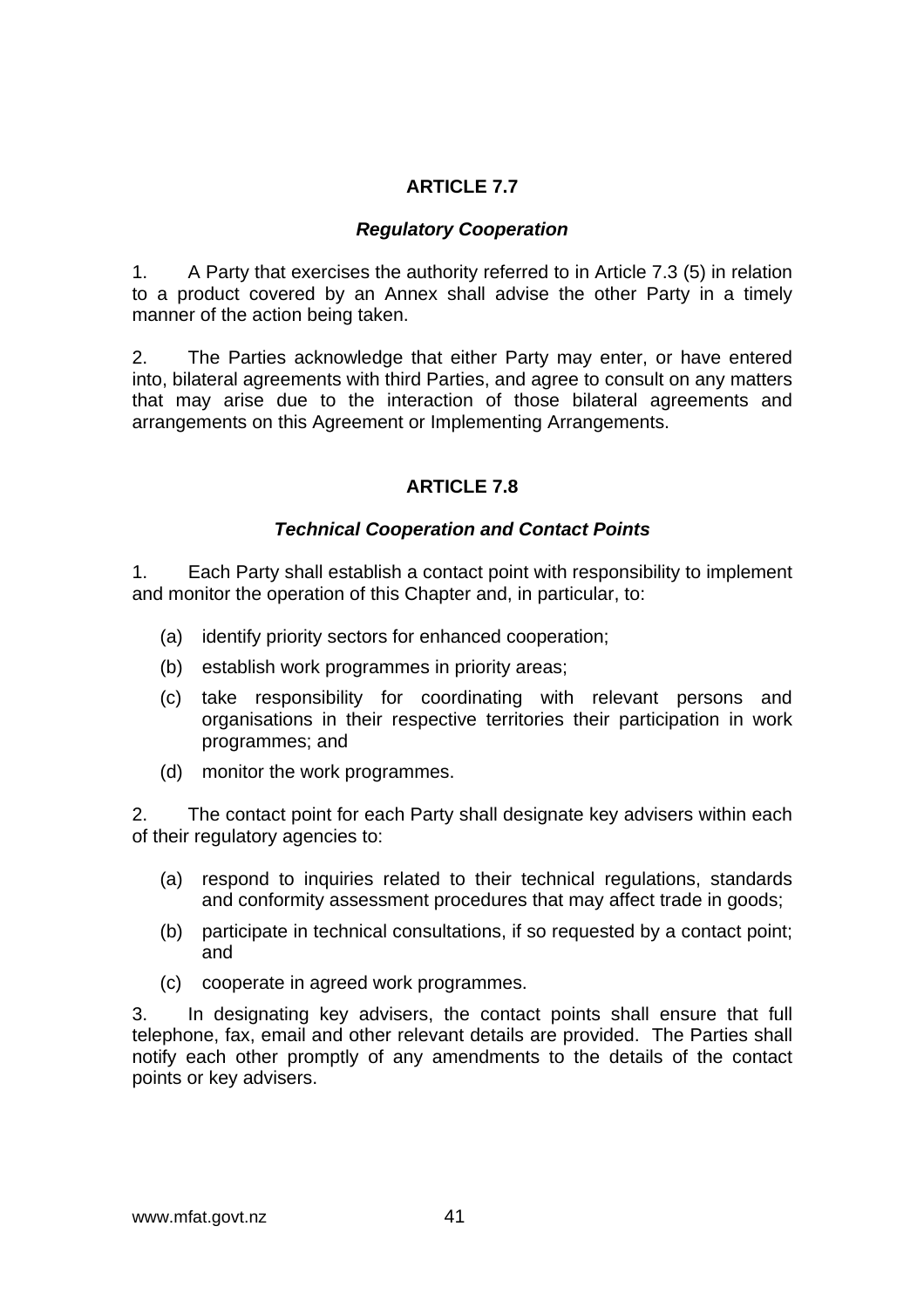4. If as a result of a technical consultation, the Parties consider that a work programme would assist in resolving the concerns that gave rise to the technical consultation, the Parties shall establish a work programme with a view to resolving those concerns.

5. Unless they mutually determine otherwise, the Parties shall hold technical consultations within 30 working days of the request for technical consultations via email, teleconference, video-conference, or through any other means, as mutually determined by the Parties.

6. The contact points shall conduct meetings to promote and monitor the implementation and operation of this Chapter at least once a year, or more frequently on the request of either of the Parties, via teleconference, videoconference or any other means as mutually determined by the Parties.

7. The contact points shall report jointly to the CEP Joint Commission on the implementation and operation of this Chapter.

# **ARTICLE 7.9**

## *Annexes and Implementing Arrangements*

1. The Parties may conclude Annexes to this Chapter setting out agreed principles and procedures relating to technical regulations, standards and conformity assessment procedures.

2. The Parties may conclude Implementing Arrangements setting out the details relating to the implementation of the Annexes to this Chapter.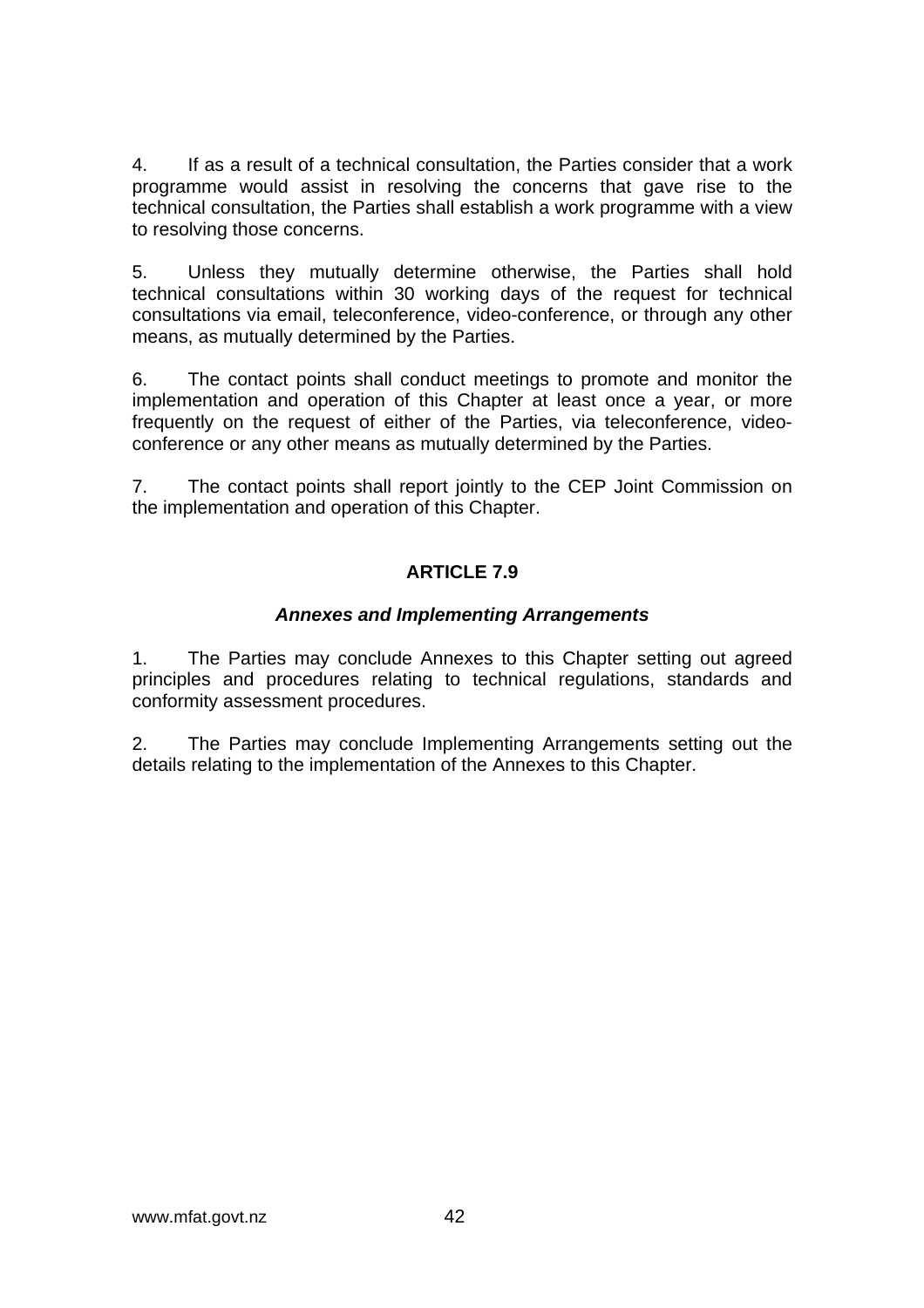# **CHAPTER 8: TRADE IN SERVICES**

# **ARTICLE 8.1**

## *Liberalisation of Trade in Services*

1. The Parties agree to conclude an agreement which liberalises trade in services between the Parties and which is consistent with Articles V.1 and V.3 of GATS.

2. For the purposes of Paragraph 1, the Parties shall enter into negotiations on trade in services within three years from the date of entry into force of this Agreement, with the aim of concluding an agreement to liberalise trade in services between the two Parties as soon as possible.

3. If a Party enters into an agreement on trade in services with a non-Party, it shall give due consideration to a request by the other Party for the incorporation in the agreement referred to in Paragraph 2 of treatment no less favourable than that provided under the agreement with a non-Party.

4. Pending the conclusion of the negotiations specified in Paragraph 2, interim measures in respect of the Movement of Natural Persons, consistent with the provisions of the "Annex on Movement of Natural Persons Supplying Services under the Agreement" of GATS, shall be taken as specified in the exchange of letters on temporary entry.

5. Nothing in this Agreement shall affect the rights and obligations of the Parties in respect of trade in services under GATS.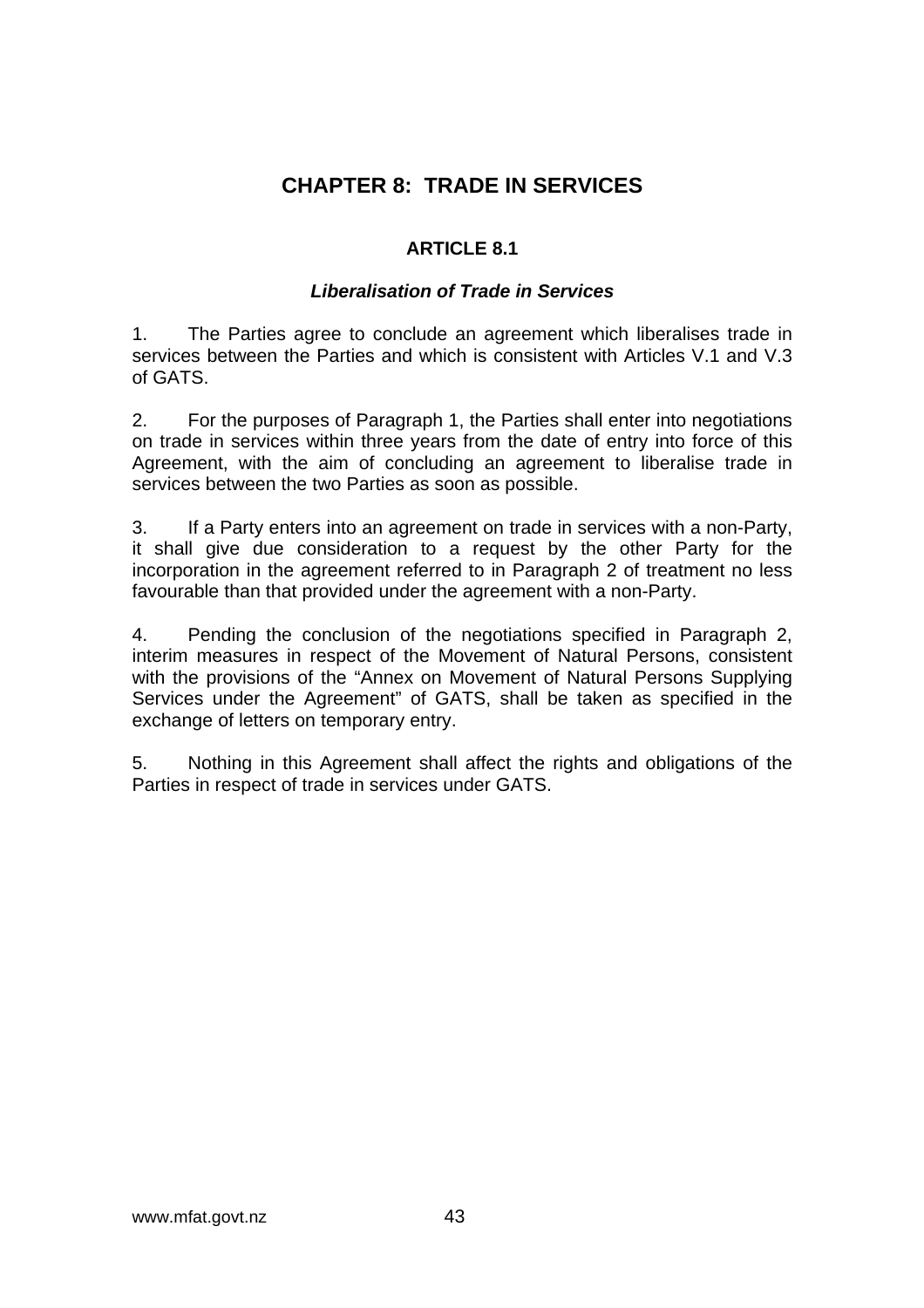# **CHAPTER 9: INVESTMENT**

## **ARTICLE 9.1**

## *Objectives*

The objectives of this Chapter are to:

- (a) encourage and promote the open flow of investment between the Parties;
- (b) ensure transparent rules conducive to increased investment flows between the Parties;
- (c) accord protection and security to investments of the other Party within each Party's territory; and
- (d) enhance cooperation in investment between the Parties in order to improve the efficiency, competitiveness and diversity of investment.

## **ARTICLE 9.2**

## *Definitions*

For the purposes of this Chapter:

(a) "investment" means every kind of asset, owned or controlled, directly or indirectly, by an investor, including but not limited to the following:

- (i) movable and immovable property and other property rights such as mortgages, liens or pledges;
- (ii) shares, stocks, bonds and debentures or any other form of participation in a juridical person including government issued bonds;
- (iii) a claim to money or a claim to performance having economic value;
- (iv) intellectual property rights, including rights with respect to copyright, patents, trade marks, trade names, industrial designs, trade secrets; know-how; and goodwill;
- (v) business concessions and any other rights required to conduct economic activity and having economic value conferred by law or under a contract, including any concession to search for, cultivate, extract or exploit natural resources; and
- (vi) returns that are invested.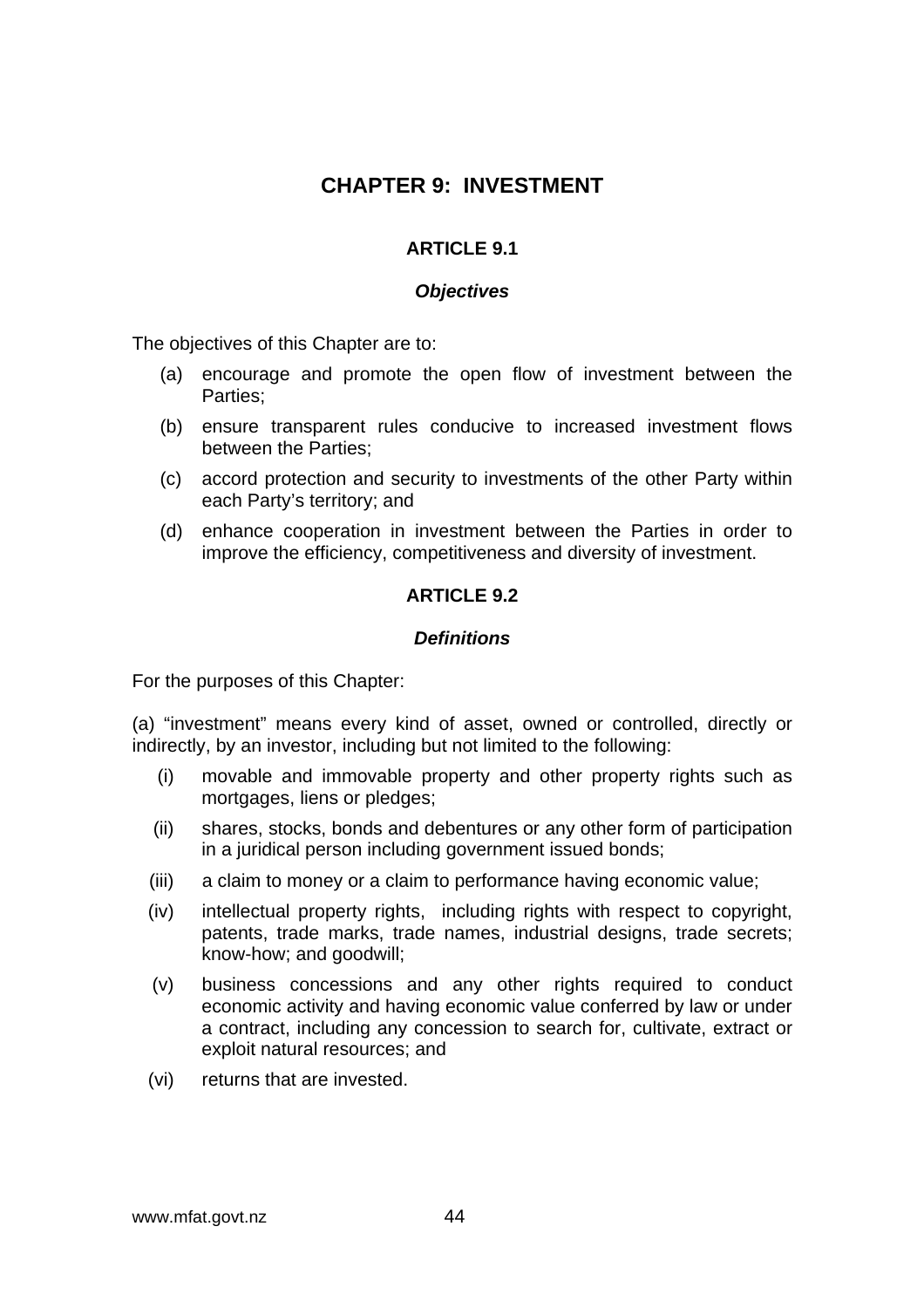For the purposes of this Chapter, any alteration to the form in which assets are invested or reinvested shall not affect their character as investments, provided that such altered investment is approved by the relevant Party if so required by its laws, regulations or policies;

(b) "covered investment" means, with respect to a Party, an investment in its territory of an investor of the other Party in existence as of the date of entry into force of this Agreement or established, acquired or expanded thereafter and which has been admitted by the latter Party in accordance with its laws, regulations and policies;

(c) "direct investment" means a direct investment as defined by the International Monetary Fund under its Balance of Payments Manual, fifth edition (BPM5), as amended;

- (d) "investor of a Party" means:
	- (i) a juridical person of a Party; or
	- (ii) a natural person who is a national or a citizen or permanent resident of a Party;

that has made, is in the process of making or is seeking to make an investment in the territory of the other Party.

Notwithstanding Sub-paragraph (d)(ii), for the purposes of Article 9.5 of this Chapter "investor of a Party" means a natural person who is a national or a citizen of a Party that has made, is in the process of making or is seeking to make an investment in the territory of the other Party;

(e) "juridical person" means any legal entity duly incorporated, constituted or otherwise organised under applicable law, whether for profit or otherwise, and whether privately-owned or otherwise, including any corporation, company, association, trust, partnership, joint venture or sole proprietorship;

(f) "freely useable currency" means a freely useable currency as determined by the International Monetary Fund under the *Articles of Agreement of the International Monetary Fund* and amendments thereafter, or any currency that is used to make international payments and is widely traded in the international principal exchange markets;

(g) "measure" means any measure by a Party, whether in the form of a law, regulation, rule, procedure, decision, administrative action, or any other form, and includes measures taken by:

- (i) central, regional or local governments and authorities; and
- (ii) non-governmental bodies in the exercise of powers delegated by central, regional or local governments or authorities.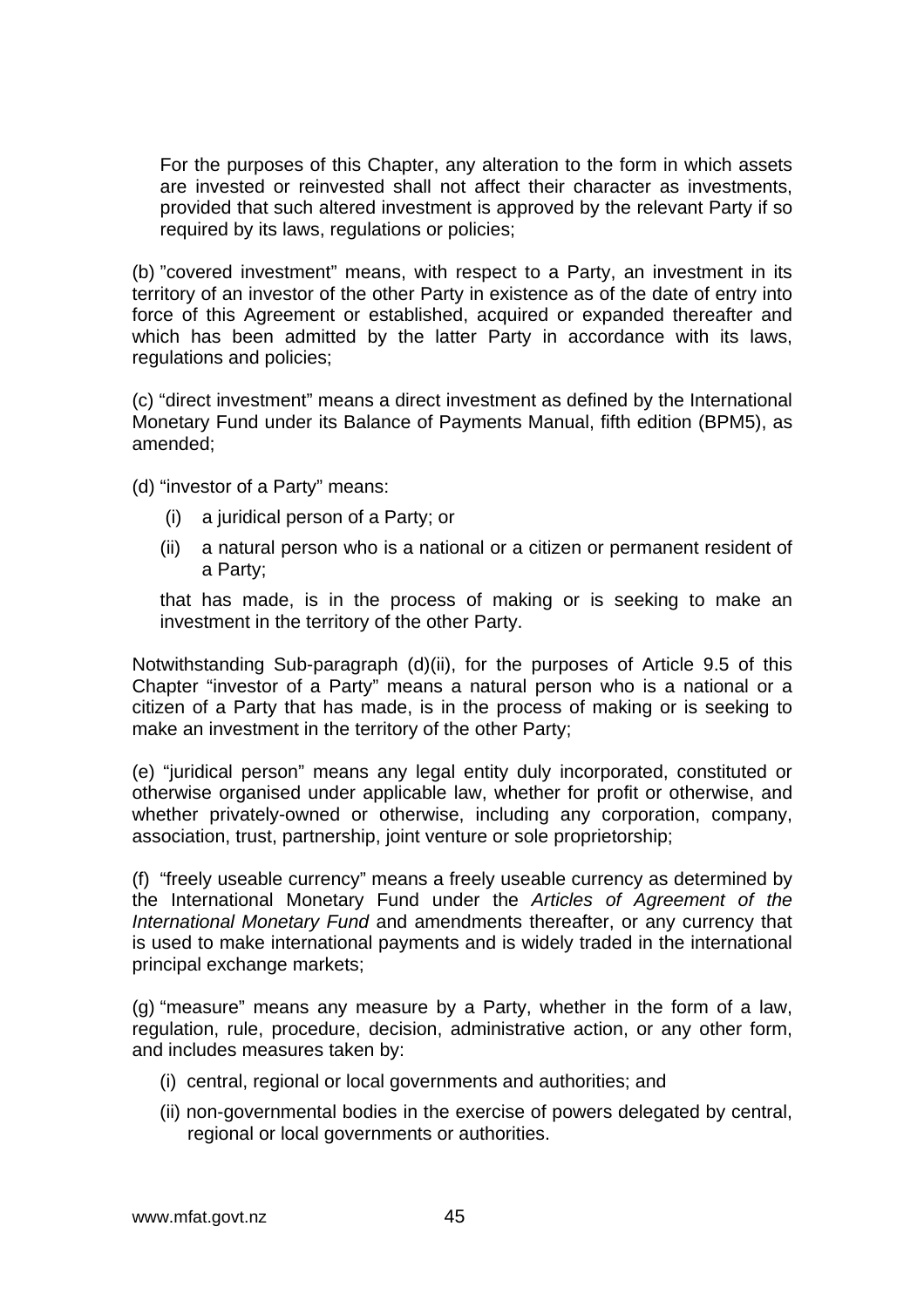In fulfilling its obligations under this Chapter, each Party shall take such reasonable measures as may be available to it to ensure their observance by regional and local governments and authorities and non-governmental bodies within its territory;

(h) "permanent resident" means a natural person whose residence in a Party is not limited as to time under its law;

(i) "return" means an amount yielded by or derived from an investment, including profits, dividends, interest, capital gains, royalty payments, payments in connection with intellectual property rights, and all other lawful income.

# **ARTICLE 9.3**

# *Scope of Application*

1. This Chapter applies to measures adopted or maintained by a Party relating to direct investments of investors of the other Party and investors of the other Party, and to the promotion and protection of such investments and investors. Subject to Article 9.5 of this Chapter, such measures shall not include measures by that Party affecting trade in services.

2. This Chapter shall not apply to disputes arising before entry into force of this Agreement.

3. This Chapter shall not apply to subsidies or grants provided by a Party or to any conditions attached to the receipt or continued receipt of such subsidies or grants, whether or not such subsidies or grants are offered exclusively to domestic investors and investments.

4. This Chapter shall not apply to laws, regulations or policies governing the procurement by governmental agencies of goods and services purchased for governmental purposes and not with a view to commercial resale or with a view to use in the production of goods or the supply of services for commercial sale.

5. This Chapter shall not prevent an investor of one Party taking advantage of the provisions of any law, regulation or policy of the other Party which are more favourable than the provisions of this Chapter.

6. The application of this Chapter shall be subject to the provisions of Chapters 14, 15 and 18.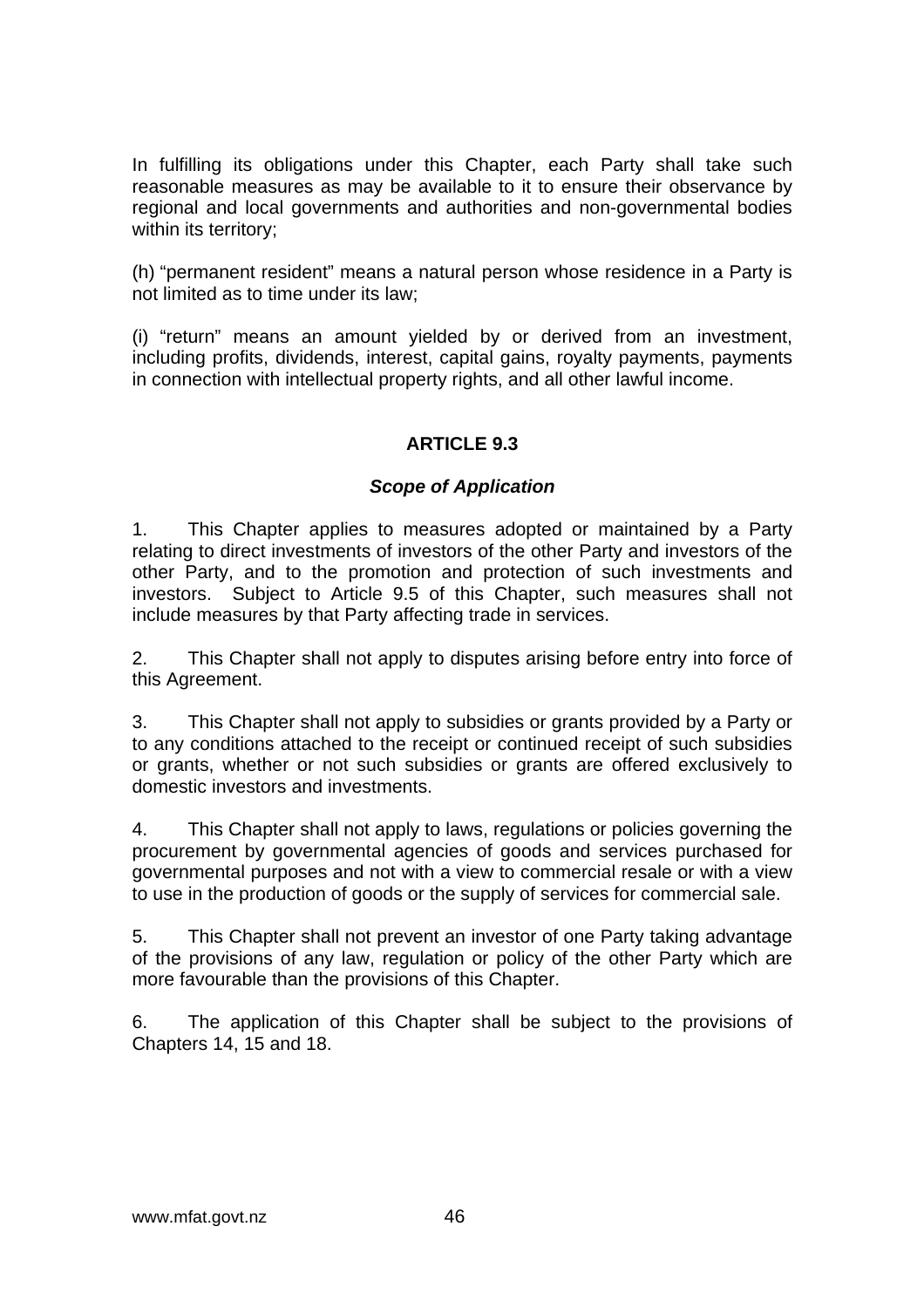## **ARTICLE 9.4**

## *Areas of Cooperation*

1. The Parties shall strengthen and develop cooperation efforts in investment including through:

- (a) research and development;
- (b) networking through information technology;
- (c) human resource development;
- (d) information exchange; and
- (e) capacity building, including for small and medium enterprises.

2. The Parties shall foster the development of cooperation in key industries, including in biotechnology, software, electronic manufacturing and agroprocessing.

# **ARTICLE 9.5**

## *Scheduling of Commitments*

1. Each Party shall set out in a schedule the specific commitments in nonservice sectors it undertakes under this Agreement. With respect to sectors where such commitments are undertaken, each Schedule shall specify:

- (a) terms, limitations and conditions on market access;
- (b) conditions and qualifications on national treatment;
- (c) undertakings relating to additional commitments;
- (d) where appropriate, the time frame for implementation of such commitments; and
- (e) the date of entry into force of such commitments.

2. Schedules of specific commitments shall be annexed to this Agreement and shall form an integral part thereof.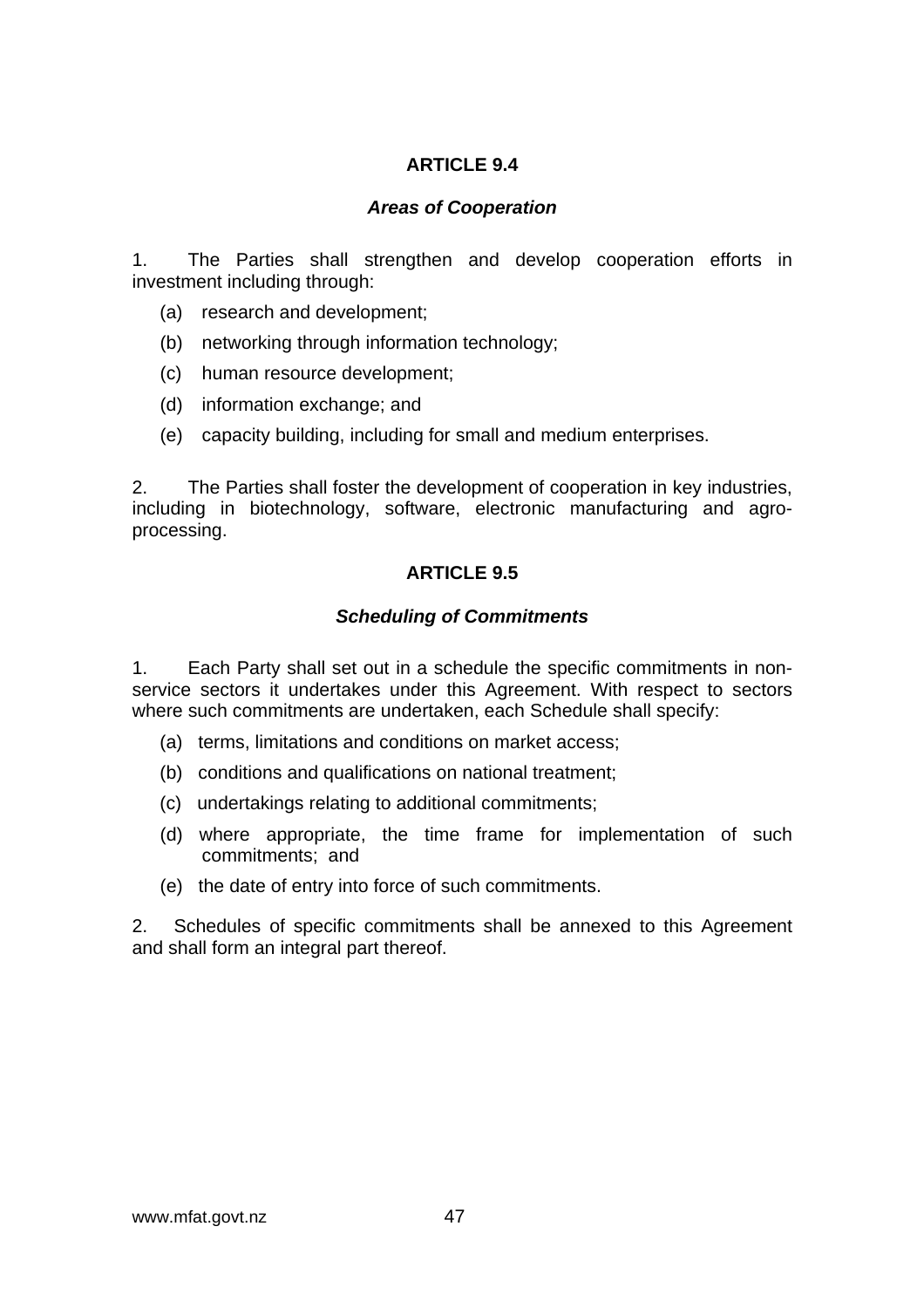## **ARTICLE 9.6**

## *National Treatment in respect of the Establishment and Acquisition of Investments*

In the sectors inscribed in Annex 4**,** and/or subject to any conditions and qualifications set out therein, each Party shall accord to investors of the other Party, in relation to the establishment and acquisition of investments in its territory, treatment that is no less favourable than that which it accords in like circumstances to its own investors with respect to their investments.

# **ARTICLE 9.7**

## *National Treatment in respect of Covered Investments and Investors*

1. Each Party shall accord to covered investments treatment no less favourable than that it accords, in like circumstances, to investments in its territory of its own investors with respect to the management, conduct, operation, and sale or other disposition of investments, unless otherwise specified in Annex 4.

2. Each Party shall accord to investors of the other Party treatment no less favourable than that it accords, in like circumstances, to its own investors with respect to the management, conduct, operation, and sale or other disposition of investments, unless otherwise specified in Annex 4.

# **ARTICLE 9.8**

## *Most Favoured Nation Treatment with respect to the Promotion and Protection of Investments*

1. For the purposes of the promotion and protection of investments, with the exception of Article 9.16, each Party shall accord to:

- (a) investors of the other Party, treatment no less favourable than that it accords, in like circumstances, to investors of any non-Party; and
- (b) all covered investments treatment no less favourable than that it accords, in like circumstances, to investments in its territory of investors of any non-Party.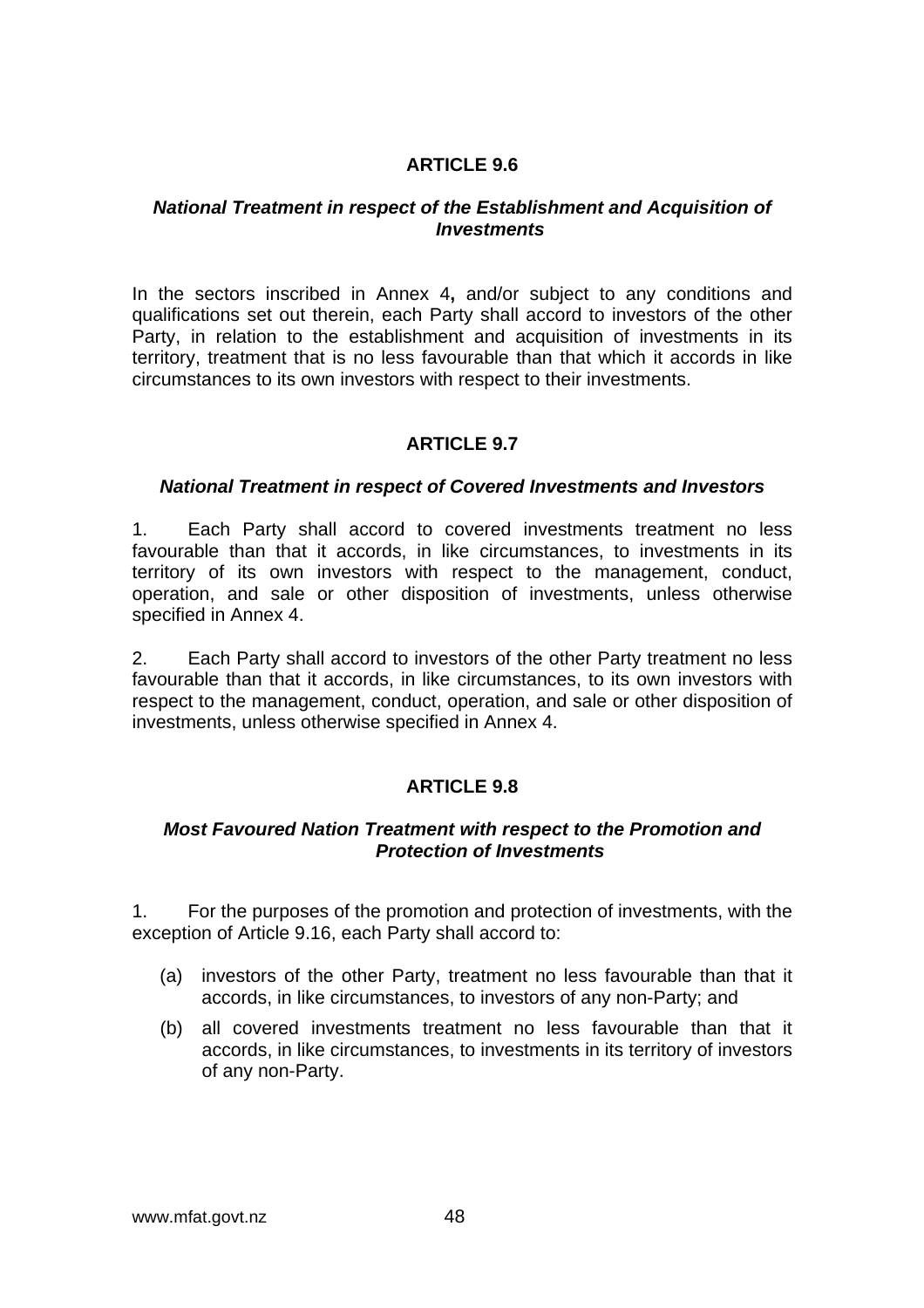2. Each Party shall accord to investors and investments of investors of the other Party treatment no less favourable than it accords, in like circumstances, to investors and investments of investors of any non-Party, with respect to measures for the promotion and protection of investments adopted or maintained by a Party relating to the requirements (if any) that need to be satisfied for investors and investments to receive the benefits of an agreement relating to investments.

# **ARTICLE 9.9**

## *Denial of Benefits*

1. Subject to Paragraph 2 of this Article, a Party may, under its applicable laws and/or regulations, deny the benefits of this Chapter to an investor of the other Party that is a juridical person of such Party and to investments of such an investor where the Party establishes that the juridical person is owned or controlled by persons of a non-Party.

2. For the purposes of promotion and protection of investment and subject to prior notification and consultation, a Party may deny the benefits of this Chapter to an investor of the other Party that is a juridical person of such Party and to investments of such an investor where the Party establishes that the juridical person is owned or controlled by persons of a non-Party and has no substantive business operations in the territory of the other Party.

# **ARTICLE 9.10**

## *Promotion and Protection of Investments*

- 1. Each Party shall accord appropriate protection to:
	- (a) covered investments which, if so required, have been specifically approved in writing by the competent authorities concerned of the other Party as being entitled to the benefits of an agreement relating to investments; and
	- (b) investors of the other Party, but only in respect of such investors' management, conduct, operation and sale or other disposition of the covered investment related to Sub-paragraph (a).

2. This Article shall not apply to a natural person who is a permanent resident but not a national of a Party where the investment provisions of an agreement between the other Party and the country of which the person is a national have already been invoked in respect of the same matter.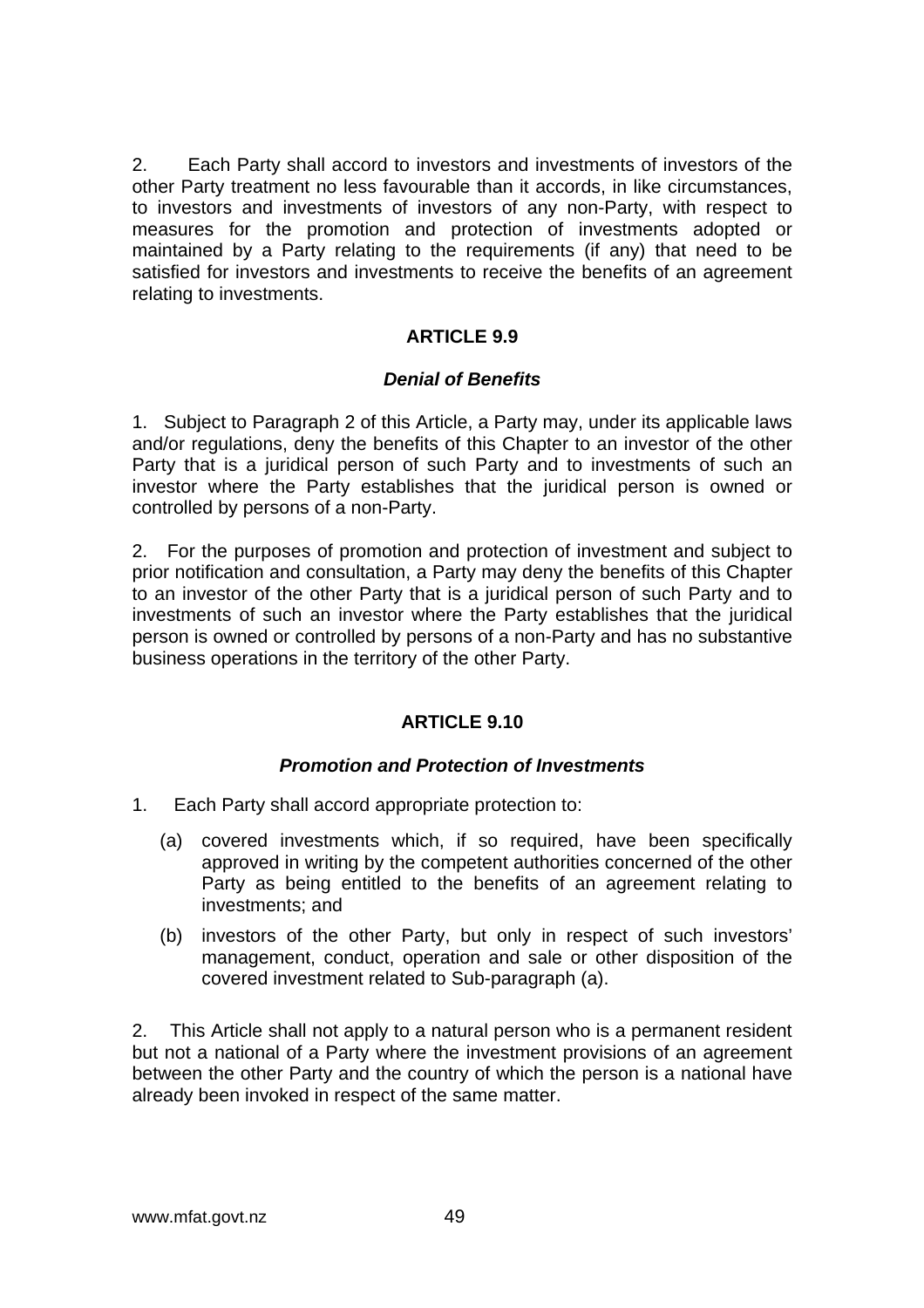3. A juridical person of a Party shall not be treated as an investor of the other Party, but any investments in that juridical person by investors of that other Party shall be protected by this Article.

# **ARTICLE 9.11**

## *Expropriation*

1. Neither Party shall nationalise, expropriate or subject to measures equivalent to nationalisation or expropriation (hereinafter referred to as "expropriation") the covered investments of investors of the other Party unless the following conditions are complied with:

- (a) the expropriation is for a public purpose related to the internal needs of that Party;
- (b) the expropriation is under due process of law;
- (c) the expropriation is non-discriminatory; and
- (d) the expropriation is accompanied by the payment of prompt, adequate and effective compensation.

2. The compensation referred to in Sub-paragraph 1(d) of this Article shall be computed on the basis of the market value of the investment immediately before the expropriation or impending expropriation becomes public knowledge. Where that value cannot be readily ascertained, the compensation shall be determined in accordance with generally recognised principles of valuation and equitable principles taking into account, where appropriate, the capital invested, depreciation, capital already repatriated, replacement value, currency exchange rate movements and other relevant factors.

3. The compensation shall be paid without undue delay, shall include interest at a commercially reasonable rate and be freely transferable between the territories of the Parties in a freely useable currency.

# **ARTICLE 9.12**

## *Compensation for Losses*

When a Party adopts any measures relating to losses in respect of covered investments in its territory by persons of any other country owing to war or other armed conflict, revolution, a state of national emergency, civil disturbance or other similar events, the treatment accorded to investors of the other Party as regards restitution, indemnification, compensation or other settlement shall be no less favourable than that which the first Party accords to persons of any non-Party.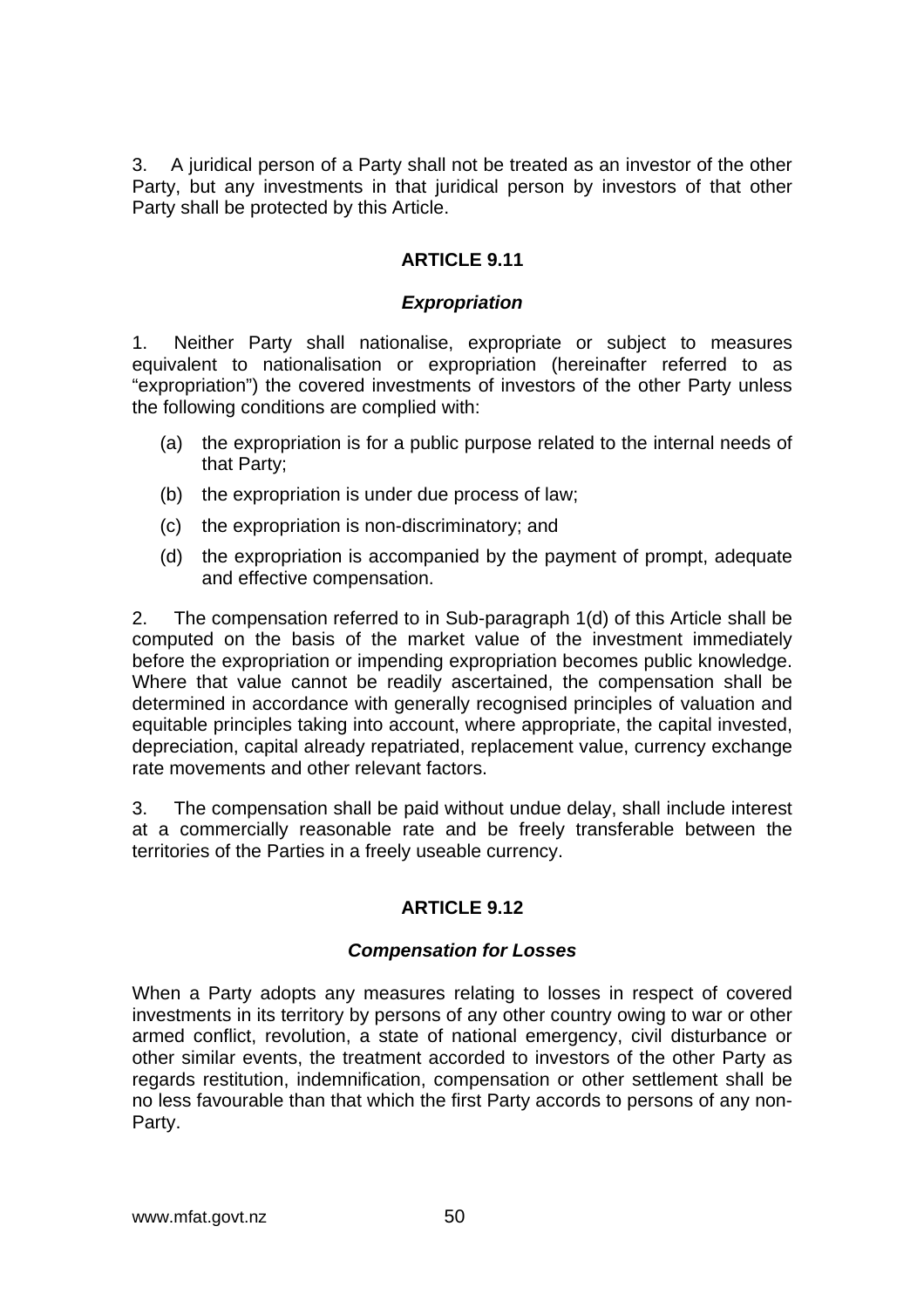# **ARTICLE 9.13**

## *Payments and Transfers*

1. Subject to Article 15.5, each Party shall, on a non-discriminatory basis, permit all funds of that investor related to an investment in its territory to be transferred freely and without undue delay in a freely useable currency into and out of its territory.<sup>[1](#page-59-0)</sup> Such funds include the following:

- (a) the initial capital plus any additional capital used to maintain or expand the investment;
- (b) returns;
- (c) proceeds from the sale or partial sale or liquidation of the investment;
- (d) repayments of a claim to money;
- (e) payment for the losses referred to in Article 9.12; and
- (f) earnings and other remuneration of personnel engaged from abroad in connection with that investment.

2. Unless otherwise agreed by the investor and the Party concerned, transfers shall be made at the market exchange rate prevailing on the date of transfer.

3. Notwithstanding Paragraphs 1 and 2, a Party may prevent a transfer through the equitable, non-discriminatory and in good faith application of its laws relating to:

- (a) bankruptcy, insolvency or the protection of the rights of creditors;
- (b) ensuring the satisfaction of judgments, orders or awards in adjudicatory proceedings; or
- (c) criminal matters including but not limited to money laundering, and the recovery of proceeds from crime.

l

<span id="page-59-0"></span> $<sup>1</sup>$  This includes funds of an investor of the other Party that are to be used to establish or acquire</sup> an investment in the territory of a Party where such a transfer would be required so as not to nullify or impair a commitment of a Party covered by this Chapter.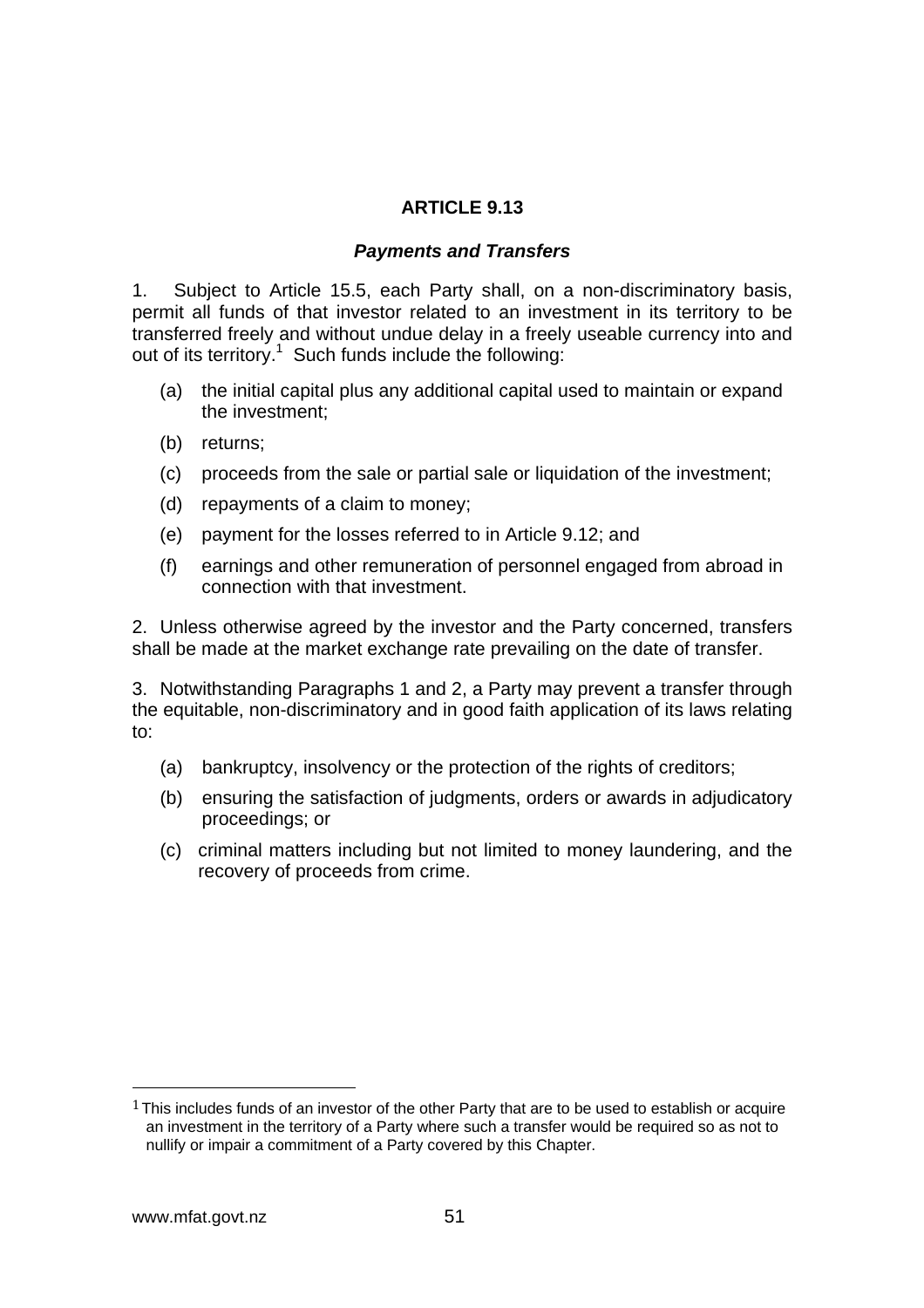## **ARTICLE 9.14**

## *Subrogation*

1. If a Party or an agency of a Party makes a payment to an investor of that Party under a guarantee, a contract of insurance against non-commercial risks or other form of indemnity it has granted in respect of an investment, the other Party shall recognise the subrogation or transfer of any right or title in respect of such investment. The subrogated or transferred right or claim shall not be greater than the original right or claim of the investor.

2. Where a Party or an agency of a Party has made a payment to an investor of that Party and has taken over rights and claims of the investor, that investor shall not, unless authorised to act on behalf of the Party or the agency of the Party making the payment, pursue those rights and claims against the other Party.

## **ARTICLE 9.15**

#### *Access to Competent Judicial or Administrative Bodies*

Each Party shall within its territory accord to investors of the other Party treatment no less favorable than the treatment, which it accords in like circumstances, to its own investors with respect to access to its courts of justice and administrative tribunals and agencies in all degrees of jurisdiction, both in pursuit and in defence of such investors' rights.

## **ARTICLE 9.16**

## *Settlement of Disputes between a Party and an Investor of the other Party*

1. In case of a dispute with respect to a covered investment between a Party and an investor of the other Party, consultations shall take place between the parties concerned with a view to solving the case amicably.

2. If these consultations do not result in a solution within three months from the date of request for settlement, the parties concerned may agree to submit the dispute, for settlement to:

- (a) the competent courts of the Party in the territory of which the investment has been made; or
- (b) an arbitrator or international ad hoc arbitral tribunal established under the Arbitration Rules of the United Nations Commission on International Trade Law (UNCITRAL), provided that the other Party does not withhold its consent; or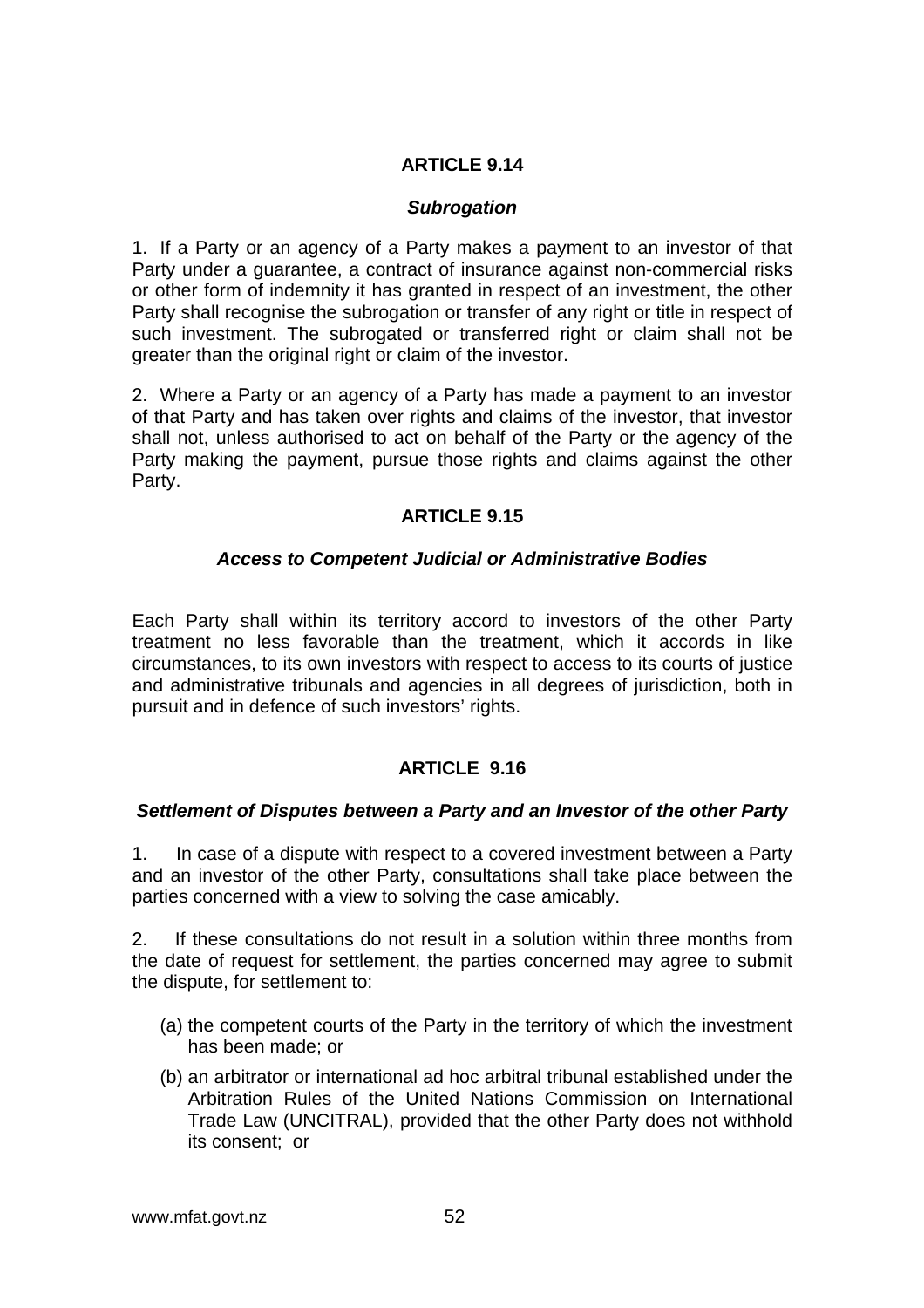(c) the International Centre for Settlement of Investment Disputes in case both Contracting Parties are Contracting States to the *Convention on the Settlement of Investment Disputes between States and Nationals of other States*, opened for signature at Washington DC on March 18, 1965, provided that the other Party does not withhold its consent.

3. Once an action referred to in Paragraph 2 of this Article has been taken, neither Party shall pursue the dispute through diplomatic channels unless:

- (a) the relevant dispute settlement body has decided that it has no jurisdiction in relation to the dispute in question; or
- (b) the other Party has failed to abide by or comply with any judgment, award, order or other determination made by the relevant dispute settlement body.

4. In any proceeding involving a dispute relating to a covered investment, a Party shall not assert, at any stage of proceedings referred to in Sub-paragraph 2 (b) or (c), that the investor concerned has received or will receive, pursuant to an insurance or guarantee contract, indemnification or other compensation for all or part of any alleged loss.

5. An arbitral tribunal established under this Article shall reach its decision on the basis of national laws and regulations of the Party which is a party to the dispute, the provisions of the present Agreement, as well as applicable rules of international law.

6. All arbitral awards shall be final and binding on the parties to the dispute and shall be enforced in accordance with the laws of the Party to the dispute.

7. All sums received or payable as a result of a settlement shall be freely transferable in a freely usable currency.

8. This Article shall not be construed to allow an investor of a Party to pursue a claim against the other Party in relation to any decision that any foreign investment authority of that Party makes in relation to, or conditions that any foreign investment authority of that Party may have placed on, the establishment, acquisition or expansion of an investment by that investor, or in relation to the enforcement of any such conditions.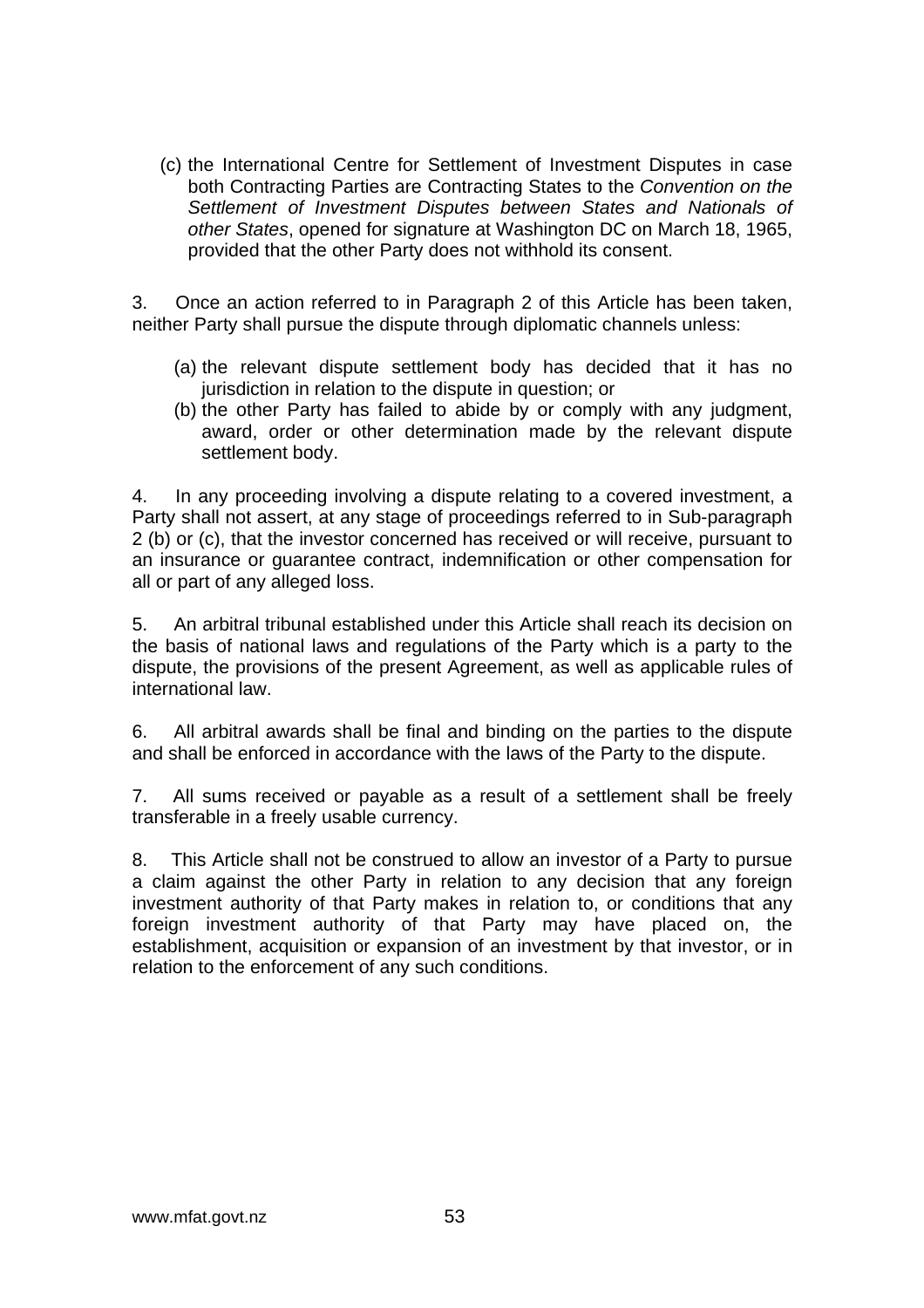## **ARTICLE 9.17**

#### *Modification of Commitments*

By giving three months' written notification to the other Party, a Party may modify its commitments under Article 9.5. At the request of the other Party, the modifying Party shall enter into negotiations with a view to reaching agreement on any necessary adjustment required to maintain a general level of mutually advantageous commitments not less favourable to trade than that provided for in schedules of specific commitments prior to such negotiations. If agreement is not reached, the matter may be referred to arbitration in accordance with Chapter 17.

## **ARTICLE 9.18**

#### *Review of Commitments*

If, after this Agreement enters into force, a Party further liberalises any of its measures applying to investors or investments, it shall give due consideration to a request by the other Party for the incorporation in this Agreement of such unilateral liberalisation.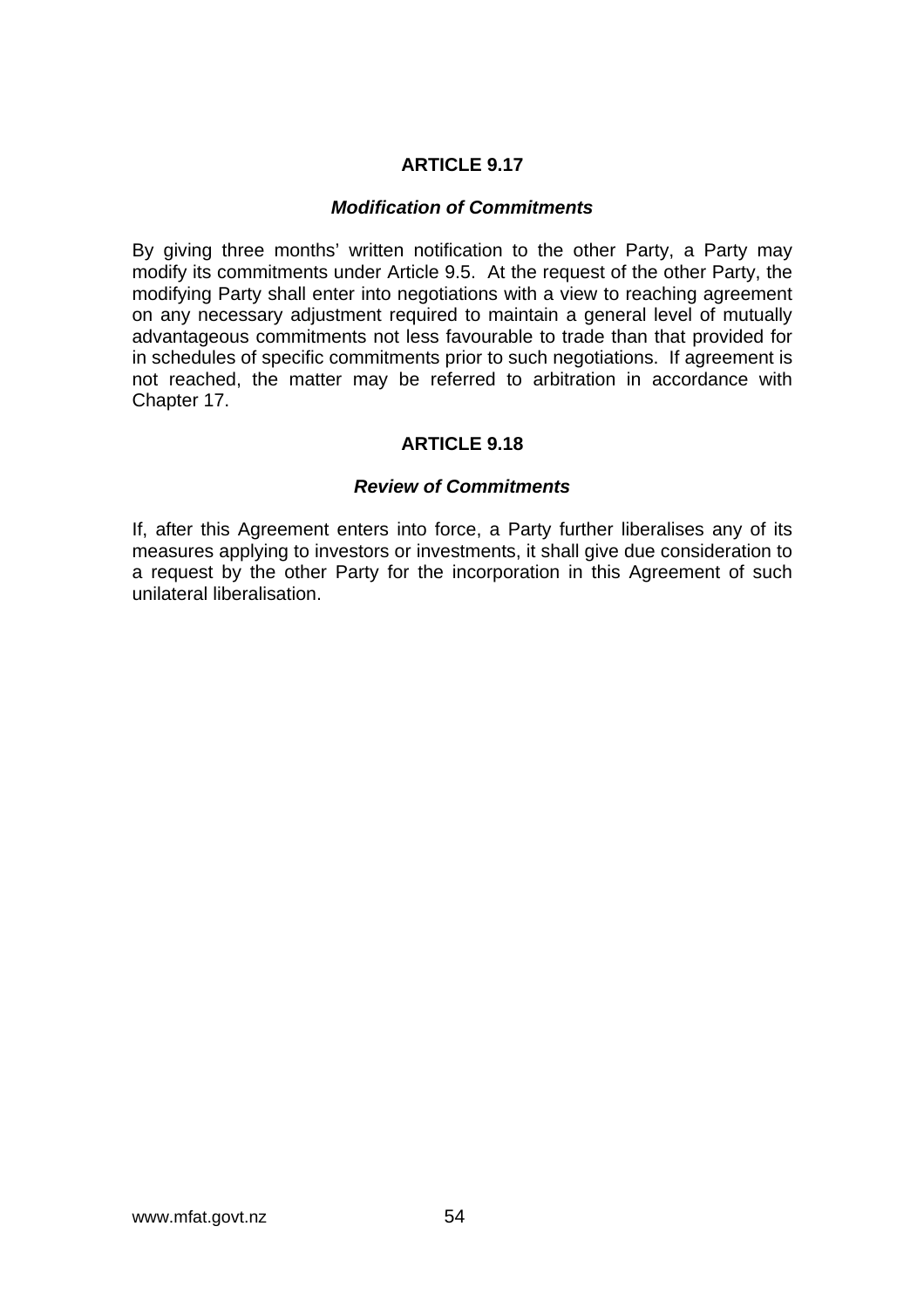# **CHAPTER 10: ELECTRONIC COMMERCE**

# **ARTICLE 10.1**

## *Objectives and Definitions*

1. The Parties recognise the economic growth and opportunities provided by electronic commerce, the importance of avoiding barriers to its use and development, and the applicability of relevant WTO rules.

2. The objective of this Chapter is to promote electronic commerce between the Parties.

3. For the purposes of this Chapter:

(a) "electronic version" means a document in an electronic format prescribed by a Party, including a document sent by facsimile transmission;

(b) "trade administration documents" means paper forms issued or controlled by the Government of a Party which must be completed by or for an importer or exporter in relation to the import or export of goods.

# **ARTICLE 10.2**

## *Customs Duties*

Each Party shall maintain its current practice of not imposing customs duties on electronic transmissions between Thailand and New Zealand.

## **ARTICLE 10.3**

## *Domestic Regulatory Frameworks*

1. Each Party shall maintain domestic legal frameworks governing electronic transactions based on the *UNCITRAL Model Law on Electronic Commerce* 1996.

2. Each Party shall:

- (a) minimise the regulatory burden on electronic commerce; and
- (b) ensure that regulatory frameworks support industry-led development of electronic commerce.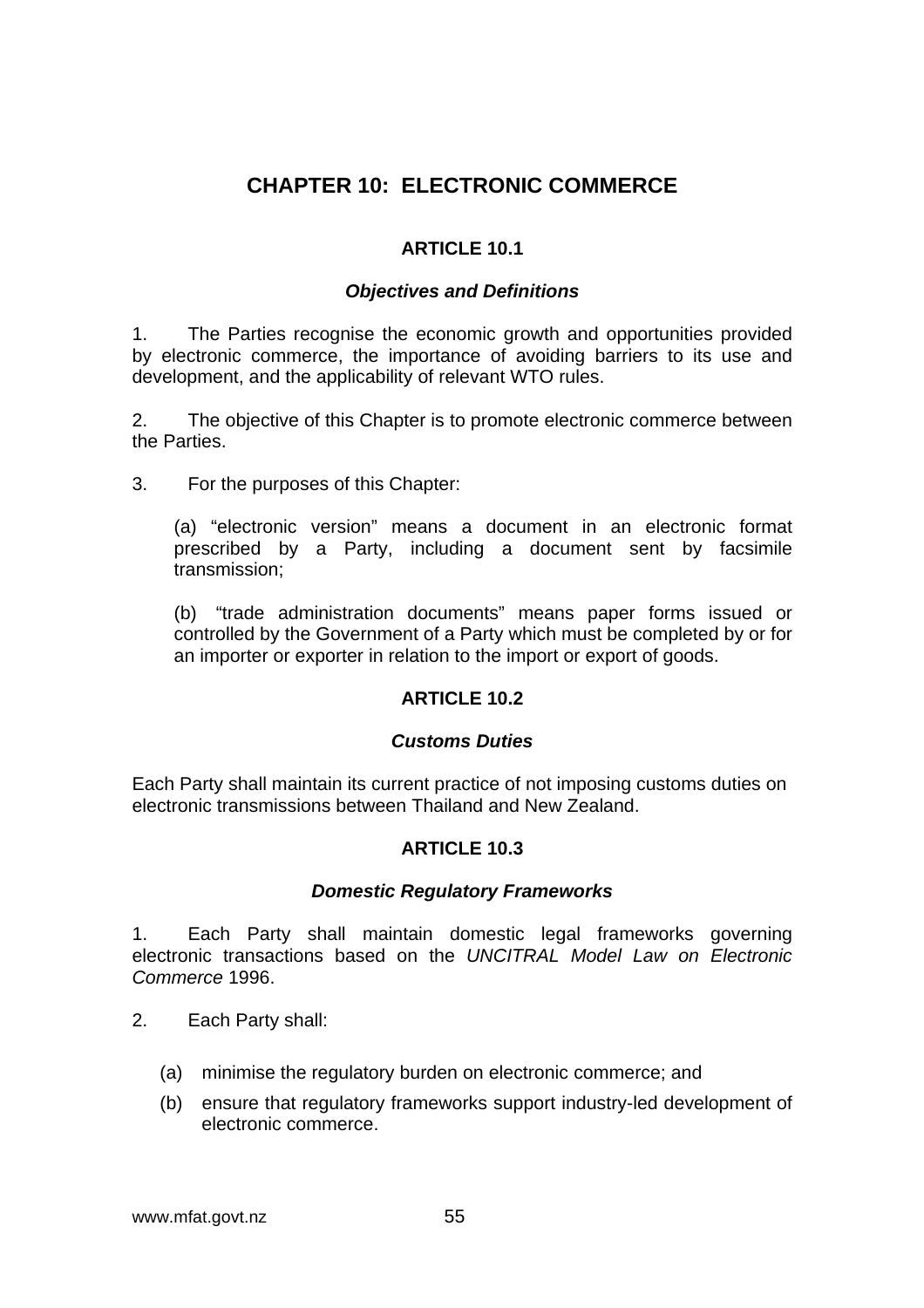# **ARTICLE 10.4**

## *Online Consumer Protection*

Each Party shall, to the extent possible and in a manner considered appropriate by each Party, provide protection for consumers using electronic commerce that is at least equivalent to that provided for consumers of other forms of commerce under their respective laws**,** regulations and policies.

## **ARTICLE 10.5**

## *Online Personal Data Protection*

1. Notwithstanding the differences in existing systems for personal data protection in the territories of the Parties, each Party shall take such measures as it considers appropriate and necessary to protect the personal data of users of electronic commerce.

2. In the development of data protection standards, each Party shall, to the extent possible, take into account international standards and the criteria of relevant international organisations.

## **ARTICLE 10.6**

## *Paperless Trading*

1. Each Party shall accept the electronic format of trade administration documents as the legal equivalent of paper documents except where:

- (a) there is a domestic or international legal requirement to the contrary; or
- (b) doing so would reduce the effectiveness of the trade administration process.

2. The Parties shall cooperate bilaterally and in international fora to enhance acceptance of electronic versions of trade administration documents.

## **ARTICLE 10.7**

#### *Cooperation on Electronic Commerce*

1. The Parties shall encourage cooperation in research and training activities that would enhance the development of electronic commerce, including by sharing best practices on electronic commerce development.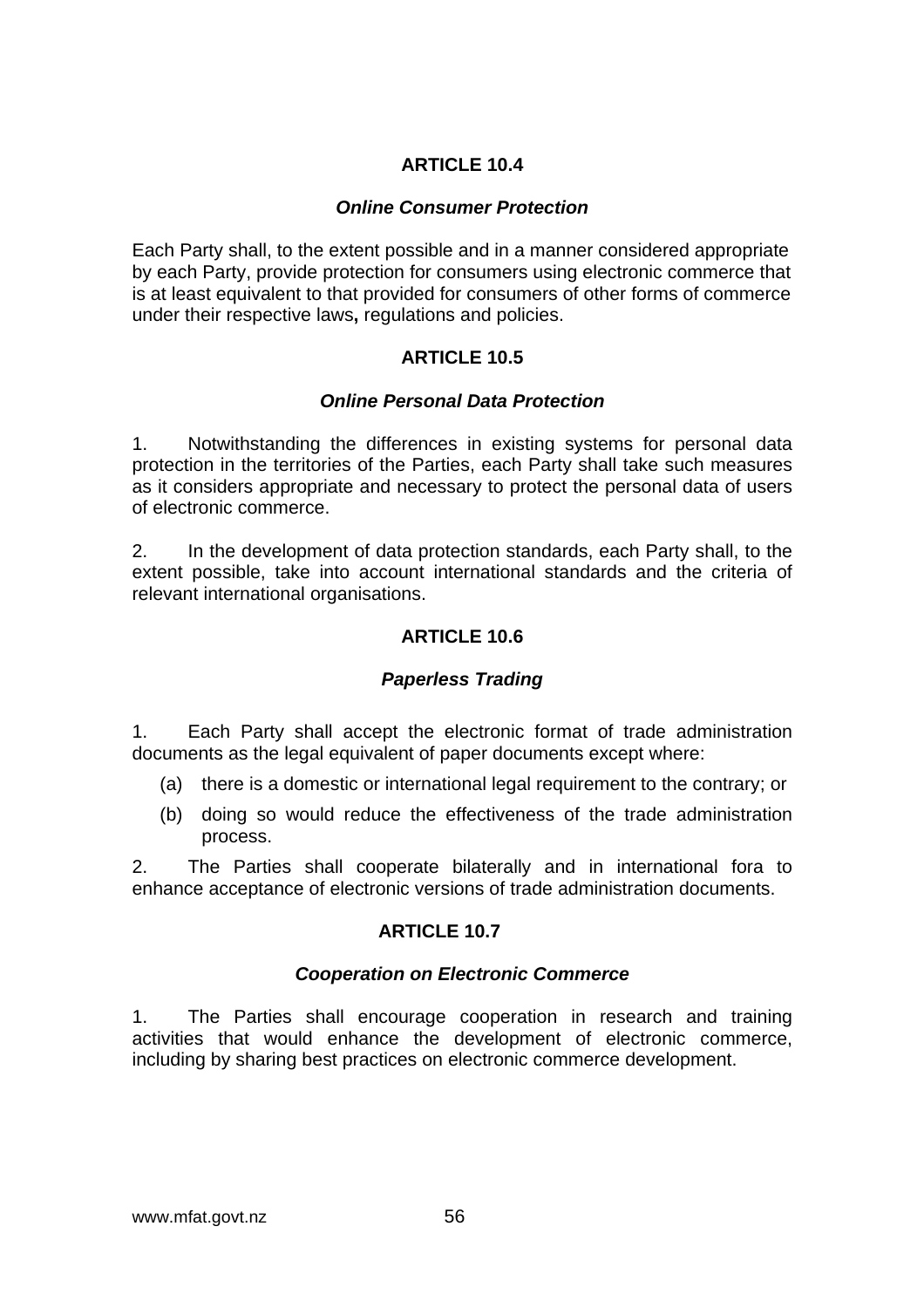2. The Parties shall encourage cooperative activities to promote electronic commerce, including those that would improve the effectiveness and efficiency of electronic commerce.

# **ARTICLE 10.8**

## *Non-Application of Dispute Settlement Provisions*

Except for Article 10.2, Chapter 17 shall not apply to the provisions of this Chapter.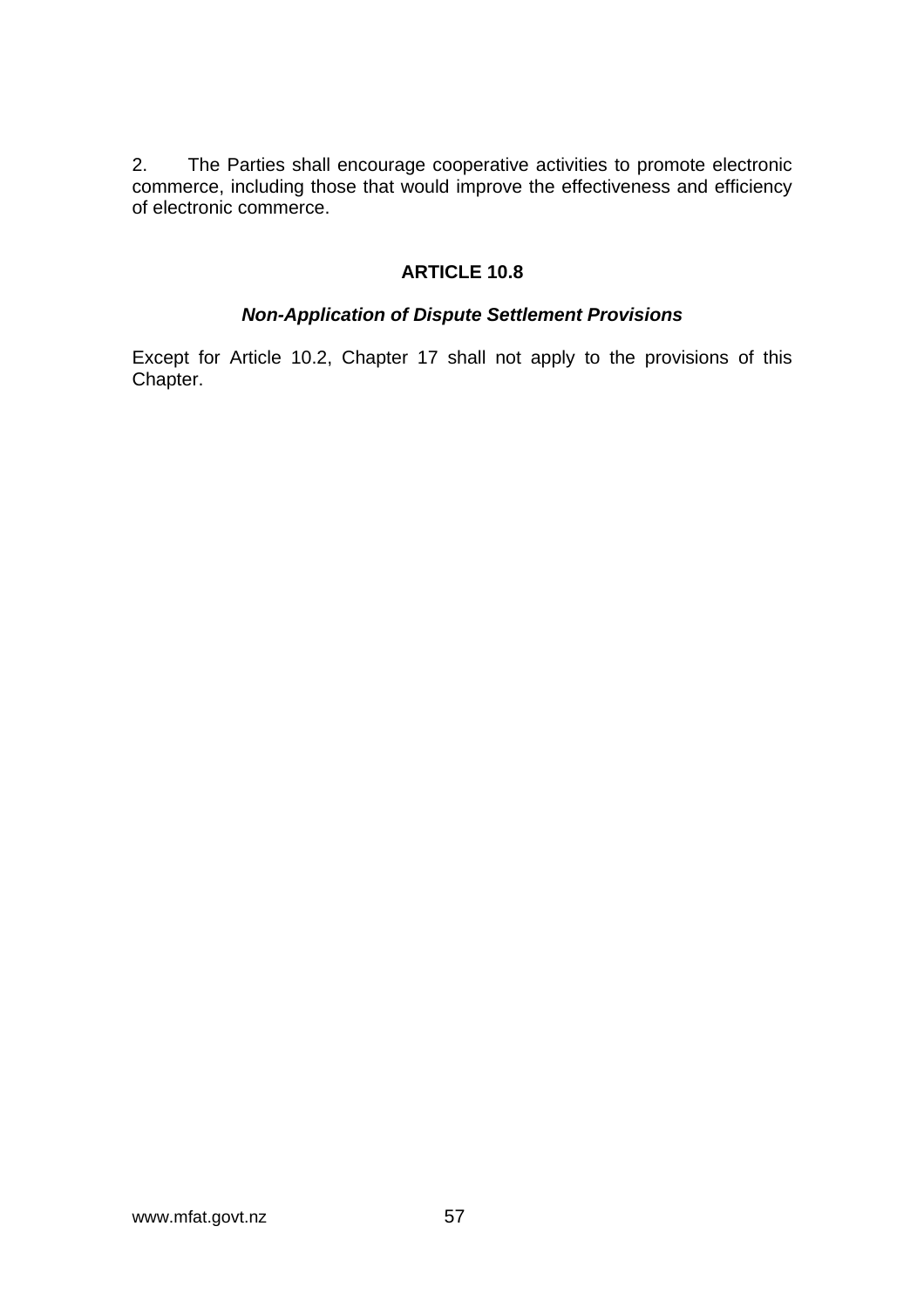# **CHAPTER 11: COMPETITION POLICY**

# **ARTICLE 11.1**

## *Objectives and Definitions*

1. The aim of this Chapter is to contribute to the fulfilment of the objectives of this Agreement through the promotion of:

- (a) fair competition;
- (b) the APEC principles of non-discrimination, comprehensiveness, transparency and accountability as contained in the 1999 APEC Economic Leaders Declaration (the APEC Principles); and
- (c) the curtailment of anti-competitive practices.

2. For the purposes of this Chapter, "anti-competitive practices" means business conduct or transactions that adversely affect competition, such as:

- (a) anti-competitive horizontal arrangements between competitors;
- (b) misuse of market power, including predatory pricing;
- (c) anti-competitive vertical arrangements; and
- (d) anti-competitive mergers and acquisitions.

## **ARTICLE 11.2**

## *Competition Principles*

The Parties recognise the strategic importance of creating and maintaining open and competitive markets which promote economic efficiency and consumer welfare, and reaffirm their desire to promote competition and to implement the APEC Principles having regard to the different economic circumstances of the Parties. This is with a view to protecting the competitive process rather than competitors and minimising distortions to competition.

## **ARTICLE 11.3**

## *Promotion of Competition*

Each Party shall promote competition by:

(a) addressing anti-competitive practices in its territory and by adopting and enforcing such means or measures as it deems appropriate and effective to counter such practices;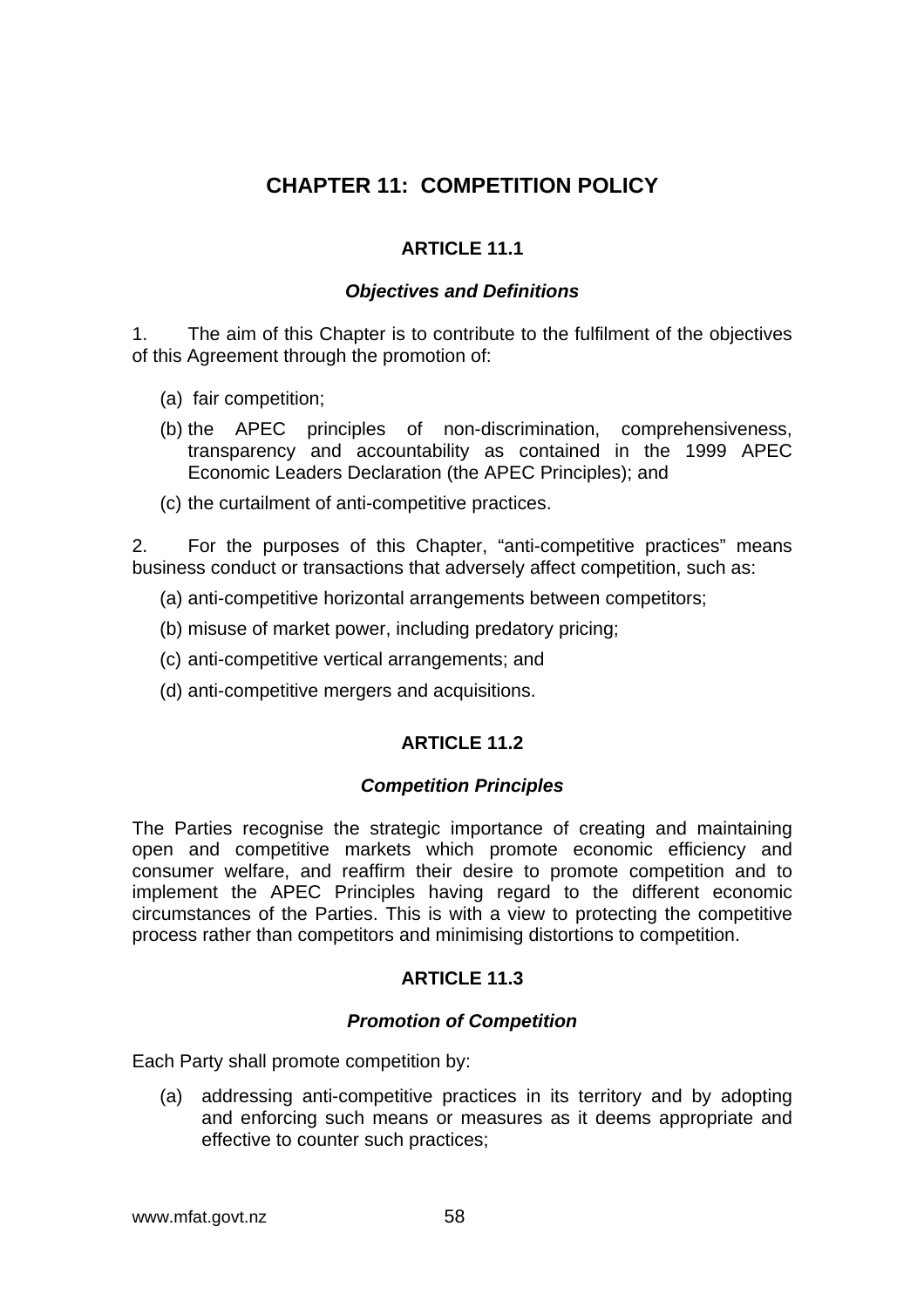- (b) using its best efforts to reduce transaction costs and compliance costs for business;
- (c) applying the APEC Principles to all forms of commercial activity in a manner that does not discriminate between or among economic entities in like circumstances; and
- (d) promoting effective coordination on competition policy and law between the Parties.

# **ARTICLE 11.4**

## *Application of Competition Laws*

1. The Parties shall ensure that all commercial activities are subject to such generic or relevant sectoral competition laws as may be in force in their respective territories.

2. Any measures taken by a Party to proscribe anti-competitive practices, and the enforcement actions taken pursuant to those measures, shall be consistent with the principles of transparency, timeliness, non-discrimination, comprehensiveness and procedural fairness.

## **ARTICLE 11.5**

## *Exemptions*

Either Party may exempt specific measures or sectors from the application of their general competition law provided that such exemptions are transparent and undertaken on the grounds of public policy or public interest.

## **ARTICLE 11.6**

## *Cooperation and Exchange of Information*

The Parties recognise the importance of cooperation and coordination in achieving effective enforcement outcomes under their respective competition laws. The Parties also recognise the importance of confidentiality in respect of these arrangements. Accordingly, the Parties shall cooperate, where appropriate, on issues of competition law enforcement, including through the exchange of information, notification, consultation, and coordination of enforcement matters that are cross-border in nature.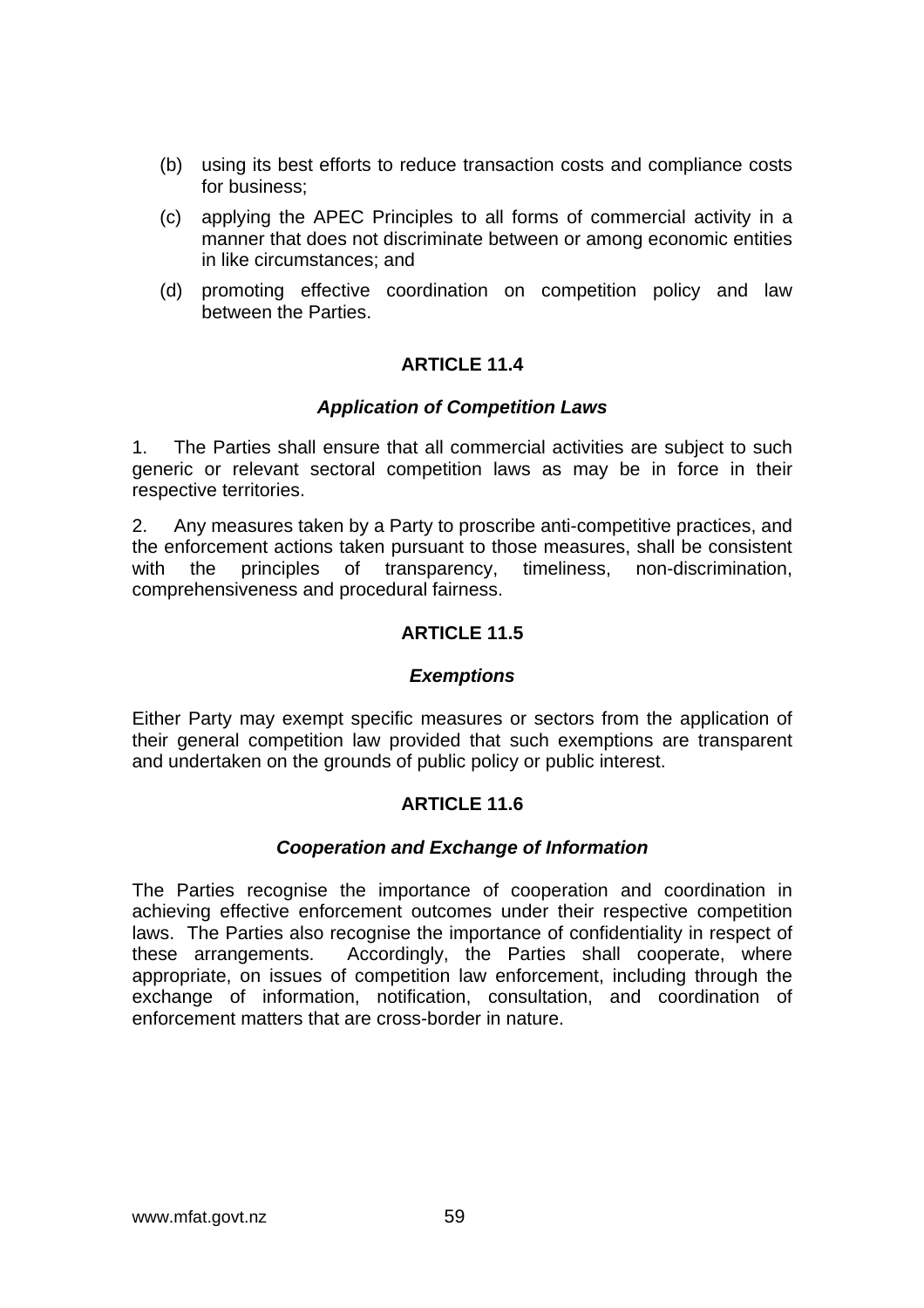# **ARTICLE 11.7**

# *Technical Cooperation*

1. The Parties agree that it is in their common interest for their competition authorities to work together on technical cooperation activities related to the implementation of competition law and policy.

2. The technical cooperation activities between their competition authorities are subject to reasonably available resources and may include:

- (a) exchange of personnel for training purposes;
- (b) participation of personnel as lecturers or consultants at training courses of competition law and policy co-organised and co-sponsored by the competition authorities of the Parties; and
- (c) any other form of technical assistance as mutually decided by the competition authorities of the Parties.

# **ARTICLE 11.8**

## *Consultation*

1. At the request of either Party, the Parties shall consult on particular anticompetitive practices and other competition issues adversely affecting trade or investment between the Parties, consistent with the aims of this Chapter.

2. Any information or documents exchanged between the Parties in relation to any mutual consultation conducted pursuant to the provisions of this Chapter shall be kept confidential. Neither Party shall, except to comply with its domestic legal requirements, release or disclose such information or documents to any person without the written consent of the Party that provided such information or documents. Where the disclosure of such information or documents is necessary to comply with the domestic legal requirements of a Party, that Party shall notify the other Party before such disclosure is made.

# **ARTICLE 11.9**

## *Transparency*

The Parties shall publish or otherwise make publicly available their laws promoting fair competition and their laws addressing anti-competitive practices.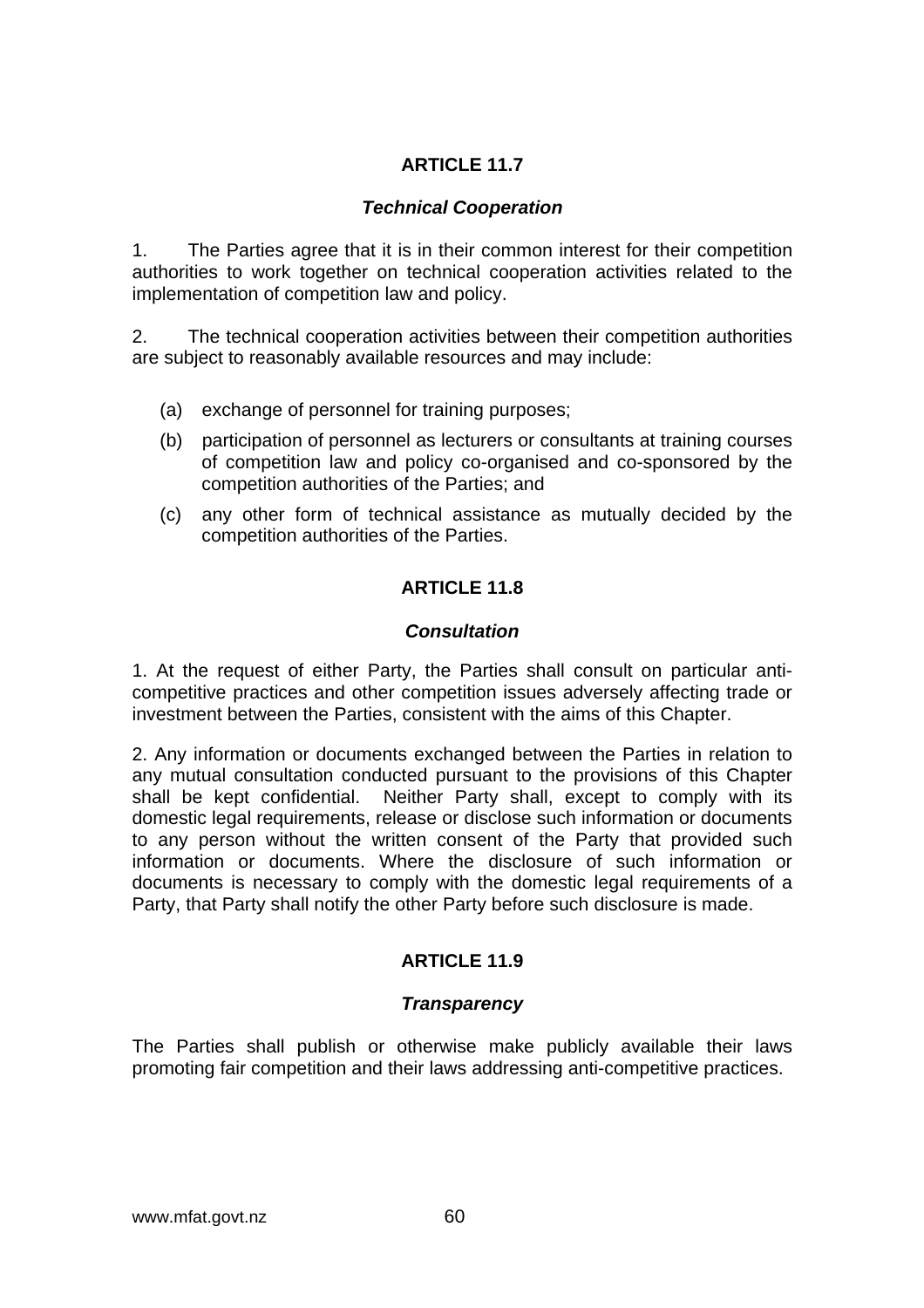# **ARTICLE 11.10**

## *General*

1. Chapter 17 shall not apply to the provisions of this Chapter.

2. In the event of any inconsistency or conflict between any provision in this Chapter and any provision contained in any other Chapter of this Agreement, the latter shall prevail to the extent of such inconsistency or conflict.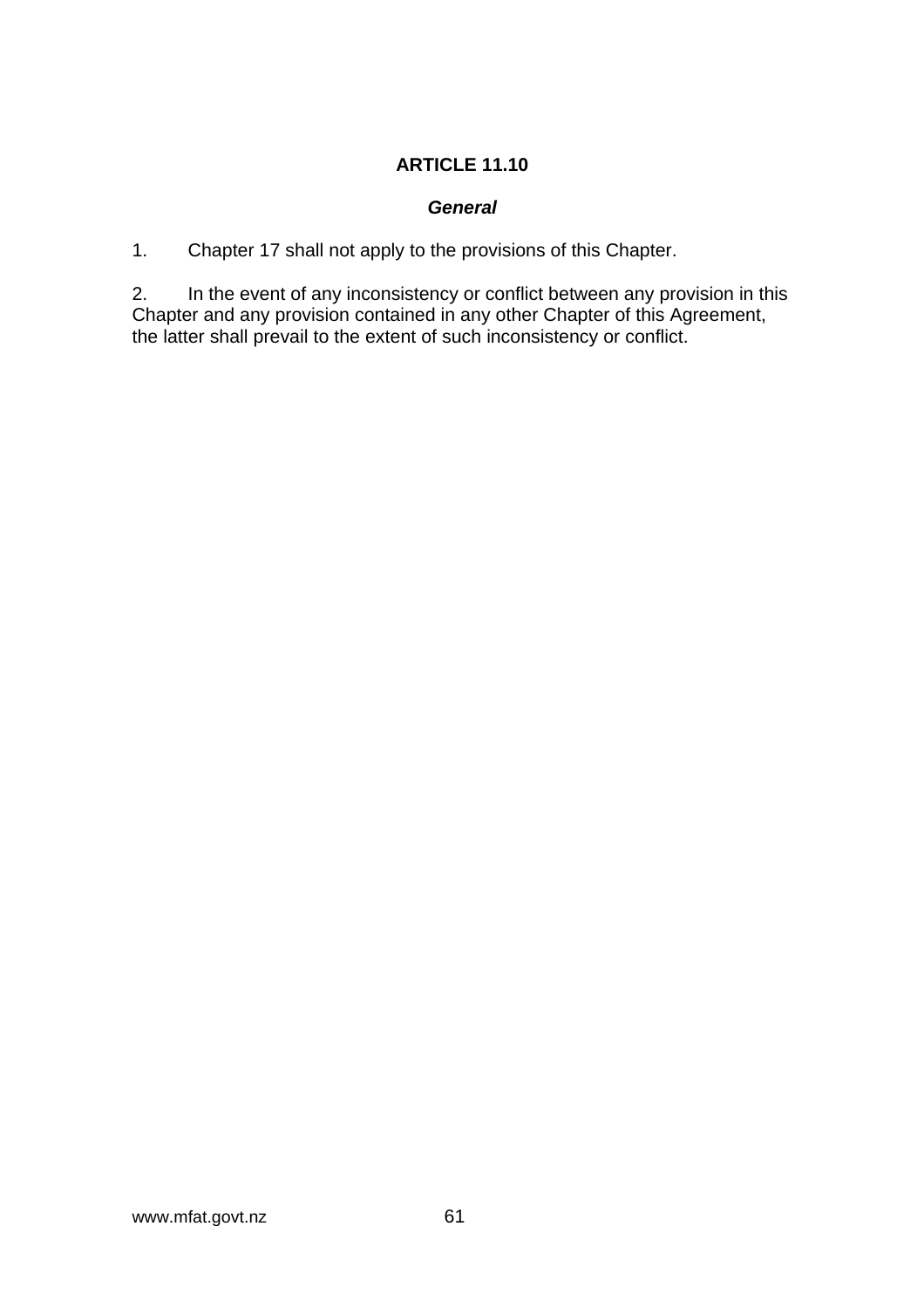# **CHAPTER 12: INTELLECTUAL PROPERTY**

# **ARTICLE 12.1**

## *Definitions*

For the purposes of this Chapter, "intellectual property rights" refers to copyright and related rights, rights in trade marks, geographical indications, industrial designs, patents, layout designs of integrated circuits, rights in plant varieties, and rights in undisclosed information, as defined and described in the WTO *Agreement on Trade-Related Aspects of Intellectual Property Rights (TRIPS)*.

## **ARTICLE 12.2**

## *Observance of International Obligations*

The Parties shall fully respect the provisions of the WTO *Agreement on Trade-Related Aspects of Intellectual Property Rights (TRIPS)* and any other multilateral agreement relating to intellectual property to which both are party.

# **ARTICLE 12.3**

## *Intellectual Property Principles*

1. The Parties recognise the importance of intellectual property rights in promoting economic and social development, particularly in the new digital economy; technological innovation; and trade.

2. The Parties are committed to the maintenance of intellectual property rights regimes that promote innovation through protecting the rights of intellectual property right holders and the legitimate interests of the community in accordance with the *WTO Agreement on Trade-Related Aspects of Intellectual Property Rights (TRIPS).*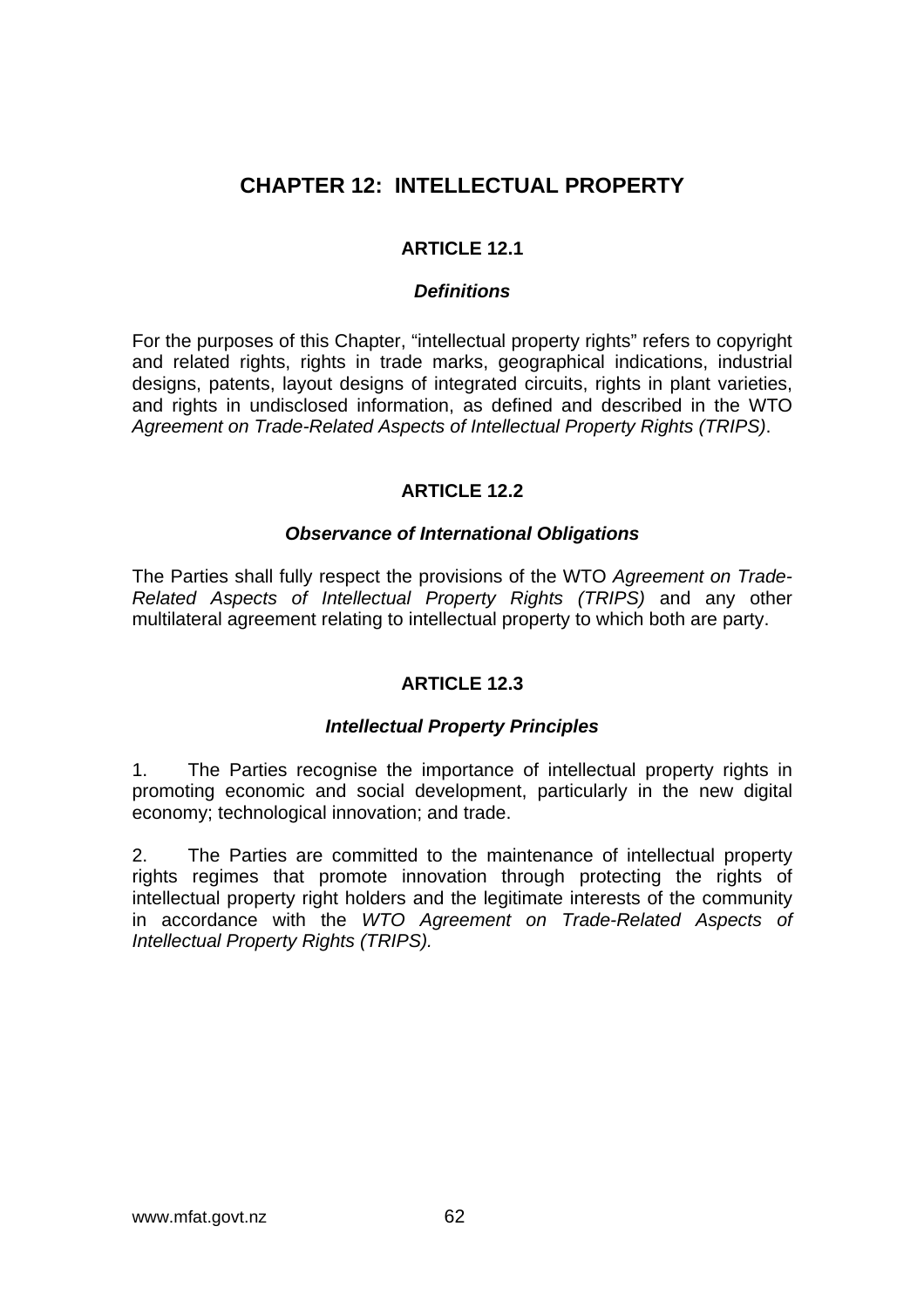## **ARTICLE 12.4**

## *Cooperation on Enforcement*

The Parties shall cooperate and collaborate with a view to ensuring effective protection of intellectual property rights and the prevention of trade in goods and services infringing intellectual property rights, subject to their respective laws, rules, regulations and government policies. Such cooperation may include:

- (a) the notification of contact points for the enforcement of intellectual property rights;
- (b) the exchange, between relevant agencies responsible for the enforcement of intellectual property rights, of information concerning infringement of intellectual property rights;
- (c) policy dialogue on matters relating to the enforcement of intellectual property rights, including such dialogue in multilateral and regional fora; and
- (d) such other activities and initiatives for the enforcement of intellectual property rights as may be mutually determined between the Parties.

## **ARTICLE 12.5**

#### *Other Cooperation*

1. Recognising that intellectual property rights can facilitate international trade through the dissemination of ideas, technology and creative works, the Parties, through their respective agencies responsible for intellectual property, shall:

- (a) exchange information relating to developments in intellectual property policy;
- (b) encourage and facilitate the development of contacts and cooperation between their respective agencies, educational institutions, organisations and other entities concerning the protection of intellectual property rights with a view to improving and strengthening intellectual property administrative systems in areas such as patents and trade marks;
- (c) facilitate the sharing of information and cooperate on appropriate initiatives to promote awareness of intellectual property rights and systems; and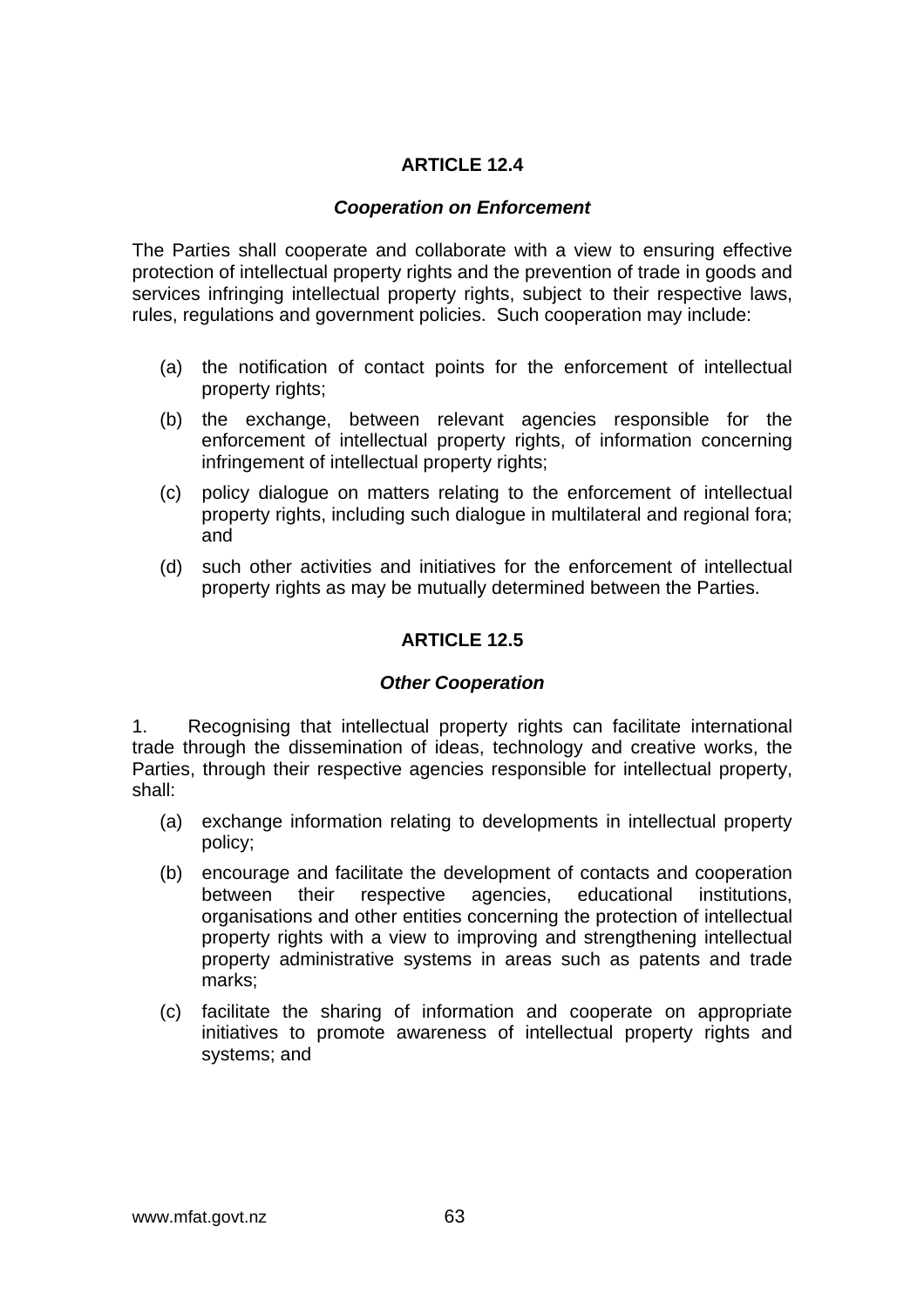(d) cooperate to enhance understanding in new areas of intellectual property such as traditional knowledge, genetic resources, and folklore, $2$ recognising that each Party may wish, consistent with its obligations under the WTO Agreement, to establish appropriate measures to protect traditional knowledge, genetic resources and folklore.

<span id="page-72-0"></span> <sup>2</sup> As referred to in the World Intellectual Property Organisation Inter-Governmental Committee on Traditional Knowledge, Genetic Resources and Folklore.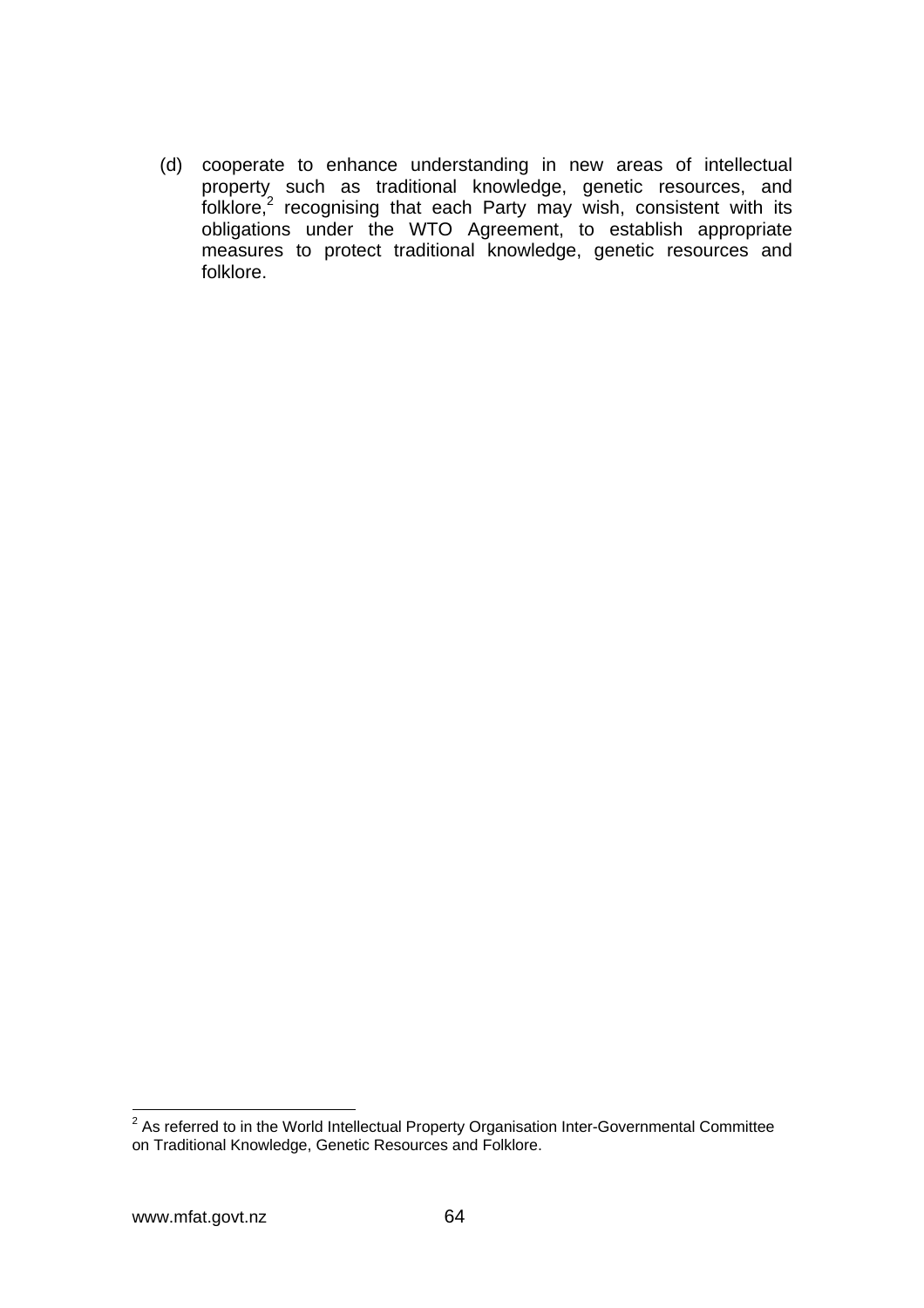# **CHAPTER 13: GOVERNMENT PROCUREMENT**

# **ARTICLE 13.1**

# *Objectives*

1. The Parties recognise that government procurement laws, regulations, policies, practices, and procedures can be an impediment to trade in goods and services between the Parties inconsistent with the objectives of this Agreement.

2. The Parties shall work progressively to reduce and eliminate barriers to the supply of goods and services between the Parties arising from government procurement laws, regulations, policies, practices and procedures, and to increase transparency in government procurement.

# **ARTICLE 13.2**

# *Procurement P***r***inciples*

The Parties reaffirm their desire to promote and implement, to the extent possible:

- (a) the APEC Non-Binding Principles on Government Procurement relating to transparency, value for money, open and effective competition, fair dealing, accountability and due process, and non-discrimination; and
- (b) the APEC Transparency Standard for Government Procurement.<sup>3</sup>

# **ARTICLE 13.3**

## *Exchange of Information on Government Procurement*

1. The Parties shall exchange information in a timely manner on their respective government procurement policies, practices and procedures, including on any proposed reforms or alterations to their existing government procurement regimes.

<span id="page-73-0"></span> <sup>3</sup> As endorsed by the APEC Ministers Responsible for Trade in June 2004, and APEC Leaders in November 2004.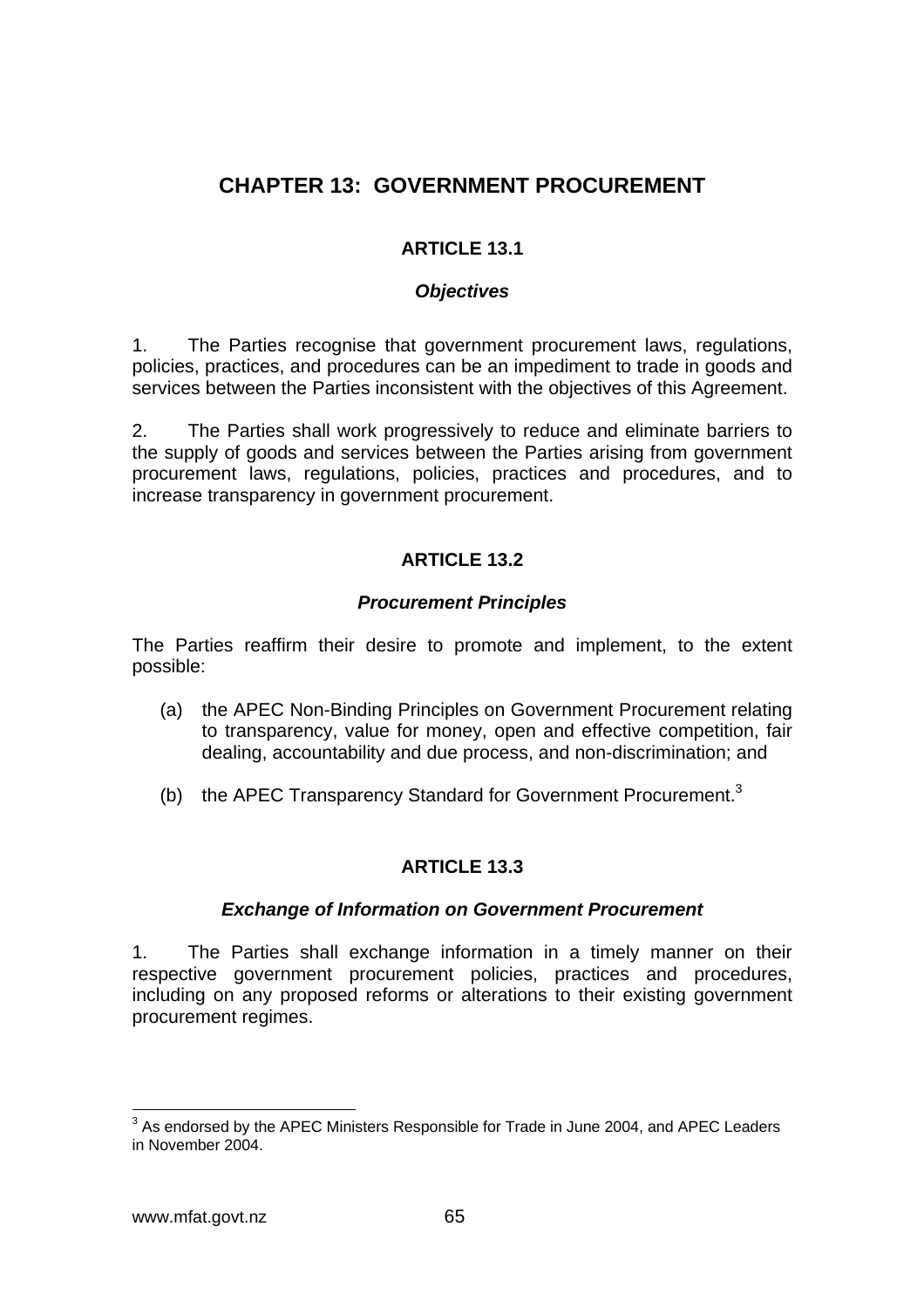2. The Parties designate the following bodies to act as contact points for the exchange of information:

Thailand: Ministry of Finance, Comptroller General's Department, Public Procurement Management Office; and

New Zealand: Ministry of Economic Development, Regulatory and Competition Policy Branch.

3. The designated bodies shall also act as contact points for the exchange of information with suppliers of the other Party interested in procurement opportunities in particular sectors.

# **ARTICLE 13.4**

# *Working Group*

1. The Parties shall establish a Working Group consisting of government representatives of the Parties having responsibility for government procurement.

2. The Working Group shall meet or correspond regularly to discuss all relevant issues relating to government procurement, including the review of this Chapter.

## **ARTICLE 13.5**

## *Future Negotiations*

The Working Group shall report to the CEP Joint Commission within 12 months of the entry into force of this Agreement with recommendations on the commencement of bilateral negotiations to expand the application of this Chapter.

# **ARTICLE 13.6**

## *Dispute Settlement*

Chapter 17 shall not apply to this Chapter unless specifically authorised by the further negotiations mandated by Article 13.5.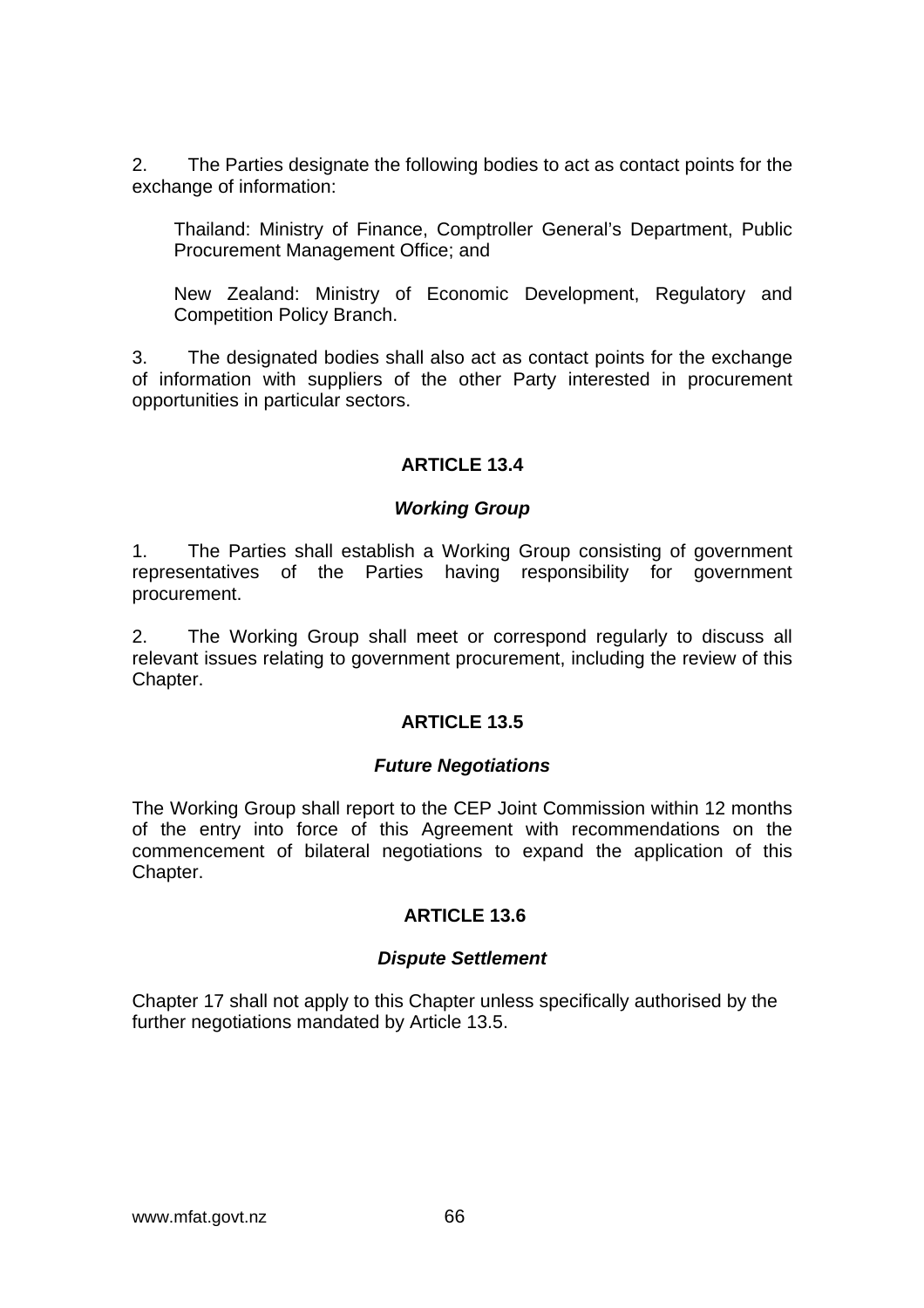# **CHAPTER 14: TRANSPARENT ADMINISTRATION OF LAWS AND REGULATIONS**

# **ARTICLE 14.1**

### *Publication*

1. Each Party shall ensure that its laws, regulations, administrative rulings, procedures and policies and any amendment thereto of general application pertaining to trade in goods, services and investment are promptly published or otherwise made available in such a manner as to enable interested persons from the other Party to become acquainted with them.

2. For the purposes of this Chapter, "administrative ruling of general application" means an administrative ruling or interpretation that applies to all persons and fact situations and that is relevant to the implementation of this Agreement.

3. When possible, a Party shall publish in advance any measure referred to in Paragraph 1 that it proposes to adopt and shall provide, where applicable, interested persons with a reasonable opportunity to comment on such proposed measures.

4. Each Party shall endeavour promptly to provide information and to respond to questions from the other Party pertaining to any measure referred to in Paragraph 1.

## **ARTICLE 14.2**

## *Administrative Proceedings*

Each Party shall ensure in its administrative proceedings applying to any measure referred to in Article 14.1 that:

- (a) wherever possible, persons of the other Party who are directly affected by a proceeding are provided reasonable notice, in accordance with domestic procedures, when a proceeding is initiated, including a description of the nature of the proceeding, a statement of the legal authority under which the proceeding is initiated and a general description of the issues in question;
- (b) such persons are afforded a reasonable opportunity to present facts and arguments in support of their positions before any final administrative action, when time, the nature of the proceeding and the public interest permit; and
- (c) its procedures are in accordance with domestic law.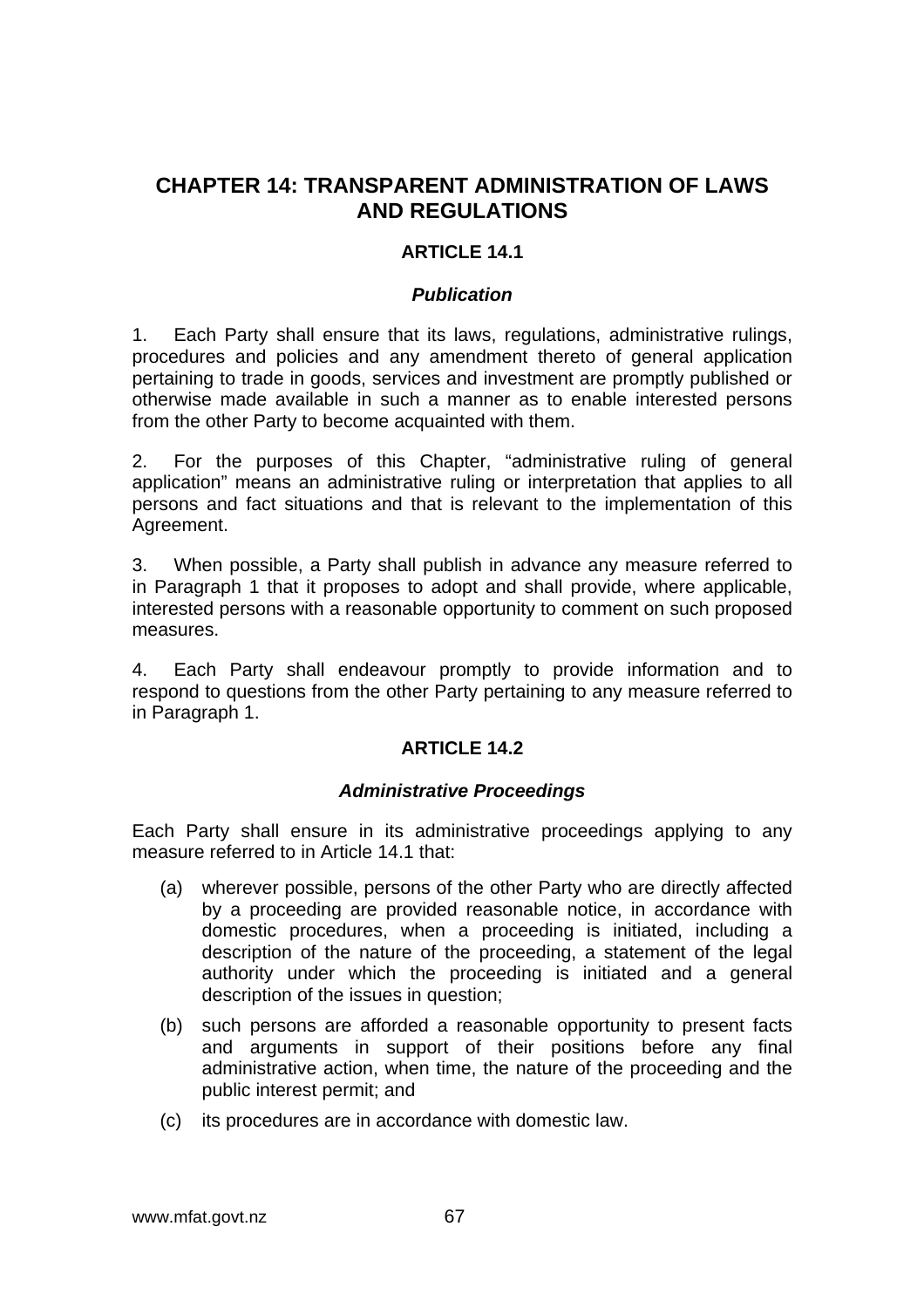# **ARTICLE 14.3**

## *Review and Appeal*

A Party shall ensure that, where warranted, appropriate domestic procedures are in place to enable prompt review and correction of final administrative actions, other than those taken for prudential reasons, regarding matters covered by this Chapter, that:

- (a) provide for tribunals or panels that are impartial and independent of any office or authority entrusted with administrative enforcement and have no substantial interest in the outcome of the matter;
- (b) provide parties to any proceeding with a reasonable opportunity to present their respective positions;
- (c) provide parties to any proceeding with a decision based on the evidence and submissions of record, or, where required by domestic law, the record compiled by the administrative authority; and
- (d) ensure, subject to appeal or further review under domestic law, that such decisions are implemented by, and govern the practice of, the offices or authorities regarding the administrative action at issue.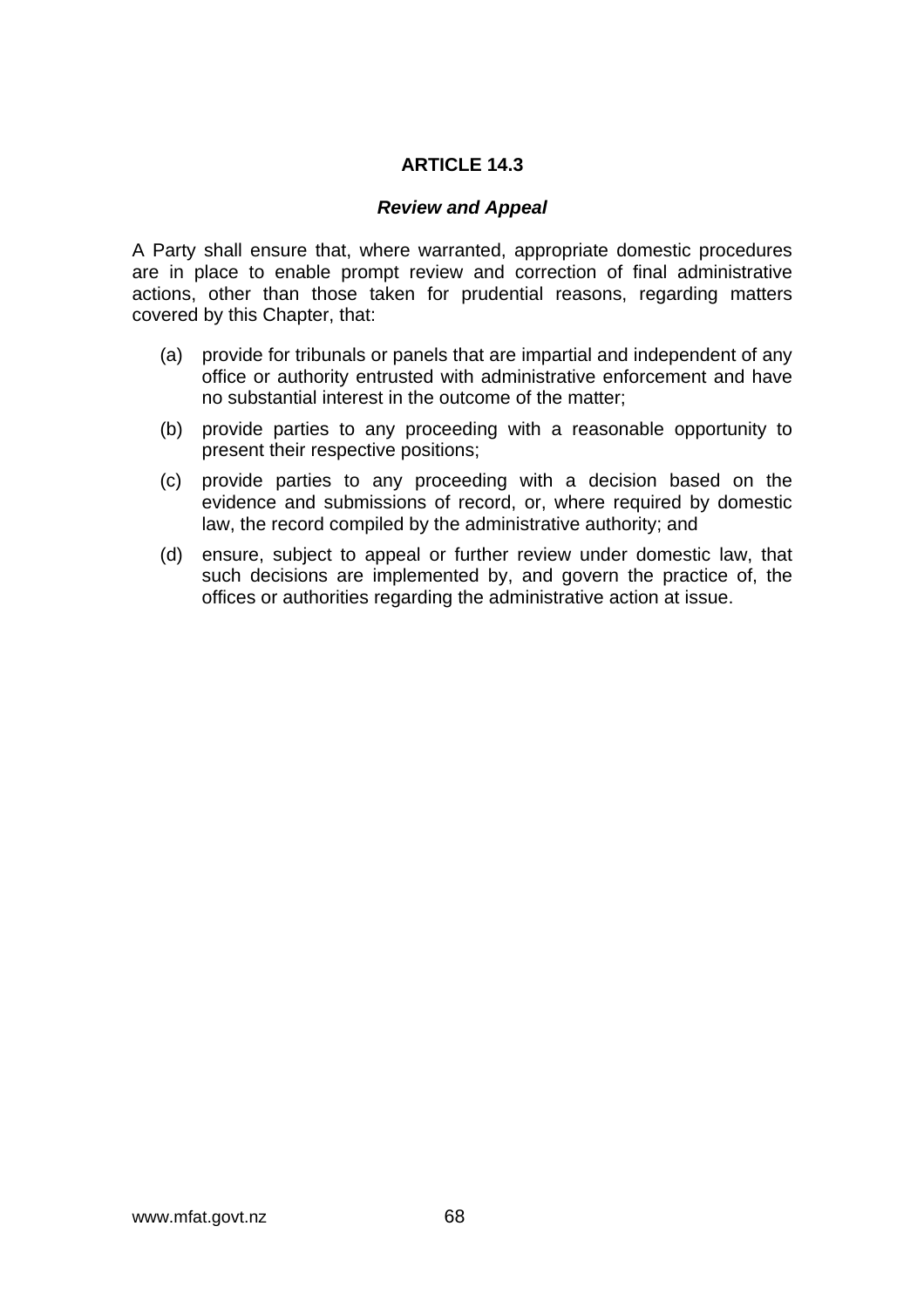# **CHAPTER 15: GENERAL EXCEPTIONS**

# **ARTICLE 15.1**

### *General Exceptions for Trade in Goods*

For the purposes of Chapters 2 to 7, subject to the requirement that such measures are not applied in a manner which would constitute a means of arbitrary or unjustifiable discrimination between the Parties where the same conditions prevail, or a disguised restriction on international trade in goods, nothing in this Agreement shall be construed to prevent the adoption or enforcement by a Party of measures:

- (a) necessary to protect public morals;
- (b) necessary to protect human, animal or plant life or health;
- (c) relating to the importations or exportations of gold or silver;
- (d) necessary to secure compliance with laws or regulations which are not inconsistent with the provisions of this Agreement, including those relating to customs enforcement, the enforcement of monopolies operated under paragraph 4 of Article II and Article XVII of GATT 1994, the protection of patents, trade marks and copyrights, and the prevention of deceptive practices;
- (e) relating to the products of prison labour;
- (f) necessary to protect national treasures or specific sites of historical or archaeological value, or to support creative arts of national value;
- (g) relating to the conservation of exhaustible natural resources if such measures are made effective in conjunction with restrictions on domestic production or consumption;
- (h) undertaken in pursuance of obligations under any intergovernmental commodity agreement which conforms to criteria submitted to the WTO and not disapproved by it or which is itself so submitted and not so disapproved;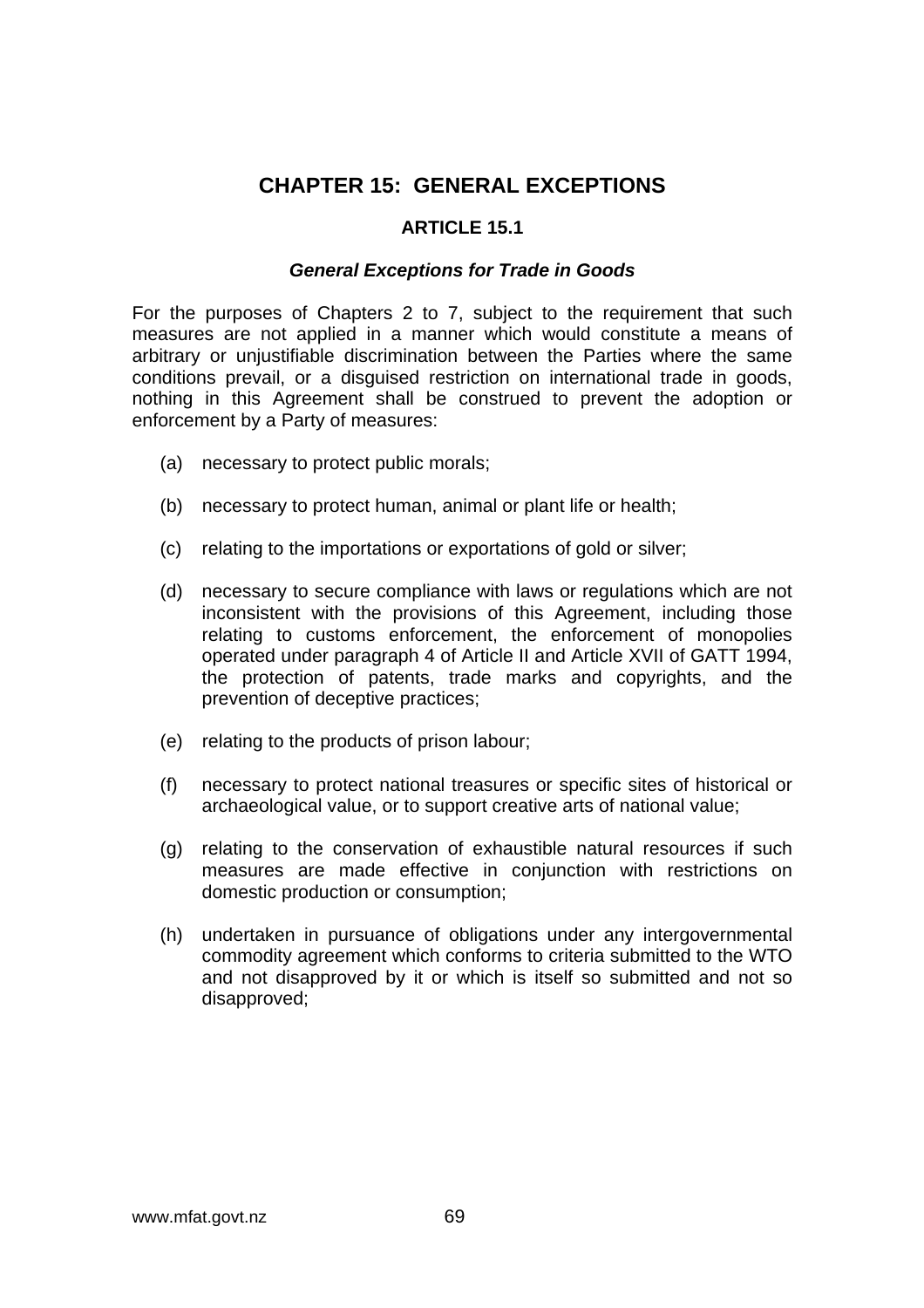- (i) involving restrictions on exports of domestic materials necessary to ensure essential quantities of such materials to a domestic processing industry during periods when the domestic price of such materials is held below the world price as part of a governmental stabilisation plan; *Provided* that such restrictions shall not operate to increase the exports of or the protection afforded to such domestic industry, and shall not depart from the provisions of this Agreement relating to nondiscrimination;
- (j) essential to the acquisition or distribution of products in general or local short supply; *Provided* that any such measures shall be consistent with the principle that all WTO members are entitled to an equitable share of the international supply of such products, and that any such measures which are inconsistent with the other provisions of this Agreement shall be discontinued as soon as the conditions giving rise to them have ceased to exist.

# **ARTICLE 15.2**

# *General Exceptions for Investment and Trade in Services [4](#page-78-0)*

For the purposes of Chapters 8 and 9, subject to the requirement that such measures are not applied in a manner which would constitute a means of arbitrary or unjustifiable discrimination between the Parties where like conditions prevail, or a disguised restriction on trade in services, nothing in this Agreement shall be construed to prevent the adoption or enforcement by a Party of measures:

- (a) necessary to protect public morals or to maintain public order; $<sup>5</sup>$  $<sup>5</sup>$  $<sup>5</sup>$ </sup>
- (b) necessary to protect human, animal or plant life or health;
- (c) necessary to secure compliance with laws or regulations which are not inconsistent with the provisions of this Agreement including those relating to:
	- (i) the prevention of deceptive and fraudulent practices or to deal with the effects of a default on services contracts;
	- (ii) the protection of the privacy of individuals in relation to the processing and dissemination of personal data and the protection of confidentiality of individual records and accounts;
	- (iii) safety;

<span id="page-78-0"></span> <sup>4</sup> This Article shall come into effect with respect to trade in services on entry into force of any commitments to liberalise trade in services under this Agreement.<br><sup>5</sup> The public arder execution may be invoked only where a genuing

<span id="page-78-1"></span>The public order exception may be invoked only where a genuine and sufficiently serious threat is posed to one of the fundamental interests of society.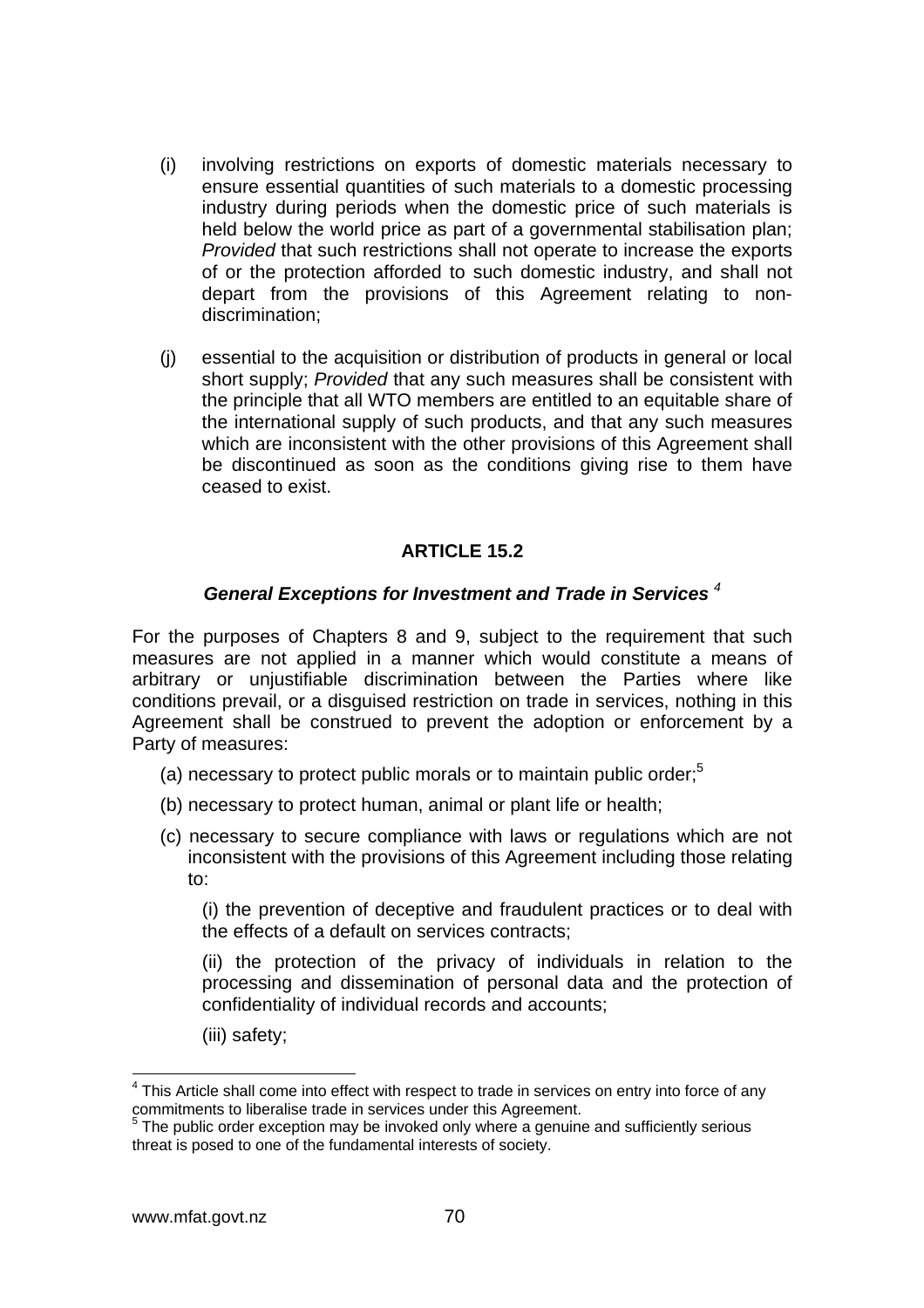- (d) relating to the products of prison labour;
- (e) necessary to protect national treasures or specific sites of historical or archaeological value, or to support creative arts of national value;
- (f) relating to the conservation of exhaustible natural resources if such measures are made effective in conjunction with restrictions on domestic production or consumption;
- (g) inconsistent with the requirement for national treatment provided that the difference in treatment is aimed at ensuring the equitable or effective  $6$ imposition or collection of direct taxes in respect of services or service suppliers of the other Party.

# **ARTICLE 15.3**

## *Security Exceptions*

Nothing in this Agreement shall be construed:

- (a) to require any Party to furnish any information the disclosure of which it considers contrary to its essential security interests;
- (b) to prevent any Party from taking any action which it considers necessary for the protection of its essential security interests:
	- (i) relating to fissionable materials or the materials from which they are derived;

<span id="page-79-0"></span> <sup>6</sup> Measures that are aimed at ensuring the equitable or effective imposition or collection of direct taxes include measures taken by a Party under its taxation system which:

<sup>(</sup>i) apply to non-resident service suppliers in recognition of the fact that the tax obligation of nonresidents is determined with respect to taxable items sourced or located in the Party's territory; or

<sup>(</sup>ii) apply to non-residents in order to ensure the imposition or collection of taxes in the Party's territory; or

<sup>(</sup>iii) apply to non-residents or residents in order to prevent the avoidance or evasion of taxes, including compliance measures; or

<sup>(</sup>iv) apply to consumers of services supplied in or from the territory of the other Party in order to ensure the imposition or collection of taxes on such consumers derived from sources in the Party's territory; or

<sup>(</sup>v) distinguish service suppliers subject to tax on worldwide taxable items from other service suppliers, in recognition of the difference in the nature of the tax base between them; or

<sup>(</sup>vi) determine, allocate or apportion income, profit, gain, loss, deduction or credit of resident persons or branches, or between related persons or branches of the same person, in order to safeguard the Party's tax base.

Tax terms or concepts in paragraph (g) of this Article and in this footnote are determined according to tax definitions and concepts, or equivalent or similar definitions and concepts, under the domestic law of the Party taking the measure.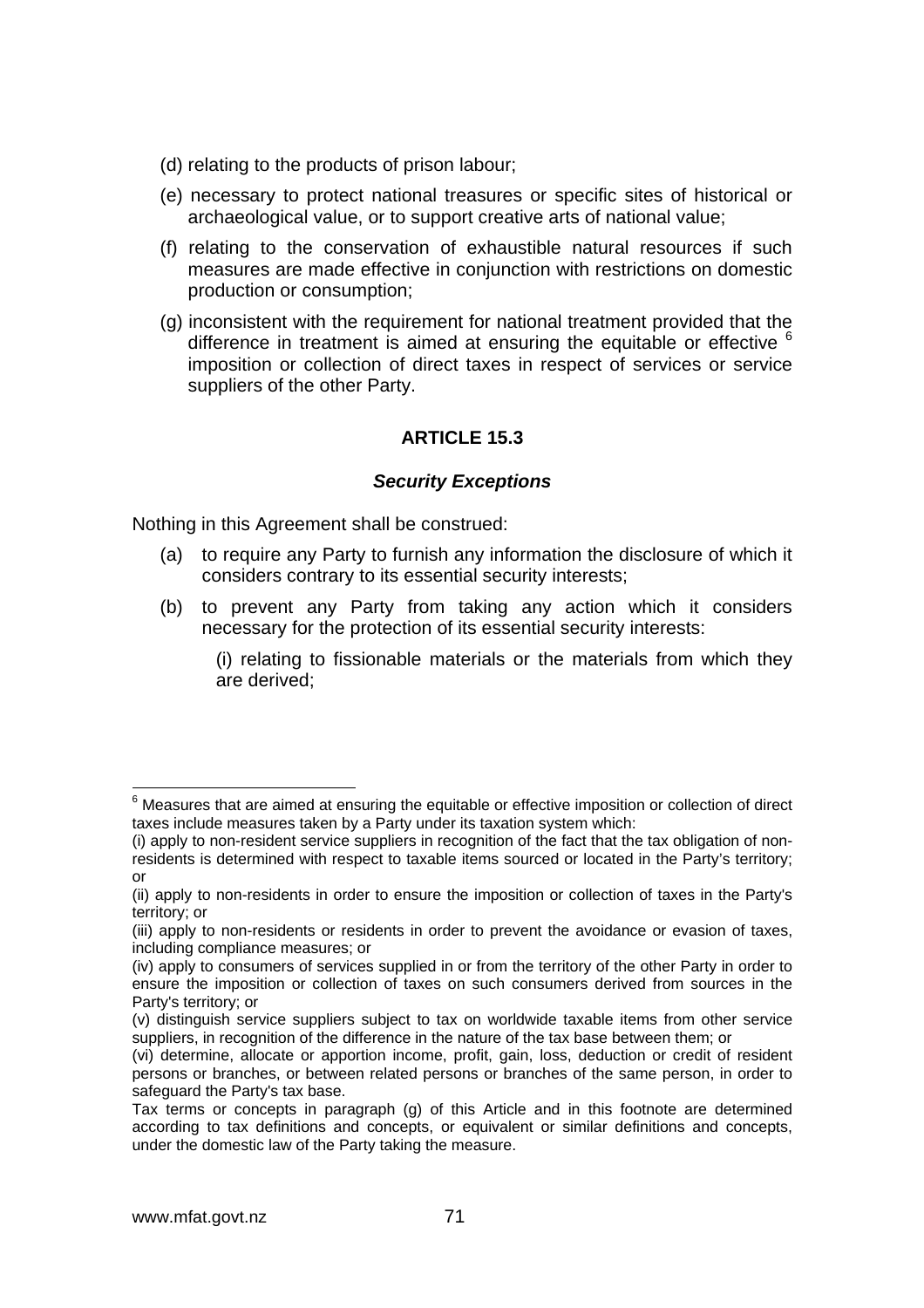(ii) relating to the traffic in arms, ammunition and implements of war and to such traffic in other goods and materials as is carried on directly or indirectly for the purpose of supplying a military establishment;

(iii) relating to the supply of services as carried out directly or indirectly for the purpose of provisioning a military establishment;

(iv) taken in time of war or other emergency in international relations; or

(c) to prevent any Party from taking any action in pursuance of its obligations under the United Nations Charter for the maintenance of international peace and security.

# **ARTICLE 15.4**

### *Disclosure of Information*

Nothing in this Agreement shall require a Party to provide confidential information, the disclosure of which would impede law enforcement, or otherwise be contrary to the public interest, or which would prejudice legitimate commercial interests of particular enterprises, public or private.

## **ARTICLE 15.5**

## *Measures to Safeguard the Balance of Payments*

1. Where a Party is in serious balance of payments and external financial difficulties or under threat thereof, it may:

- (a) in the case of trade in goods, in accordance with GATT 1994 and the WTO *Understanding on the Balance-of-Payments Provisions of the General Agreement on Tariffs and Trade* 1994, adopt restrictive import measures;
- (b) in the case of services, adopt or maintain restrictions on trade in services on which it has undertaken specific commitments, including on payments or transfers for transactions related to such commitments;
- (c) in the case of investments, adopt or maintain restrictions with regard to payments relating to the transfer of proceeds from investment.

<span id="page-80-0"></span><sup>————————————————————&</sup>lt;br><sup>7</sup> This Sub-paragraph shall come into effect with respect to trade in services on entry into force of any commitments to liberalise trade in services under this Agreement.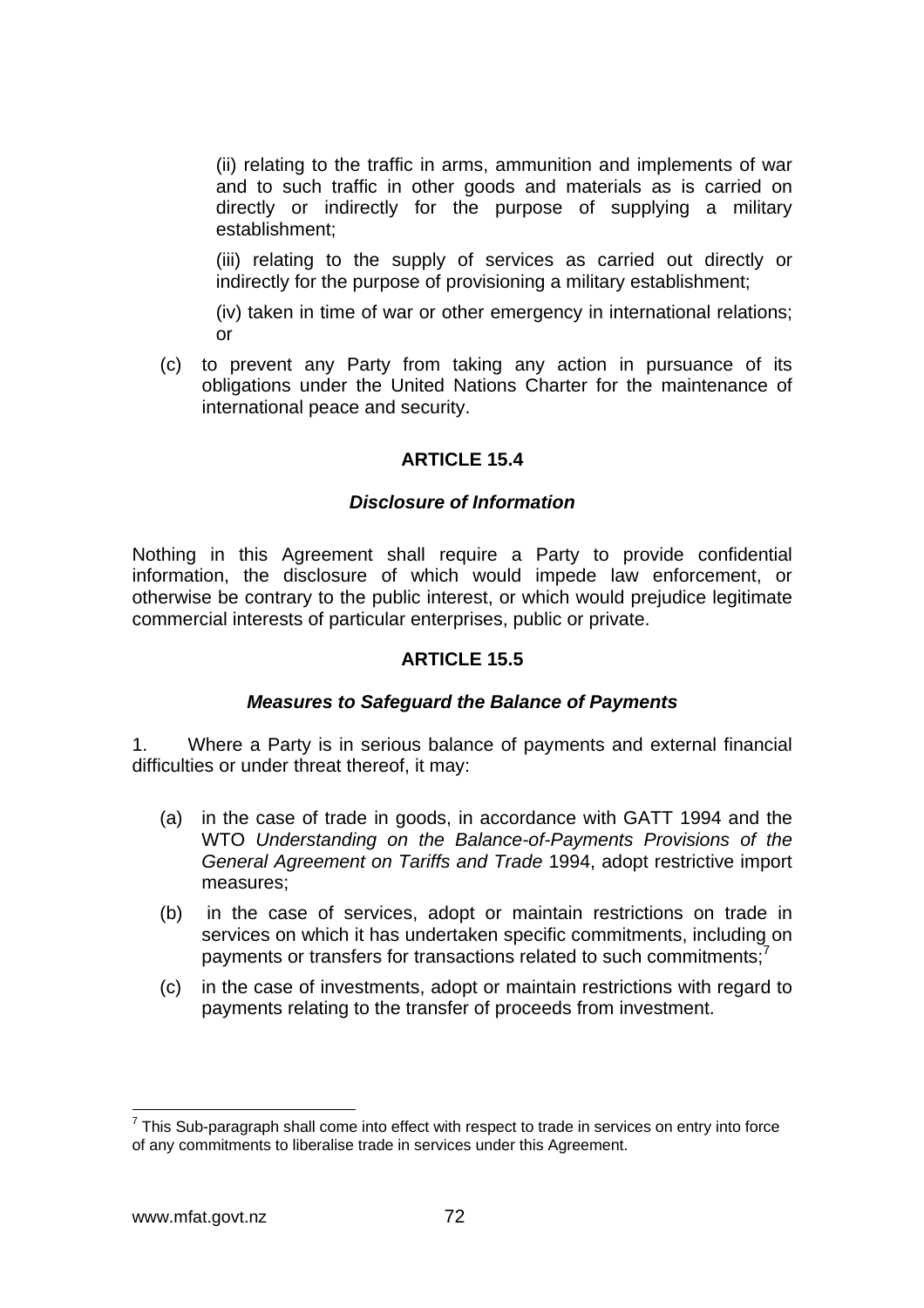2. Restrictions adopted or maintained under Sub-paragraph (b) or (c) of Paragraph 1 shall:

- (a) be consistent with the *Articles of Agreement of the International Monetary Fund*;
- (b) avoid unnecessary damage to the commercial, economic and financial interests of the other Party;
- (c) not exceed those necessary to deal with the circumstances described in Paragraph 1;
- (d) be temporary and be phased out progressively as the situation specified in Paragraph 1 improves; and
- (e) be applied on a national treatment basis and such that the other Party is treated no less favourably than any non-Party.

3. In determining the incidence of such restrictions, the Parties may give priority to economic sectors which are more essential to their economic development. However, such restrictions shall not be adopted or maintained for the purpose of protecting a particular sector.

4. Any restrictions adopted or maintained by a Party under Paragraph 1, or any changes therein, shall be promptly notified to the other Party.

5. The Party adopting or maintaining any restrictions under Paragraph 1 shall commence consultations with the other Party as soon as possible from the date of notification in order to review the measures adopted or maintained by it.

# **ARTICLE 15.6**

## *Measures for Macro-Economic and Financial Stability*

Notwithstanding any other provision of this Agreement, a Party shall not be prevented from taking measures for prudential reasons, including for the protection of investors, depositors, policy holders or persons to whom a fiduciary duty is owed by a financial service supplier, or to ensure the integrity and stability of the financial system or the stability of the macroeconomy.<sup>[8](#page-81-0)</sup> Where such measures do not conform with the provisions of this Agreement. they shall not be used as a means of avoiding the Party's commitments or obligations under the Agreement.

<span id="page-81-0"></span>**EXECUTE:**<br><sup>8</sup> These include measures to prevent currency manipulation or to ensure the stability of the exchange rate or the financial system. Such measures shall be no more than necessary to meet the objectives of ensuring the integrity and stability of the financial system or the stability of the macroeconomy.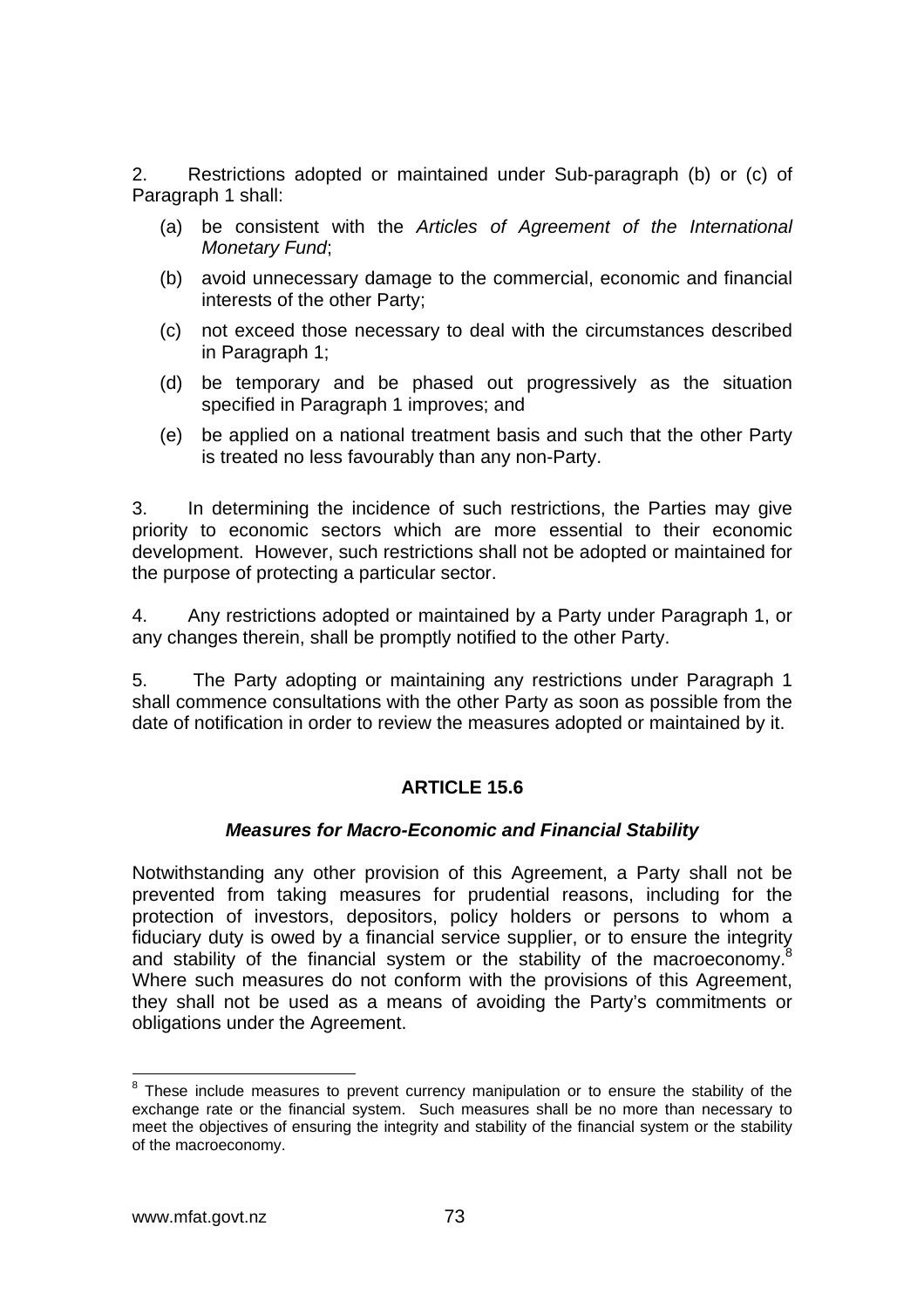# **ARTICLE 15.7**

# *Taxation Measures*

1. Except as provided in this Article, nothing in this Agreement shall apply to taxation measures.

2. This Agreement shall only grant rights or impose obligations with respect to taxation measures where:

- (a) corresponding rights or obligations are also granted or imposed under the WTO Agreement; or
- (b) under Article 9.11.

3. Nothing in this Agreement shall affect the rights and obligations of the Parties under any tax convention relating to the avoidance of double taxation in force between the Parties.

4. If there is a dispute described in Article 9.16 (1) that may relate to a taxation measure, then the Parties, including representatives of their tax administrations, shall hold consultations. Any tribunal established under Article 9.16 shall accept a decision of the Parties as to whether the measure in question is a taxation measure.

5. In the event of any inconsistency relating to a taxation measure between this Agreement and the *Agreement between the Government of New Zealand and the Government of the Kingdom of Thailand for the Avoidance of Double Taxation and the Prevention of Fiscal Evasion with respect to Taxes on Income,* done at Wellington on 22 October 1998, the latter shall prevail. Any consultations between the Parties about whether an inconsistency relates to a taxation measure shall include representatives of the tax administration of each Party.<sup>9</sup>

<span id="page-82-0"></span>Nothing in this Agreement shall be regarded as obliging a Party to extend to the other Party the benefit of any treatment, preference or privilege arising from any existing or future agreement on the avoidance of double taxation or from the provisions on the avoidance of double taxation in any other international agreement or arrangement by which the Party is bound.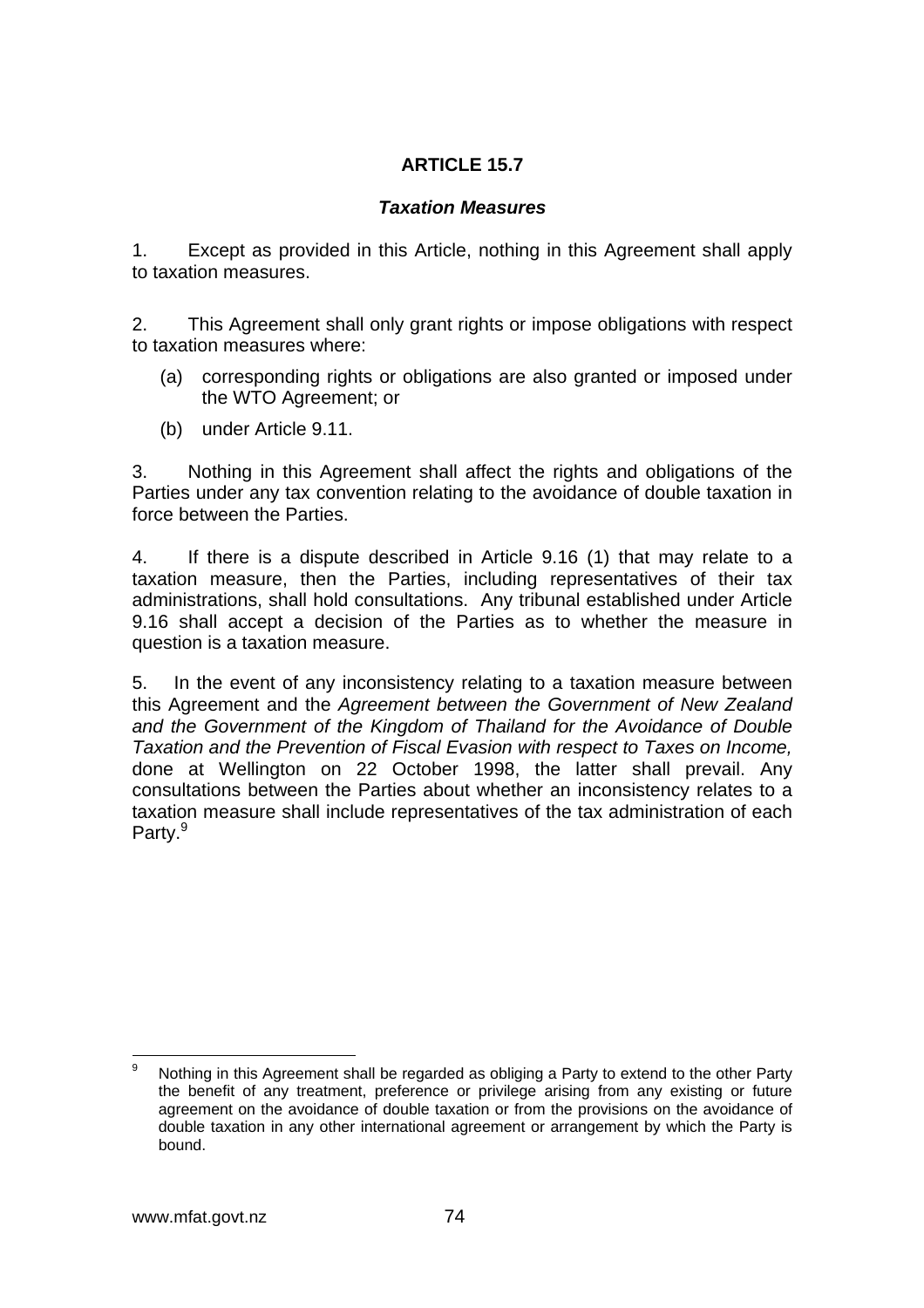# **ARTICLE 15.8**

# *Treaty of Waitangi*

1. Provided that such measures are not used as a means of arbitrary or unjustified discrimination against persons of the other Party or as a disguised restriction on trade in goods and services or investment, nothing in this Agreement shall preclude the adoption by New Zealand of measures it deems necessary to accord more favourable treatment to Maori in respect of matters covered by this Agreement including in fulfilment of its obligations under the Treaty of Waitangi.

2. The Parties agree that the interpretation of the Treaty of Waitangi, including as to the nature of the rights and obligations arising under it, shall not be subject to the dispute settlement provisions of this Agreement. Chapter 17 shall otherwise apply to this Article. An arbitral tribunal appointed under Article 17.4 may be requested by Thailand to determine only whether any measure (referred to in Paragraph 1) is inconsistent with its rights under this Agreement.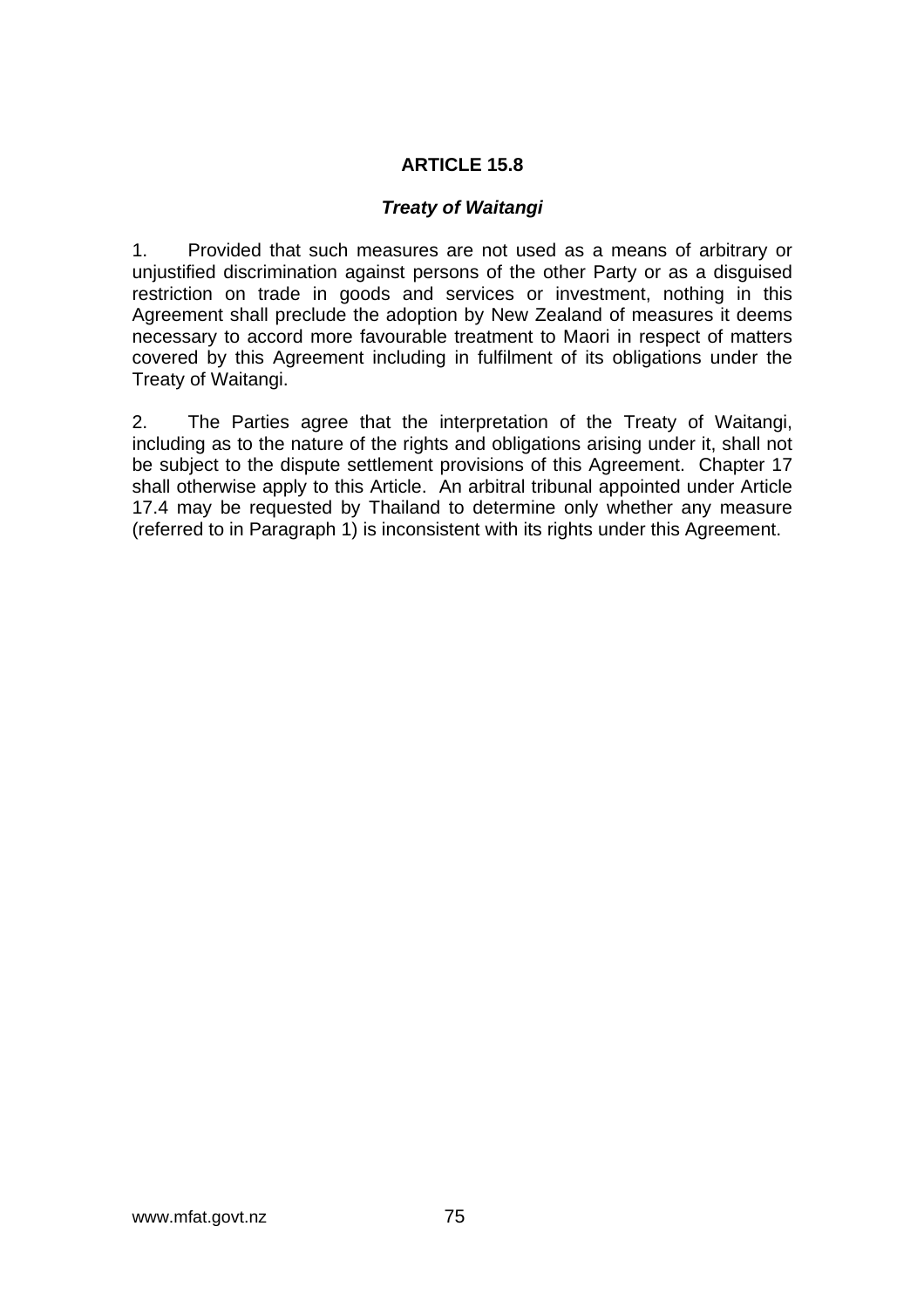# **CHAPTER 16: INSTITUTIONAL PROVISIONS**

# **ARTICLE 16.1**

### *Establishment of the Closer Economic Partnership Joint Commission*

A Closer Economic Partnership Joint Commission (CEP Joint Commission) shall be established to ensure the proper implementation of this Agreement and to review periodically the economic relationship and partnership between the Parties. The CEP Joint Commission may meet at the level of Ministers or senior officials, as mutually determined by the Parties. Each Party shall be responsible for the composition of its delegation.

# **ARTICLE 16.2**

## *Mandate of the Closer Economic Partnership Joint Commission*

- 1. The CEP Joint Commission shall:
	- (a) review the general functioning of this Agreement;
	- (b) review and consider specific matters related to the operation and implementation of this Agreement;
	- (c) consider any proposal to amend this Agreement;
	- (d) establish, as required, permanent and ad hoc subsidiary bodies and refer matters to them for advice and consider matters raised by all subsidiary bodies created under this Agreement;
	- (e) seek advice from non-governmental persons or groups on any matter falling within its responsibilities where this would help the CEP Joint Commission make an informed decision;
	- (f) explore measures for the further expansion of trade and investment between the Parties and identify appropriate areas of commercial, industrial and technical cooperation between relevant enterprises and organisations of the Parties; and
	- (g) take such other action as the Parties may mutually determine.

2. The CEP Joint Commission shall develop procedures governing the extent to which representatives from the private sector may participate in its deliberations.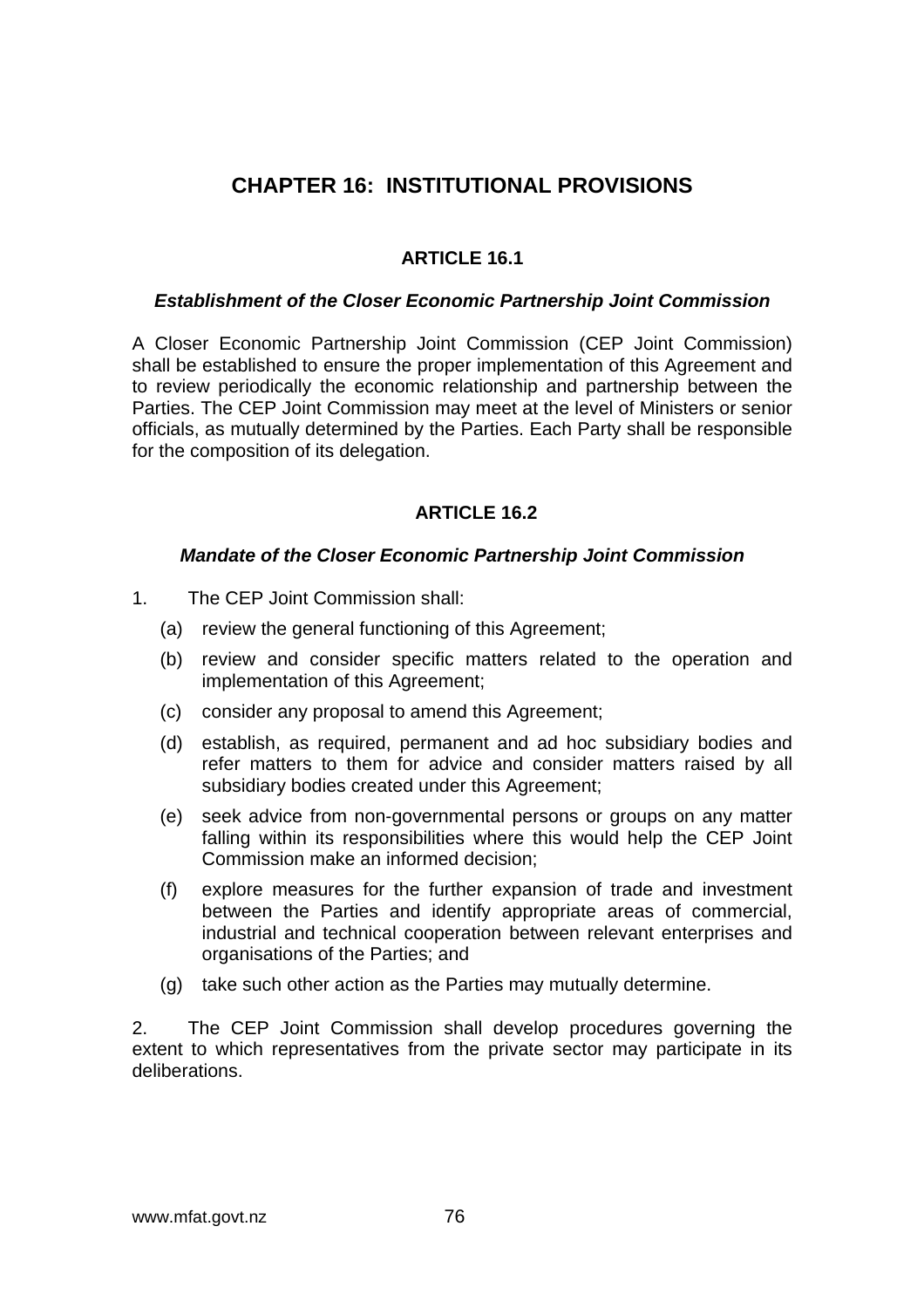# **ARTICLE 16.3**

## *Meetings of the Closer Economic Partnership Joint Commission*

1. The CEP Joint Commission shall meet within one year of the date of entry into force of this Agreement and then each year, or as otherwise mutually determined by the Parties.

2. Sessions of the CEP Joint Commission shall be held alternately in the territory of each Party.

# **ARTICLE 16.4**

## *Contact Point*

1. Each Party shall designate a contact point to facilitate communications between the Parties on any matter covered by this Agreement and for which a contact point has not been designated under Chapter 6, Chapter 7, Chapter 12 or Chapter 13 of this Agreement.

2. Upon request, the contact point shall identify the office responsible for the matter and assist, as necessary, in facilitating communication with the requesting Party.

# **ARTICLE 16.5**

## *General Reviews*

1. The Parties shall undertake a general review at ministerial level of the Agreement, including matters relating to liberalisation, cooperation and trade facilitation, within five years of its entry into force and at least every five years thereafter.

2. The conduct of general reviews shall normally coincide with regular meetings of the CEP Joint commission.

www.mfat.govt.nz 77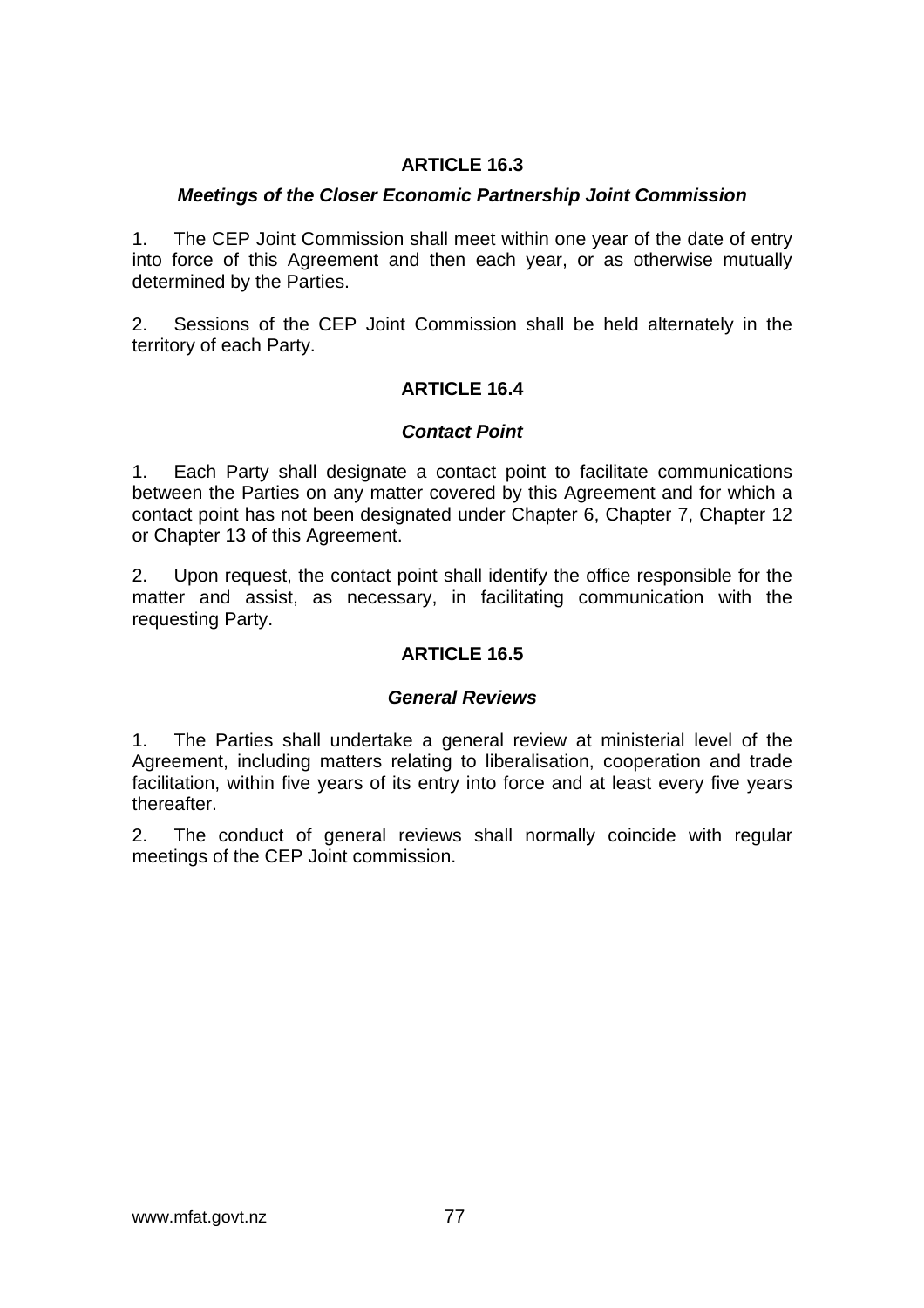# **CHAPTER 17: CONSULTATIONS AND DISPUTE SETTLEMENT**

# **ARTICLE 17.1**

### *Scope*

1. Except as otherwise provided in this Agreement, this Chapter shall apply to the avoidance and settlement of disputes between the Parties concerning the interpretation, implementation or application of this Agreement.

2. Subject to Paragraph 4, and notwithstanding Paragraph 1, nothing in this Chapter shall affect the rights of the Parties to have recourse to a dispute settlement procedure available under any other international agreement to which they are parties.

3. If a Party decides to have recourse to a dispute settlement procedure under another international agreement, it shall notify the other Party in writing of its intention to bring a dispute to a particular forum before doing so.

4. Once a dispute settlement procedure has been initiated between the Parties with respect to a particular dispute under this Chapter or under any other international agreement to which the Parties are party, that procedure shall be used to the exclusion of any other procedure for that particular dispute. This paragraph does not apply if substantially separate and distinct rights or obligations under different international agreements are in dispute.

5. Paragraph 4 shall not apply where the Parties expressly agree to have recourse to dispute settlement procedures under this Chapter and another international agreement.

6. For the purposes of this Article, a dispute settlement procedure under the WTO Agreement shall be regarded as initiated by a Party's request for a panel under Article 6 of the *Understanding on Rules and Procedures Governing the Settlement of Disputes*.

# **ARTICLE 17.2**

## *Consultations*

1. A Party shall accord adequate opportunity for consultations requested by the other Party with respect to any matter affecting the interpretation, implementation or application of this Agreement.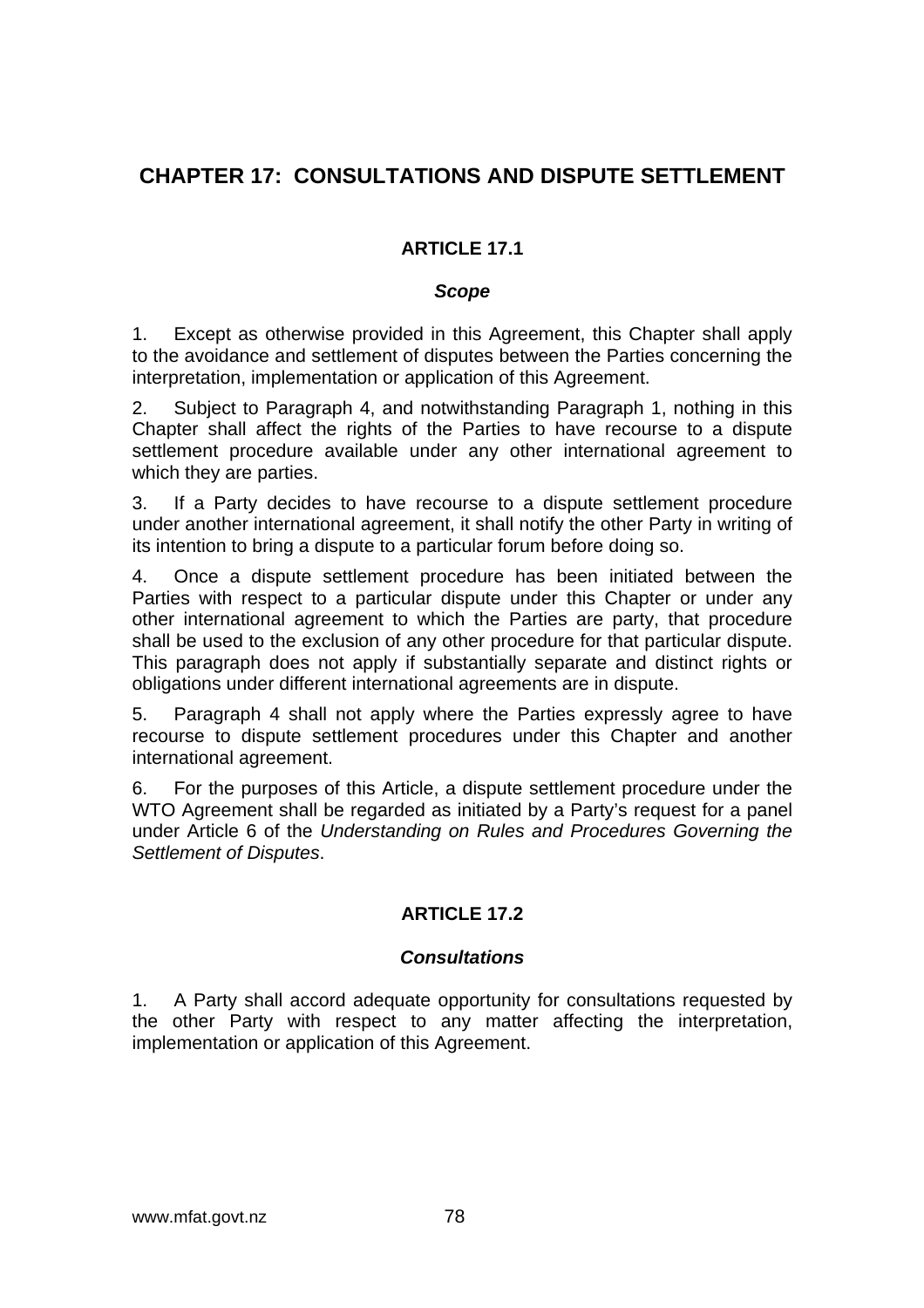2. If a request for consultations is made, the Party to which the request is made shall reply to the request within 7 days after the date of its receipt and shall enter into consultations within 30 days after the date of receipt of the request, with a view to reaching a mutually satisfactory solution.

3. The Parties shall make every effort to reach a mutually satisfactory resolution through consultations on any matter raised in accordance with this Article.

# **ARTICLE 17.3**

## *Good Offices, Conciliation and Mediation*

1. The Parties may at any time agree to good offices, conciliation or mediation. They may begin at any time and be terminated at any time.

2. Good offices, conciliation or mediation may continue while procedures of an arbitral tribunal established in accordance with this Chapter are in progress.

# **ARTICLE 17.4**

### *Request to Establish an Arbitral Tribunal*

1. If the consultations referred to in Article 17.2 fail to settle a dispute within 60 days of the date after receipt of the request for consultations, the Party which made the request for consultations may make a written request to the other Party to establish an arbitral tribunal.

- 2. The request to establish an arbitral tribunal shall identify:
	- (a) the specific measures at issue;
	- (b) the legal basis of the complaint including the provisions of this Agreement alleged to have been breached and any other relevant provisions; and
	- (c) the factual basis for the complaint.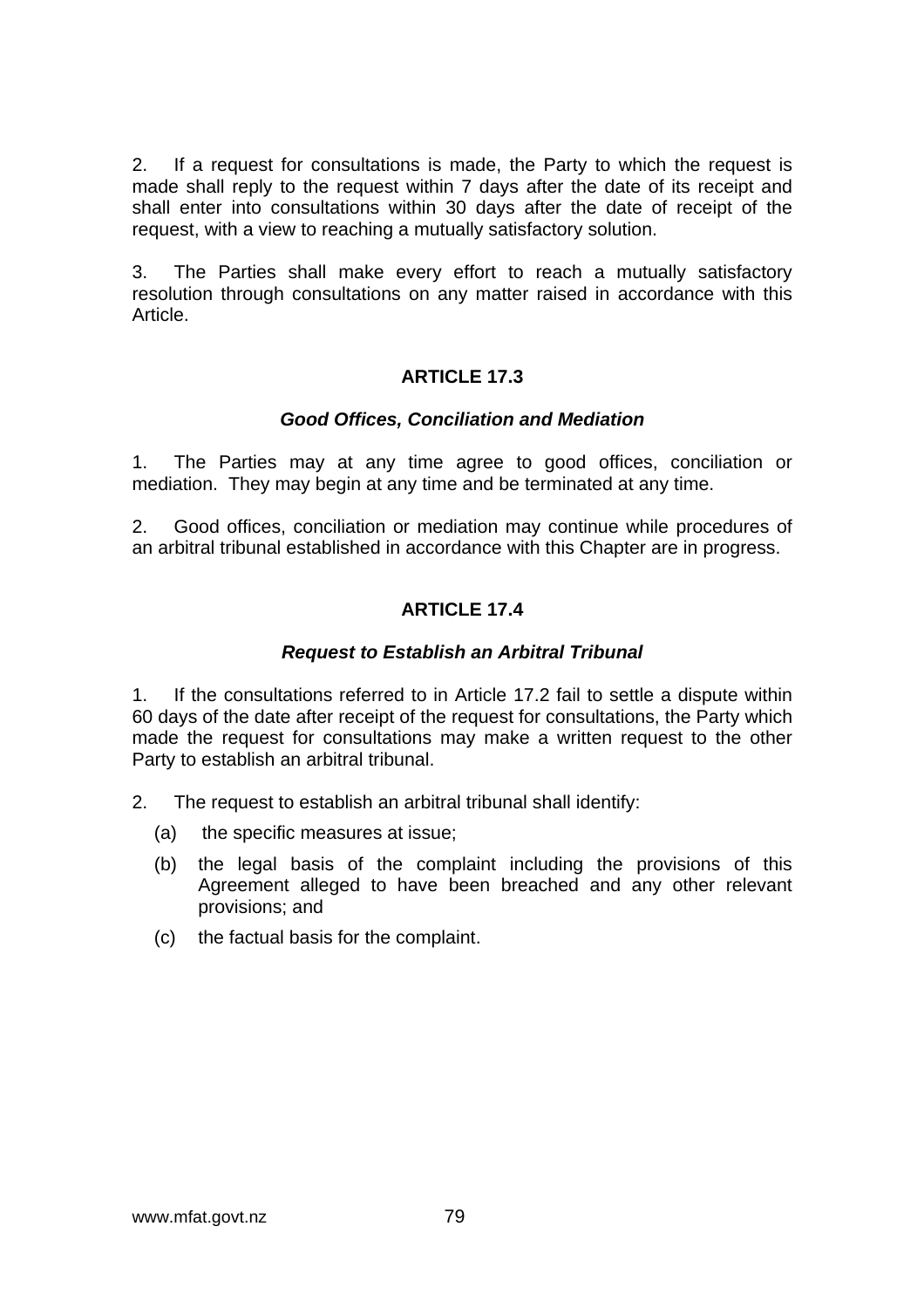# **ARTICLE 17.5**

## *Establishment of an Arbitral Tribunal*

1. An arbitral tribunal shall consist of three members. Each Party shall appoint a member within 30 days after the receipt of the request under Article 17.4. The two members appointed shall, within 30 days after the appointment of the second of them, designate by common agreement the third member.

2. The Parties shall, within 7 days after the date of the designation of the third member, approve or disapprove the appointment of that member, who shall, if approved, chair the tribunal.

3. If within the periods specified in Paragraphs 1 and 2 of this Article the necessary appointments have not been made, either Party may, in the absence of any other agreement, invite the President of the International Court of Justice to make the necessary appointments. If the President is a national of either Party or is otherwise prevented from discharging the said function, the Vice-President shall be invited to make the necessary appointments. If the Vice-President is a national of either Party or is prevented from discharging the said function, the Member of the International Court of Justice next in seniority, who is not a national of either Party, shall be invited to make the necessary appointments.

4. An arbitral tribunal shall be regarded as established on the day on which the appointment of the third member of the tribunal has been approved or agreed by the Parties in accordance with this Article.

5. If a member appointed under this Article resigns or becomes unable to act, a successor member shall be appointed in the same manner as prescribed for the appointment of the member being replaced and the successor shall have all the powers and duties of the member being replaced.

- 6. A person appointed as a member of an arbitral tribunal:
	- (a) shall have expertise or experience in law, international trade, other matters covered by this Agreement or the settlement of disputes arising under international trade agreements;
	- (b) shall be chosen strictly on the basis of objectivity, reliability, sound judgment and independence; and
	- (c) shall be independent of, and not be affiliated with or take instructions from, either Party.

7. A person appointed as chair of an arbitral tribunal shall not be a national of, nor have his or her usual place of residence in the territory of, nor be employed by, either Party nor have dealt with the dispute in any capacity.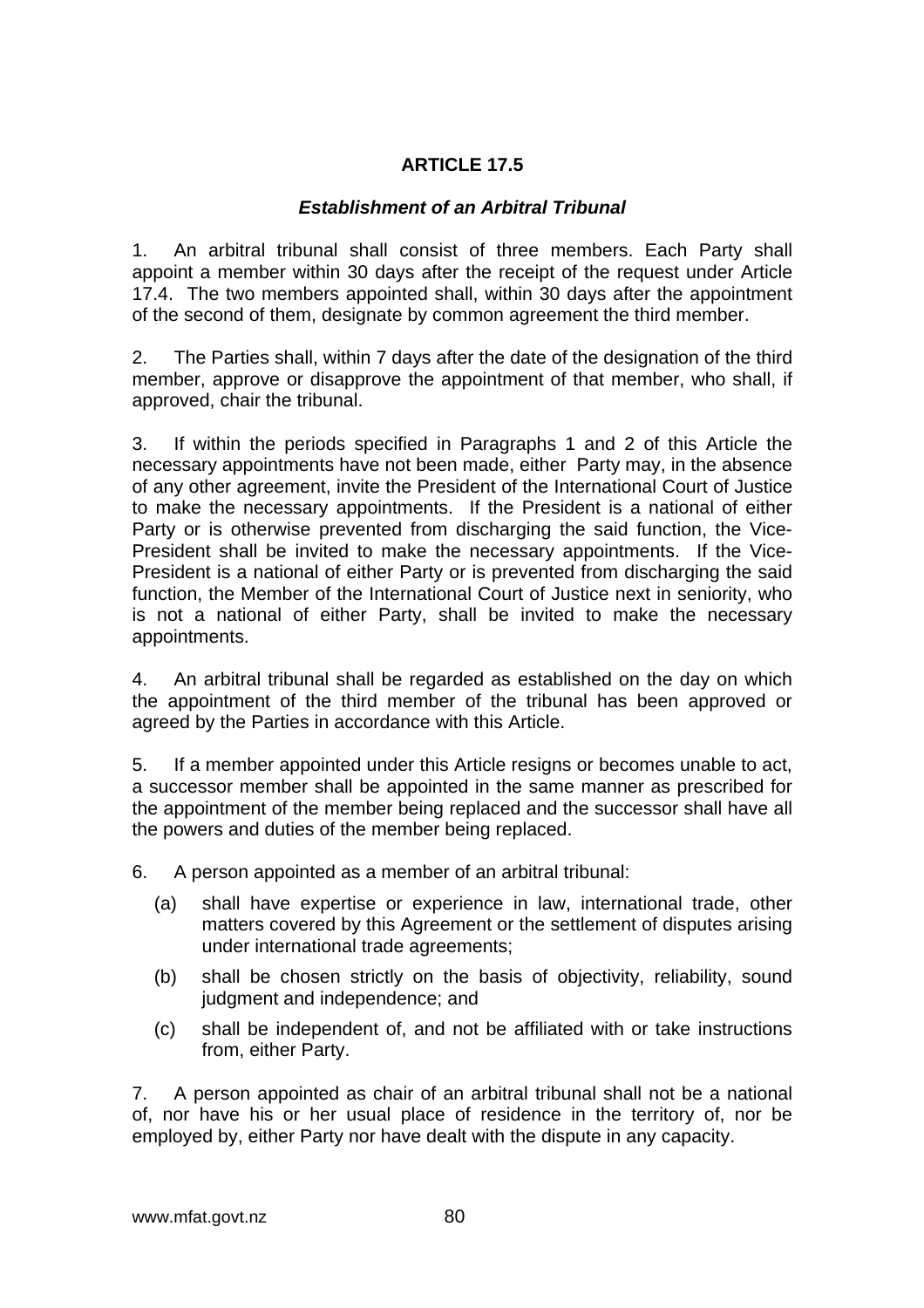# **ARTICLE 17.6**

# *Functions of Arbitral Tribunals*

- 1. An arbitral tribunal established under Article 17.4:
	- (a) shall consult the Parties as appropriate and provide adequate opportunities for the development of a mutually satisfactory settlement of the dispute;
	- (b) shall make its award in accordance with this Agreement and applicable rules of international law;
	- (c) shall set out, in its award, its findings of law and fact, together with its reasons; and
	- (d) may, in addition to its findings of law and fact, include in its award options for the Parties to consider in implementing the award.
- 2. The award of an arbitral tribunal shall be final and binding on the Parties.

3. An arbitral tribunal shall attempt to make its decision, including its award, by consensus but may also make such decisions by majority vote.

# **ARTICLE 17.7**

# *Proceedings of Arbitral Tribunals*

1. An arbitral tribunal shall meet in closed session. The Parties shall be present at the meetings only when invited by an arbitral tribunal to appear before it.

2. The deliberations of an arbitral tribunal and the documents submitted to it shall be kept confidential. Nothing in this Article shall preclude a Party from disclosing to the public statements of its own positions or its submissions, but a Party shall not disclose information submitted by the other Party to an arbitral tribunal which the latter Party has designated as confidential.

3. The Parties shall transmit to the tribunal written submissions in which they present the facts of their cases and their arguments and shall do so within the following time limits:

- (a) for the Party which requested the establishment of the arbitral tribunal, within 21 days after the date of the establishment of that tribunal; and
- (b) for the other Party, within 21 days after the date of the transmission of the written submission of the Party which requested the establishment of the arbitral tribunal.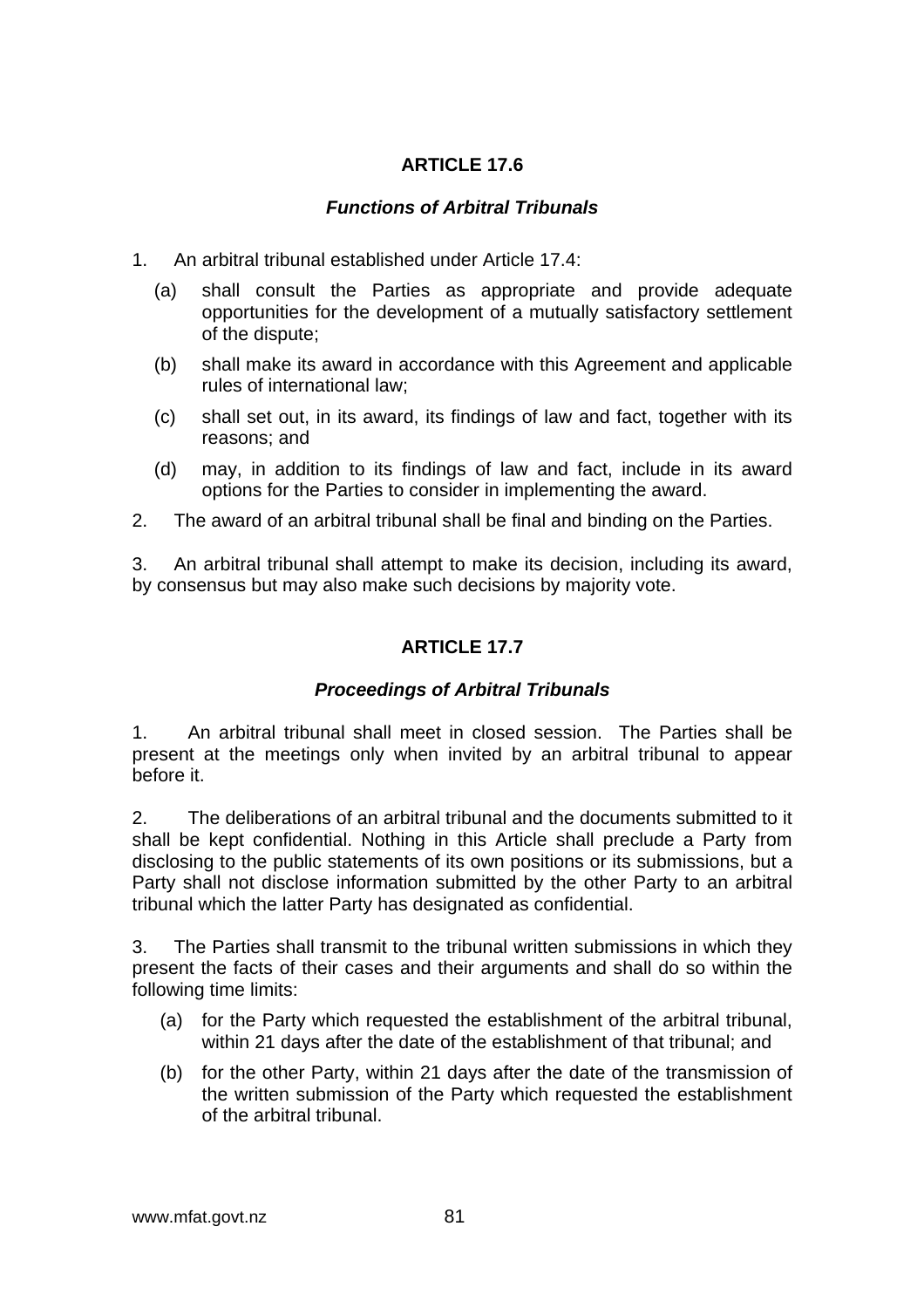4. At its first substantive meeting with the Parties, an arbitral tribunal shall ask the Party which requested the establishment of the tribunal to present its submission. At the same meeting, the arbitral tribunal shall ask the other Party to present its submission.

5. Formal rebuttals shall be made at the second substantive meeting of an arbitral tribunal. The Party which did not request the establishment of the tribunal shall have the right to present its submission first. Before the meeting, the Parties shall submit written rebuttals to the tribunal.

6. An arbitral tribunal may at any time put questions to the Parties and ask them for explanations either in the course of a meeting or in writing. The responding Party shall respond fully and without undue delay.

7. The Parties shall make available to an arbitral tribunal a written version of their oral statements.

8. The submissions, rebuttals and statements referred to in Paragraphs 4 to 6 shall be made in the presence of the Parties. Each Party's written submissions, including any comments on the draft award made in accordance with Article 17.9 (2), written versions of oral statements and responses to questions put by an arbitral tribunal, shall be made available to the other Party.

9. An arbitral tribunal shall have no *ex parte* communications concerning a dispute it is considering.

10. At the request of a Party, or on its own initiative, an arbitral tribunal may seek information and technical advice from any individual or body which it deems appropriate. Where information or technical advice is sought by an arbitral tribunal, the Parties may set terms and conditions on the provision of confidential information and technical advice. The arbitral tribunal shall provide the Parties with a copy of the information or technical advice received and an opportunity to provide comments. Where the arbitral tribunal takes the information or technical advice into account in the preparation of its report, it shall also take into account any comments by the Parties on the information or technical advice. This Paragraph does not apply to information and technical advice provided by any person or body as part of the submissions referred to in Paragraphs 4 to 6.

11. An arbitral tribunal shall, in consultation with the Parties, regulate its own procedures governing the rights of Parties to be heard and its own deliberations where such procedures are not otherwise set out in this Chapter.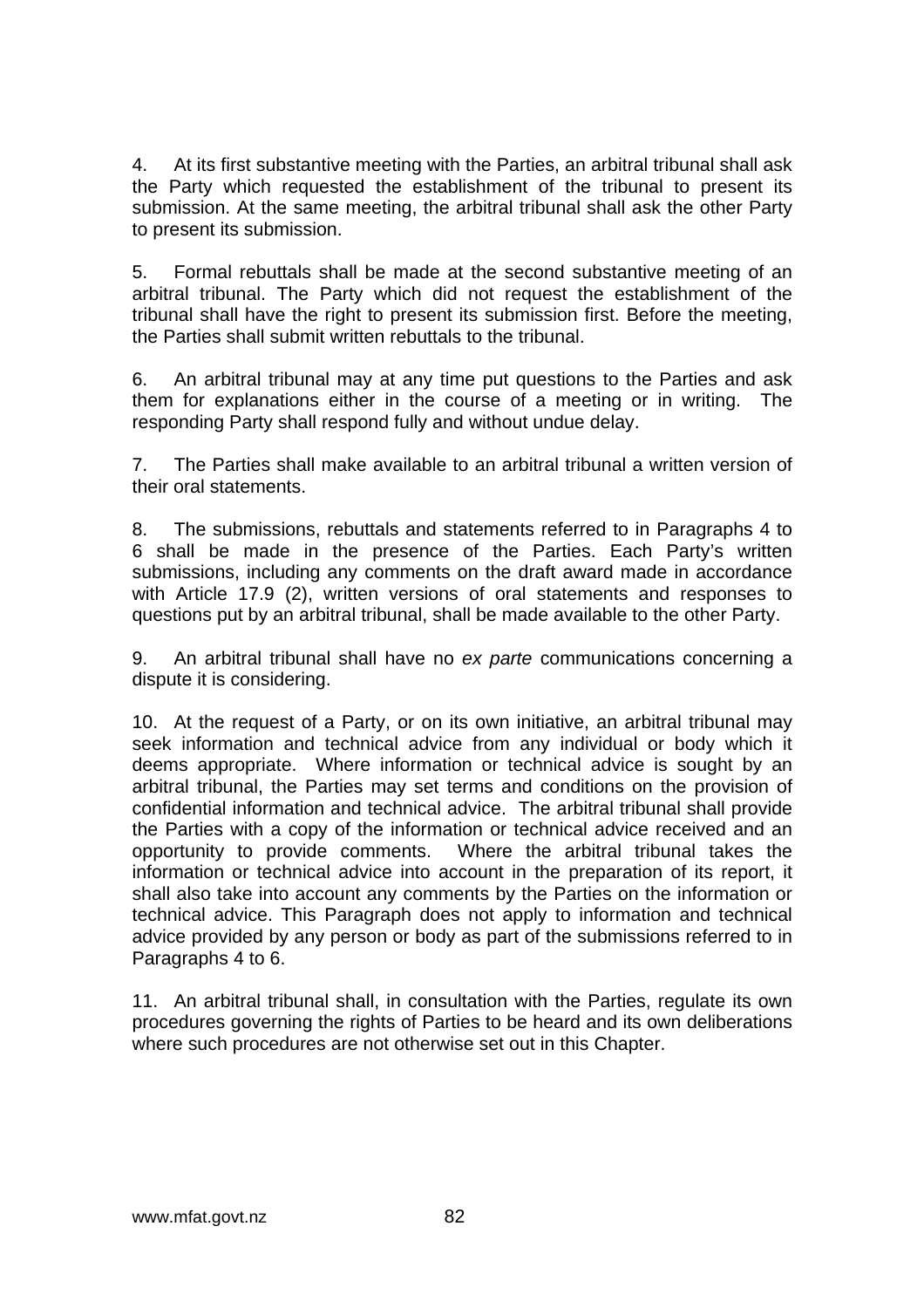# **ARTICLE 17.8**

# *Suspension or Termination of Proceedings*

1. Where the Parties agree, an arbitral tribunal may suspend its work at any time for a period not exceeding 12 months. If the work of an arbitral tribunal has been suspended for more than 12 months, the tribunal's authority for considering the dispute shall lapse unless the Parties agree otherwise.

2. The Parties may agree at any time to terminate the proceedings of an arbitral tribunal established under this Agreement by jointly notifying the chair of that arbitral tribunal.

3. An arbitral tribunal may, at any stage of the proceedings prior to release of its final award, propose that the Parties seek to settle the dispute amicably.

# **ARTICLE 17.9**

# *Awards of Arbitral Tribunals*

1. Unless the Parties otherwise agree, an arbitral tribunal shall base its award on the submissions and arguments of the Parties and on any information it has obtained in accordance with Article 17.7 (10).

2. An arbitral tribunal shall prepare a draft award and accord adequate opportunity for the Parties to review this draft. The Parties may submit to the tribunal written comments on the draft award within 14 days after the date of its receipt. The tribunal shall consider any comments received from the Parties in finalising its award.

3. An arbitral tribunal shall release to the Parties its final award on a dispute within 120 days after the date of its establishment. If the tribunal considers it cannot release its final award within 120 days, it shall inform the Parties in writing of the reasons for the delay, together with an estimate of the period within which it will issue its award.

4. The final award of an arbitral tribunal shall become a public document within 10 days of its release to the Parties.

# **ARTICLE 17.10**

## *Implementation*

1. The Parties shall promptly comply with an award of an arbitral tribunal.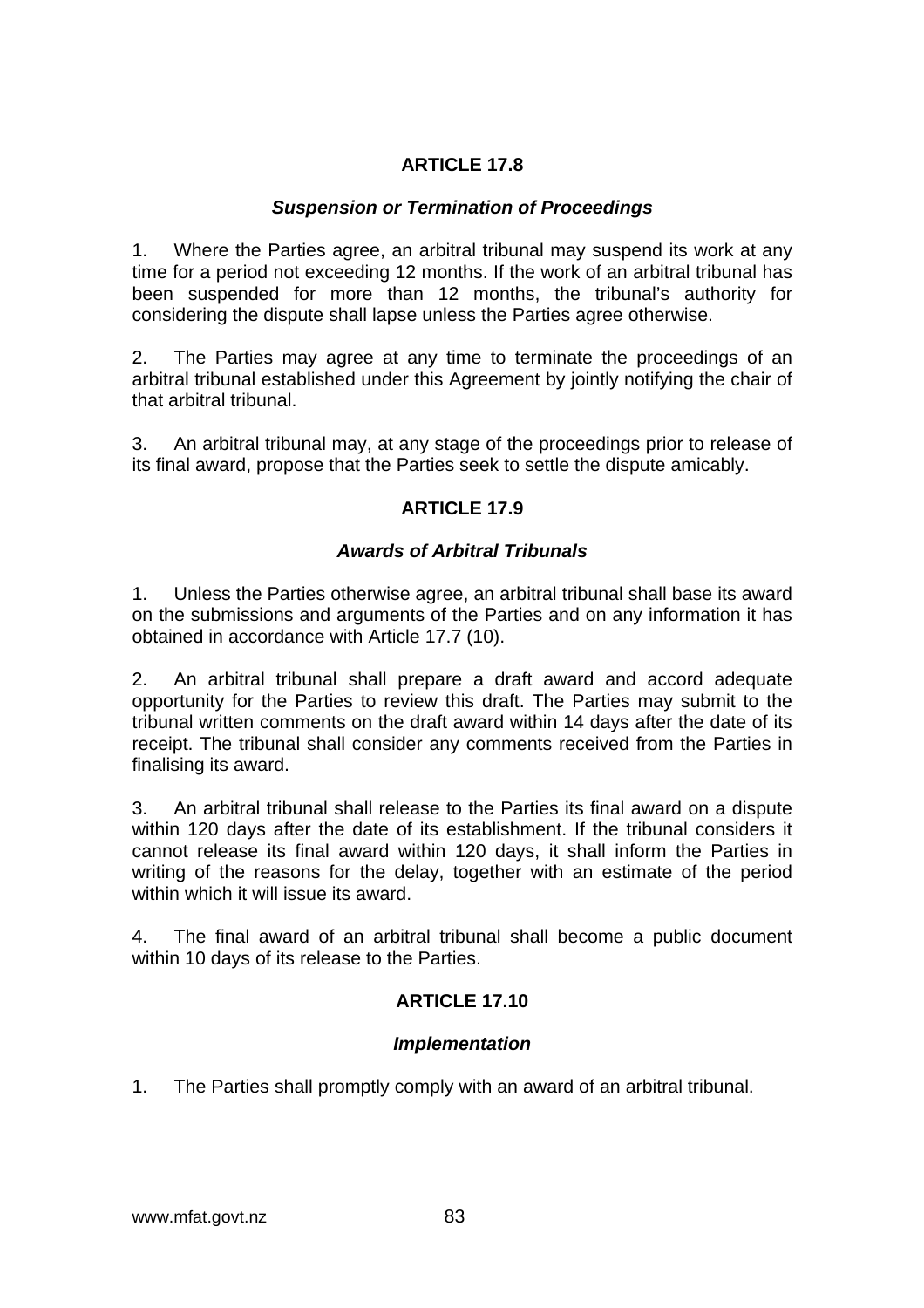2. A Party shall notify the other Party in writing of any action it proposes to take to implement an award of an arbitral tribunal within 30 days after the date of the receipt of the final award by the Parties.

3. If a Party considers that prompt compliance with an award of an arbitral tribunal is impracticable, or if a Party which requested the establishment of an arbitral tribunal considers that an action proposed or subsequently taken by the other Party does not implement the award of the tribunal**,** the Parties shall immediately enter into consultations with a view to developing a mutually acceptable resolution, such as compensation or any alternative arrangement and agreeing on a reasonable period to implement any such resolution. Compensation and any alternative arrangement are temporary measures, neither of which is preferred to full implementation of the original award.

# **ARTICLE 17.11**

# *Compensation and Suspension of Benefits*

- 1. If:
	- (a) the Party which requested the establishment of an arbitral tribunal has not received any notice from the other Party under Article 17.10 (2); or
	- (b) the Parties are unable to agree on a mutually acceptable resolution under Article 17.10 (3) within 30 days of the commencement of consultations under Article 17.10 (3); or
	- (c) the Parties have agreed on a mutually acceptable resolution under Article 17.10 (3) and the Party which requested the establishment of the arbitral tribunal considers that the other Party has failed to observe the terms of such agreement,

the Party which requested the establishment of an arbitral tribunal may at any time thereafter provide written notice to the other Party that it intends to suspend the application of benefits of equivalent effect to the non-conformity found by the tribunal. The notice shall specify the level of benefits that the Party proposes to suspend. The Party which requested the establishment of an arbitral tribunal may begin suspending benefits 30 days after the date on which it provides notice to the other Party.

- 2. In considering what benefits to suspend under this Article:
	- (a) the Party which requested the establishment of an arbitral tribunal shall first seek to suspend the application of benefits in the same sector or sectors as affected by the matter that the tribunal has found to be inconsistent with this Agreement;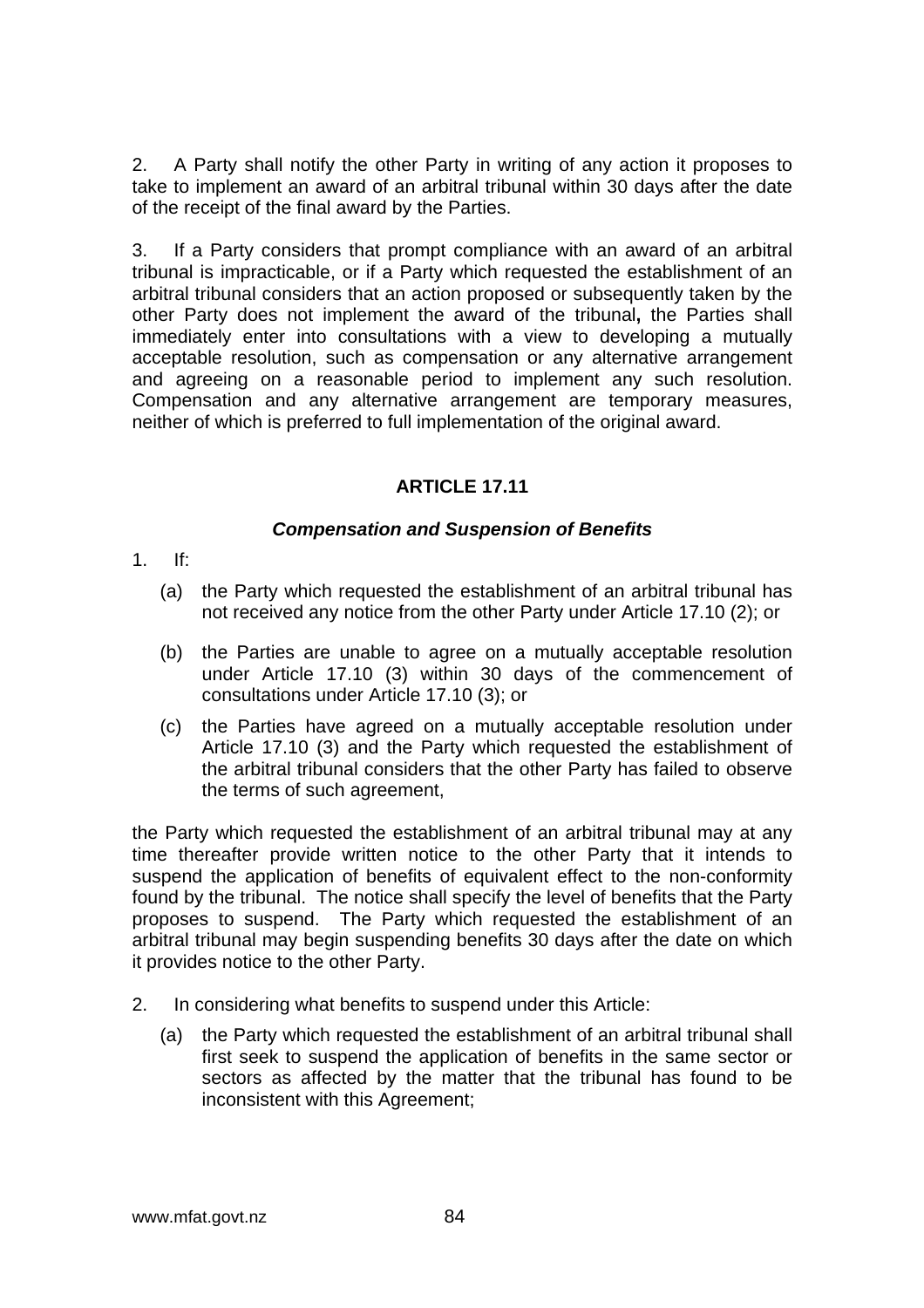- (b) the Party which requested the establishment of an arbitral tribunal may suspend the application of benefits in other sectors if it considers that it is not practicable or effective to suspend the application of benefits in the same sector; and
- (c) the Party which requested the establishment of the arbitral tribunal shall aim to ensure that the level of suspension of benefits is of equivalent effect to the non-conformity found by the tribunal.

Any suspension of benefits under this Article shall be temporary and shall only be applied until such time as the Party that must implement an arbitral tribunal's award has done so, or until a mutually satisfactory solution is reached.

- 3. If the Party complained against considers that:
	- (a) the level of benefits that the other Party has proposed to suspend under Paragraph 2 is excessive; or
	- (b) it has eliminated the non-conformity found by the arbitral tribunal,

it may, within 30 days after the other Party provides notice under Paragraph 1, request that the tribunal be reconvened to consider this matter. The Party complained against shall deliver its request in writing to the other Party. The tribunal shall reconvene within 30 days after delivery of the request to the other Party and shall present its determination to the Parties within 90 days after it reconvenes. If the tribunal determines that the level of benefits proposed to be or actually suspended is excessive, it shall determine the level of benefits it considers to be of equivalent effect to the non-conformity found by the tribunal, adjusted to reflect any loss sustained by a Party as a result of excessive suspension.

4. The tribunal's award under Paragraph 3 shall be final and binding on the Parties.

## **ARTICLE 17.12**

#### *Expenses*

Each Party shall bear the costs of its appointed member and its own expenses. The costs of the chair of an arbitral tribunal and other expenses associated with the conduct of its proceedings shall be borne in equal parts by the Parties.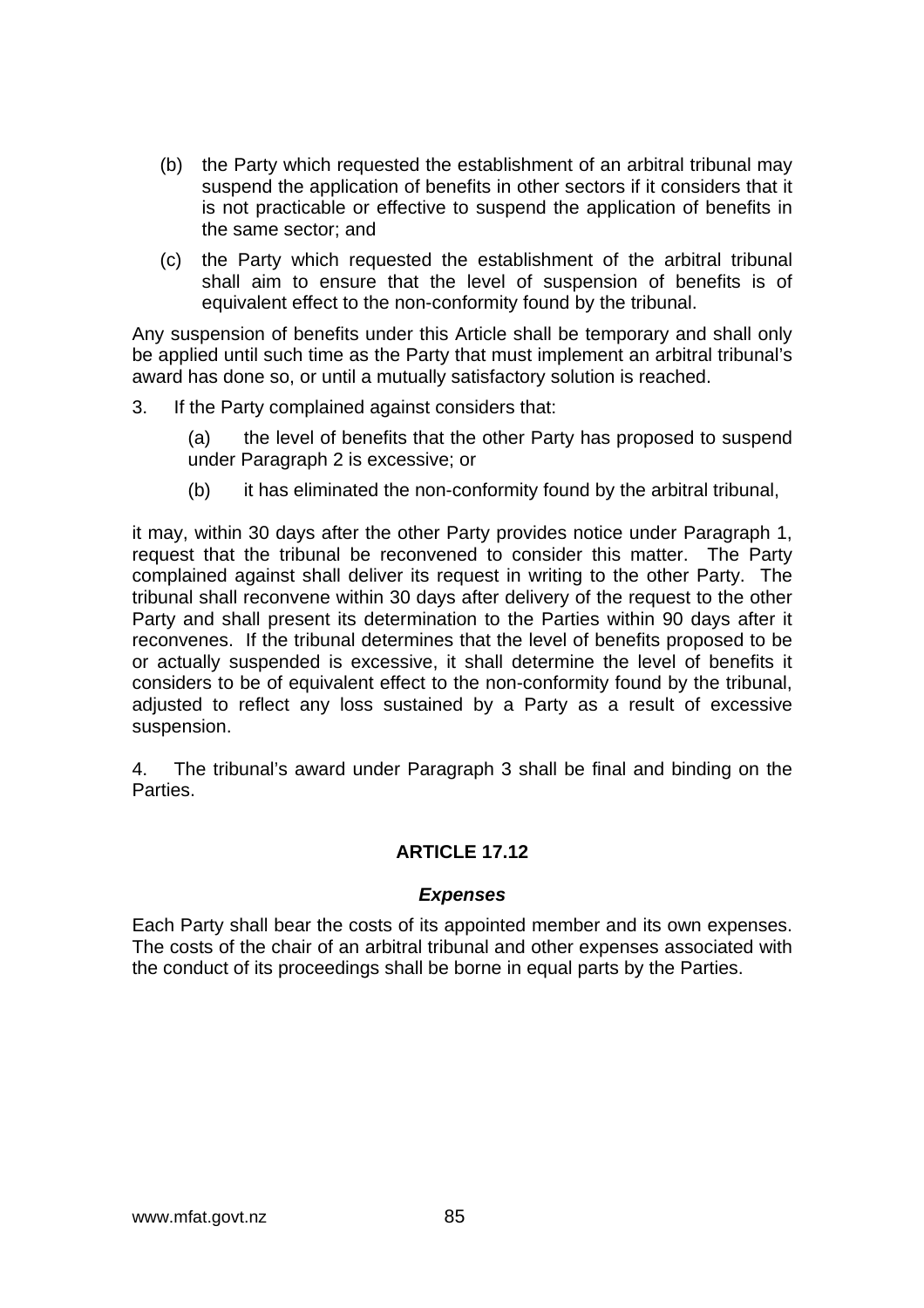# **CHAPTER 18: FINAL PROVISIONS**

## **ARTICLE 18.1**

#### *Headings*

The headings of the Chapters and Articles of this Agreement are inserted for convenience of reference only and shall not affect the interpretation of this Agreement.

# **ARTICLE 18.2**

### *Annexes and Footnotes*

The Annexes and Footnotes to this Agreement shall form an integral part of this Agreement.

## **ARTICLE 18.3**

#### *Amendments*

This Agreement may be amended by agreement in writing by the Parties, and such amendments shall enter into force on such date or dates as may be agreed between them.

## **ARTICLE 18.4**

## *Application*

Each Party is fully responsible for the observance of all provisions in this Agreement and shall take such reasonable measures as may be available to it to ensure their observance by regional and local governments and authorities.

## **ARTICLE 18.5**

#### *Association with the Agreement*

This Agreement is open to accession or association, on terms to be agreed between the Parties, by any member of the WTO, or by any other State or separate customs territory.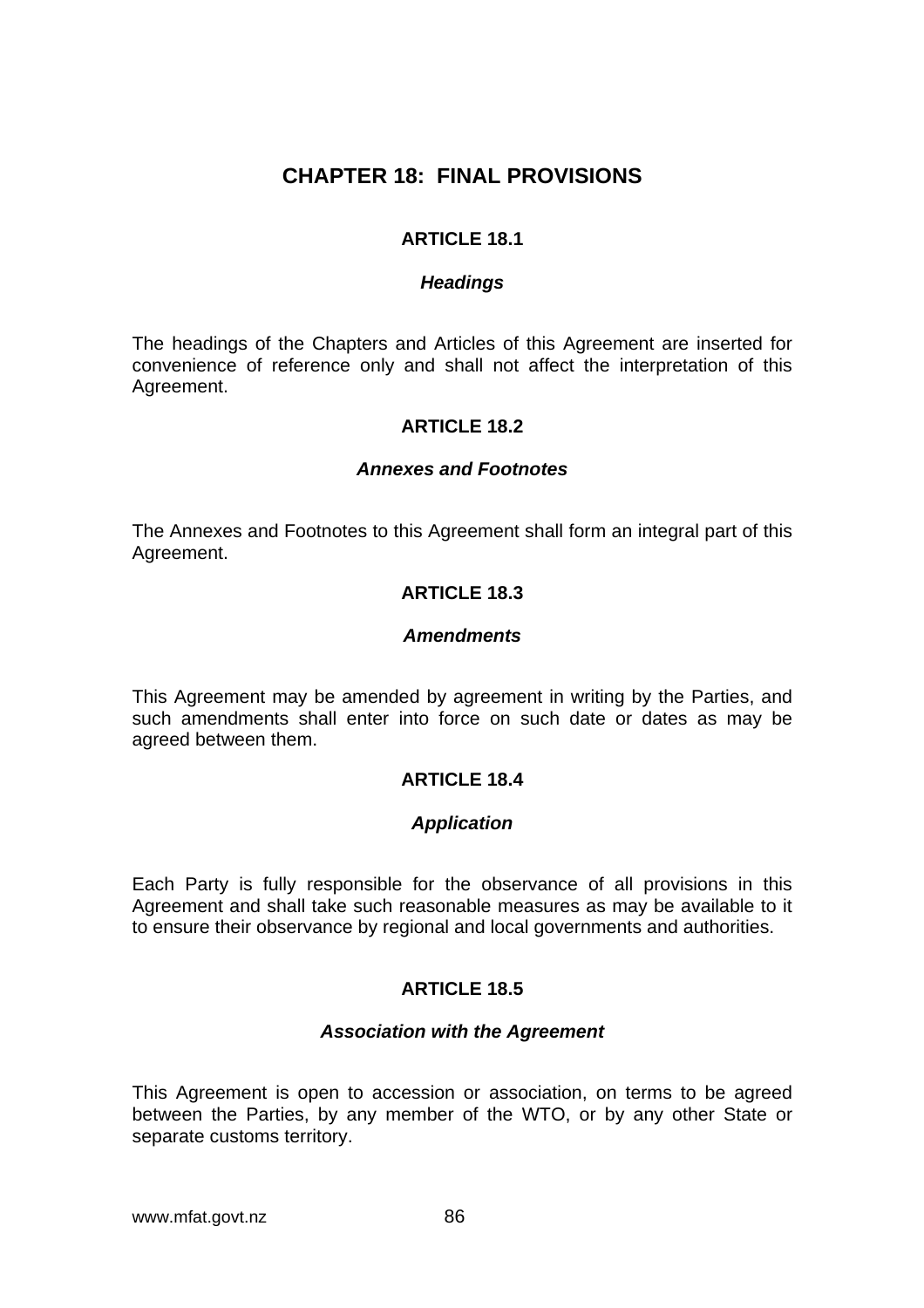# **ARTICLE 18.6**

### *Consultations on Inconsistencies with other Agreements*

If either Party considers there is any inconsistency between this Agreement and any other Agreement to which both Parties are parties, the Parties shall consult each other with a view to finding a mutually satisfactory solution.

# **ARTICLE 18.7**

#### *Preferences under other Agreements*

Except for Articles 9.8 (2) and 15.5, nothing in this Agreement shall be regarded as obliging a Party to extend to the other Party the benefit of any treatment, preference or privilege arising from any existing or any future customs union, free trade area, free trade arrangement, common market, monetary union or similar international agreement or other similar forms of bilateral or regional cooperation to which either of the Parties is or may become party; or as preventing the adoption of an agreement designed to lead to the formation or extension of such a union, area or arrangement or market.<sup>[10](#page-95-0)</sup>

# **ARTICLE 18.8**

## *Termination of 1981 Trade Agreement*

The *Trade Agreement Between the Government of the Kingdom of Thailand*  and the *Government of New Zealand*, done at Wellington on 10 February 1981, shall terminate on the day of entry into force of this Agreement.

# **ARTICLE 18.9**

## *Financial Provisions*

Any cooperative activities envisaged or undertaken under this Agreement shall be subject to the availability of resources and to the laws, regulations and policies of the Parties. Costs of cooperative activities shall be borne in such manner as may be mutually determined from time to time between the Parties.

l

<span id="page-95-0"></span> $10$  Nothing in this Article shall prejudice any future negotiations between the Parties on Trade in Services or the Review of Commitments in Chapter 2 or Chapter 9 of this Agreement.